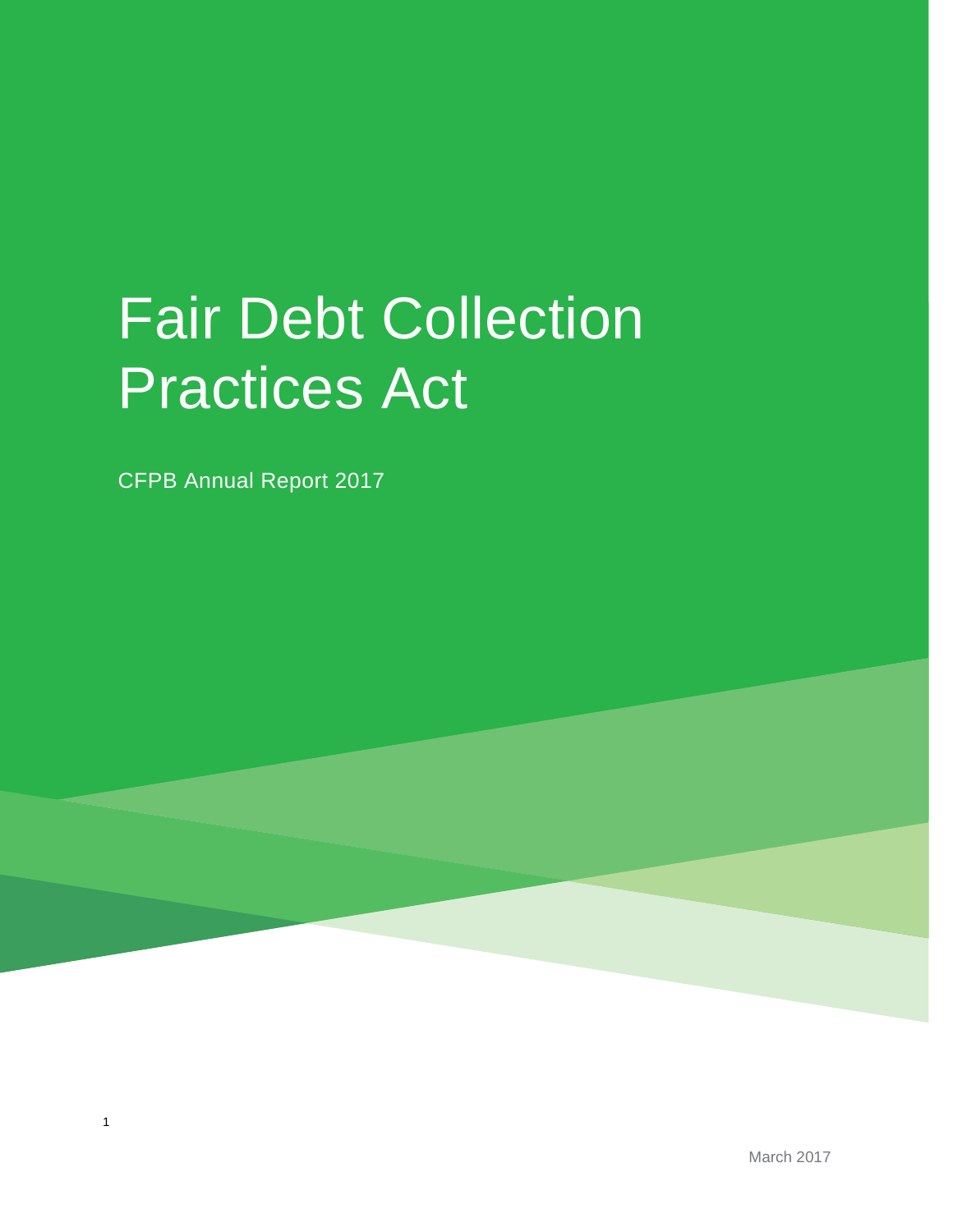# Message from Richard Cordray



## Director of the CFPB

The year 2017 marks the fortieth anniversary of the enactment of the Fair Debt Collection Practices Act ("FDCPA"). In enacting that law, Congress found "abundant evidence of the use of abusive, deceptive, and unfair debt collection practices by many debt collectors" and enacted the law to put an end to such practices and assure "that those debt collectors who refrain from using abusive debt collection practices are not competitively disadvantaged." Much has changed in the ensuing forty years in the ways in which debt is collected and even in the types of entities engaged in debt collection. But the Act remains as important today as it was the day that it was signed into law.

The Consumer Financial Protection Bureau ("Bureau" or "CFPB") is the only federal government agency dedicated solely to consumer financial protection. Among our important responsibilities is administering and enforcing the FDCPA. We recognize that debt collection is a necessary part of a functioning financial system. At the same time, we recognize that illegal practices have no place in the debt collection process, and that if such practices are not stopped, those collectors seeking to adhere to the law will find themselves at a competitive disadvantage. It is therefore vitally important that the protections built into the FDCPA are vigorously enforced. The Bureau is authorized to do so along with our partners at the Federal Trade Commission ("FTC"). In 2016, the Bureau and the FTC took important steps to vindicate the rights set forth in the FDCPA.

The CFPB seeks to assure compliance with the FDCPA through its Supervision program and through public enforcement actions. The CFPB is the first federal agency to have the authority to supervise non-depository institutions, including debt collectors, in the same manner that banks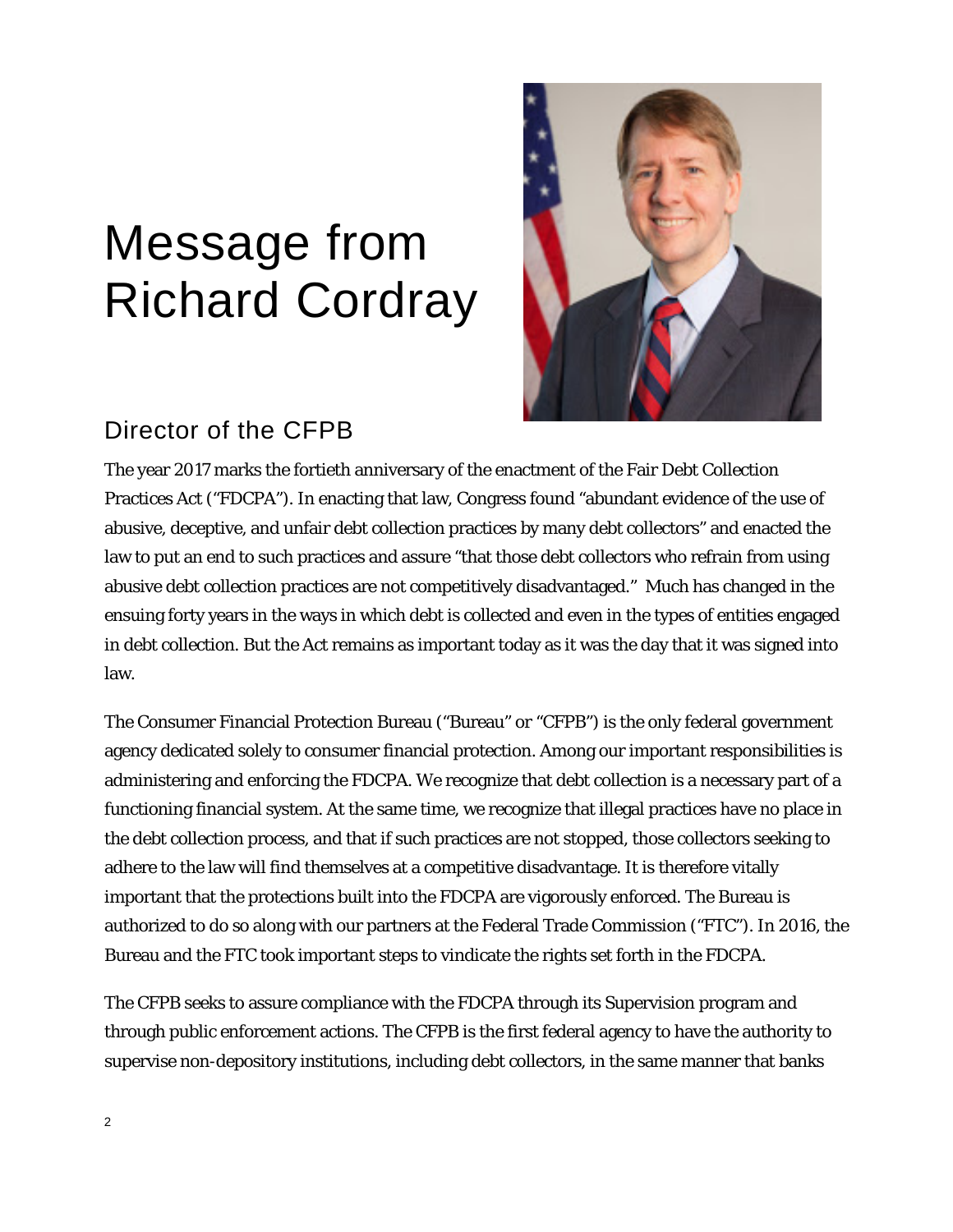and other depositories have long been examined. In 2016, our examinations of debt collectors identified a number of violations of the law, including false representations made by debt collectors to consumers, unlawful fees charged by debt collectors, and illegal disclosure of debts to third parties. CFPB examinations also found instances in which debt sellers sold accounts for collection that did not properly reflect that the accounts were discharged in bankruptcy, were fraudulent, or had already been paid. Where appropriate, the CFPB required debt collectors to provide consumer redress and undertake remedial and corrective actions.

Additionally, in 2016 the CFPB brought ten new public enforcement actions involving debt collections and continued litigation in three other such cases that had been filed previously. In the cases that were concluded in 2016, \$39 million was paid in restitution for consumers who were impacted by illegal debt collection practices and \$20 million in civil penalties.<sup>[1](#page-2-0)</sup>

Likewise, as described more fully in the Report and in the FTC letter included as the Appendix, the FTC brought or resolved 12 debt collection cases in 2016, including a focus on phantom debt collection and a sweep on unlawful text messages and emails as a means of collecting debt. The CFPB also filed *amicus curiae* briefs in two appellate court FDCPA actions raising significant legal issues, and assisted the Solicitor General's office in the preparation of two *amicus* briefs that were filed in the Supreme Court in cases implicating the FDCPA. Those four cases are still pending. Additionally, three cases before federal courts of appeals in which CFPB filed *amicus* briefs in prior years were decided in 2016, two of which had been filed jointly with the FTC.

Another important tool through which the Bureau is able to protect consumers is through its Consumer Response program, which receives and processes complaints from consumers who believe they have been mistreated by debt collectors or other providers of consumer financial products or services. In 2016, as in past years, debt collection was the category in which the Bureau received the most complaints from consumers. The most common complaint involved "continued attempts to collect debt not owed." The Office of Consumer Response receives these complaints and, where appropriate, sends them to the debt collector to provide them with the opportunity to respond to or remedy the complaint and/or sends them to other agencies.

<span id="page-2-0"></span><sup>&</sup>lt;sup>1</sup> These figures include actions related to unlawful collection conduct in violation of the FDCPA, the Consumer Financial Protection Act of 2010 ("CFPA"), or both.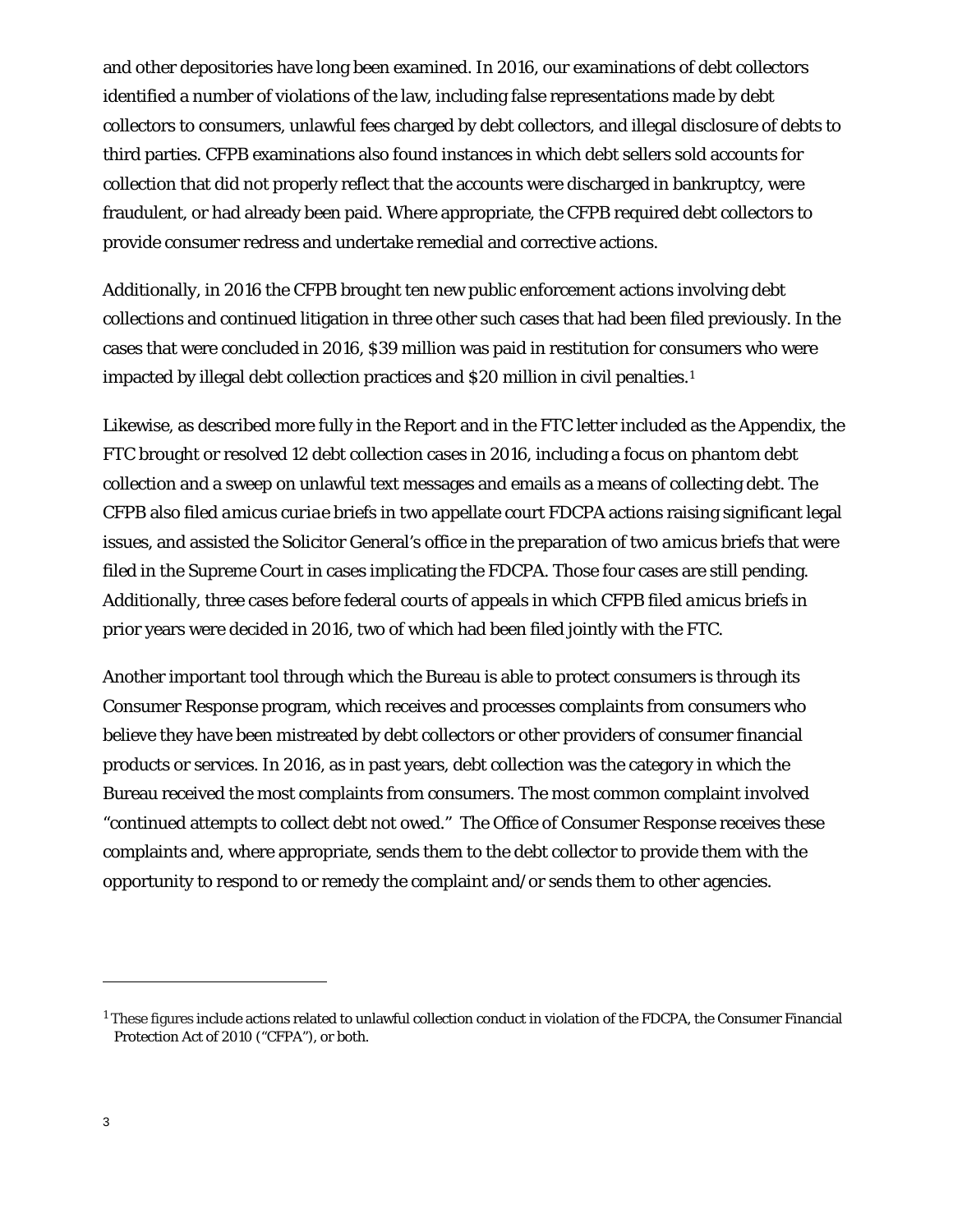The Bureau also continues to provide a variety of resources to consumers who face debt collection attempts and to social services workers and volunteers that serve populations that may face debt collection attempts. One of these resources, "Ask CFPB," provides answers to common questions across a number of consumer financial topics. The debt collection category continues to be one of the most viewed topics.<sup>2</sup> In 2013, the Bureau created five sample letters which consumers can use to communicate when debt collectors contact them. These letters have since been downloaded approximately 389,800 times. The Bureau also created a financial empowerment training and toolkit called *Your Money, Your Goals* for use by social services workers and other front-line staff and volunteers working with economically vulnerable consumers. This toolkit covers a variety of financial topics, including debt management and consumer financial protection. As of the end of 2016, more than 13,500 staff and volunteers in social services, legal aid, worker, and community organizations were trained on *Your Money, Your Goals*, reaching an estimated 600,000 consumers.

In enacting the Dodd-Frank Wall Street Reform and Consumer Protection Act, Congress granted the CFPB general rulemaking authority to issue regulations under the FDCPA. The Bureau commenced its rulemaking activity in 2013 by issuing an Advance Notice of Proposed Rulemaking. In July 2016, the Bureau released an Outline of Proposals Under Consideration (the "Outline") for those who are defined as "debt collectors" under the FDCPA. At the same time, the Bureau published a Study of Third Party Debt Collection Operations, and preliminary results from the Bureau's Survey of Consumer Views on Debt.

On August 25, 2016, the Bureau convened a panel pursuant to the Small Business Regulatory Enforcement Fairness Act of 1996 (SBREFA). That panel, which was composed of the CFPB, Small Business Administration (SBA), and the Office of Management and Budget (OMB), obtained input from small businesses in the debt collection industry on the possible impact of debt collection rulemaking on their businesses. The Bureau is considering the feedback it received through the SBREFA panel and from other stakeholders subsequent to publication of the Outline.

At the same time, the Bureau continues to conduct research and monitor the debt collection market. In January 2017, the Bureau released two studies on the debt collection market: a white

<span id="page-3-0"></span><sup>&</sup>lt;sup>2</sup> The Bureau's debt collection consumer education resources can be found at [https://www.consumerfinance.gov/consumer-tools/debt-collection/.](https://www.consumerfinance.gov/consumer-tools/debt-collection/)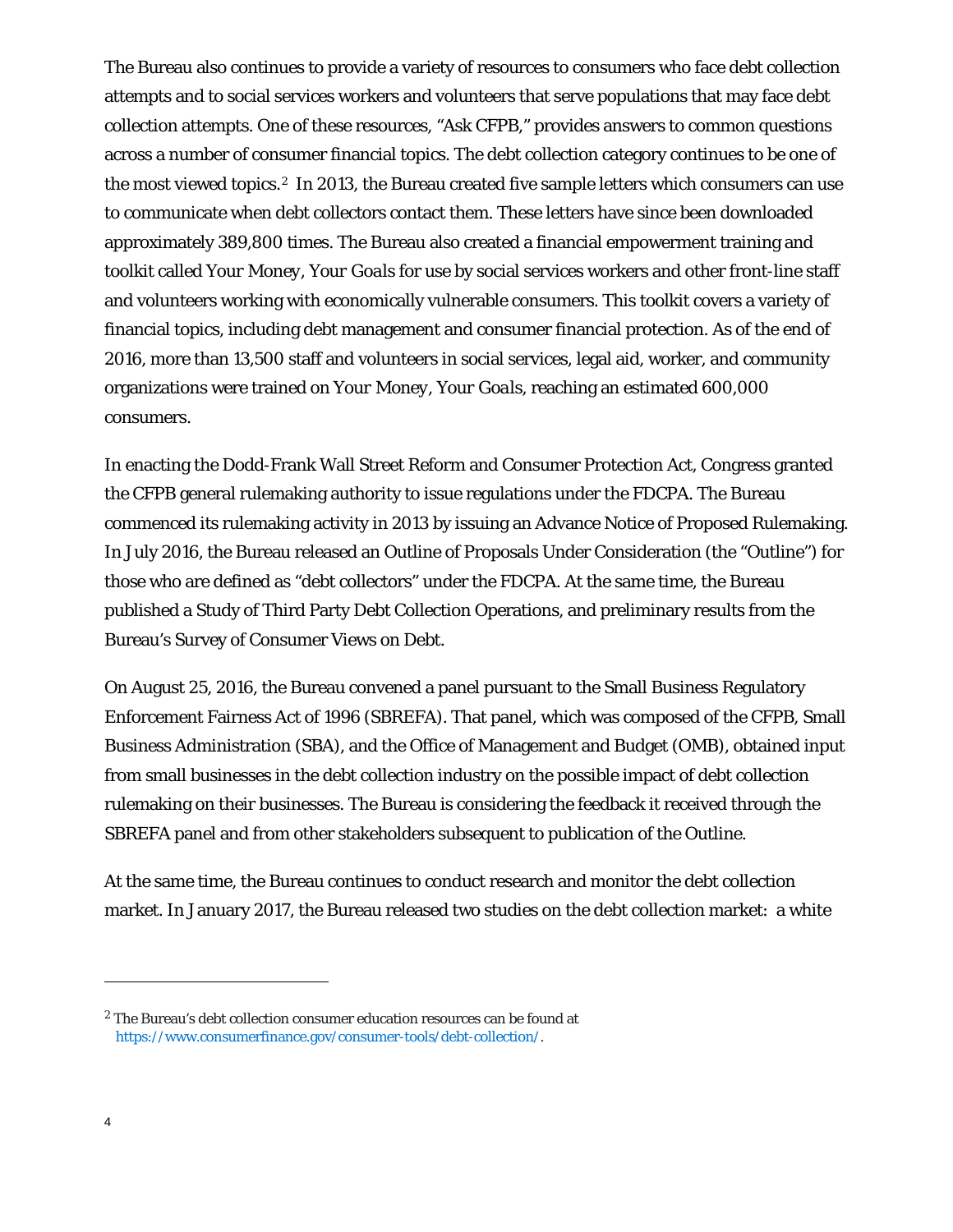paper about the Online Debt Sales market, which describes websites where charged-off consumer debts can be purchased and outlines potential consumer protection concerns that may arise in the absence of appropriate safeguards; and a groundbreaking research report on Consumer Experiences With Debt Collection, based upon the Bureau's Survey of Consumer Views on Debt.

At the CFPB, we believe in a debt collection market where consumers know their rights and are protected from harassment and deception while collectors are able to collect debts in an honest, lawful, and cost-effective manner. On the FDCPA's fortieth anniversary, we remain committed to the law's goal of protecting consumers while ensuring that debt collectors who follow the law and respect consumers are not competitively disadvantaged.

Sincerely,

Ruhano Cordiany

Richard Cordray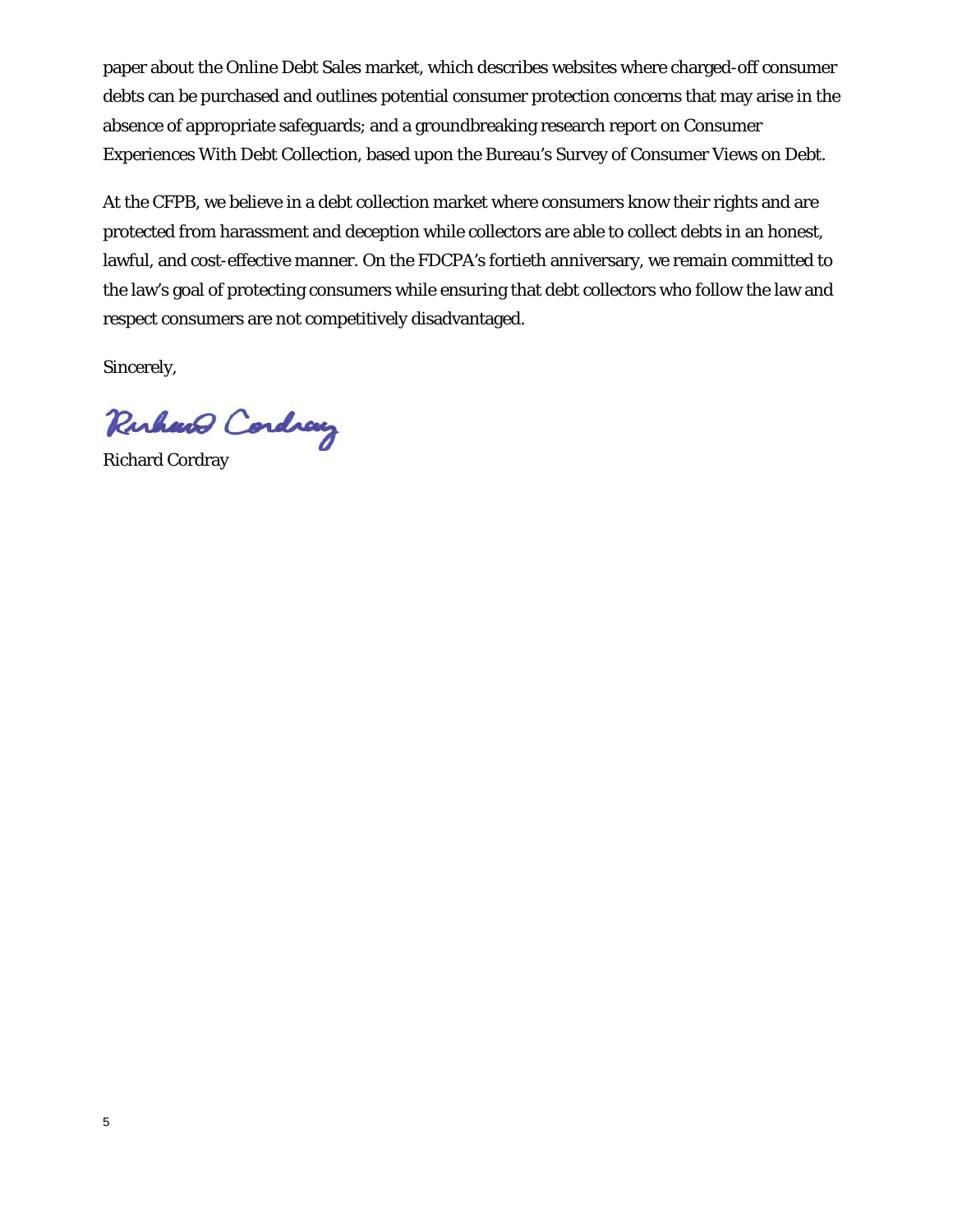# Table of contents

| 1.             |     |  |
|----------------|-----|--|
| 2.             |     |  |
|                | 2.1 |  |
|                |     |  |
| 3.             |     |  |
|                | 3.1 |  |
|                |     |  |
|                |     |  |
|                | 4.1 |  |
|                | 4.2 |  |
|                | 4.3 |  |
|                |     |  |
| 5 <sub>1</sub> |     |  |
| 6.             |     |  |
|                | 6.1 |  |
|                | 6.2 |  |
|                |     |  |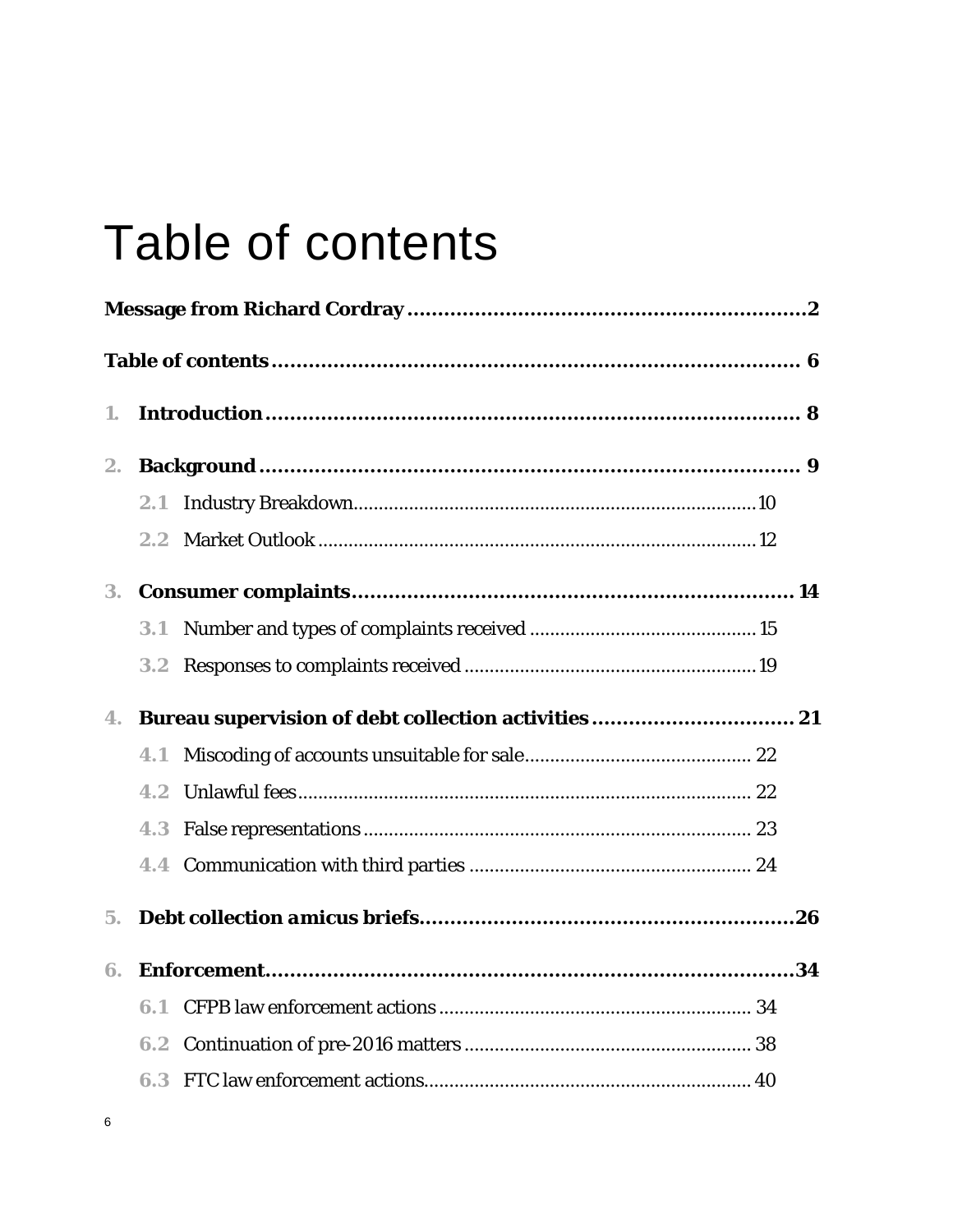|    | 7.1 |  |
|----|-----|--|
|    |     |  |
| 8. |     |  |
|    |     |  |
|    |     |  |
|    |     |  |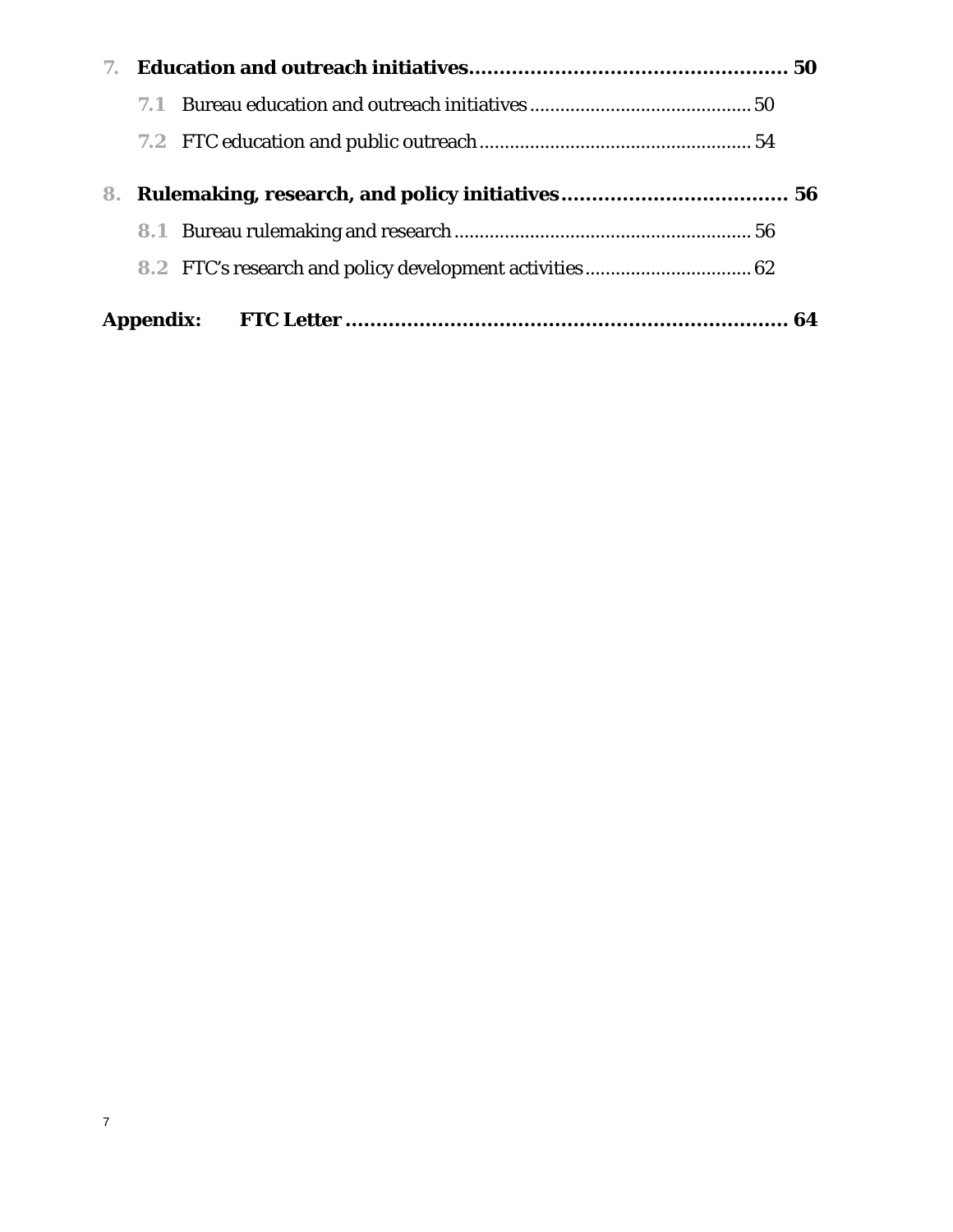# **1.**Introduction

The Consumer Financial Protection Bureau is pleased to submit to Congress its sixth annual report summarizing activities to administer the Fair Debt Collection Practices Act ("FDCPA"), 15 U.S.C. § 1692 *et seq.* The Bureau and the Federal Trade Commission ("FTC" or "the Commission") share government enforcement responsibility for the FDCPA. The Commission's activities during the past year are included in this report and a letter from the FTC describing them appears in the Appendix. The CFPB and the FTC work closely to coordinate debt collection enforcement actions and other matters related to debt collection.[3](#page-7-0)

This report provides a background on the debt collection market; contains an overview of consumer complaints submitted to the CFPB and the FTC in 2016; summarizes the Bureau's supervisory activities in the debt collection market; describes the Bureau's and the Commission's enforcement actions; describes *amicus curiae* briefs filed in cases related to the FDCPA; presents the CFPB's and FTC's consumer education and outreach initiatives; and discusses developments in the Bureau's rulemaking activities and the FTC's policy and research initiatives.

<span id="page-7-0"></span><sup>3</sup> *See* Memorandum of Understanding between the Consumer Financial Protection Bureau and the Federal Trade Commission (March 2015), *available at*  [https://www.ftc.gov/system/files/documents/cooperation\\_agreements/150312ftc-cfpb-mou.pdf.](https://www.ftc.gov/system/files/documents/cooperation_agreements/150312ftc-cfpb-mou.pdf) As part of this coordination, CFPB and FTC staff regularly meet to discuss ongoing and upcoming law enforcement, rulemaking, and other activities, share debt collection complaints, cooperate on consumer education efforts in the debt collection arena, and consult on debt collection rulemaking and guidance initiatives.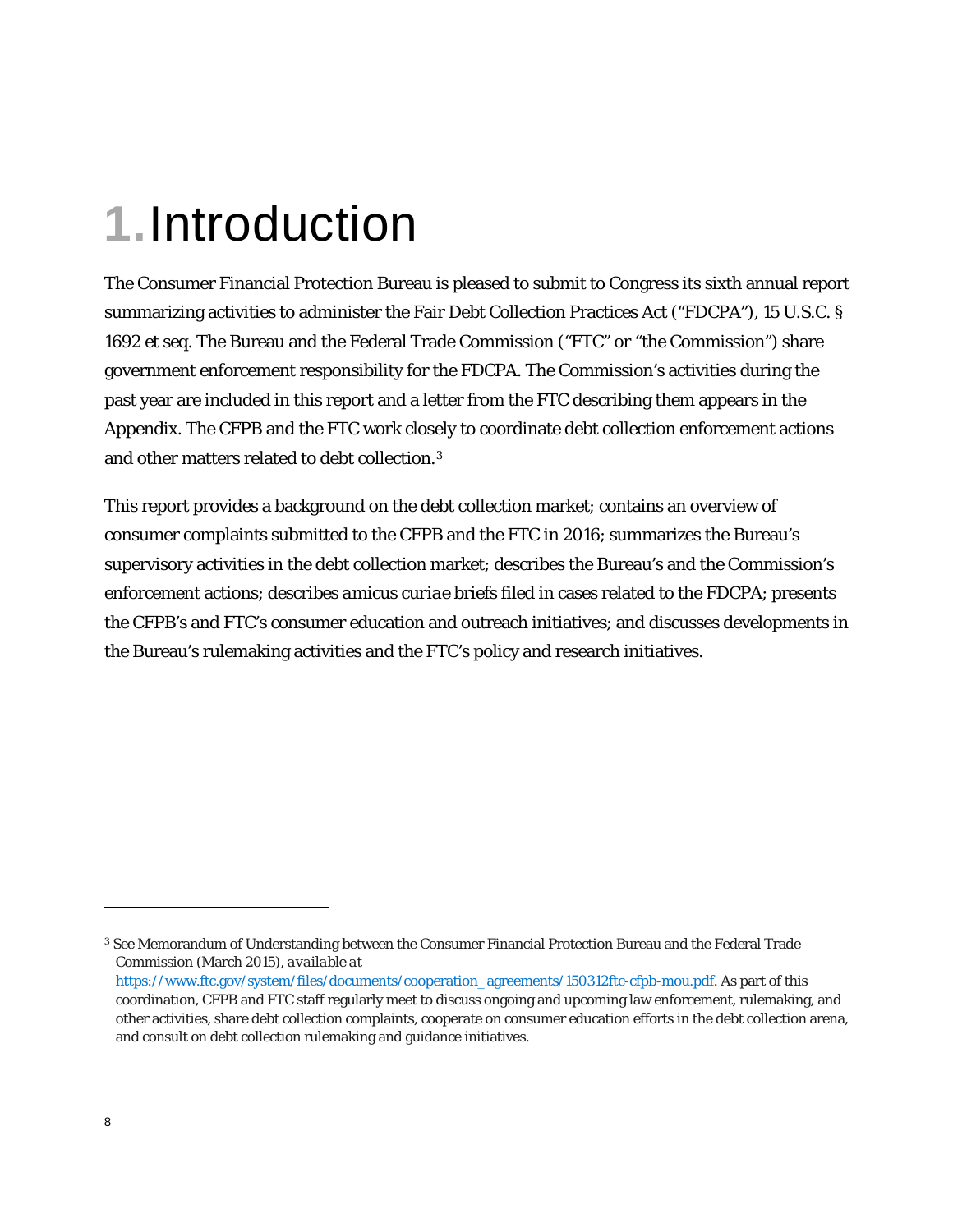# **2.**Background

Debt collection is an \$11.4 billion dollar industry that employs more than 130,000 people across approximately 8,500 collection agencies in the United States.[4](#page-8-0) The debt collection industry affects millions of Americans. According to a recent CFPB survey of US consumers, about one-third of consumers with credit files – or about 70 million Americans – were contacted by a creditor or third-party debt collector attempting to collect a debt in the past year.[5](#page-8-1) Debt collection efforts include calls, letters, filing lawsuits, and other methods to collect alleged debts from consumers.

In the course of attempting to collect debts, debt collectors must adhere to a variety of laws and regulations which govern topics as diverse as telephone communications (e.g., the Telephone Consumer Protection Act, or TCPA) and furnishing information to credit reporting agencies (e.g. the Fair Credit Reporting Act, or FCRA) as well as various state statutes. The primary law that governs the conduct of debt collectors is the FDCPA,<sup>[6](#page-8-2)</sup> which establishes consumer protections in the debt collection process including the rights to dispute a debt and instruct a collector to stop communication about an alleged debt. The FDCPA prohibits debt collectors from harassing and abusing consumers and prohibits them from discussing a consumer's debts with third parties (with some exceptions).

The law empowers the CFPB and FTC to enforce its provisions and establishes a private right of action for any person affected by a violation of the FDCPA. The FDCPA also requires the CFPB to

<span id="page-8-0"></span><sup>4</sup> Edward Rivera at IBIS World, *Debt Collection Agencies in the US* (December 2016).

<span id="page-8-1"></span><sup>5</sup> Consumer Financial Protection Bureau. *Consumer Experiences with Debt Collection.* January 2017

<span id="page-8-2"></span><sup>6</sup> Fair Debt Collection Practice Act. 15 U.S.C**.** § 1692 et. seq.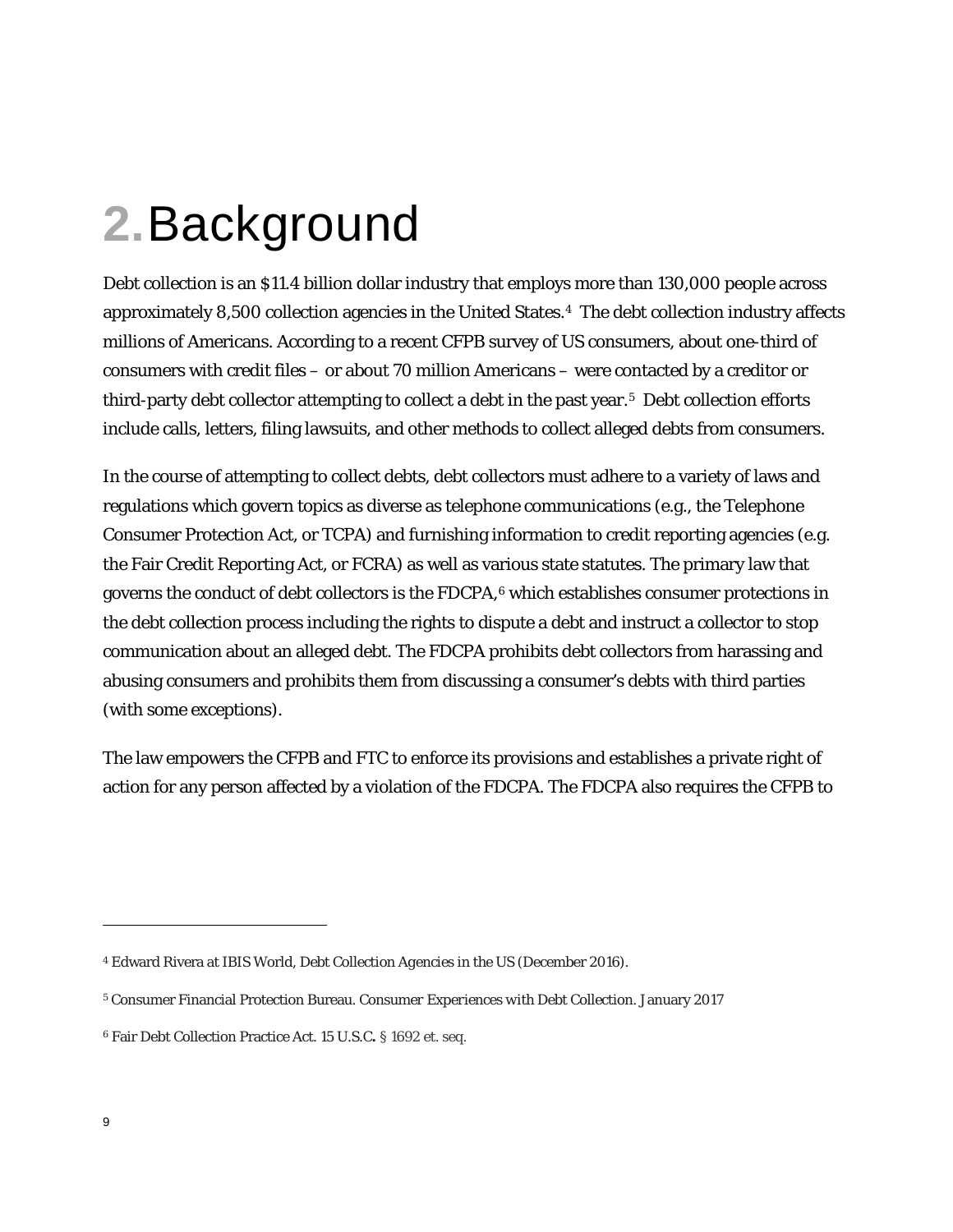submit this report on "the administration of its functions" under the FDCPA and enables it to "obtain … the views" of other agencies that enforce the FDCPA, such as the FTC.[7](#page-9-0)

## **2.1** Industry Breakdown

Debt collectors generate most of their revenue from collections of medical debt, student loans, and financial services obligations such as credit cards, auto loans, and mortgages. Financial services are the largest source of revenue for the industry, accounting for more than a third of all debt collection revenue. However, telecommunications debt also accounts for a large share of industry revenue – more than a fifth.[8](#page-9-1) Government, retail, and medical debt are also significant drivers of industry revenue.



**FIGURE 1:** DEBT COLLECTION MARKET SEGMENTS BY SHARE OF REVENUE, 2016 (IBIS WORLD)

<span id="page-9-0"></span><sup>7</sup> 15 U.S.C. § 1692m

<span id="page-9-1"></span><sup>8</sup> Edward Rivera at IBIS World, *Debt Collection Agencies in the US* (December 2016).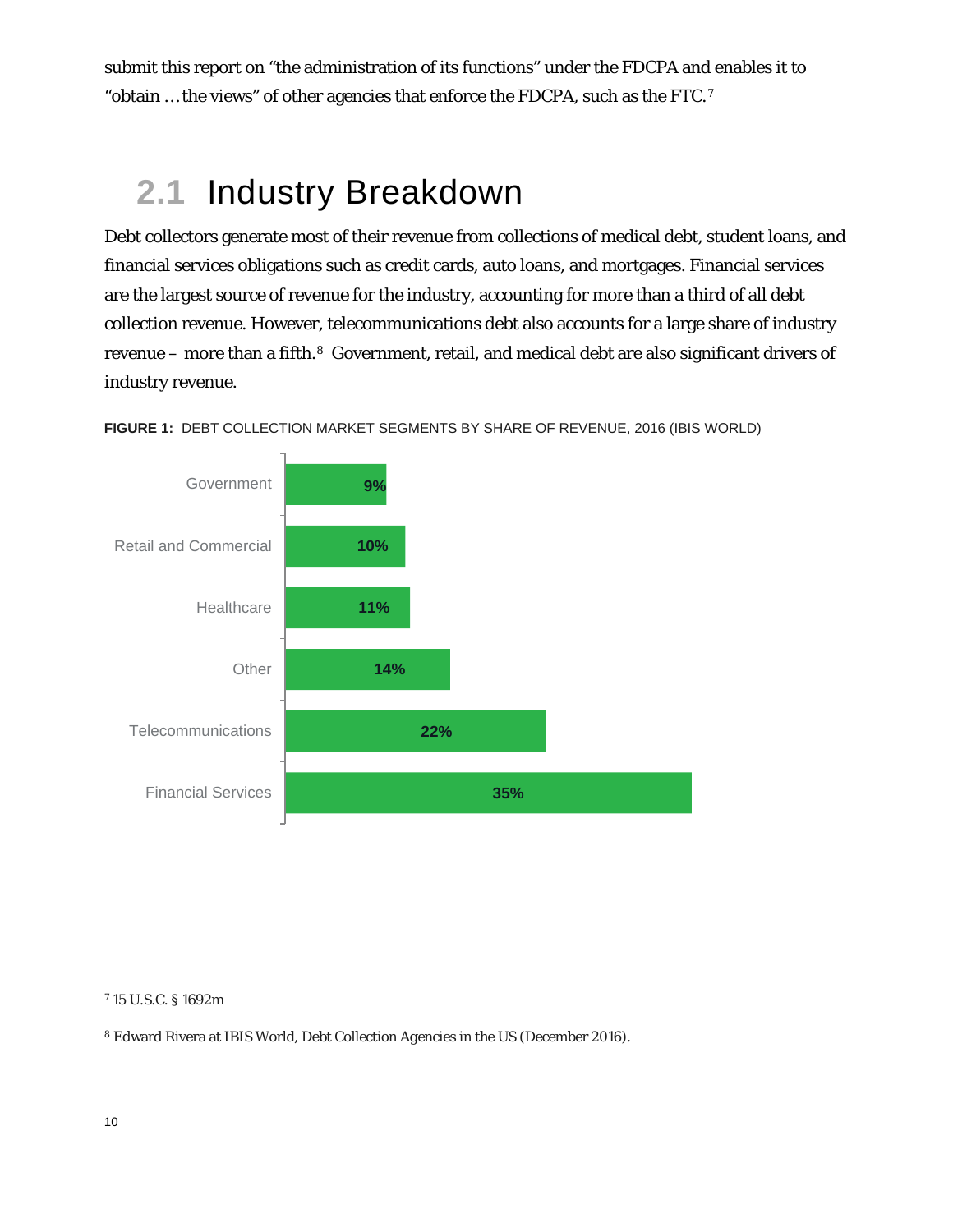\$6.27 billion – more than half the industry's revenue – is generated by firms contracting with creditors to collect their debts on a contingency fee basis, meaning that the creditor and the collector each receive a share of the amount collected.

About one-third of debt collection revenue, \$3.6 billion, comes from debt buyers, who purchase accounts from the original creditor or other debt buyers and then generally seek to collect on that debt, either themselves or through contingency debt collectors.<sup>[9](#page-10-0)</sup> Although they represent about one third of industry revenue, this overstates debt buyers' share of dollars collected, since debt buyer revenue includes all amounts recovered whereas the revenue of contingency collectors includes only the share of recoveries retained by the collector.

Other 8% Fixed-fee 6% Contingent Fee 55% Debt Buying 32%

**FIGURE 2** DEBT COLLECTION AGENCY TYPES BY SHARE OF REVENUE, 2016 (IBIS WORLD)

Due to its low fixed costs and high susceptibility to fluctuations in the supply of debt and labor costs, debt collection is a volatile industry with a large number of firms – according to some estimates, about 8,500.

<span id="page-10-0"></span><sup>9</sup> Edward Rivera at IBIS World, *Debt Collection Agencies in the US* (December 2016).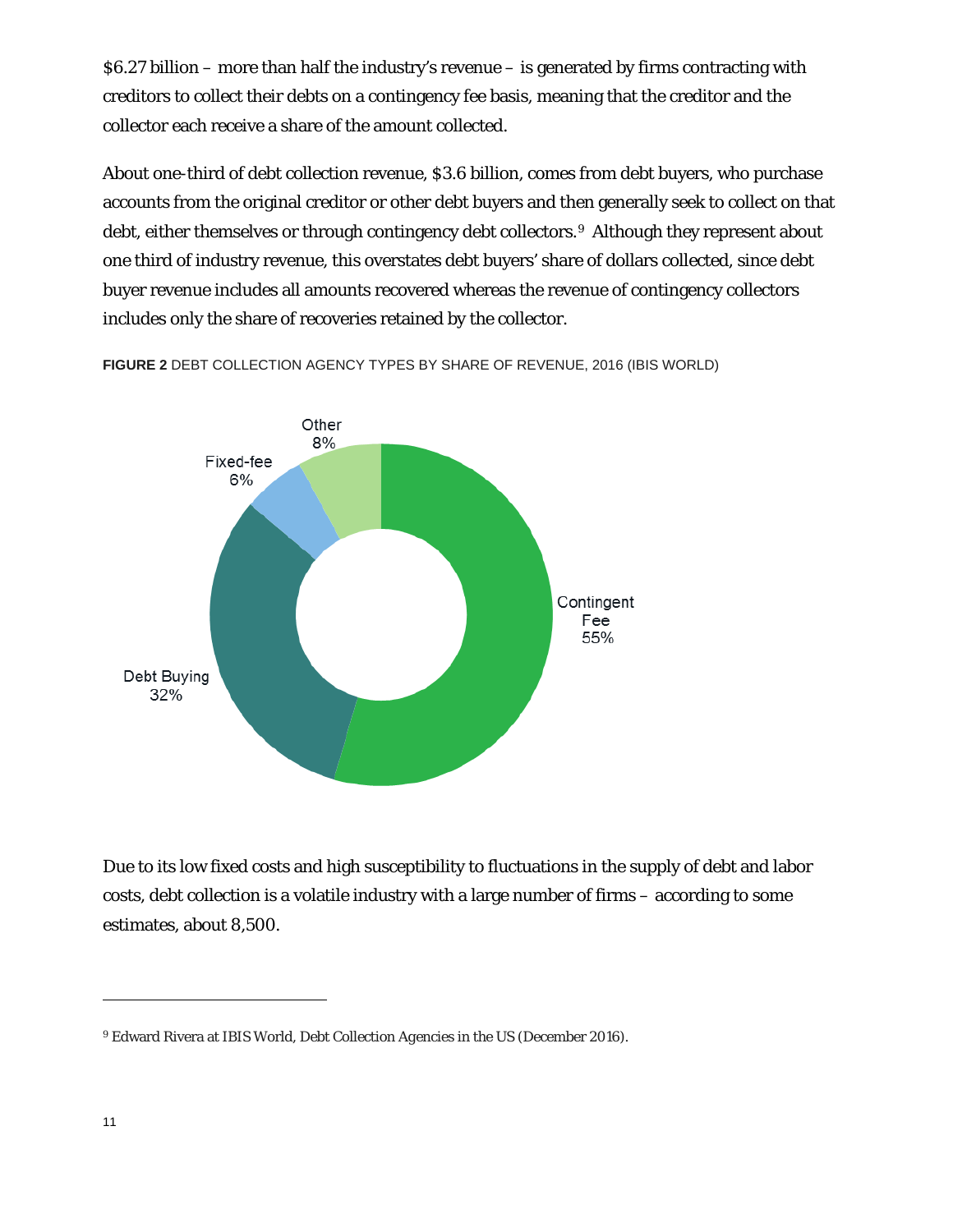The industry has been experiencing consolidation in recent years. According to a study by the Association of Credit and Collection Professionals, there were 25% fewer debt collection agencies in 2013 than in 2005,<sup>[10](#page-11-0)</sup> despite industry revenues being slightly higher in 2013.<sup>[11](#page-11-1)</sup>

## **2.2** Market Outlook

The debt collection industry is substantially impacted by the credit cycle, which determines how many charged-off debts are available to collect. As a result of increased consumer debt, especially in non-housing categories where debt collectors are most frequently employed, it appears likely that the availability of debt to collect will increase. This would be especially likely if an unfavorable change in economic circumstances made it more difficult for consumers to pay their obligations.

Consumer debt has continued to increase since 2013 and is approaching its 2008 peak. However, growth in consumer debt has been fueled primarily by increases in non-housing debt. In 2016 alone, credit card debt rose \$46 billion, or 6.3%, student debt increased by \$78 billion, or 6.3%, and auto debt rose by \$93 billion, or 8.7%.<sup>[12](#page-11-2)</sup> Delinquency rates remain relatively stable, although they have not returned to their pre-crisis levels.[13](#page-11-3) However, the combination of these levels of debt and an economic downturn could lead to a substantial increase in the amount of delinquent and ultimately charged-off accounts.

An increase in portfolios of delinquent debt in the event of a downturn also looks somewhat likely in auto finance. Total outstanding auto debt reached a record high in 2016[14,](#page-11-4) and lending to

<span id="page-11-0"></span><sup>10</sup> ACA International, Ernst and Young, *Impact of Third-Party Debt Collection on the National and State Economies* (2013, 2011), *available at* <http://www.acainternational.org/advocacy/industry-research-statistics>

<span id="page-11-1"></span><sup>11</sup> Edward Rivera at IBIS World, *Debt Collection Agencies in the US* (September 2015).

<span id="page-11-2"></span><sup>12</sup> Andrew Haughwout et al. "Just Released: Total Household Debt Nears 2008 Peak but Debt Picture Looks Much Different." *Liberty Street Economics.* Federal Reserve Bank of New York. February 16, 2017. [http://libertystreeteconomics.newyorkfed.org/2017/02/just-released-total-household-debt-nears-2008-peak-but](http://libertystreeteconomics.newyorkfed.org/2017/02/just-released-total-household-debt-nears-2008-peak-but-debt-picture-looks-much-different.html)[debt-picture-looks-much-different.html](http://libertystreeteconomics.newyorkfed.org/2017/02/just-released-total-household-debt-nears-2008-peak-but-debt-picture-looks-much-different.html)

<span id="page-11-3"></span><sup>13</sup> Federal Reserve Bank of New York. *Quarterly Report on Household Debt and Credit.* 2016Q4. February 2017

<span id="page-11-4"></span><sup>14</sup> Federal Reserve Bank of New York. *Quarterly Report on Household Debt and Credit.* 2016Q4. February 2017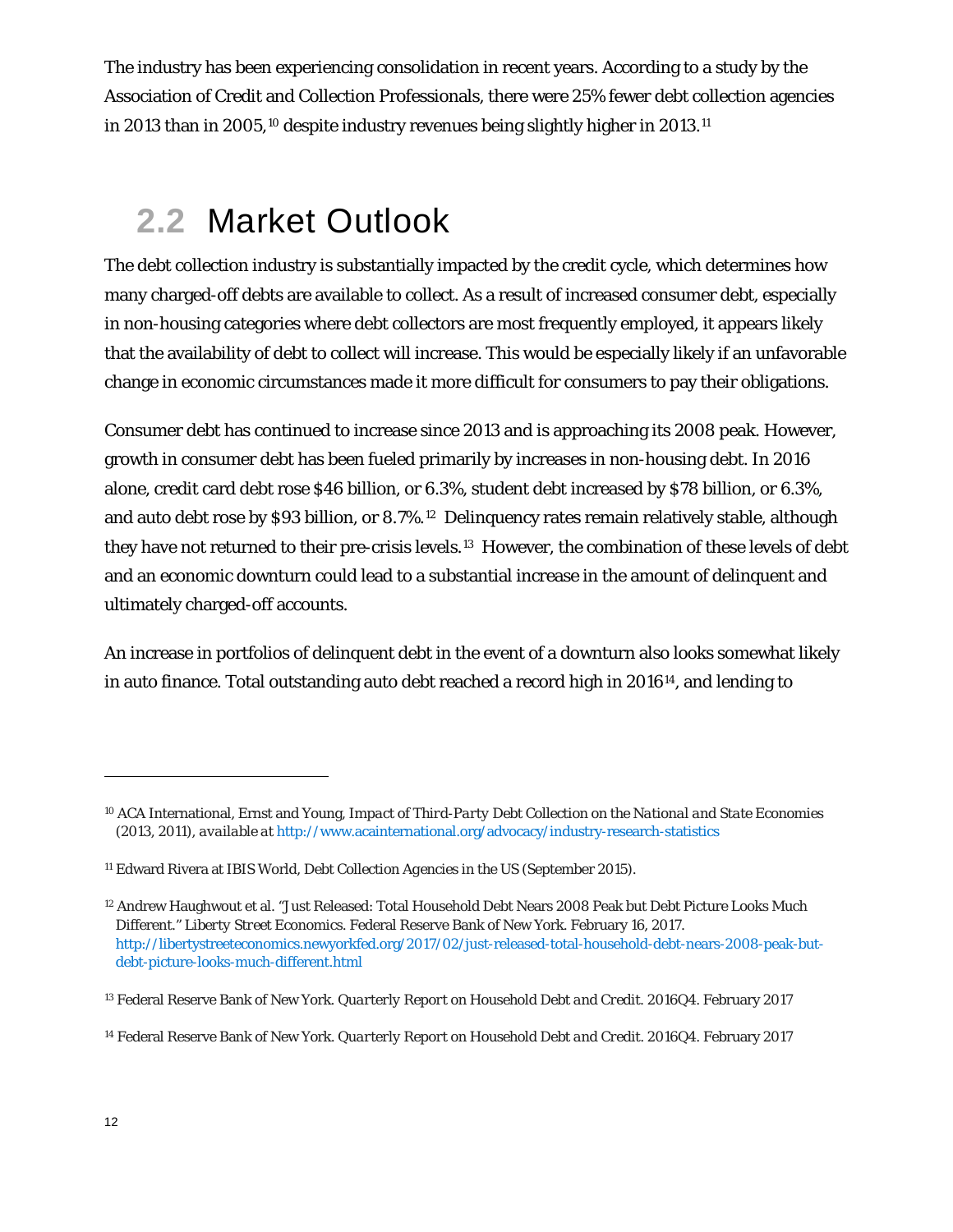subprime consumers is at a higher level than it has been for more than a decade.<sup>[15](#page-12-0)</sup> Preliminary results from a study by S&P Global Ratings suggest that net losses on subprime auto loans in the event of a comparatively mild downturn, such as the one between 1998 and 2003, would be higher than the losses that resulted from the 2009 financial crisis.[16](#page-12-1) This suggests that a downturn, if one occurs, could lead to a significant number of auto deficiencies, which are in some instances are collected by third party debt collectors or sold to debt buyers.

Similarly, outstanding credit card debt continues to increase, reaching \$927 billion in the third quarter of 2016. The increase in debt in the third quarter was the largest such increase since 2007. The average indebted American household owes about \$8,000 in credit card debt. [17](#page-12-2) As with auto lending, a potential downturn would likely cause a spike in delinquencies, which could ultimately increase the number of charged-off accounts available for collection.

<span id="page-12-0"></span><sup>15</sup> Kyle Stock. *Bloomberg.* "The Next Financial Crisis Might Be in Your Driveway." February 21, 2017. Analysis of data from the Federal Reserve Bank of New York[. https://www.bloomberg.com/news/articles/2017-02-21/the-next](https://www.bloomberg.com/news/articles/2017-02-21/the-next-financial-crisis-might-be-in-your-driveway)[financial-crisis-might-be-in-your-driveway](https://www.bloomberg.com/news/articles/2017-02-21/the-next-financial-crisis-might-be-in-your-driveway)

<span id="page-12-1"></span><sup>16</sup> William Hoffman. *Auto Finance News.* "S&P Stress Tests Show Rising Subprime Auto Losses." February 12, 2017

<span id="page-12-2"></span><sup>17</sup> Alina Comoreanu. *WalletHub.* "2016 Credit Card Debt Study: Trends & Insights." December 8, 2016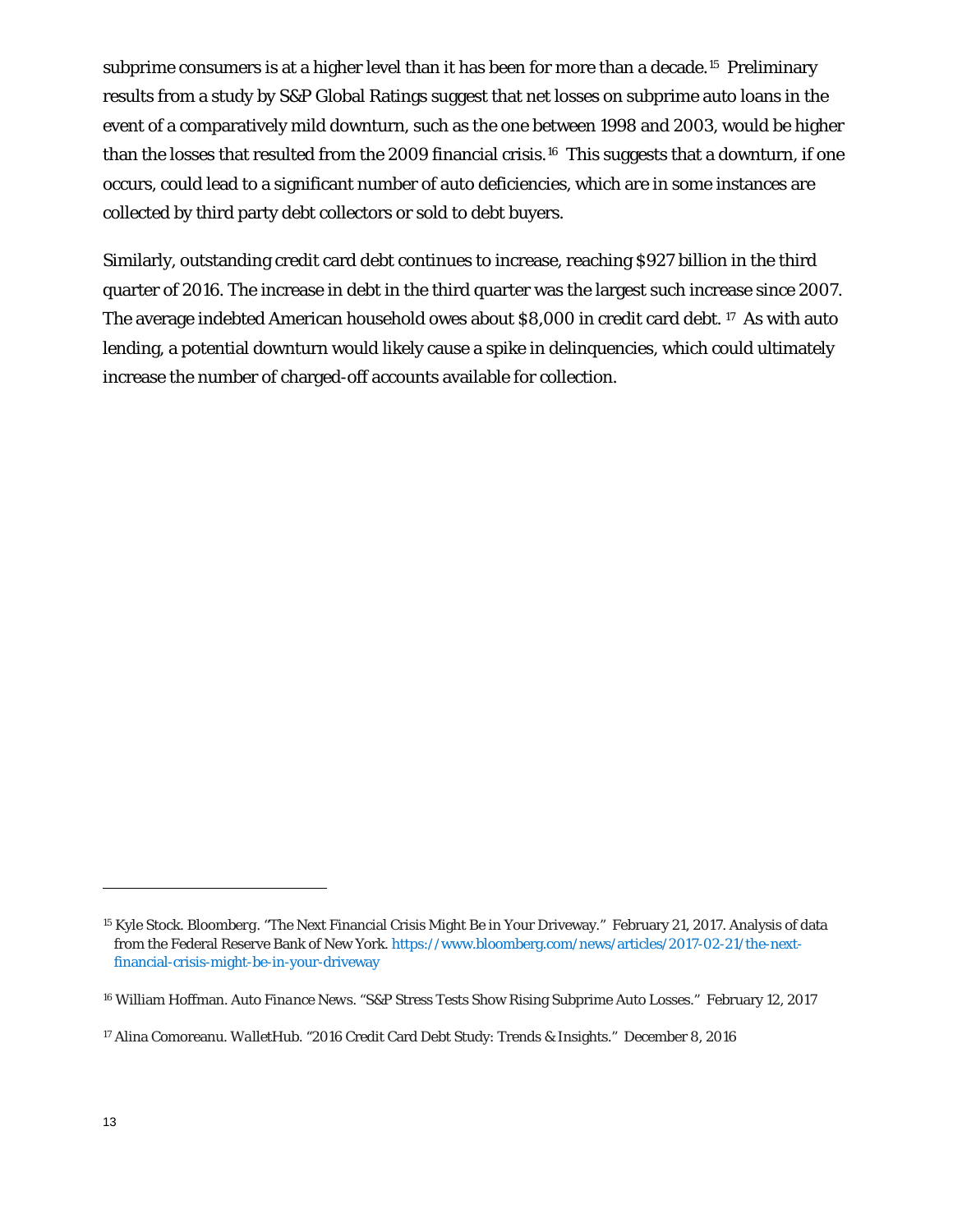# **3.**Consumer complaints

Collecting, investigating, and responding to consumer complaints are integral parts of the CFPB's work.[18](#page-13-0) The CFPB's Office of Consumer Response ("Consumer Response") hears directly from consumers about the challenges they face in the marketplace, brings their concerns to the attention of companies, and assists in addressing these complaints.

The CFPB, which began taking consumer complaints about debt collection in July 2013, accepts complaints through its website and by telephone, mail, email, fax, and referral. Consumers submit complaints on the Bureau's website using complaint forms tailored to specific products and can also log on to a secure consumer portal to check the status of a complaint and review a company's response. When completing the complaint form, consumers provide a narrative of the events giving rise to their complaint and can elect to publish a scrubbed narrative on the Bureau's website. While on the website, consumers can chat with a live agent to get help completing a complaint form. Consumers can also call the Bureau's toll-free number to ask questions, submit a complaint, check the status of a complaint, and more.[19](#page-13-1) The Bureau answers questions and refers consumers to other regulators or additional resources as appropriate and forwards complaints to companies for review and response.

The CFPB's complaint handling process focuses on collecting, investigating, and responding to complaints.[20](#page-13-2) The Bureau also uses complaints for law enforcement purposes and shares

<span id="page-13-0"></span><sup>18</sup> See Dodd-Frank Wall Street Reform and Consumer Protection Act, Pub. L. No. 111-203, § 1021(c)(2) (2010). ("Dodd-Frank Act").

<span id="page-13-1"></span><sup>19</sup> The CFPB's U.S.-based contact centers provide services to consumers in more than 180 languages and to consumers who are deaf, have hearing loss, or have speech disabilities via a toll-free telephone number.

<span id="page-13-2"></span><sup>20</sup> See Dodd-Frank Act, Pub. L. No. 111-203, § 1021(c)(2), 124 Stat. 1376, 1979 (2010).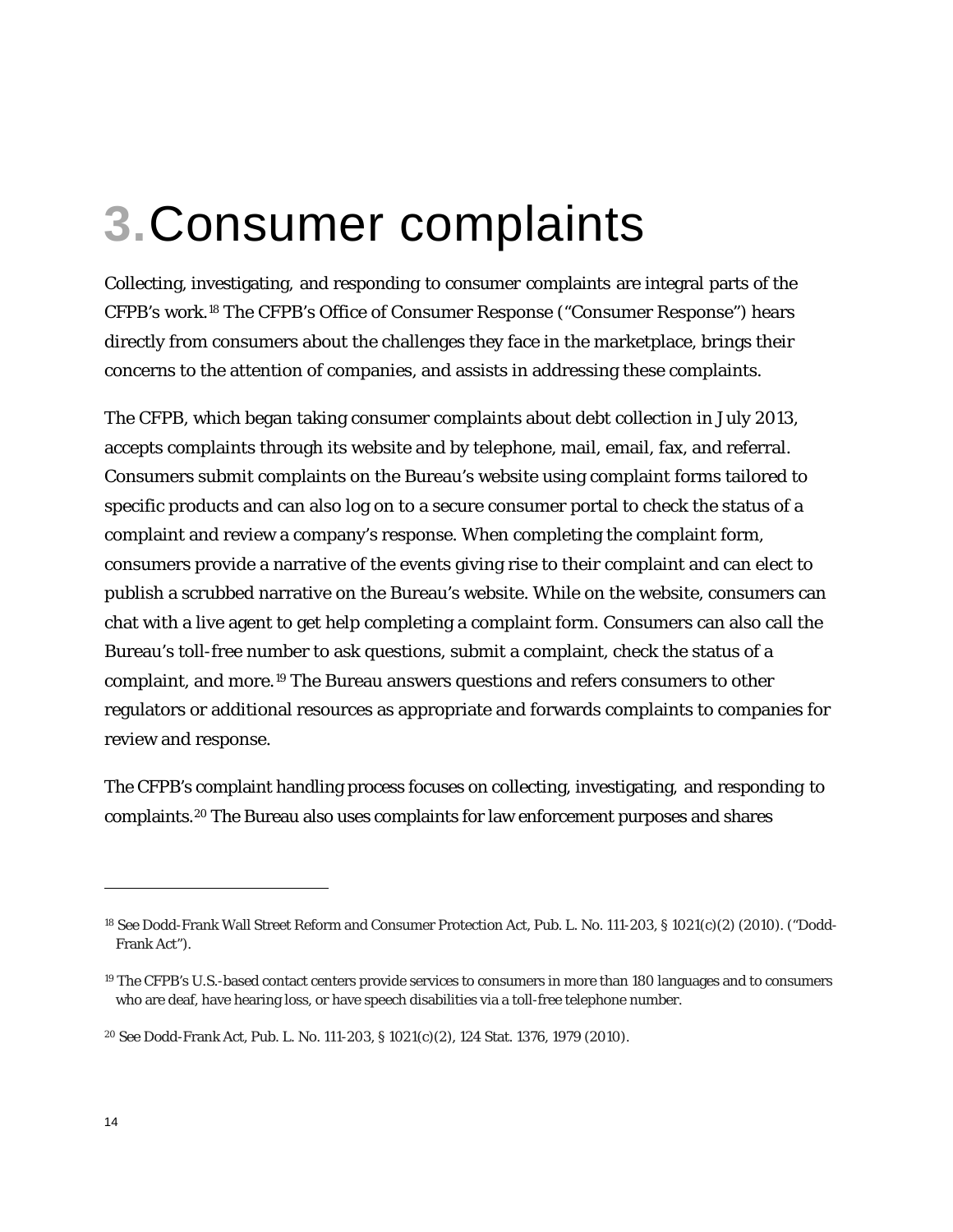complaint data with the FTC. The FTC uses the Bureau's information, as well as complaints submitted directly to it by consumers and from other federal and state agencies, to compile consumer complaints in its Consumer Sentinel system and makes them available to federal and state law enforcement. The FTC uses consumer complaints generally to monitor the debt collection industry, select targets for investigation, and conduct preliminary analysis that, with further factual development, might reveal or help prove a law violation.

As in previous years, debt collection is the most complained about consumer financial product or service in the Bureau's complaint system. As shown in Table 1, in 2016, again the most common issue selected by consumers submitting a complaint related to debt collection is continued attempts to collect a debt that the consumer states is not owed (41%). These consumers often report that debt collectors are contacting them about debts that either have a different balance or have been fully paid. In response to these complaints, third-party debt collectors often close and return the account to their clients, while first-party collectors report that they inform the consumer about the current status of their account and make attempts to reach a resolution.

Consumers continue to submit complaints about a lack of debt verification by collectors in response to consumer disputes; in fact, this issue saw the largest percentage increase from 2015 (see Table 2). These consumers report that they were not given enough information to verify a debt. In complaints submitted against third-party collectors especially, some consumers report that they do not have enough information to verify medical debt—often stating that they believed their health insurance covered the expenses.

Consumers still commonly report issues with communication tactics used by collectors, though the number of complaints about communication tactics decreased from 2015 (see Table 2). Consumers complain about frequent or repeated calls from collectors. These consumers report that they receive multiple calls weekly or even daily. In complaints submitted against first-party collectors, some consumers report that they receive repeated calls early in their delinquency or during grace periods.

## **3.1** Number and types of complaints handled

From January 1, 2016 through December 31, 2016, the CFPB handled approximately 88,000 debt collection complaints—2,900 more complaints than the prior year. These complaints include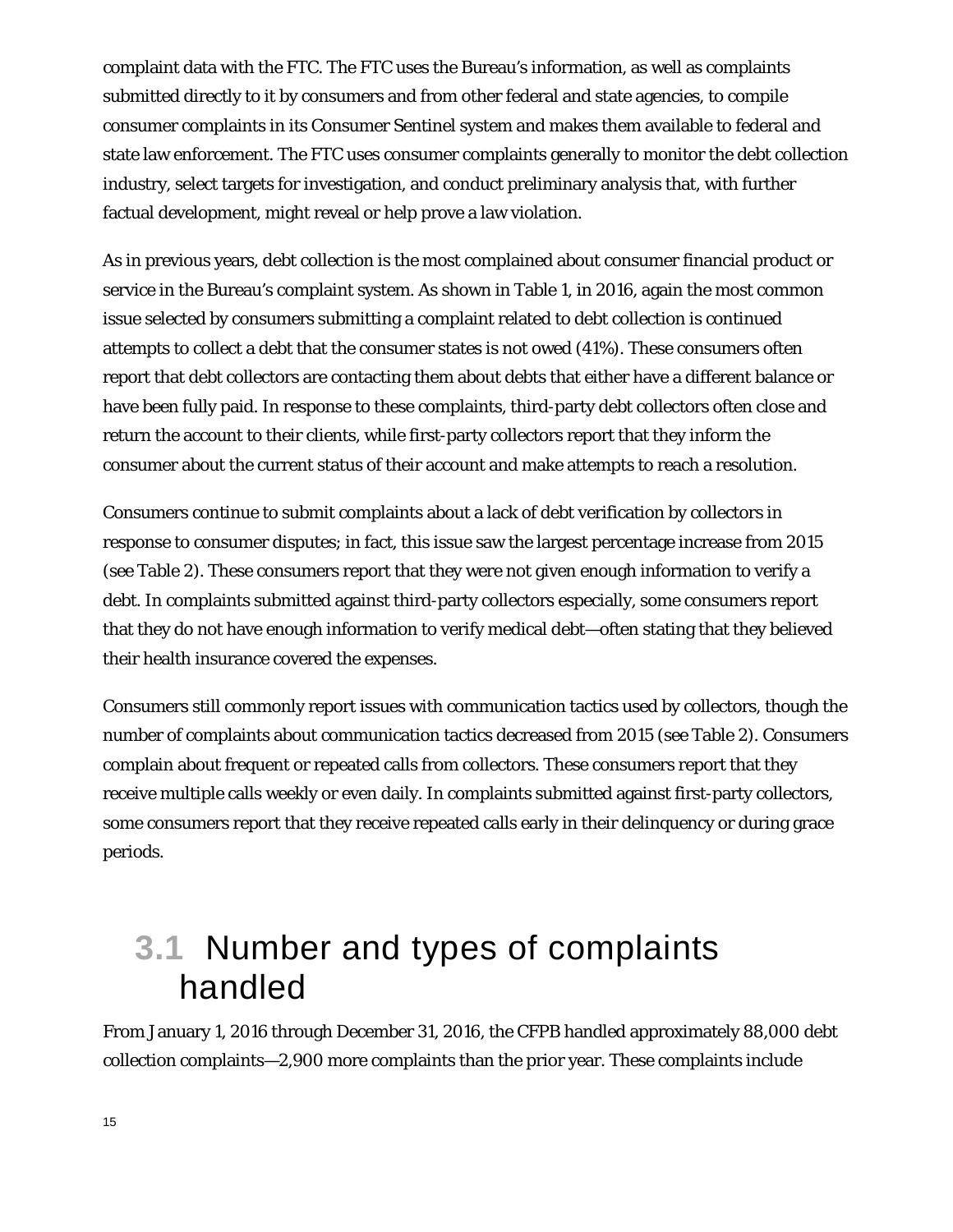first-party (creditors collecting on their own debts) and third-party collections. Table 1 shows the types of debt collection complaints the CFPB has handled, while Table 2 shows the change in complaint volume by issue.

| <b>Primary issue</b>                        | $\frac{9}{6}$ |
|---------------------------------------------|---------------|
| Continued attempts to collect debt not owed | 41%           |
| Disclosure/verification of debt             | 20%           |
| <b>Communication tactics</b>                | 15%           |
| False statements or representation          | 9%            |
| Taking or threatening an illegal action     | 9%            |
| Improper contact or sharing of information  | 6%            |
| <b>Total debt collection complaints</b>     | <b>100%</b>   |

#### TABLE 2: CHANGE IN COMPLAINT VOLUME BY ISSUE<sup>[21](#page-15-0)</sup>

|                                             | % change | 2015 complaints | 2016 complaints |
|---------------------------------------------|----------|-----------------|-----------------|
| Disclosure verification of debt             | 36%      | 12.900          | 17.500          |
| Continued attempts to collect debt not owed | 5%       | 34,300          | 36,200          |
| Improper contact or sharing of info         | $-2\%$   | 5,600           | 5,400           |
| False statements or representation          | $-3%$    | 8.100           | 7,800           |
| Communication tactics                       | $-11%$   | 15,200          | 13,500          |
| Taking or threatening an illegal action     | -16%     | 9,000           | 7,500           |
| <b>Grand Total</b>                          | 3%       | 85,100          | 88,000          |

<span id="page-15-0"></span><sup>&</sup>lt;sup>21</sup> This report is based on dynamic data and may slightly differ from other public reports.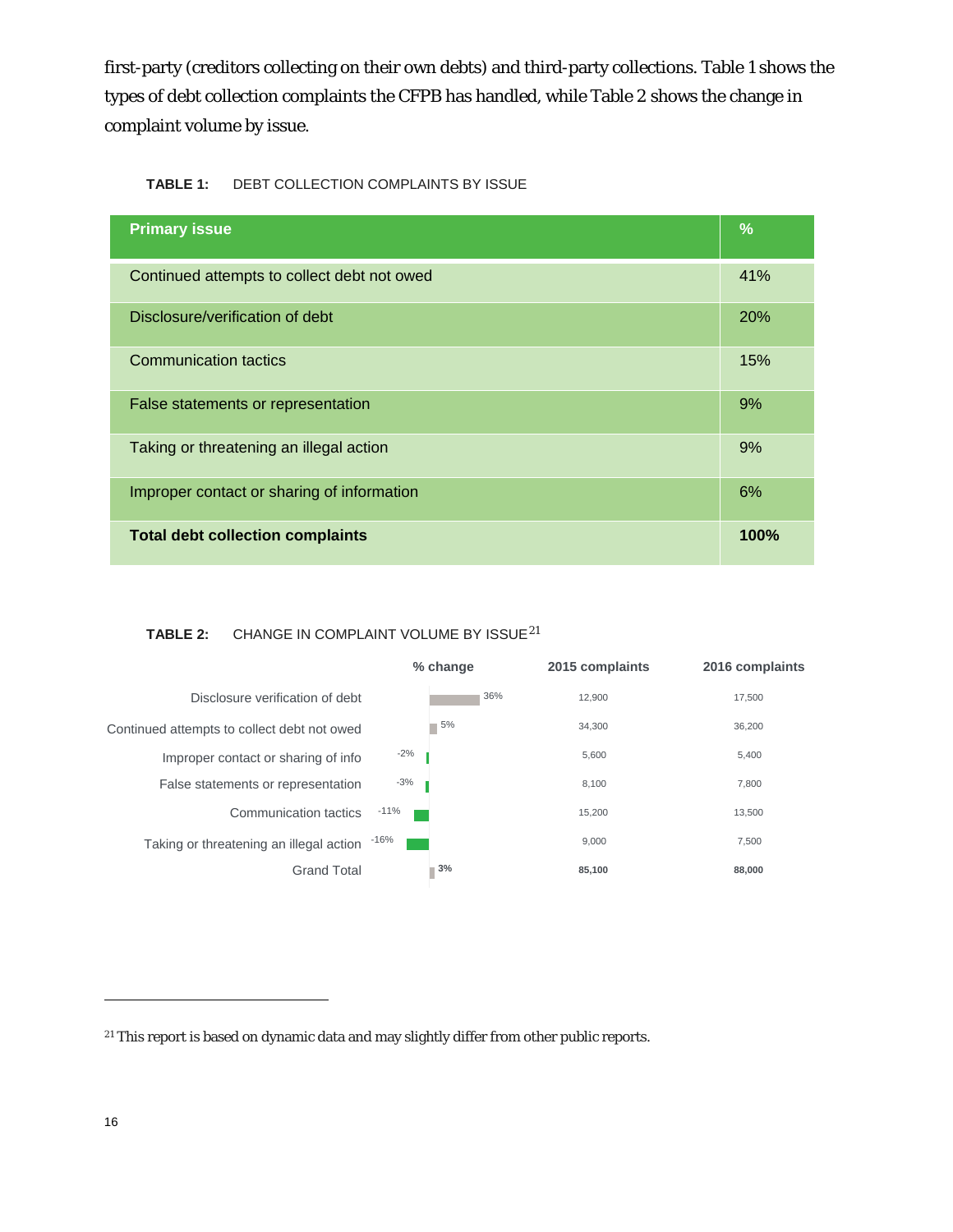For each of the six issues listed in Table 1 and Table 2, consumers also select additional, moredetailed sub-issues when submitting a complaint.

As indicated in Table 1, the most common debt collection complaint is about continued attempts to collect a debt that the consumer reports is not owed. The vast majority of these consumers report that the debt is not their debt (61%) or that the debt was paid (27%), while the remaining consumers report that the debt resulted from identity theft (8%) or was discharged in bankruptcy (4%).

Issues with disclosures or providing information sufficient to verify the debt was the second-most common issue selected by consumers in their complaints (see line 2 in Table 1). If a collector is covered by the FDCPA, the law requires collectors within five days of that communication to provide consumers with a written notice informing them, among other things, of their right to dispute debts. Some consumers, however, complain that debt collectors do not provide this notice (23%). Most consumers who complain about the dispute process raise the concern that when they exercise their rights to dispute debts, collectors do not provide them with documentation that consumers believe collectors need to verify the debt (69%). The complaints related to disputed debts also reveal confusion on the part of consumers as to when and how they can dispute a debt.<sup>[22](#page-16-0)</sup> Other consumers report that the company did not disclose that the communication was an attempt to collect a debt (7%).

Communication tactics used when collecting debts were the third most common issue complained about in 2016 (see line 3 of Table 1). Many of these types of complaints are about improper telephone calls. The majority of complaints about communication tactics are about frequent or repeated calls (53%). In a consumer complaint, one consumer told us that they were frustrated by the amount of calls they received about a debt they didn't understand.

*"After missing multiple calls a day from this company I finally spoke with someone. They had sent my final bill to my old address and I never got it. The person I spoke to at the company corrected my address and arranged to send out a reprint of the bill. She waved the ridiculous {\$5.00} fee to have the bill reprinted. I let her know that I would be taking care of the bill as soon as I received it.* 

<span id="page-16-0"></span><sup>&</sup>lt;sup>22</sup> As discussed in Section 6.1, the Bureau has developed and made available a form letter to assist consumers in disputing debts.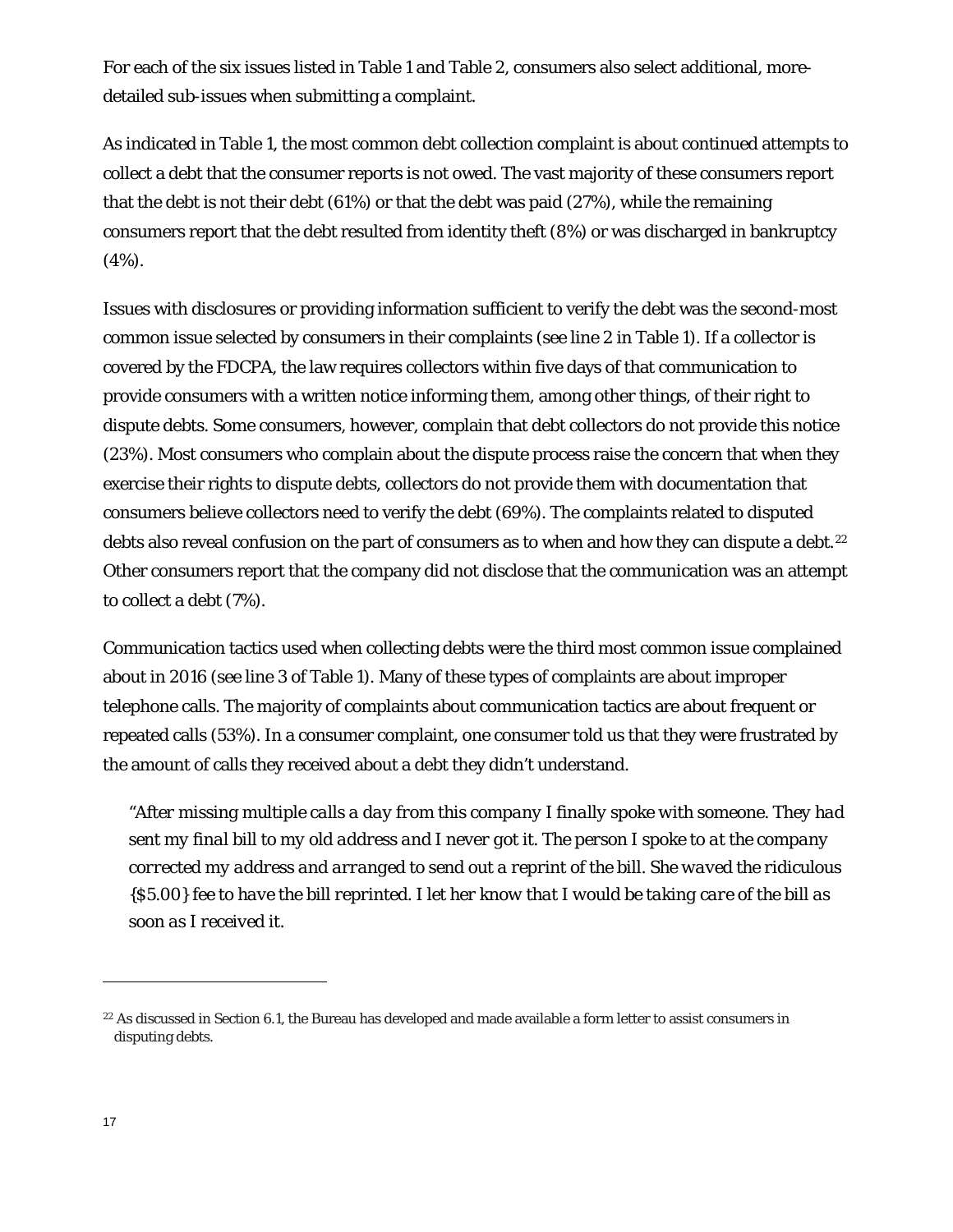*Not 1 day later the calls started again.* 

*I received a call this morning by a very pushy caller and was told that if I was taken off the call list without making payment arrangements my bill would go into collections. I asked why my file hadn't been updated to show that I was cooperating and s(he) said their system just doesn't show everything.* 

*When I complained about their repetitive calls the caller said that legally the system could call my phone up to 6 times per day. This is harassment and also threatening by saying my bill would go into collections.* 

*By their admission, even though I was cooperating, they were going to call me up to 6 times per day until my bill was paid.* 

*These are unacceptable business practices.* 

*Please look into the company."* 

Consumers report that collectors contact them using alternative methods, in addition to telephone calls. These methods include text messaging, emails, and social media. Other communication tactics complaints relate to reports of companies threatening to take legal action (30%), using obscene, profane, or abusive language (7%), calling after being sent written cease communication notices (6%), or calling outside of the FDCPA's assumed convenient calling hours from 8 a.m. to 9 p.m. at the consumer's location (3%).

The majority of complaints about false statements or representations (see line 4 of Table 2) are about attempts to collect the wrong amount from the consumer (66%). In addition, consumers report that companies impersonated an attorney or a law enforcement or government official (18%), indicated the consumer committed a crime by not paying debt (13%), or indicated that the consumer should not respond to a lawsuit (2%).

Consumers also report companies taking or threatening to take an illegal action (see line 5 of Table 1). Most of these complaints are about threats to arrest or jail consumers if they do not pay (39%). Other complaints relate to lawsuits including threats to sue on a debt that is too old (29%), seizures or attempts to seize property (11%), being sued without proper notification of the lawsuit (10%), collection or attempts to collect exempt funds such as child support or unemployment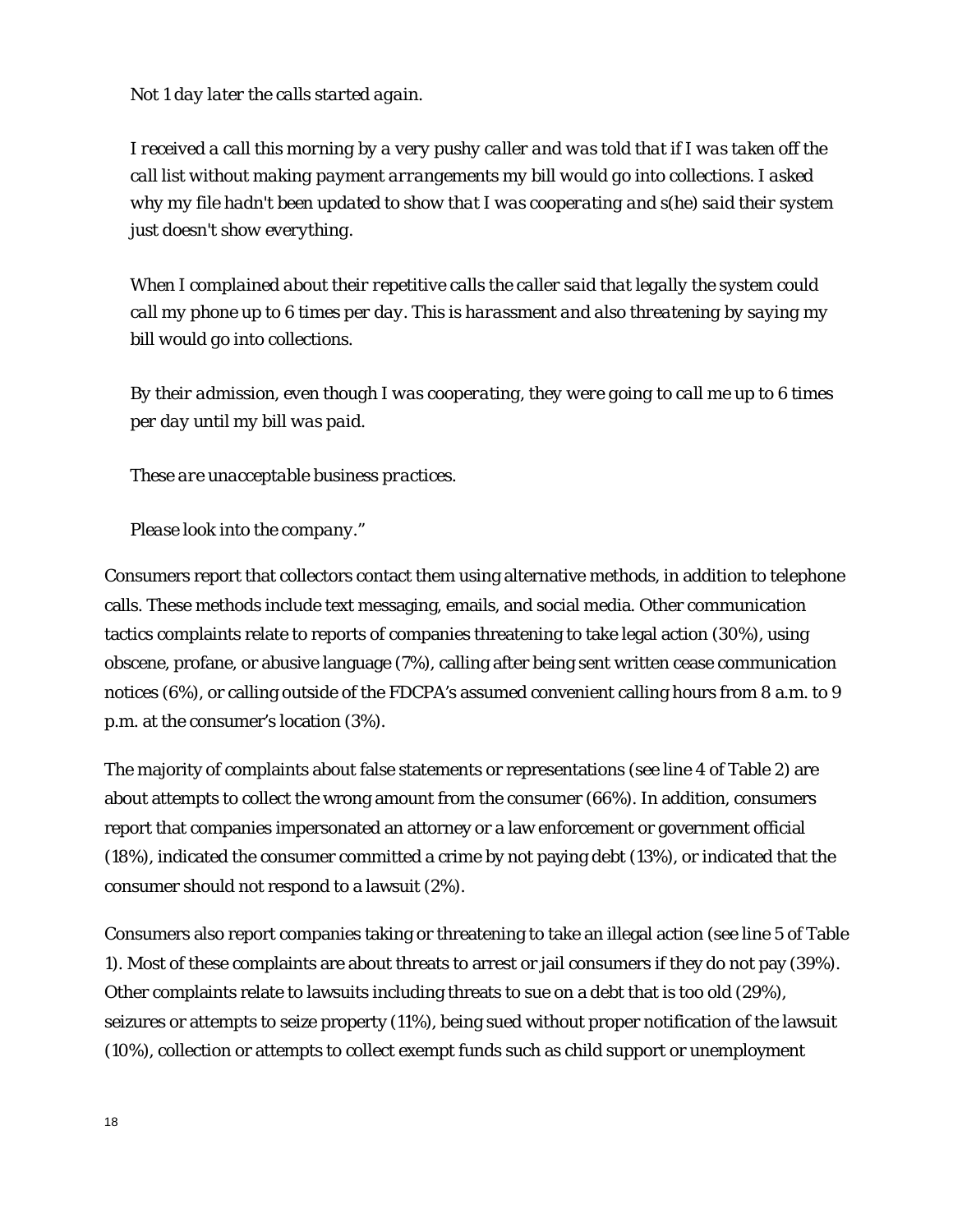benefits (7%), or being sued in a place that is different from where the consumer lives or where the consumer signed the contract (3%).

For consumers submitting complaints about improper contact or sharing of information (see line 6 of Table 1), consumers most often report the collector talked to a third party about the debt (55%), contacted the consumer after being asked not to do so (24%), or contacted an employer after being asked not to do so (19%). A less common complaint relates to consumers reporting that they are contacted directly, instead of the debt collector contacting their attorney (2%).

## **3.2** Responses to complaints handled

The CFPB has sent approximately 41,400 (47%) of the about 88,000 debt collection complaints it has handled to companies for their review and response. The CFPB has also forwarded some of the remaining debt collection complaints to other regulatory agencies (38%), while other complaints were found to be incomplete (10%), or are pending<sup>[23](#page-18-0)</sup> with the consumer or the CFPB  $(5\%)$ .<sup>[24](#page-18-1)</sup>

Companies have already responded to approximately 37,000 complaints or 89% of the approximately 41,400 complaints sent to them for response. Consumers have disputed approximately 6,400 company responses (18%) to their complaints.

The following table shows how companies have responded to consumer complaints.

| <b>Company Response</b> |        | V.  |
|-------------------------|--------|-----|
| Closed with explanation | 28,800 | 70% |

**TABLE 3:** HOW COMPANIES HAVE RESPONDED TO CONSUMER COMPLAINTS TO THE CFPB

<span id="page-18-0"></span><sup>&</sup>lt;sup>23</sup> This category includes complaints that do not include information needed for the CFPB to send to companies for responses or refer to other regulatory agencies.

<span id="page-18-1"></span><sup>&</sup>lt;sup>24</sup> All complaints handled by the Bureau, including those sent to other regulators, serve to inform the Bureau in its work to supervise companies, to enforce consumer financial laws, to write better rules and regulations, and to educate and engage consumers.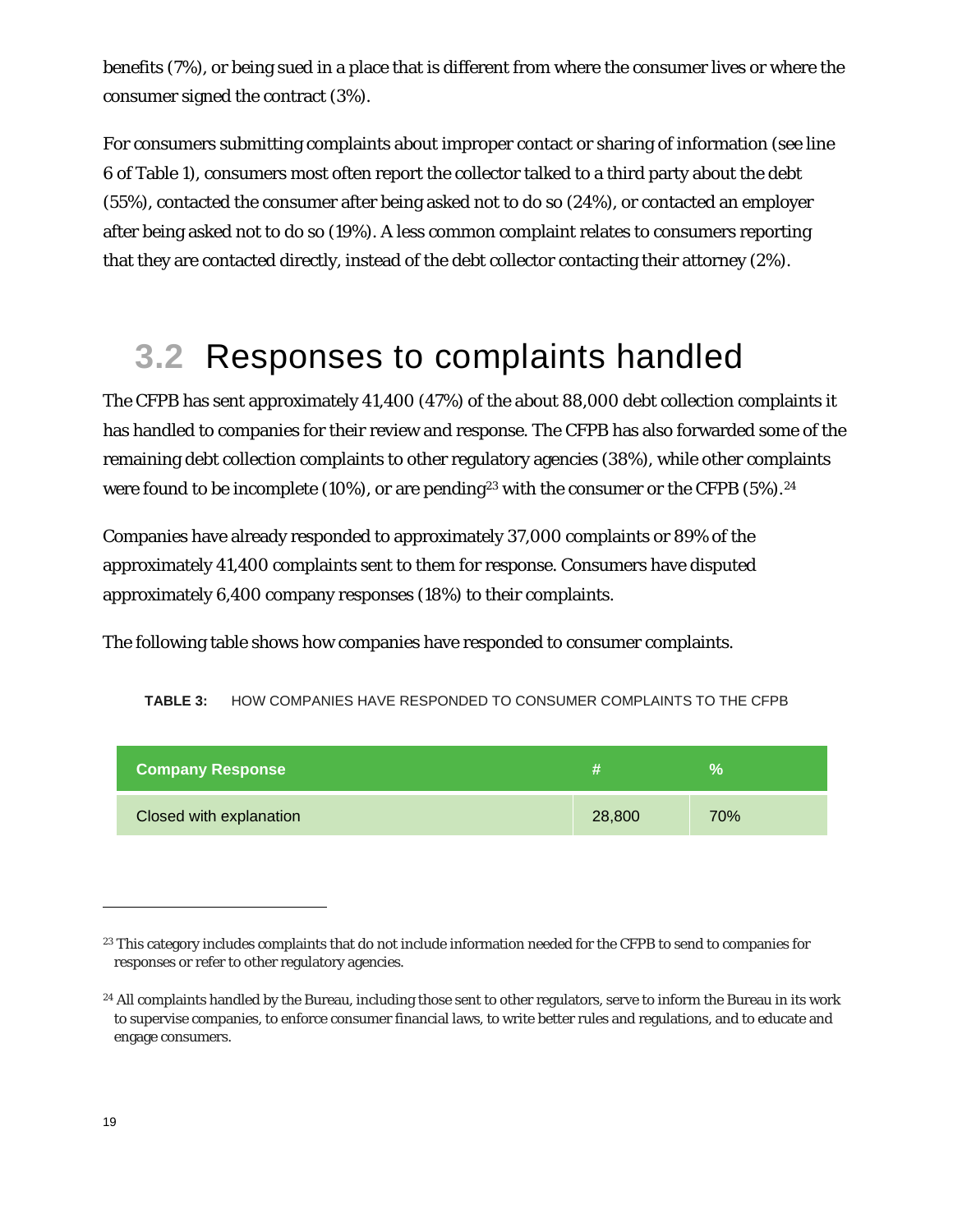| Closed with monetary relief<br>Administrative response | 400<br>1,200 | $1\%$<br>3% |
|--------------------------------------------------------|--------------|-------------|
| Closed (without relief or explanation)                 | 1,400        | 3%          |
| Company reviewing                                      | 1,500        | 4%          |
| Company did not provide a timely response              | 3.400        | 8%          |
| Closed with non-monetary relief                        | 4,900        | 12%         |

Company responses include descriptions of steps taken or that will be taken, communications received from the consumer, any follow-up actions or planned follow-up actions, and categorization of the response. Response category options include "closed with monetary relief," "closed with non-monetary relief," "closed with explanation," "closed," and other administrative options. Monetary relief is defined as objective, measurable, and verifiable monetary relief to the consumer as a direct result of the steps taken or that will be taken in response to the complaint. Non-monetary relief is defined as other objective and verifiable relief to the consumer as a direct result of the steps taken or that will be taken in response to the consumer's complaint. "Closed with explanation" indicates that the steps taken by the company in response to the complaint included an explanation that was tailored to the individual consumer's complaint. For example, this category would be used if the explanation substantively meets the consumer's desired resolution or explains why no further action will be taken. "Closed" indicates that the company closed the complaint without relief – monetary or non-monetary – or explanation. Consumers are given the option to review and provide feedback on all company closure responses.

<span id="page-19-0"></span><sup>&</sup>lt;sup>25</sup> Due to rounding, volume and percentages for each company response category may not add up to the total.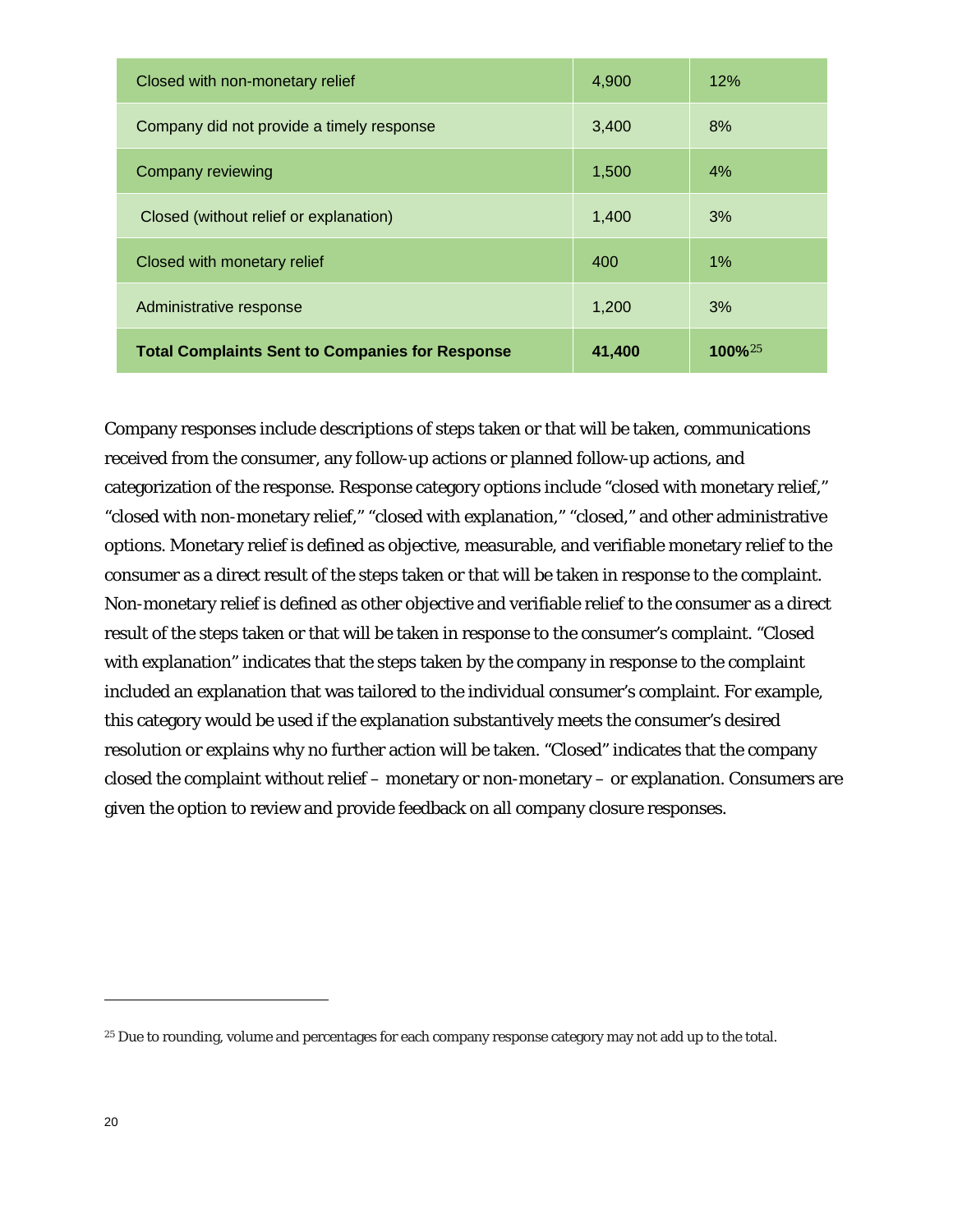# **4.**Bureau supervision of debt collection activities

Under the Dodd-Frank Act, the CFPB has the authority to supervise certain bank and nonbank entities that offer or provide consumer financial products or services.[26](#page-20-0) In addition, for other nonbank markets for consumer financial products or services, the Bureau has the authority to supervise "larger participants" as the Bureau defines by rule. Under the Bureau's larger participant rule for the debt collection market, the Bureau has supervisory authority over any firm with more than \$10 million in annual receipts from consumer debt collection activities.

In 2016, the Bureau's supervision of debt collectors uncovered a number of violations of the FDCPA.[27](#page-20-1)

<span id="page-20-0"></span><sup>&</sup>lt;sup>26</sup> Specifically, the Bureau has authority to supervise certain banks and nonbank entities in the residential mortgage, payday lending, and private education lending markets. The Bureau also has the authority to supervise nonbank entities that offer or provide consumer financial products or services where it has "reasonable cause to determine, by order, after notice to the person and a reasonable opportunity for such person to respond…that such person is engaging, or has engaged, in conduct that poses risks to consumers with regard to the offering or provision of consumer financial products or service." 12 U.S.C. § 5514(a)(1)(C).

<span id="page-20-1"></span><sup>&</sup>lt;sup>27</sup> In deference to the importance of confidentiality and consistent with the policies of the prudential regulators, the Bureau treats information obtained from companies through the supervisory process as confidential and privileged. *See*  12 C.F.R. pt. 1070; CFPB Bulletin 12-01: *The Bureau's Supervision Authority and Treatment of Confidential Supervisory Information* (January 2012), *available at* [http://files.consumerfinance.gov/f/2012/01/GC\\_bulletin\\_12-](http://files.consumerfinance.gov/f/2012/01/GC_bulletin_12-01.pdf) [01.pdf;](http://files.consumerfinance.gov/f/2012/01/GC_bulletin_12-01.pdf) s*ee also* 12 U.S.C. §§ 1821(t), 1828(x).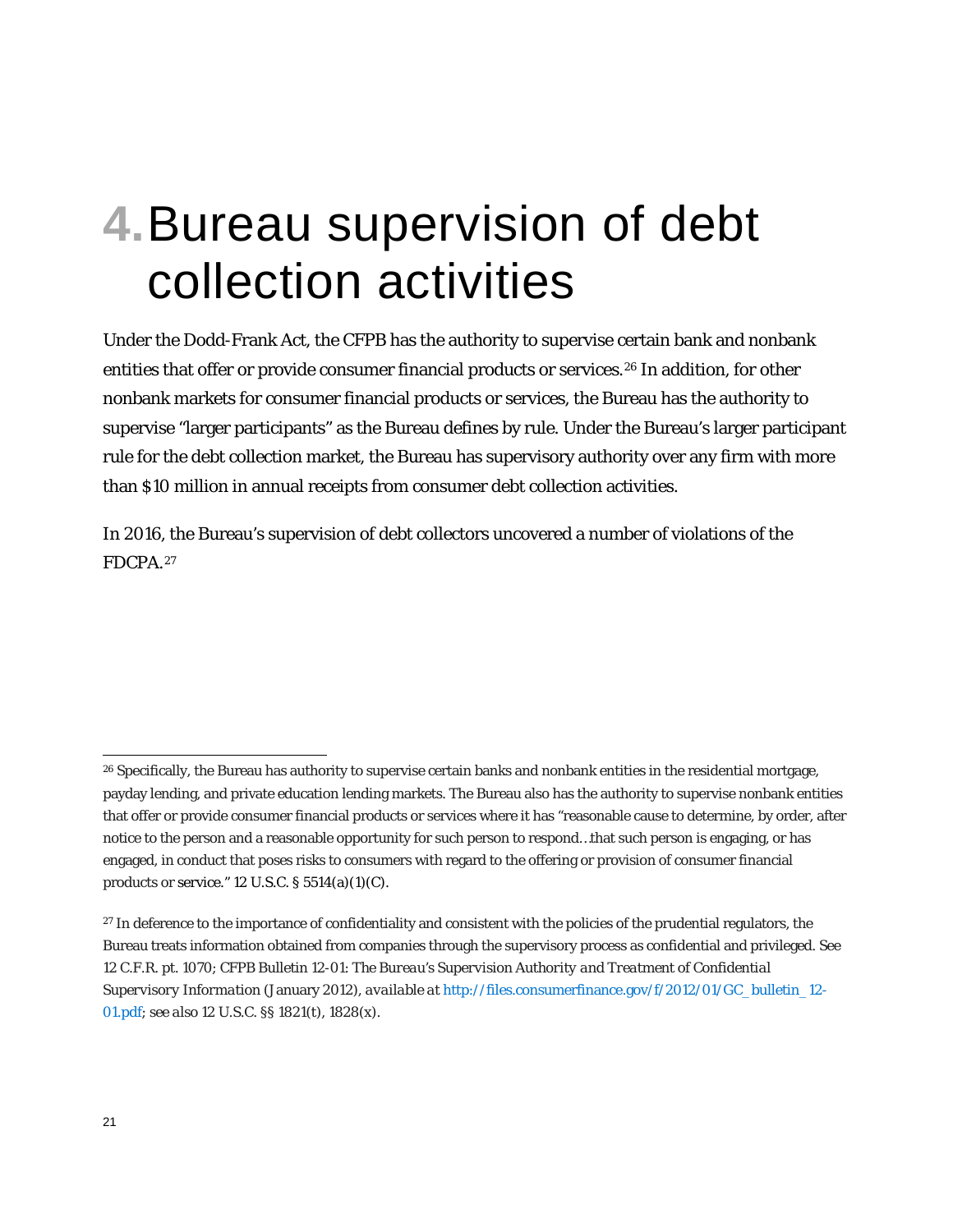## **4.1** Miscoding of accounts unsuitable for sale by debt sellers

The FDCPA prohibits unfair acts or practices in connection with the collection of a debt. <sup>[28](#page-21-0)</sup> During one or more examinations, examiners determined that debt sellers, as a result of widespread coding errors, sold thousands of debts that did not properly reflect that: (1) the accounts were in bankruptcy, (2) the debt sellers had concluded the debts were products of fraud, or (3) the accounts had been settled in full. The relevant accounts sold were in, or likely to be subject to, collections. Supervision concluded that this practice was unfair.

In some cases, coding failed to reflect a pending bankruptcy proceeding when the debt seller had received notice that the consumer had filed for bankruptcy. In other instances, one or more debt sellers either failed to code accounts to indicate that a fraud claim was pending or failed to code accounts to indicate that fraud had occurred. In other cases, one or more debt sellers failed to include codes indicating that the debt seller(s) had settled the relevant accounts in full. These errors caused or were likely to cause substantial injury in the form of subjecting consumers to debt collection efforts either: (1) prohibited by the automatic stay provisions of the Bankruptcy Code<sup>[29](#page-21-0)</sup> or (2) on debts for which the consumer was not responsible because the relevant accounts were impacted by fraud or were settled in full. Supervision directed one or more debt sellers to redress consumers impacted by each category of the three coding errors and to enhance service provider oversight to include critical vendors performing collections and processes relating to debt sale arrangements, such as suppliers providing coding services.

## **4.2** Unlawful fees

The FDCPA limits situations where a debt collector may impose convenience fees. Under Section  $808(1)$  of the FDCPA,  $30$  a debt collector may not collect any amount unless such amount is expressly authorized by the agreement creating the debt or permitted by law. In one or more exams, examiners observed that one or more debt collectors charged consumers a "convenience fee" to process payments by phone and online. Examiners determined that this convenience fee

 $28$  12 USC 5531(c); 5536(a)(1)(B).

<span id="page-21-0"></span><sup>29</sup> 11 USC 362.

<span id="page-21-1"></span><sup>30</sup> 15 USC 1692f(1).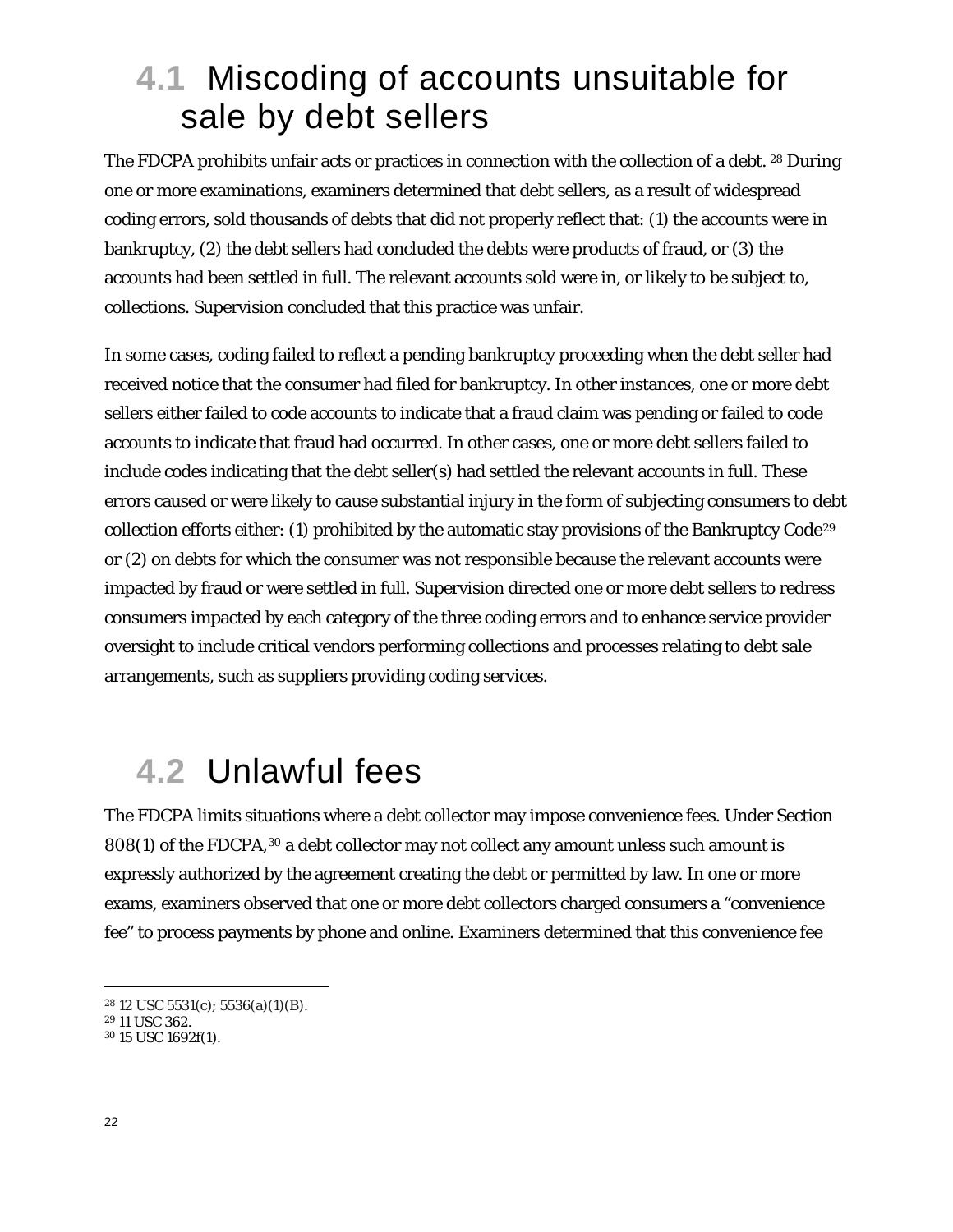violated Section 808(1) where the consumer's contract does not expressly permit convenience fees and the applicable state's law was silent on whether such fees are permissible. Additionally, under Section 807(2)(B) of the FDCPA,<sup>[31](#page-22-0)</sup> a debt collector may not make false representations of compensation which may be lawfully received by the debt collector. Examiners determined that collectors who demanded these unlawful fees, stated that the fees were "nonnegotiable," or withheld information from consumers about other avenues to make payments that would not incur the fee after the consumer requested such information violated Section 807(2)(B) of the FDCPA.

Supervision also found that one or more debt collectors violated Section 808(1) of the FDCPA by charging collection fees in states where collection fees were prohibited or in states that capped collection fees at a threshold lower than the fees that were charged. Examiners also observed a compliance management system weakness at one or more collectors that had not maintained any records showing the relationship between the amount of the collection fee and the cost of collection.

The relevant entities have undertaken remedial and corrective actions regarding these violations; these matters remain under review by the Bureau.

## **4.3** False representations

Section 807(10) of the FDCPA prohibits debt collectors from using any false representation or deceptive means to collect a debt or obtain information concerning a consumer. [32](#page-22-1) Examiners determined that one or more collectors falsely represented to consumers that a down payment was necessary in order to establish a repayment arrangement, when the collectors' policies and procedures included no such requirement.

In other cases, one or more collectors falsely represented that the only option for repayment was using a checking account, when the debt collectors' policies and procedures did not limit repayment to checking accounts.

 $\overline{a}$ 

<span id="page-22-0"></span><sup>31</sup> 15 USC 1692e(2)(B).

<span id="page-22-1"></span><sup>32</sup> 15 USC 1692e(10).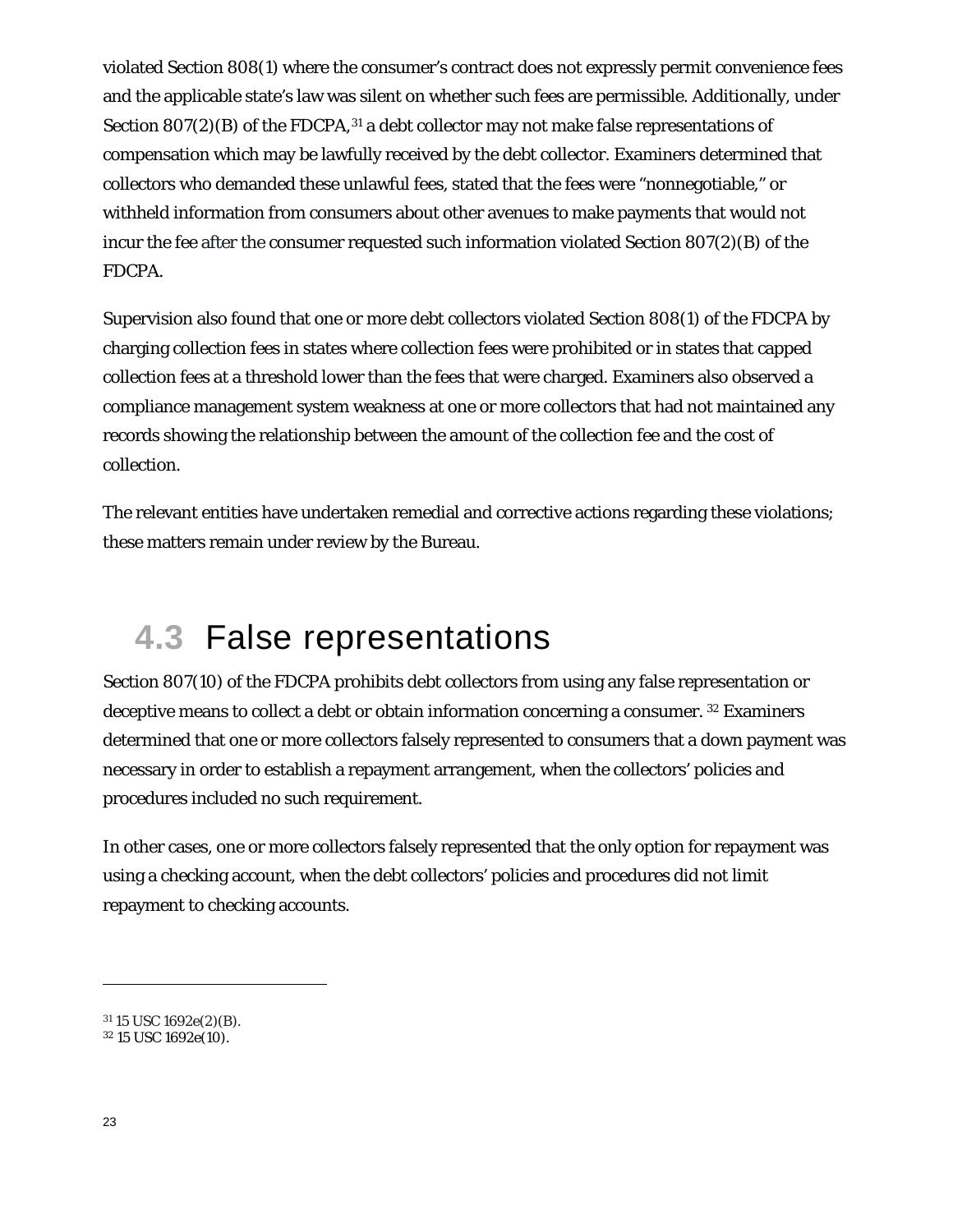At one or more debt collectors, examiners identified collection calls where employees purported to assess consumers' creditworthiness, credit scores, or credit reports, which were misleading because collectors could not assess overall borrower creditworthiness. Collectors also misled consumers by representing that an immediate payment would need to be made in order to prevent a negative impact on consumers' credit.

In one or more instances, examiners observed that collectors had impersonated consumers while using the relevant creditors' consumer-facing automated telephone system to obtain information about the consumer's debt. Examiners concluded that this constituted a false representation or deceptive means to collect or attempt to collect any debt or to obtain information concerning a consumer.

On one or more collection calls, examiners heard collectors tell consumers that the ability to settle the collection account was revoked or would expire. Examiners determined that these statements were false or were a deceptive means to collect a debt because the consumers still had the ability to settle. The relevant entities have undertaken remedial and corrective actions regarding these violations; these matters remain under review by the Bureau.

## **4.4** Communication with third parties

Section 805 of the FDCPA<sup>[33](#page-23-0)</sup> prohibits debt collectors from communicating in connection with the collection of a debt with persons other than the consumer, unless the purpose is to acquire information about the consumer's location. Under Section 804 of the FDCPA, [34](#page-23-1) when communicating with third parties to acquire information about the consumer's location, a collector is prohibited from disclosing the name of the debt collection company unless the third party expressly requests it.

At one or more debt collectors, examiners identified several instances where collectors disclosed the debt owed by the consumer to a third party. These third-party communications were often caused by inadequate identity verification during telephone calls. Additionally, examiners

<span id="page-23-0"></span><sup>33</sup> 15 USC 1692c(b).

<span id="page-23-1"></span><sup>34</sup> 15 USC 1692b(1).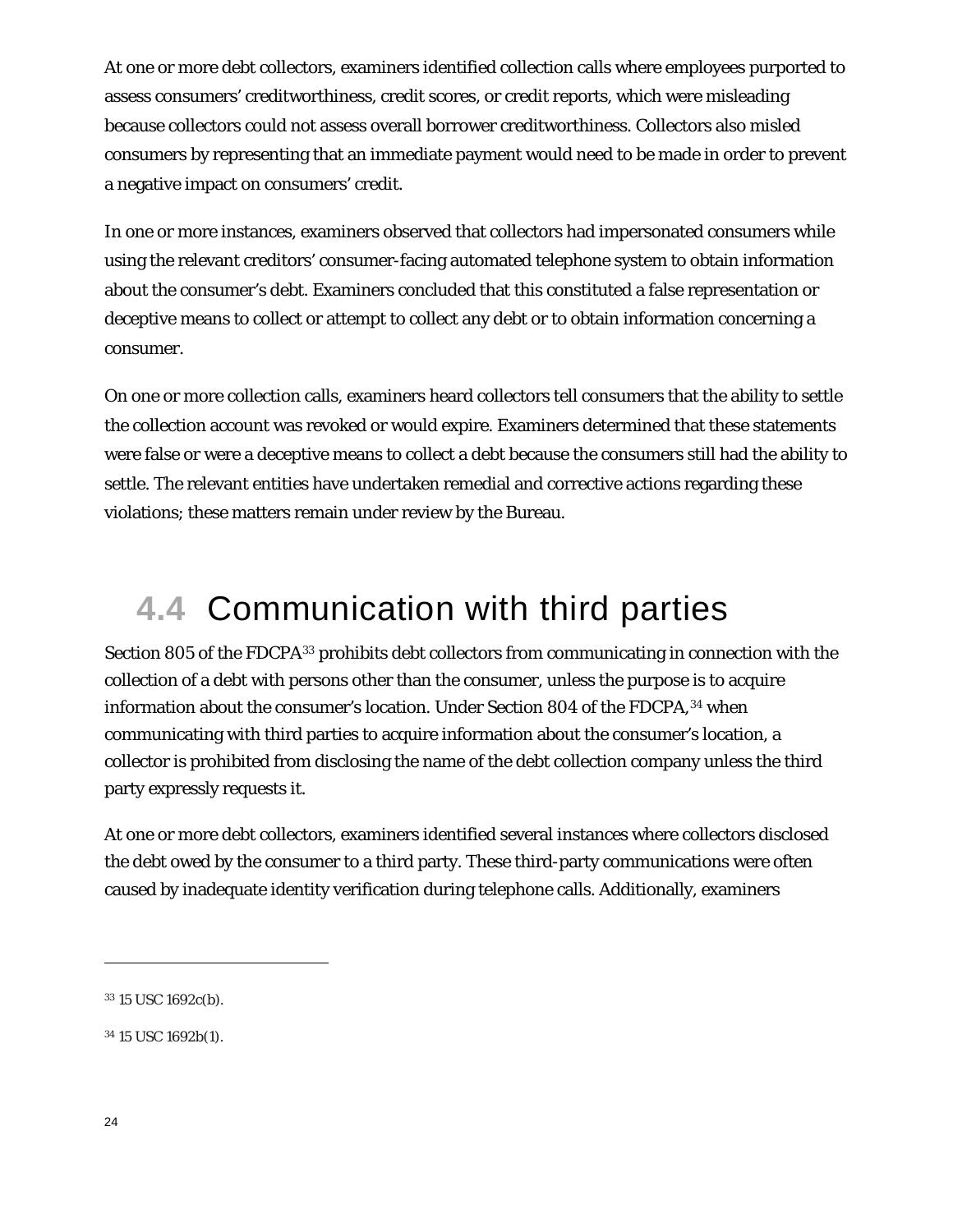observed several instances where collectors identified their employers to third parties without first being asked for that information by the third party.

The relevant entities have undertaken remedial and corrective actions regarding these violations; these matters remain under review by the Bureau.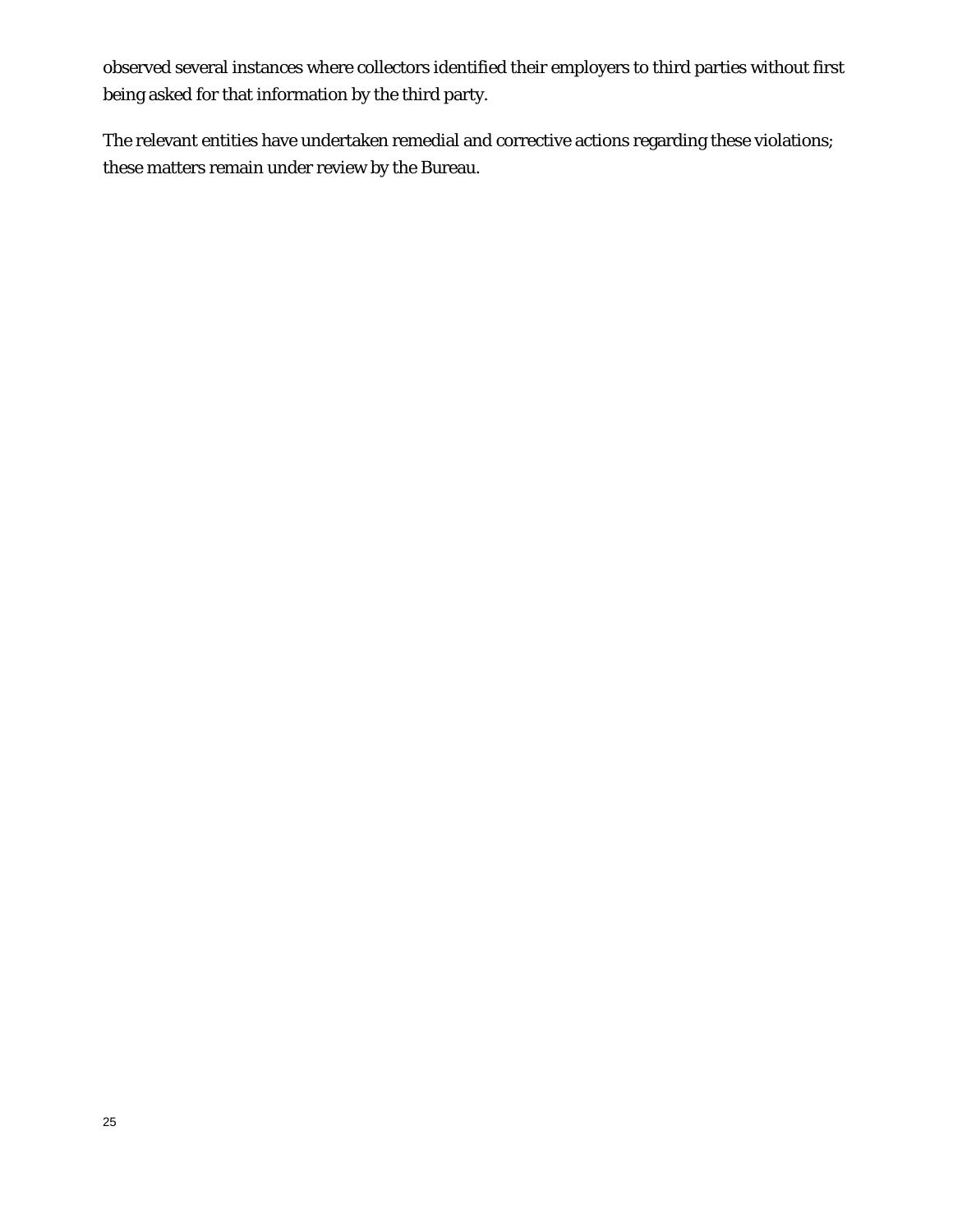# **5.**Debt collection *amicus* briefs

In the past year, the Bureau has filed briefs as *amicus curiae* (friend of the court) in four cases arising under the FDCPA. Two of these briefs were filed in the federal courts of appeals, and two of these briefs were filed in the U.S. Supreme Court through the Office of the Solicitor General. In addition, three cases in which the Bureau filed *amicus* briefs in prior years were decided in 2016.

### Collection of Protected Social Security Funds: *Arias* amicus brief

On October 26, 2016, the Bureau filed an *amicus* brief in the Second Circuit case of *Arias v. Gutman, Mintz, Baker & Sonnenfeldt, PC* to address when a debt collector violates the FDCPA in the course of garnishing money from an account containing the consumer's Social Security or other protected funds.<sup>[35](#page-25-0)</sup> The consumer in this case alleged, among other things, that a debt collection law firm violated the FDCPA by telling a consumer that he could protect his Social Security benefits from forcible collection only by showing that he had not commingled his benefits with non-exempt funds. The district court dismissed the consumer's suit for failure to state a claim of either deceptive or unfair conduct in violation of the FDCPA.

The Bureau's brief argued that the consumer had stated valid deception and unfairness claims.

The brief argued that the debt collection law firm's alleged conduct was deceptive because it misrepresented what the consumer had to do to avoid garnishment of his Social Security benefits. The Bureau's brief explained that the law firm's alleged misrepresentation would violate the FDCPA because the misstatement had the capacity to discourage the consumer from fully availing himself of his legal rights. In particular, the Bureau contended that the law firm's

<span id="page-25-0"></span><sup>35</sup> Brief of Amicus Curiae, *Arias v. Gutman, Mintz, Baker & Sonnenfeldt, PC*, No. 16-2165 (2d Cir. Oct. 28, 2016), *available at* [https://www.consumerfinance.gov/policy-compliance/amicus/briefs/arias-v-gutman-mintz-baker](https://www.consumerfinance.gov/policy-compliance/amicus/briefs/arias-v-gutman-mintz-baker-sonnenfeldt-pc/)[sonnenfeldt-pc/.](https://www.consumerfinance.gov/policy-compliance/amicus/briefs/arias-v-gutman-mintz-baker-sonnenfeldt-pc/)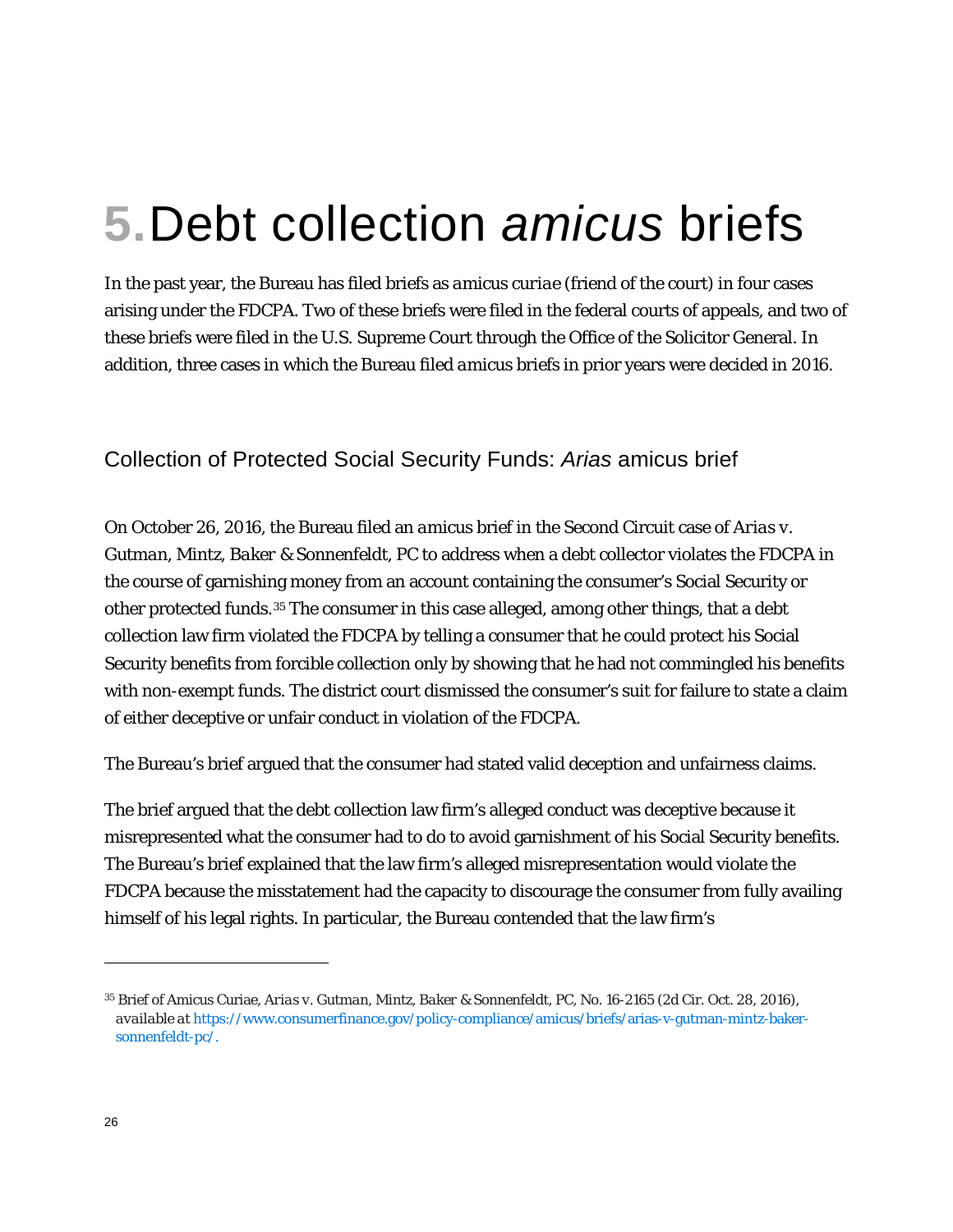misrepresentation would have led a consumer to believe that he had to surmount a potentially daunting (but evidently fictitious) procedural hurdle to safeguard his exempt Social Security benefits from garnishment.

The Bureau argued that the debt collection law firm's alleged conduct would also constitute unfair conduct. This is because the consumer alleged that the law firm filed a baseless pleading with the purpose of intimidating the consumer into forfeiting his right to avoid garnishment of his Social Security benefits. The Bureau argued that the district court had erred by relying on the fact that the law firm used the right procedures to file its apparently baseless objection: Timely filing and service are no substitute for a good faith, reasonable basis to act. Likewise, the Bureau explained that the existence of a potential state law remedy for the law firm's conduct did not deprive the consumer of his rights under the FDCPA.

The court has not yet issued a decision in this case.

### Debt Collector Letterhead: *Sheriff* amicus brief

On March 2, 2016, the Solicitor General, with the assistance of the Bureau, filed an *amicus* brief in the Supreme Court case of *Sheriff v. Gillie* to address 1) whether special counsel appointed by the attorney general of Ohio to collect debts owed to the state are exempt from the FDCPA's definition of "debt collector," and 2) whether the special counsel's use of the letterhead of the Ohio attorney general violates the FDCPA.[36](#page-26-0) The FDCPA defines the term "debt collector" to include any person "who regularly collects or attempts to collect … debts owed or due another."[37](#page-26-1) But the definition specifically excludes "any officer or employee of a creditor while, in the name of the creditor, collecting debts for such creditor," and "any officer or employee of … any State to the extent that collecting or attempting to collect any debt is in the performance of his official duties."[38](#page-26-2) The special counsel argued that they were officers of the state, and thus exempt from the FDCPA. They also argued that, even if they were not exempt, they did not violate the FDCPA because, even

<span id="page-26-0"></span><sup>36</sup> Brief of Amicus Curiae, *Sherriff v. Gillie*, No. 15-338 (U.S. Mar. 2, 2016), *available at* [https://www.consumerfinance.gov/policy-compliance/amicus/briefs/sheriff-gillie/.](https://www.consumerfinance.gov/policy-compliance/amicus/briefs/sheriff-gillie/)

<span id="page-26-1"></span><sup>37</sup> 15 U.S.C. § 1692a(6).

<span id="page-26-2"></span><sup>38</sup> 15 U.S.C. § 1692a(6)(A), (C).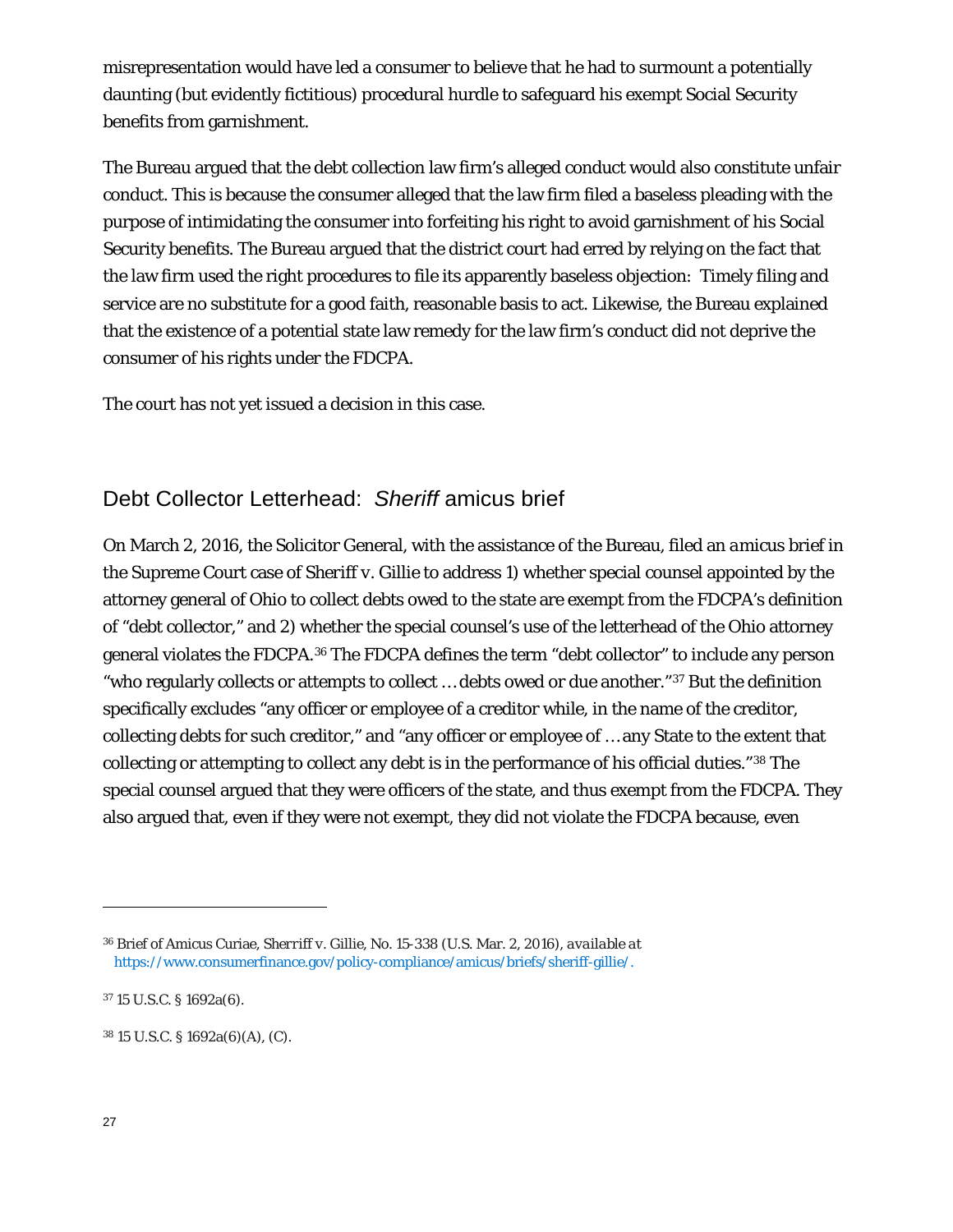though their debt collection letters used the letterhead of the Ohio attorney general, the letters accurately represented their role as special counsel.

The *amicus* brief argued that the special counsel were not state officers because they did not occupy any state office, and did not exercise any portion of the state's sovereignty. Instead, their duties were defined by contracts that declared them to be independent contractors. The brief pointed out that the FDCPA draws a distinction between a creditor's use of in-house personnel to collect debts, and a creditor's use of outside contractors to perform the same function. The FDCPA applies to the latter, but not to the former. The brief argued that it would subvert the basic purpose of the FDCPA to exempt Ohio's use of independent contractors from the Act's coverage.

The brief also argued that whether the special counsel's use of the letterhead of the Ohio attorney general was "false, deceptive, or misleading" should be judged from the perspective of an "unsophisticated consumer" (also referred to as the "least sophisticated consumer"). Accordingly, summary judgment was not appropriate because a reasonable jury could conclude that the use of the letterhead violated the FDCPA. The purpose of a letterhead is to identify the sender of the letter. Thus, a jury could determine that the special counsel's use of the letterhead falsely implied that special counsel worked within the office of the Ohio attorney general, not as independent contractors. The FDCPA specifically prohibits false representations as to the source of a debt collection letter.

On May 16, 2016, the Supreme Court resolved the case in favor of the special counsel.<sup>[39](#page-27-0)</sup> The Court assumed without deciding that the special counsel were not exempt from the FDCPA as officers or employees of the state. But it sided with the special counsel because it did not believe that special counsel's use of the letterhead created by false or misleading representation. "The letterhead identifies the principal – Ohio's Attorney General – and the signature block names the agent – a private lawyer hired as outside counsel to the Attorney General."[40](#page-27-1) The Court held it significant that the attorney general required the special counsel to use the attorney general's letterhead. The Court also limited its decision to "special counsel" and noted that "considerations relevant to that category may not carry over to other debt-collector relationships."[41](#page-27-2)

<span id="page-27-0"></span><sup>39</sup> *Sheriff v. Gillie*, 136 S.Ct. 1594 (2016).

<span id="page-27-1"></span><sup>40</sup> *Id*. at 1601.

<span id="page-27-2"></span><sup>41</sup> *Id.* at 1601 n.5.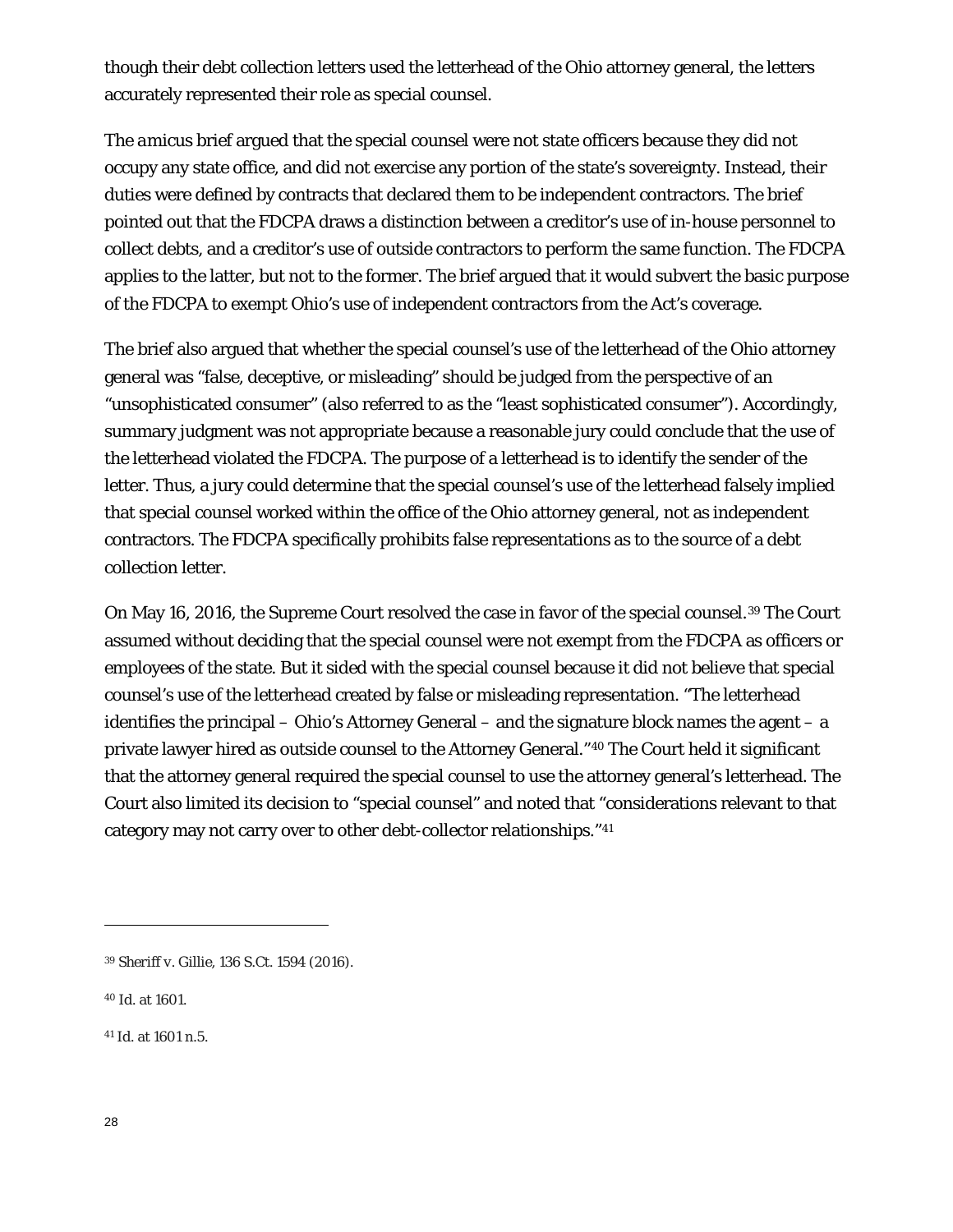### Article III Standing: *Bock* amicus brief

On June 3, 2016, the Bureau filed a supplemental *amicus* brief in the Third Circuit in *Bock v. Pressler & Pressler, LLP*, to address consumers' Article III standing to bring suit under the FDCPA.[42](#page-28-0) In this case, a consumer brought suit against a debt-collection law firm that filed a state-court debt-collection against him. The consumer alleged that the firm violated the FDCPA by falsely representing that an attorney was meaningfully involved in filing the action. In 2015, the Bureau and the FTC had jointly filed an *amicus* brief in the case arguing that a law firm violates the FDCPA when it files a debt-collection lawsuit without any attorney meaningfully reviewing the case first.[43](#page-28-1) In the Bureau's supplemental filing in 2016, the Bureau addressed the consumer's Article III standing to bring this suit in light of the Supreme Court's decision in *Spokeo v.* Robins, 136 S. Ct. 1540 (2016). The Bureau's supplemental *amicus* brief argued that a false representation made to a consumer in violation of the FDCPA is a concrete harm sufficient to support a consumer's standing. On June 26, 2016, the Third Circuit issued an order remanding the case to the district court for a determination on the consumer's Article III standing.

### Bankruptcy Proofs of Claim: *Midland Funding* amicus brief

On December 23, 2016, the Acting Solicitor General, with the assistance of the Bureau, filed an *amicus* brief in the Supreme Court in *Midland Funding, LLC v. Johnson* to address whether a debt collector violates the FDCPA by filing an accurate proof of claim in a bankruptcy proceeding for an unextinguished time-barred debt that the creditor knows is judicially unenforceable.[44](#page-28-2) The FDCPA bars a debt collector from "us[ing] any false, deceptive, or misleading representation or means in connection with the collection of any debt," and specifically bars debt collectors from

<span id="page-28-0"></span><sup>42</sup> Supplemental Brief of Amicus Curiae, *Bock v. Pressler & Pressler, LLP*, No. 15-1056 (3d Cir. June 3, 2016), *available at* [https://www.consumerfinance.gov/policy-compliance/amicus/briefs/bock-v-pressler-pressler/.](https://www.consumerfinance.gov/policy-compliance/amicus/briefs/bock-v-pressler-pressler/)

<span id="page-28-1"></span><sup>43</sup> Brief of Amici Curiae, *Bock v. Pressler & Pressler, LLP*, No. 15-1056 (3d Cir. Aug. 13, 2015), *available at*  https://www.consumerfinance.gov/policy-compliance/amicus/briefs/bock-pressler-pressler/.

<span id="page-28-2"></span><sup>44</sup> Brief of Amicus Curiae, *Midland Funding, LLC v. Johnson*, No. 16-348 (U.S. Dec. 21, 2016), *available at* [https://www.consumerfinance.gov/policy-compliance/amicus/briefs/midland-funding-llc-v-johnson/.](https://www.consumerfinance.gov/policy-compliance/amicus/briefs/midland-funding-llc-v-johnson/)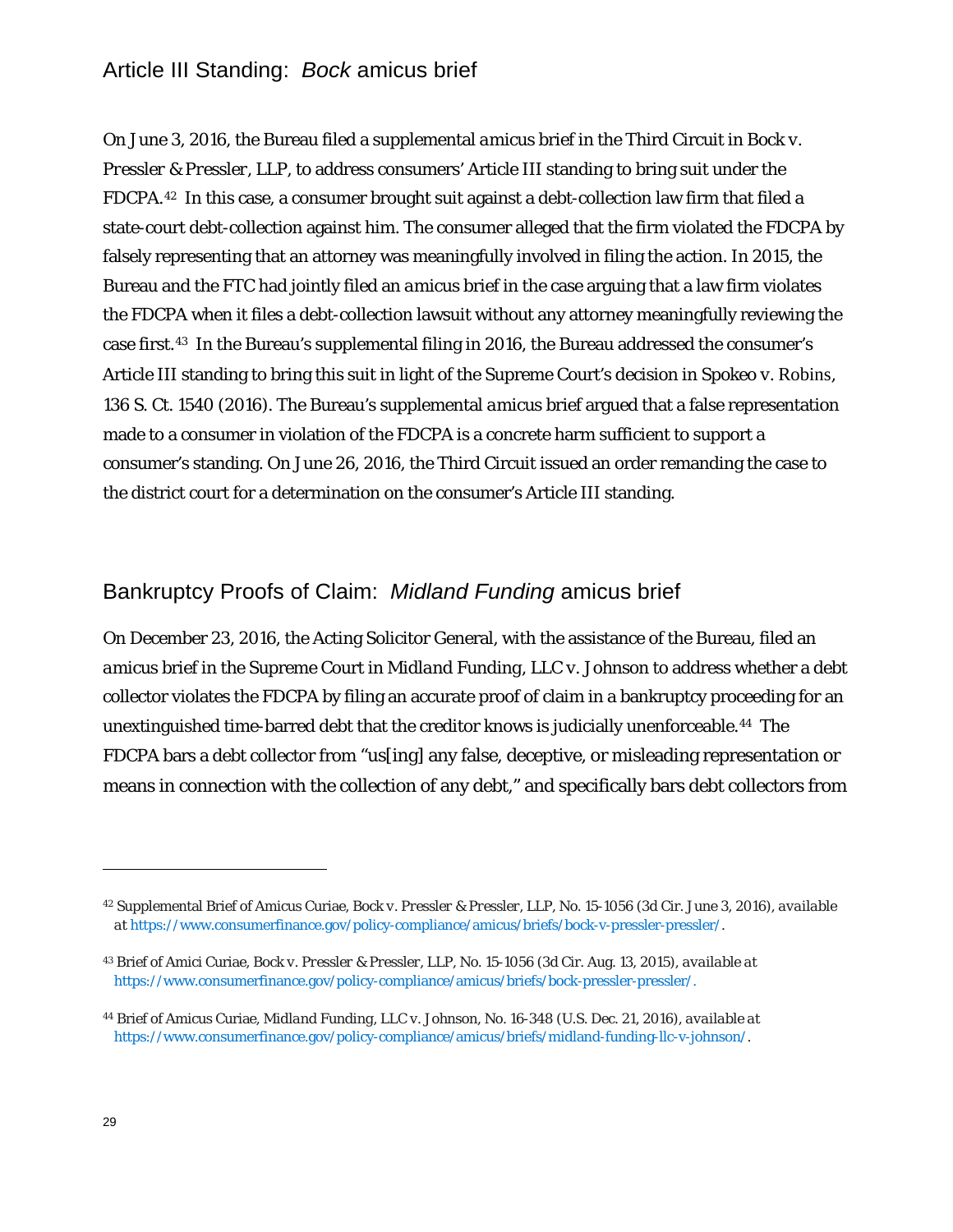making a "false representation of . . . the character, amount, or legal status of any debt."<sup>[45](#page-29-0)</sup> The Act also provides that "[a] debt collector may not use unfair or unconscionable means to collect or attempt to collect any debt."[46](#page-29-1) Prior judicial precedent holds that a debt collector violates these prohibitions when it files a state-court collection action against a consumer on a debt for which the statute of limitations has expired.

In this case, the debt collector argued, however, that the FDCPA does not prohibit from filing a proof of claim in a consumer's bankruptcy proceeding on debt that is known to be timebarred. The debt collector also argued that, if the FDCPA did contain that prohibition, its enforcement would be precluded by the provisions of the Bankruptcy Code.

The government's *amicus* brief argued that the FDCPA did not permit a debt collector to knowingly file a proof of claim on time-barred debt in a consumer's bankruptcy proceeding. The brief explained that the Bankruptcy Code does not authorize the filing of a proof of claim known to be unenforceable but, instead, contemplates that such a claim will be disallowed and provides for sanctions and other remedies for abuse of the bankruptcy process. In this context, the brief argues that debt collectors that file a proof of claim are making a representation that the filer has a goodfaith basis for believing that the claim is enforceable in bankruptcy. Where that representation is false or misleading, the brief argues that the debt collector has violated the FDCPA's prohibitions on misrepresentations and unfair debt collection practices, and that this violation can result in real harm for consumers who are undergoing the bankruptcy process.

The court has not yet issued a decision in this case.

### Definition of "debt": *Franklin* case

On December 11, 2015, at the invitation of the court the Bureau and the Federal Trade Commission jointly filed an *amicus* brief in *Franklin v. Parking Revenue Recovery Services*, taking the position that an allegedly unpaid parking fee of \$1.50 and a \$45 nonpayment penalty constituted

<span id="page-29-1"></span><sup>46</sup> 15 U.S.C. § 1692f.

<span id="page-29-0"></span><sup>45</sup> 15 U.S.C. § 1692e, 1692e(2)(A).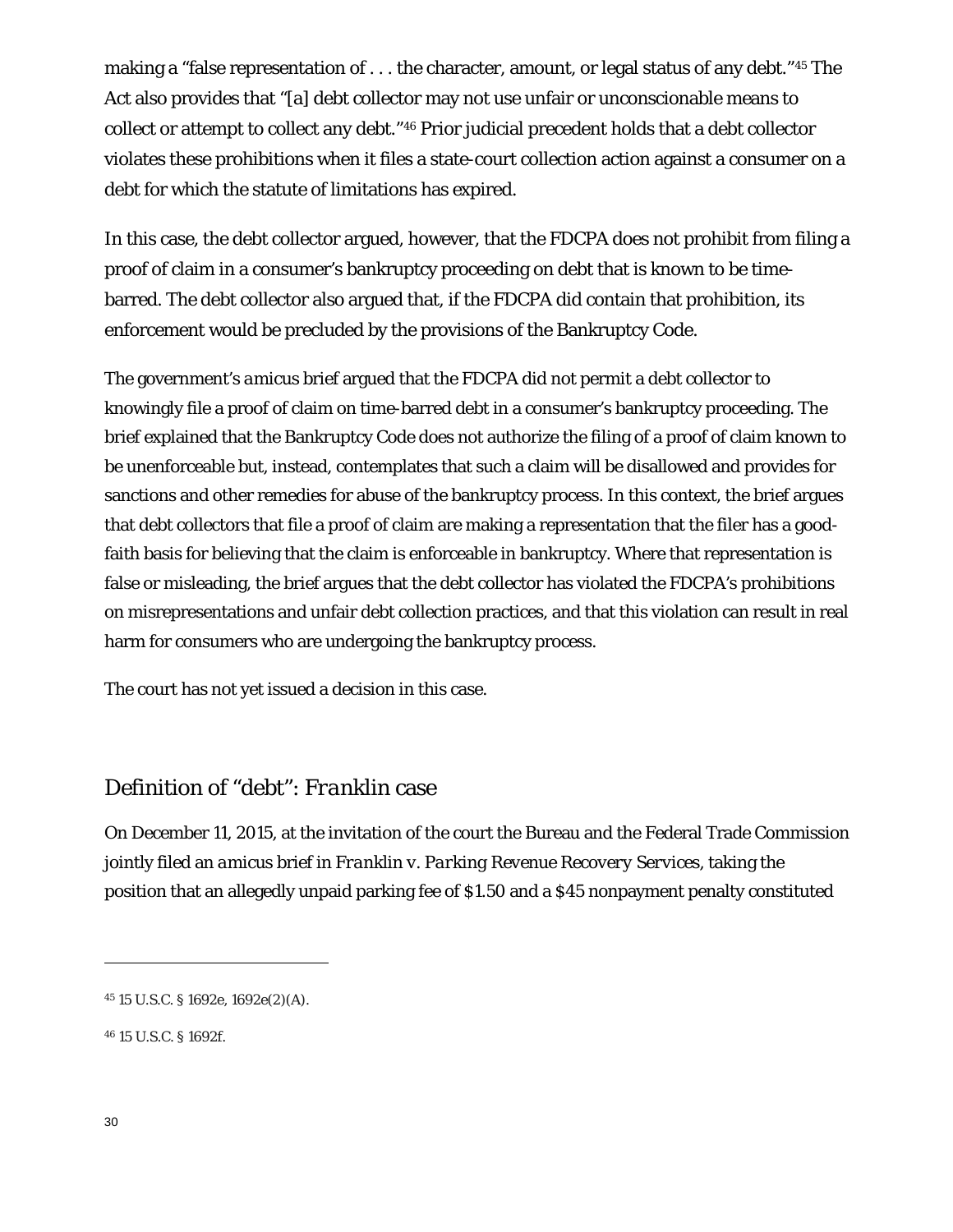"debt" covered by the FDCPA.<sup>[47](#page-30-0)</sup> In a decision last year, the Seventh Circuit agreed with the joint agency position.[48](#page-30-1)

The court grounded its decision in the FDCPA's definition of "debt," which refers to an "obligation of a consumer to pay money arising out of a transaction."[49](#page-30-2) The court explained that this phrase is "a broad reference to many different types of business dealings between parties," but includes "only those obligations that are created by the contracts the parties used to give legal force to their transaction."<sup>[50](#page-30-3)</sup> The court concluded that the payment obligations at issue were debts because they arose out of a contract between the parking lot operator and the consumer, and not out of a tort or a violation of a municipal ordinance. In reaching this conclusion and reversing the district court, the Seventh Circuit rejected the district court's analogy comparing a consumer's alleged failure to pay a contractual debt to theft of services, which generally do not give rise to FDCPA-covered debts.

### Non-judicial foreclosure: *Ho* case

On August 7, 2015, the Bureau filed an *amicus* brief at the invitation of the Ninth Circuit in *Ho v. ReconTrust Co., NA*, arguing that a trustee who forecloses on a deed of trust in a non-judicial action in California can qualify as a "debt collector" under the general definition of that term in the FDCPA.[51](#page-30-4) In a 2-1 decision, the Ninth Circuit concluded that the trustee was not a debt collector because it was not attempting to collect money from the plaintiff, but instead was attempting to retake and resell the consumer's secured property. The court reasoned that, in selling the property, a trustee collects money from the purchaser of the home and not money owed by the consumer, and

<span id="page-30-0"></span><sup>47</sup> Brief of Amici Curiae, *Franklin v. Parking Revenue Recovery Servs., Inc.*, No. 14-3774 (7th Cir. Dec. 11, 2015), *available at* [https://www.consumerfinance.gov/policy-compliance/amicus/briefs/franklin-parking-revenue-recovery](https://www.consumerfinance.gov/policy-compliance/amicus/briefs/franklin-parking-revenue-recovery-services/)[services/.](https://www.consumerfinance.gov/policy-compliance/amicus/briefs/franklin-parking-revenue-recovery-services/)

<span id="page-30-1"></span><sup>48</sup> *Franklin v. Parking Revenue Recovery Servs., Inc.*, 832 F.3d 741 (7th Cir. 2016)

<span id="page-30-2"></span><sup>49</sup> 15 U.S.C. 1692a(5).

<span id="page-30-3"></span><sup>50</sup> 832 F.3d at 744 (internal quotation marks omitted).

<span id="page-30-4"></span><sup>51</sup> Brief of Amicus Curiae, *Ho v. ReconTrust Company, N.A.*, No. 10-56884 (9th Cir. Aug. 7, 2015) (*Ho* Br.), *available at*  [https://www.consumerfinance.gov/policy-compliance/amicus/briefs/ho-recontrust/.](https://www.consumerfinance.gov/policy-compliance/amicus/briefs/ho-recontrust/)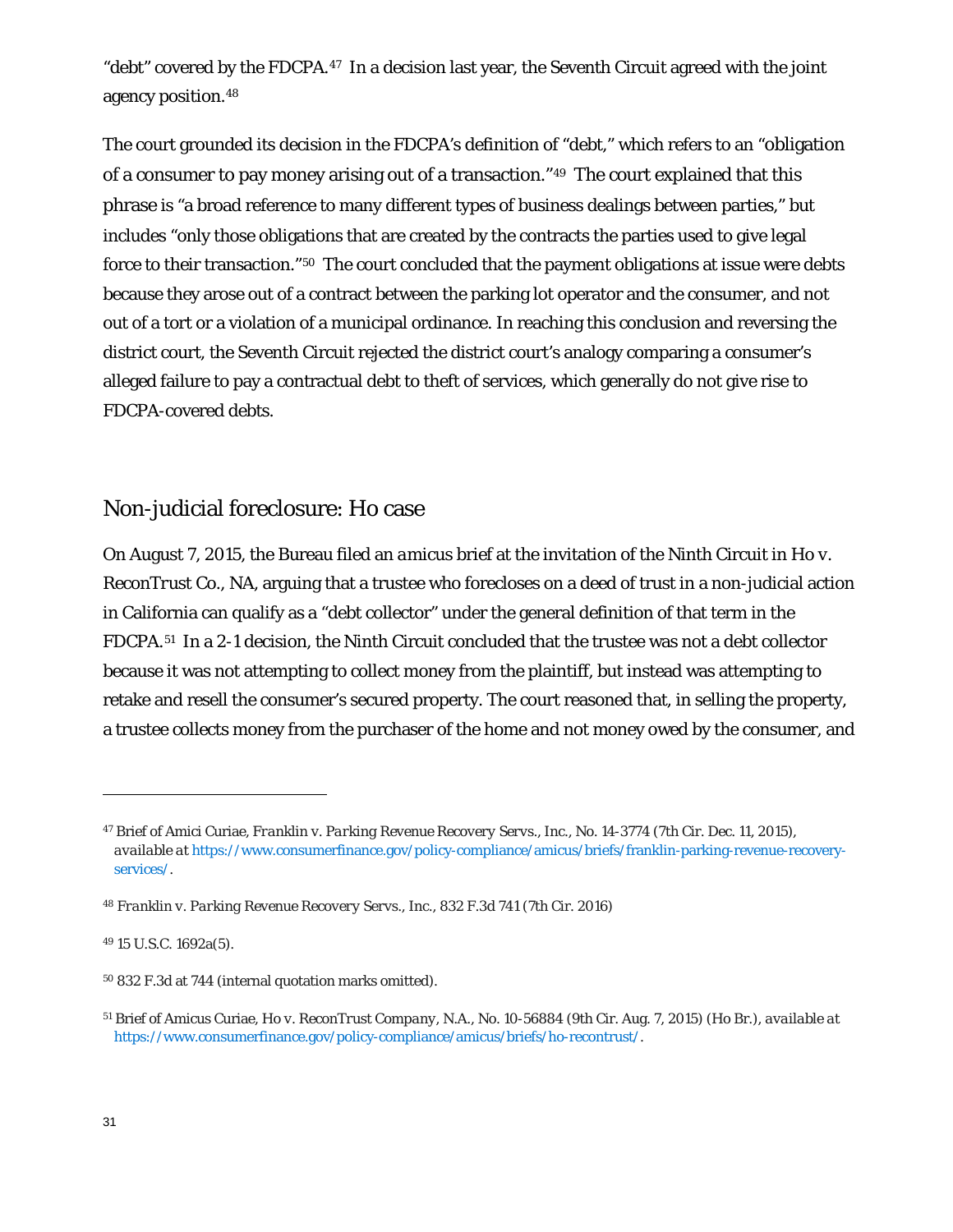therefore such money does not constitute "debt" as defined under the FDCPA. The court acknowledged that its holding creates a conflict with contrary holdings of both the Fourth and Sixth Circuits.

In a dissenting opinion, Judge Korman noted that a trustee institutes a foreclosure proceeding to collect money by forcing a sale of the consumer's secured property and, therefore, qualifies as a debt collector under the FDCPA. He also reasoned that the FDCPA does not interfere with California law in ways requiring nullification of the Act's provisions, and that the FDCPA's preemption provisions allow for operation of California law without the need to exclude an entire category of debt collectors from the Act.

A petition seeking rehearing by the panel or rehearing en banc is currently pending before the court.

### "Initial Communication": *Hernandez* case

In August 2014, the FTC joined the CFPB in filing an *amicus* brief in the Ninth Circuit in *Hernandez v. Williams, Zinman & Parham, P.C.*, urging it to reject an interpretation of the phrase "initial communication" that was both overly narrow and contravened the text of, and legislative intent behind, the FDCPA.[52](#page-31-0) In July 2016, the U.S. Court of Appeals for the Ninth Circuit issued a decision in a case agreeing with that position.<sup>[53](#page-31-1)</sup> The FDCPA provision requires that "a debt collector" send a debt-validation notice either "[w]ithin five days after the initial communication with a consumer in connection with the collection of any debt" or in "the initial communication" itself.[54](#page-31-2) This notice triggers a thirty-day period in which consumers may dispute the debt and request information about the original creditor.[55](#page-31-3) The joint *amicus* brief argued that this provision applies to each debt collector that contacts a consumer about a debt, not just the initial debt collector to collect a given debt (as the defendant argued and the district court held). Agreeing

<span id="page-31-2"></span><sup>54</sup> 15 U.S.C. § 1692g(a).

<span id="page-31-3"></span><sup>55</sup> *Id.* § 1692g(b).

<span id="page-31-0"></span><sup>52</sup> Brief of Amici Curiae, *Hernandez v. Williams, Zinman & Parham, P.C.*, No. 14-15672 (9th Cir. Aug. 20, 2014), *available at* [https://www.consumerfinance.gov/policy-compliance/amicus/briefs/hernandez-williams-zinman](https://www.consumerfinance.gov/policy-compliance/amicus/briefs/hernandez-williams-zinman-parham/)[parham/.](https://www.consumerfinance.gov/policy-compliance/amicus/briefs/hernandez-williams-zinman-parham/) 

<span id="page-31-1"></span><sup>53</sup> *Hernandez v. Williams, Zinman & Parham PC*, 829 F.3d 1068 (9th Cir. 2016).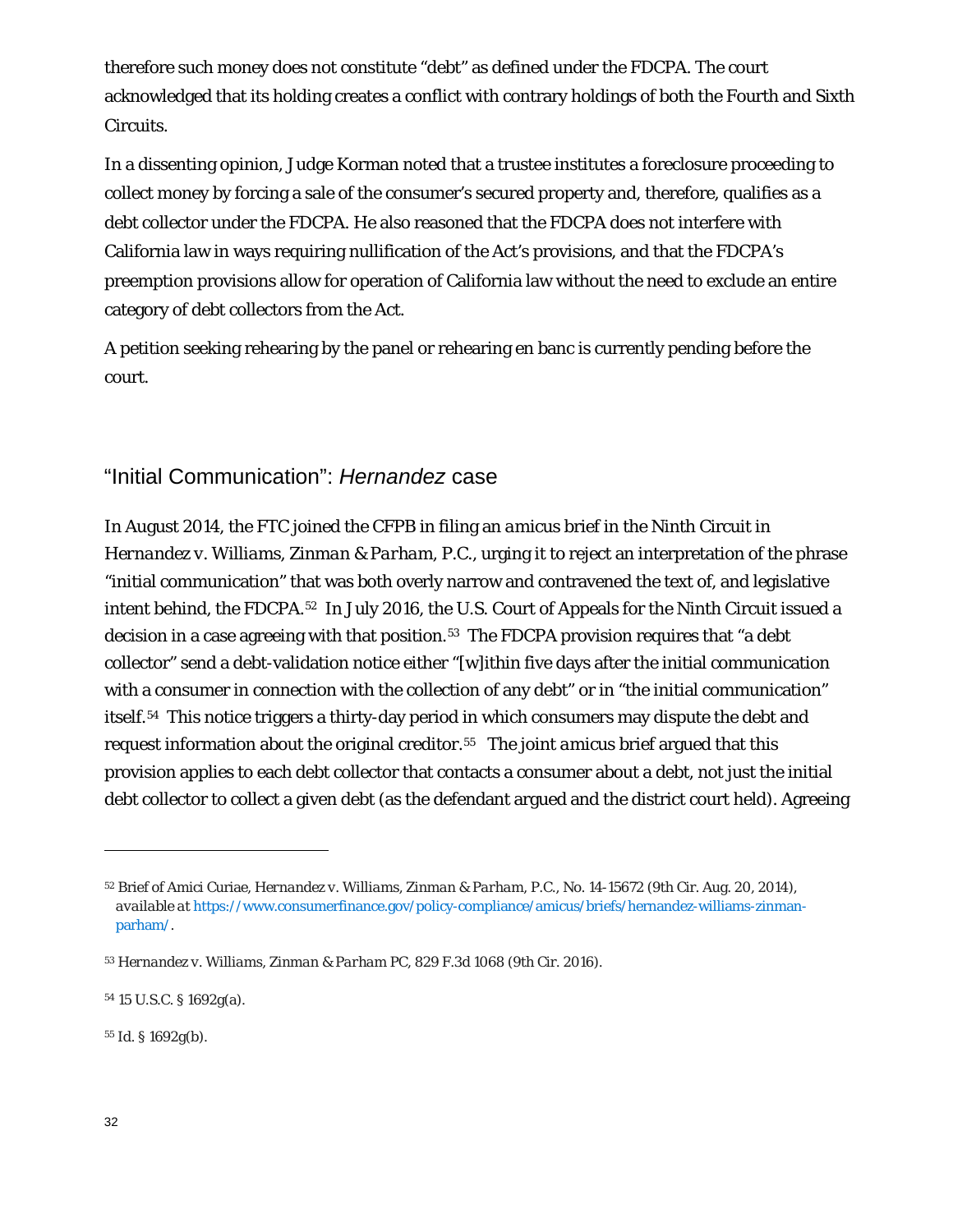with that position, the court unanimously held that, although the text is ambiguous when read in isolation, the provision unambiguously applies to all debt collectors when it is read in light of the statutory context and purposes. In particular, the court noted that the Act uses the phrase "a debt collector" throughout the statute to impose obligations and restrictions on all debt collectors throughout the entire debt collection process, and that imposing the validation-notice requirement only on initial debt collectors as the defendant urged would create loopholes that would undermine the statute's protections.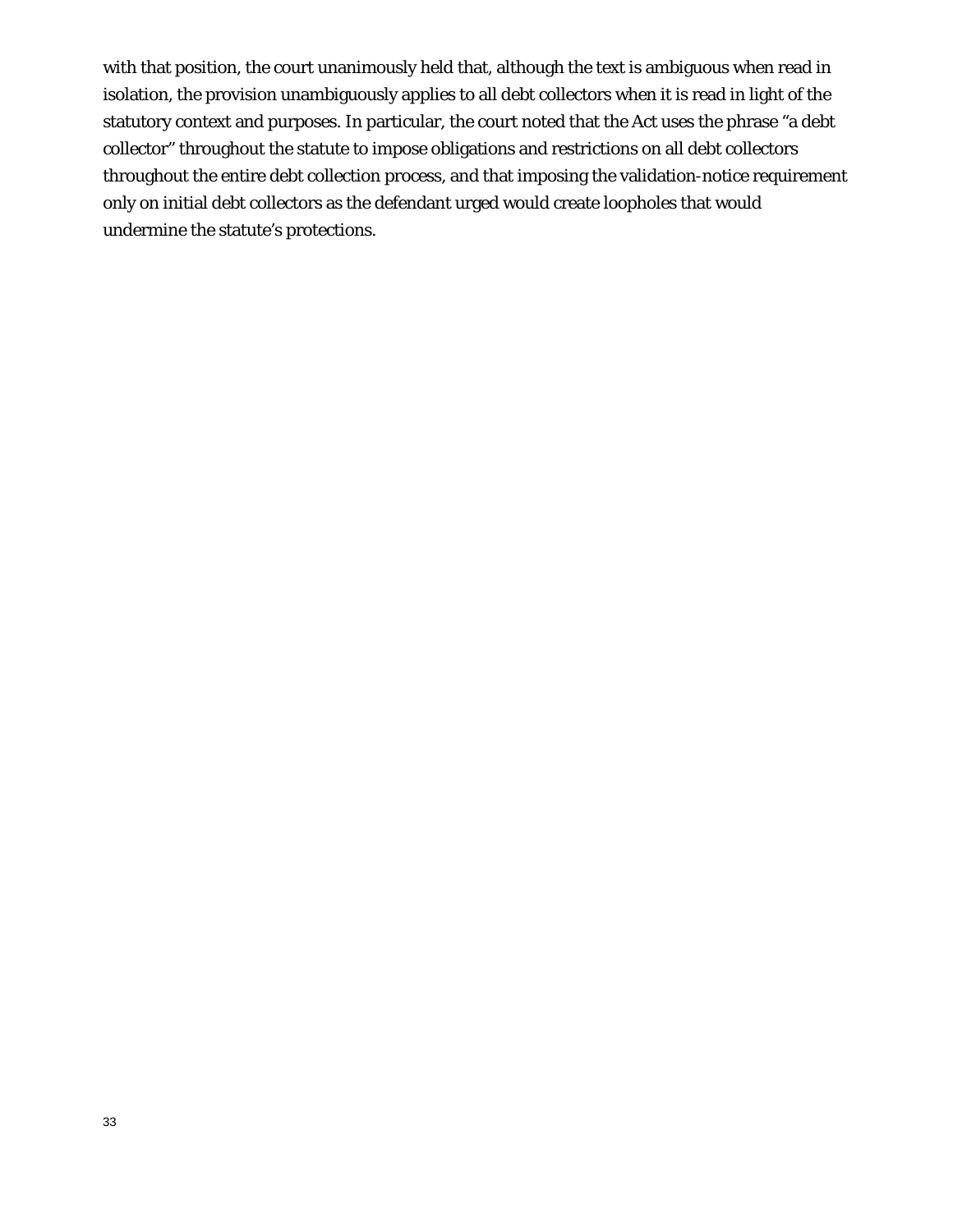# **6.**Enforcement

### **Enforcement**

The Bureau announced ten new law enforcement actions in 2016 related to unlawful collection conduct in violation of the FDCPA, the Consumer Financial Protection Act of 2010 ("CFPA"), or both. Some of these actions are still pending. The Bureau also continues to be in active litigation on one debt collection matter filed in 2013 and two filed in 2015. In addition to the Bureau's public enforcement actions involving debt collection practices, the Bureau is conducting a number of non-public investigations of companies to determine whether they engaged in collection practices that violate the FDCPA or the CFPA.

In 2016, public actions involving debt collection have resulted in over \$39 million in consumer relief and over \$20 million paid into the civil penalty fund, which is used to provide relief to eligible consumers who would not otherwise get full compensation or, to the extent that is not practicable, to provide consumer education and financial literacy programs designed to help consumers.

## **6.1**CFPB law enforcement actions

### *In the Matter of Citibank, N.A.*

(File No. 2016-CFPB-0003) (consent order entered February 23, 2016) The Bureau took two separate actions against Citibank for illegal debt sales and debt collection practices, and two actions against Citibank's law firms for unlawful debt collection litigation practices.

In the first action (File No. 2016-CFPB-0003), the Bureau found that Citibank provided inaccurate and inflated APR information for almost 130,000 credit card accounts it sold to debt buyers. The buyers then used the exaggerated APR in debt collection attempts. Citibank also failed to promptly forward to debt buyers approximately 14,000 customer payments totaling almost \$1 million.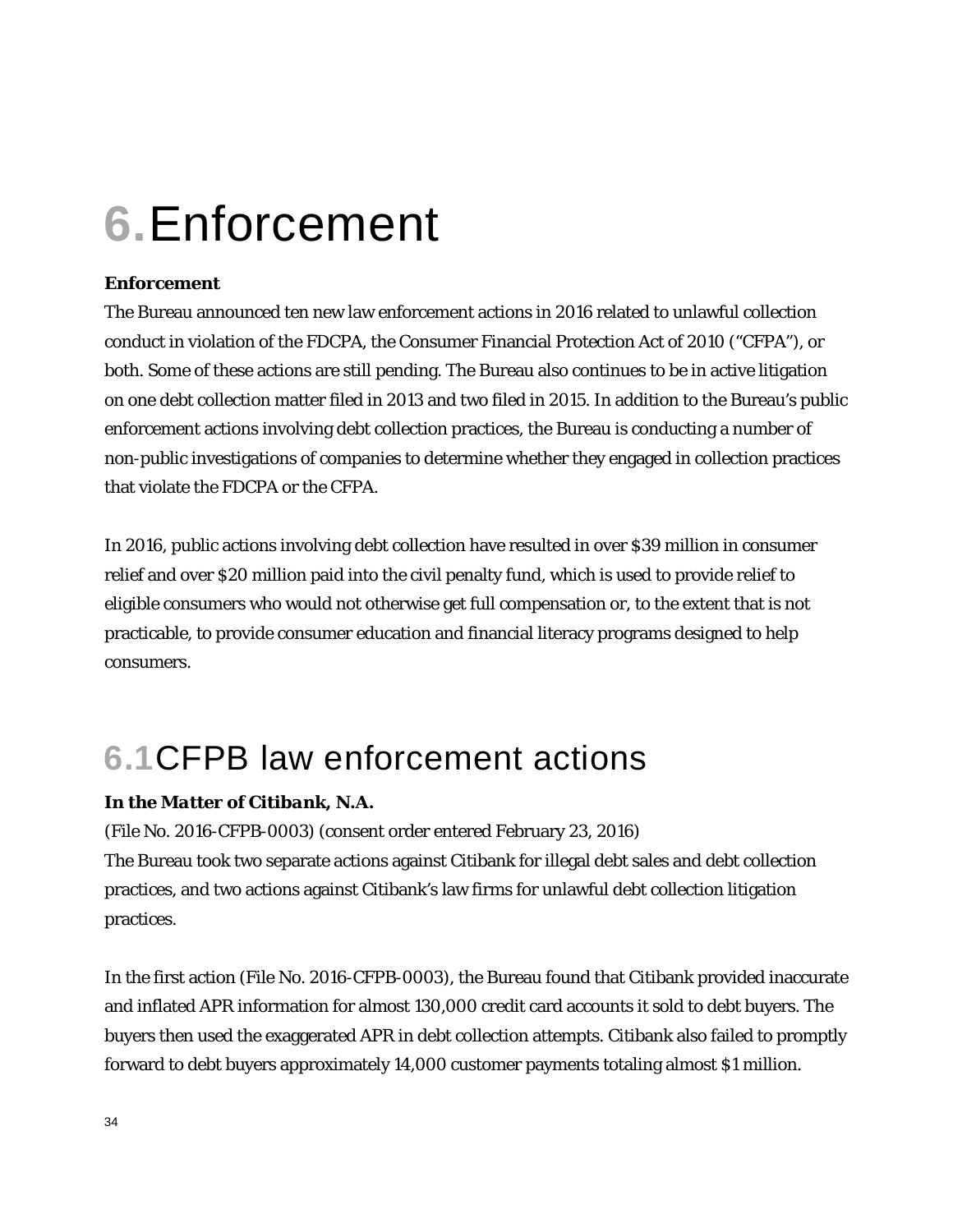Citibank was ordered to provide \$4.89 million in consumer relief and pay a \$3 million civil penalty. The CFPB's order also requires Citibank to provide certain account documentation when it sells debt, include provisions in its debts sales contracts that prohibit the resale of debt, and upon request make certain information available to consumers about the debt being sold.

#### *In the Matter of Citibank, N.A. et al.*

(File No. 2016-CFPB-0004) (consent order entered February 23, 2016)

#### *In the Matter of Solomon & Solomon*

(File No. 2016-CFPB-0005) (consent order entered February 23, 2016)

#### *In the Matter of Faloni & Associates[56](#page-34-0)*

(File No. 2016-CFPB-0006) (consent order entered February 23, 2016)

In the second action (File No. 2016-CFPB-0004), the CFPB found that Citibank and two of its affiliates – Department Stores National Bank and CitiFinancial Servicing, LLC –, filed altered affidavits in numerous New Jersey state court debt collection actions. In 2011, Citibank learned that at least two of its local law firms, Faloni & Associates, LLC, and Solomon & Solomon, P.C., had taken affidavits signed by Citibank employees and altered the dates of affidavits, the amount of the debt allegedly owed, or both, after the affidavits were executed. Citibank later ceased sending new accounts to the law firms and dismissed all pending actions in which the affidavits were used. The CFPB's order requires Citibank to comply with a New Jersey state court order, in which Citibank had to refund \$11 million collected from consumers and stop collection of an additional \$34 million in debts, both of which Citibank has done. Consistent with the Bureau's Responsible Business Conduct bulletin, the CFPB did not impose civil money penalties on Citibank for this violation, in light of its efforts to recompense harmed consumers. Solomon & Solomon, P.C., was ordered to pay a \$65,000 civil penalty. Faloni & Associates, LLC, was ordered to pay a \$15,000 civil penalty. In addition, the CFPB ordered Citibank to enhance its oversight and compliance management systems to ensure that its service providers, including local debt collection counsel, do not alter affidavits or file altered affidavits in court regarding the collection of consumer financial debt.

<span id="page-34-0"></span><sup>56</sup> [http://www.consumerfinance.gov/about-us/newsroom/cfpb-orders-citibank-to-provide-relief-to-consumers-for](http://www.consumerfinance.gov/about-us/newsroom/cfpb-orders-citibank-to-provide-relief-to-consumers-for-illegal-debt-sales-and-collection-practices/)[illegal-debt-sales-and-collection-practices/](http://www.consumerfinance.gov/about-us/newsroom/cfpb-orders-citibank-to-provide-relief-to-consumers-for-illegal-debt-sales-and-collection-practices/)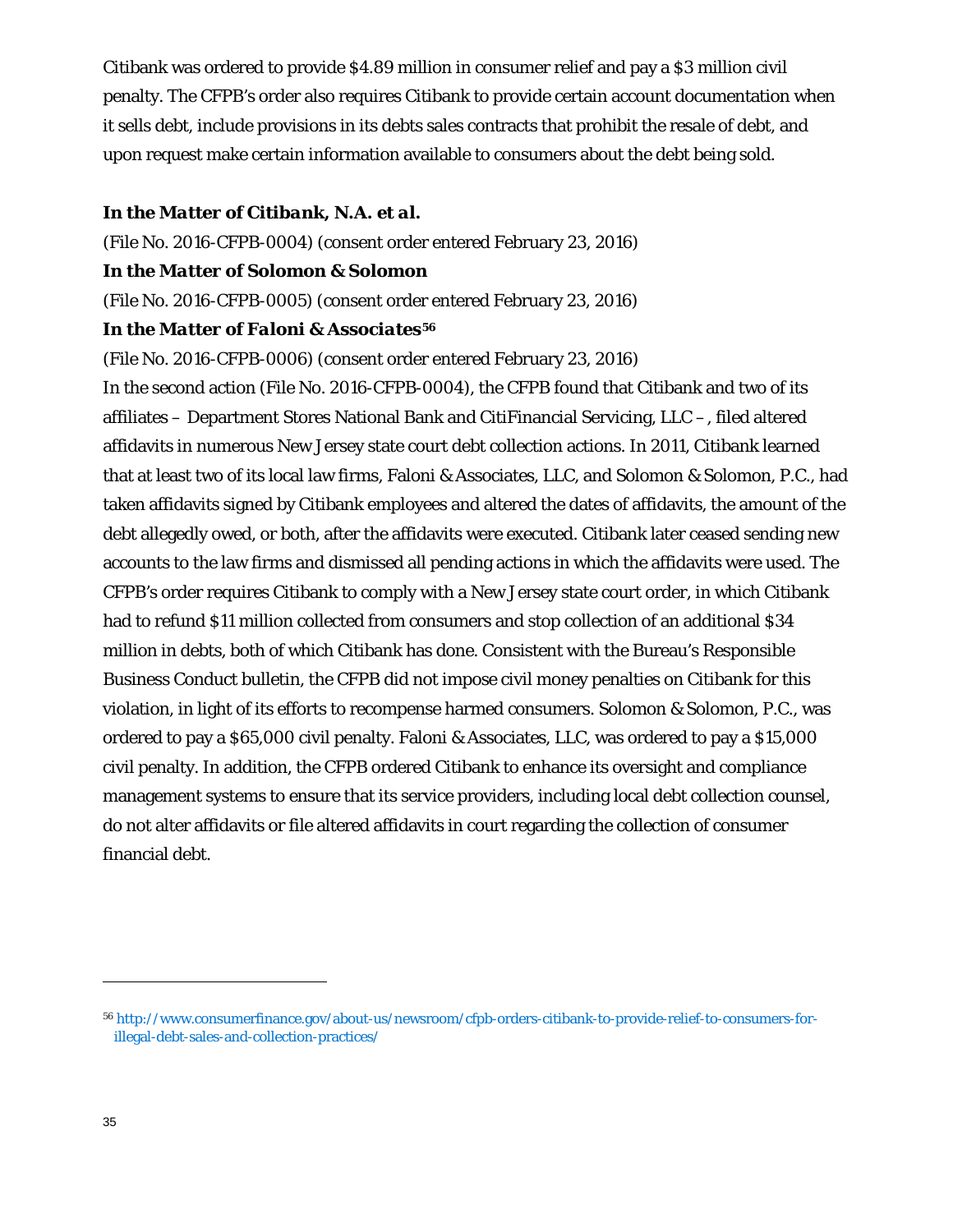#### *In the Matter of Pressler & Pressler, LLP, Sheldon H. Pressler and Gerard J. Felt*

(File No. 2016-CFPB- 0009) (consent order entered April 25, 2016)

#### *In the Matter of New Century Financial Services[57](#page-35-0)*

(File No. 2016-CFPB- 0010) (consent order entered April 25, 2016)

The Bureau took action against the debt collection law firm Pressler & Pressler, LLP, two principal partners, and New Century Financial Services, Inc., a debt buyer. The Bureau found that the companies and individuals made false or empty allegations about consumer debts, filed lawsuits based on unreliable or false information, and harassed consumers with unsubstantiated court filings. The consent orders bar the companies and individuals from illegal practices that can deceive or intimidate consumers, such as filing lawsuits without determining if debts in question are valid. The orders also require the firm and the named partners to pay a \$1 million civil penalty, and New Century to pay a \$1.5 million civil penalty.

#### *In the Matter of TMX Finance LLC[58](#page-35-1)*

(File No. 2016-CFPB-0022) (consent order entered September 26, 2016) The Bureau took action against TMX Finance LLC, one of the nation's largest auto title loan lenders, for presenting consumers with misleading loan information and engaging in unfair inperson debt collection tactics that illegally exposed information about debts to borrowers' employers, friends, and family. The Bureau ordered TMX Finance, which operates through a host of state subsidiaries under the names TitleMax, TitleBucks, and InstaLoan, to stop abusive loanrepayment policies and intrusive visits to consumers' homes and workplaces and to pay a \$9 million civil penalty.

<span id="page-35-0"></span><sup>57</sup> [http://www.consumerfinance.gov/about-us/newsroom/cfpb-takes-action-halt-illegal-debt-collection-practices](http://www.consumerfinance.gov/about-us/newsroom/cfpb-takes-action-halt-illegal-debt-collection-practices-lawsuit-mill-and-debt-buyer/)[lawsuit-mill-and-debt-buyer/](http://www.consumerfinance.gov/about-us/newsroom/cfpb-takes-action-halt-illegal-debt-collection-practices-lawsuit-mill-and-debt-buyer/)

<span id="page-35-1"></span><sup>58</sup> [http://www.consumerfinance.gov/about-us/newsroom/cfpb-fines-titlemax-parent-company-9-million-luring](http://www.consumerfinance.gov/about-us/newsroom/cfpb-fines-titlemax-parent-company-9-million-luring-consumers-more-costly-loans/)[consumers-more-costly-loans/](http://www.consumerfinance.gov/about-us/newsroom/cfpb-fines-titlemax-parent-company-9-million-luring-consumers-more-costly-loans/)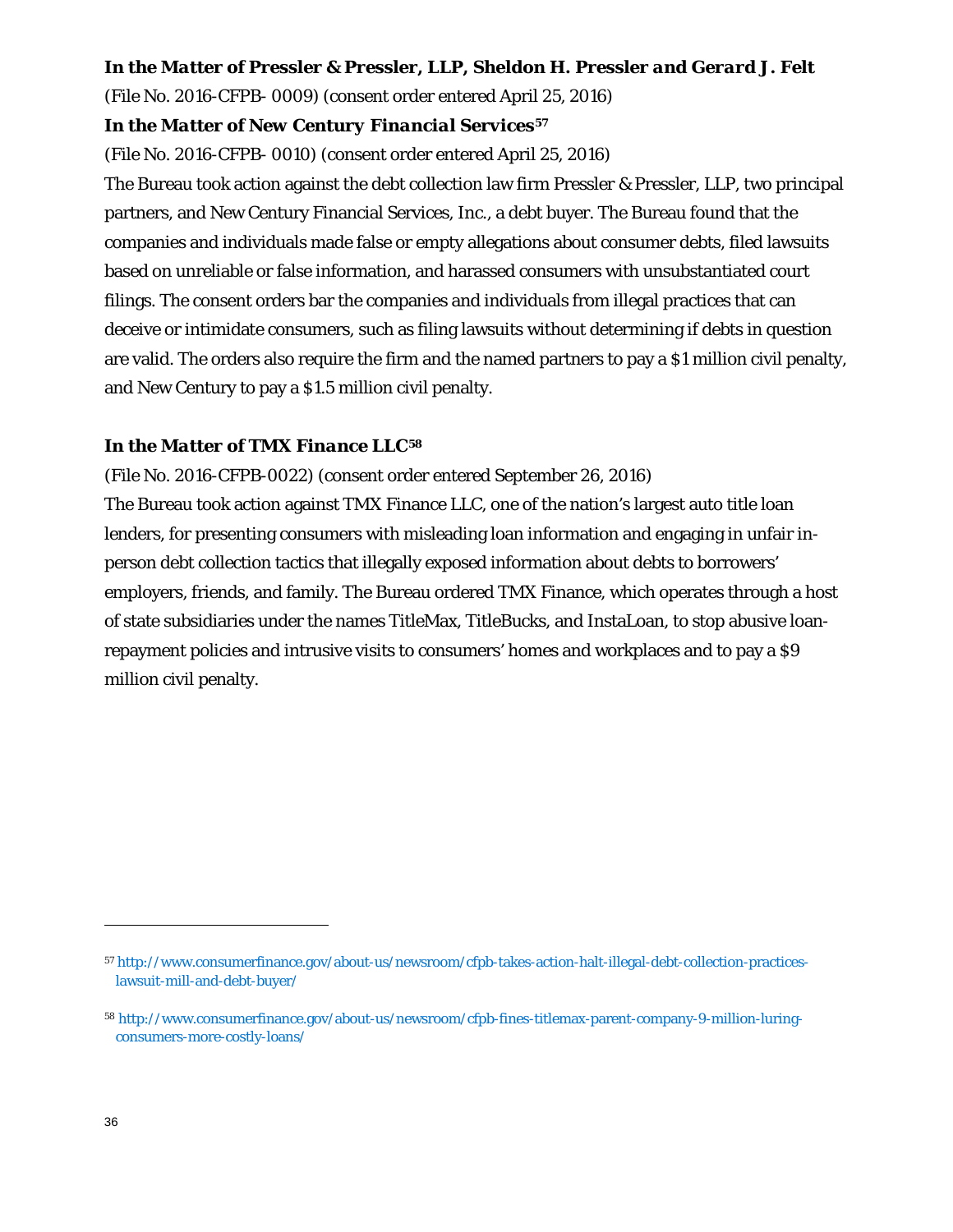### *In the Matter of Navy Federal Credit Union[59](#page-36-0)*

(File No. 2016-CFPB-0024) (consent order entered on October 11, 2016)

The Bureau took action against Navy Federal Credit Union for subjecting its members, which include active-duty military, retired servicemembers, and their families, to unlawful debt collection practices. The Bureau found that Navy Federal falsely threatened legal action and wage garnishment, falsely threatened to contact commanding officers to pressure servicemembers to repay, misrepresented the credit consequences of falling behind on a loan, and illegally froze members' access to their accounts. In the consent order, the credit union agreed to correct its debt collection practices, pay approximately \$23 million in redress to victims, and pay a \$5.5 million civil penalty.

### *CFPB, et al. v. MacKinnon, et al.[60](#page-36-1)*

(W.D.N.Y. Case 1:16-cv-00880) (complaint filed November 2, 2016)

In partnership with the New York Attorney General, the Bureau filed a lawsuit in a federal district court against the leaders of a massive debt collection scheme based out of Buffalo, N.Y. The lawsuit alleges Douglas MacKinnon and Mark Gray operate a network of companies – Northern Resolution Group LLC, Enhanced Acquisitions LLC, and Delray Capital LLC – that harass, threaten, and deceive millions of consumers across the nation into paying inflated debts or amounts they may not owe. The Bureau is seeking to shut down this illegal operation and to obtain compensation for victims and a civil penalty against the companies and partners. This action is still pending.

#### *In the Matter of: Moneytree, Inc.[61](#page-36-2)*

(File No. 2016-0028) (consent order entered on December 16, 2016)

The Bureau took action against Moneytree, Inc., a financial services company that offers payday loans and check-cashing services, for misleading consumers regarding the cost of tax-refund

<span id="page-36-0"></span><sup>59</sup> [http://www.consumerfinance.gov/about-us/newsroom/cfpb-orders-navy-federal-credit-union-pay-285-million](http://www.consumerfinance.gov/about-us/newsroom/cfpb-orders-navy-federal-credit-union-pay-285-million-improper-debt-collection-actions/)[improper-debt-collection-actions/](http://www.consumerfinance.gov/about-us/newsroom/cfpb-orders-navy-federal-credit-union-pay-285-million-improper-debt-collection-actions/)

<span id="page-36-1"></span><sup>60</sup> [http://www.consumerfinance.gov/about-us/newsroom/cfpb-and-new-york-attorney-general-file-lawsuit-against](http://www.consumerfinance.gov/about-us/newsroom/cfpb-and-new-york-attorney-general-file-lawsuit-against-illegal-nationwide-debt-collection-scheme/)[illegal-nationwide-debt-collection-scheme/](http://www.consumerfinance.gov/about-us/newsroom/cfpb-and-new-york-attorney-general-file-lawsuit-against-illegal-nationwide-debt-collection-scheme/)

<span id="page-36-2"></span><sup>61</sup> [http://www.consumerfinance.gov/about-us/newsroom/cfpb-takes-action-against-moneytree-deceptive-advertising](http://www.consumerfinance.gov/about-us/newsroom/cfpb-takes-action-against-moneytree-deceptive-advertising-and-collection-practices/)[and-collection-practices/](http://www.consumerfinance.gov/about-us/newsroom/cfpb-takes-action-against-moneytree-deceptive-advertising-and-collection-practices/)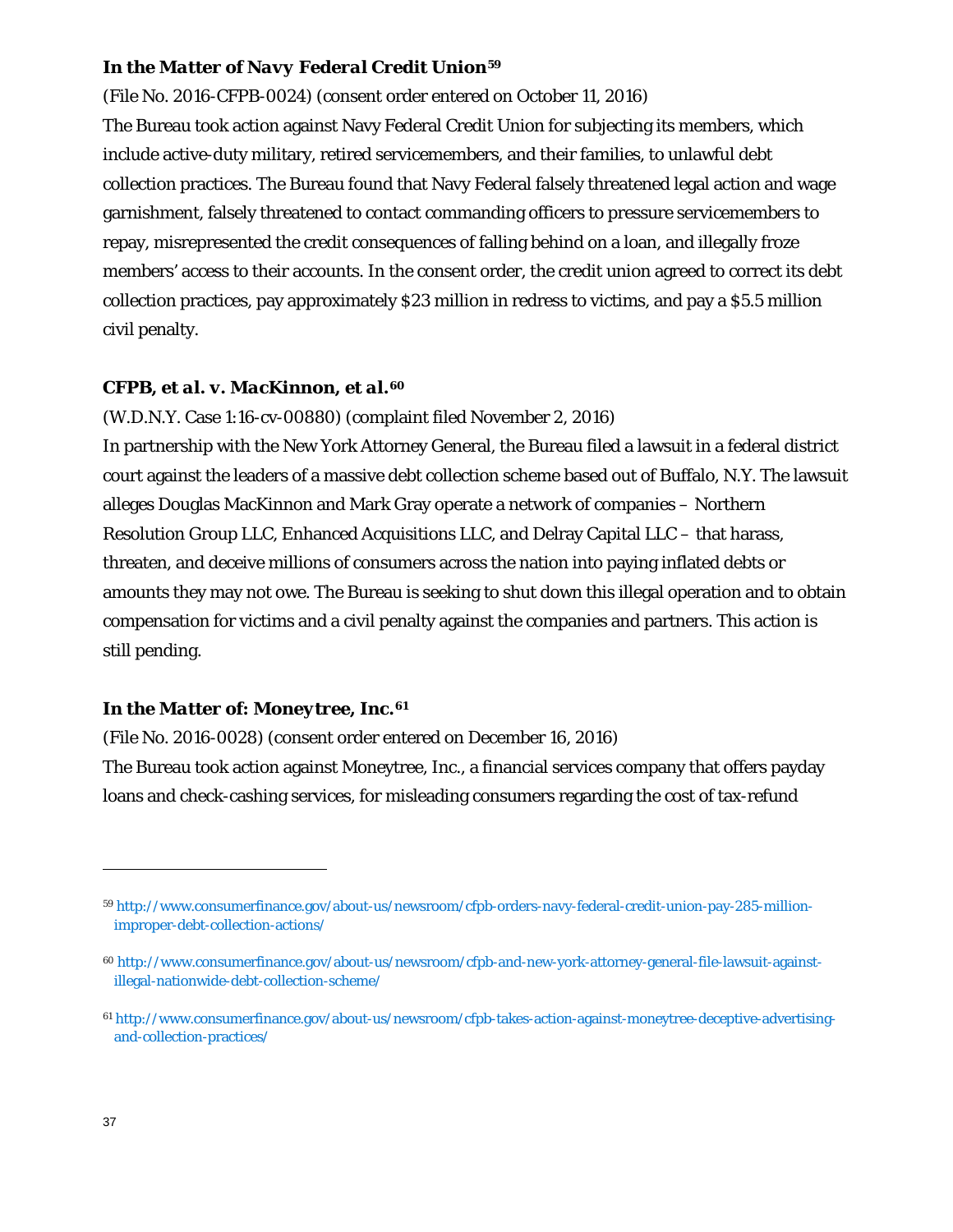check-cashing services, withdrawing money from consumers' bank accounts without required preauthorization, and misrepresenting the company's ability to repossess consumer vehicles when attempting to collect overdue unsecured loans. In the consent order, the company agreed to cease its illegal conduct, provide over \$255,000 in redress to consumers, and pay a \$250,000 civil penalty.

# **6.2** Continuation of pre-2016 matters

## *CFPB v. CashCall, Inc., et al.[62](#page-37-0)*

(C.D.Cal. File CV 15-7522-JFW (RAOx) (complaint filed December 16, 2013 in D. Mass. No. 1:13 cv-13167; order denying defendants' motion for judgment on the pleadings entered on December 30, 2015; order granting plaintiff's motion for partial summary judgment entered on August 31, 2016; order granting defendants' motion for certification of interlocutory appeal and stay entered on January 3, 2017).

In 2013, the Bureau filed a lawsuit against online loan servicer CashCall Inc., its owner, a subsidiary, and an affiliate, for collecting money consumers do not owe, because the underlying loans were void under state lending or licensing laws. In December 2015, the court denied the defendants' motion for judgment on the pleadings, holding that a CFPA UDAAP claim could be predicated on conduct which also constituted a state law violation and that the CFPA prohibition against establishing a usury cap does not prevent the CFPB from enforcing the UDAAP prohibition in connection with the collection of void debts.

In August 2016, the district court granted the Bureau's motion for partial summary judgment and denied the defendants' summary judgment motion. The Court's ruling resolves all issues of liability in the Bureau's favor, and leaves open only the issues of relief, penalty, and injunction. In January 2017, the district court granted defendants' motion for certification of interlocutory appeal and stay. This action is still pending.

<span id="page-37-0"></span><sup>62</sup> <http://www.consumerfinance.gov/about-us/newsroom/cfpb-sues-cashcall-for-illegal-online-loan-servicing/>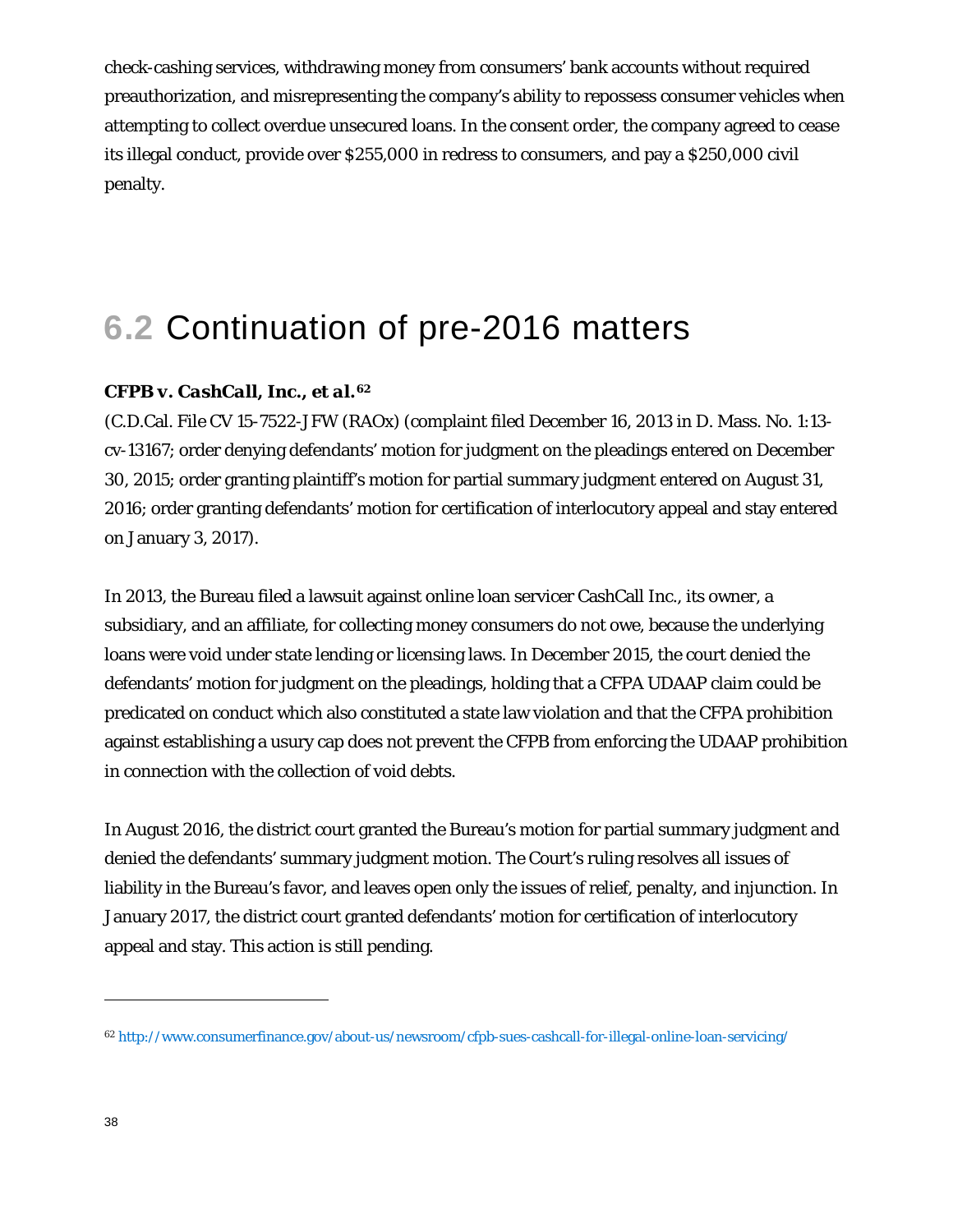### *CFPB v. Universal Debt & Payment Solutions, LLC, et al.[63](#page-38-0)*

(N.D.GA No. 1:15-CV-0859) (complaint filed March 26, 2015; preliminary injunction issued April 7, 2015).

On April 7, 2015, the Bureau obtained a preliminary injunction that froze the assets and enjoined unlawful conduct related to a phantom debt collection scheme. The Bureau's suit against a group of seven debt collection agencies, six individual debt collectors, four payment processors, and a telephone marketing service provider alleges violations of the FDCPA and the CFPA's prohibition on unfair and deceptive acts and practices, and providing substantial assistance to unfair or deceptive conduct. The complaint alleges that the individuals, acting through a network of corporate entities, used threats and harassment to collect debt that is not payable to those attempting to collect it. The complaint alleges that the debt collectors' misconduct was facilitated and substantially assisted by payment processors and a telephone service provider, which were also named as defendants in the lawsuit. This action is still pending.

### *CFPB v. NDG Financial Corp., et al.[64](#page-38-1)*

(S.D. N.Y. No.1:15-cv-05211-CM) (complaint filed July 31, 2015; amended complaint filed December 11, 2015; order denying defendants' motion to dismiss entered on December 2, 2016; order denying defendants' motions for reconsideration and certification for interlocutory appeal entered on December 19, 2016).

In December 2015, the Bureau filed an amended complaint against the NDG Financial Corporation, nine of its affiliates, and four individual defendants for engaging in unfair, deceptive, and abusive practices relating to its payday lending enterprise. The amended complaint alleges that the enterprise, which has companies located in Canada and Malta, originated, serviced, and collected payday loans that consumers were not obligated to repay under state licensing and usury rules, represented that U.S. federal and state laws did not apply to the Defendants or the payday loans, and secured repayment using unfair and deceptive collections practices, all in violation of the CFPA. The Bureau also named twelve corporations and individuals affiliated with NDG as

<span id="page-38-0"></span><sup>63</sup> [http://www.consumerfinance.gov/about-us/newsroom/cfpb-sues-participants-in-robo-call-phantom-debt-collection](http://www.consumerfinance.gov/about-us/newsroom/cfpb-sues-participants-in-robo-call-phantom-debt-collection-operation/)[operation/](http://www.consumerfinance.gov/about-us/newsroom/cfpb-sues-participants-in-robo-call-phantom-debt-collection-operation/)

<span id="page-38-1"></span><sup>64</sup> <http://www.consumerfinance.gov/about-us/newsroom/cfpb-sues-offshore-payday-lender/>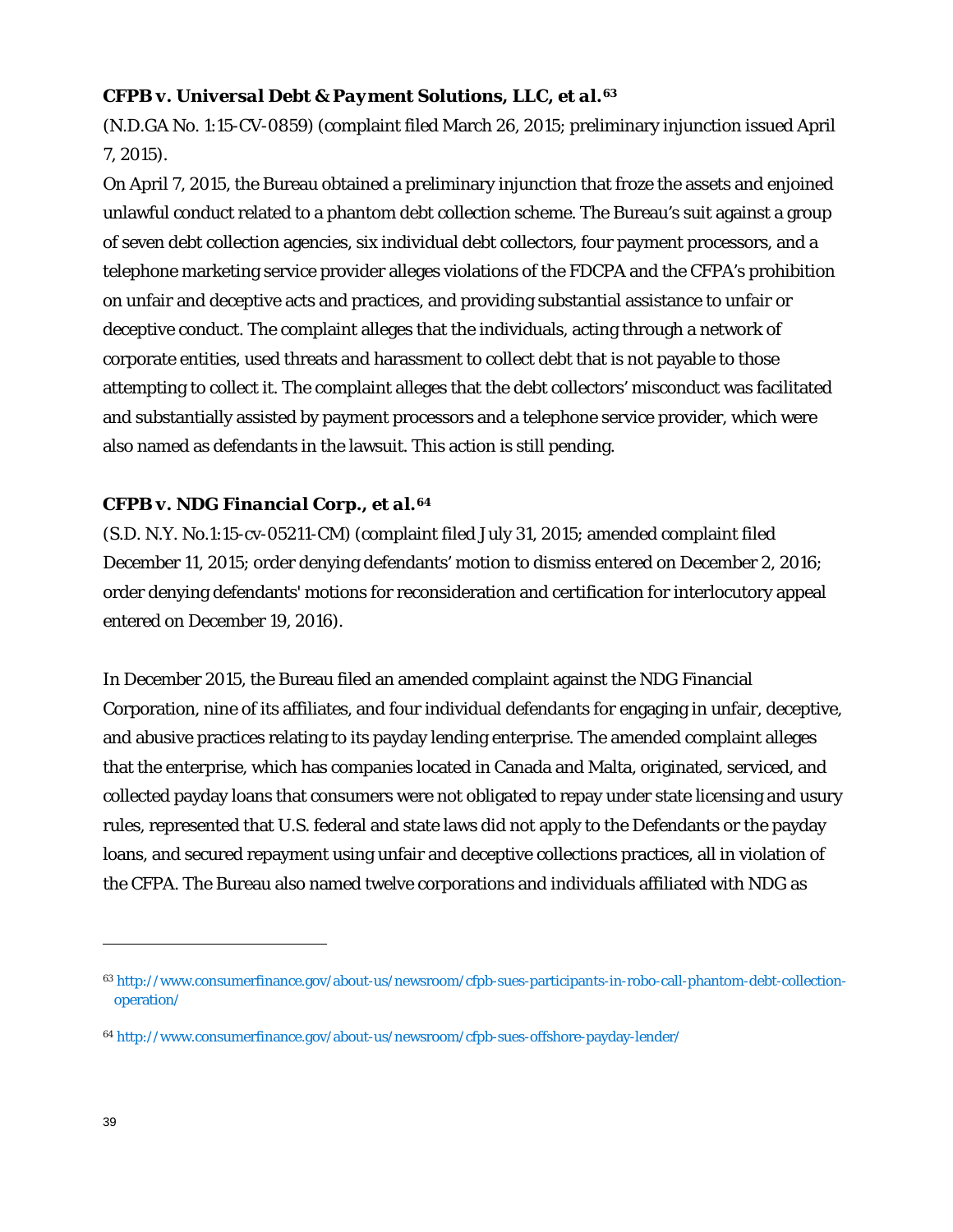relief defendants, alleging that they received funds via the aforementioned practices to which they were not legally entitled. On December 2, 2016, the Court denied all defendants' motions to dismiss based on lack of personal jurisdiction and failure to state a claim. This action is still pending.

# **6.3** FTC law enforcement actions

From January 1 through December 31, 2016, the FTC brought or resolved 12 debt collection cases. In several of its Section 13(b) cases, the Commission obtained preliminary relief that included *ex parte* temporary restraining orders with asset freezes, immediate access to business premises, and appointment of receivers to take over the debt collection businesses.

The Commission's recent efforts to protect consumers from deceptive and abusive debt collection practices culminated in Operation Collection Protection. This initiative, which the FTC began in 2015, was the first coordinated federal-state-local enforcement initiative targeting illegal debt collection. The nationwide crackdown included over 165 actions by more than 70 federal, state, and local law enforcement and regulatory authorities against collectors who used illegal tactics such as harassing phone calls and false threats of litigation or arrest.[65](#page-39-0) Participants in the initiative continue to work closely together to share information and coordinate actions. The FTC's actions, involving (1) phantom debt collection, (2) collection via unlawful text messages and emails, (3) other FDCPA and FTC Act violations, and (4) Fair Credit Reporting Act violations, are discussed below.

<span id="page-39-0"></span><sup>65</sup> *See, e.g.,* Press Release, FTC and Federal, State and Local Law Enforcement Partners Announce Nationwide Crackdown Against Abusive Debt Collectors (Nov. 4, 2015), *available at* [https://www.ftc.gov/news-events/press](https://www.ftc.gov/news-events/press-releases/2015/11/ftc-federal-state-local-law-enforcement-partners-announce)[releases/2015/11/ftc-federal-state-local-law-enforcement-partners-announce;](https://www.ftc.gov/news-events/press-releases/2015/11/ftc-federal-state-local-law-enforcement-partners-announce) Press Release, FTC and State Law Enforcement Partners Announce More Actions and Results in Continuing Crackdown Against Abusive Debt Collectors (Jan. 7, 2016), *available at* [https://www.ftc.gov/news-events/press-releases/2016/01/ftc-state-law-enforcement](https://www.ftc.gov/news-events/press-releases/2016/01/ftc-state-law-enforcement-partners-announce-more-actions-results)[partners-announce-more-actions-results;](https://www.ftc.gov/news-events/press-releases/2016/01/ftc-state-law-enforcement-partners-announce-more-actions-results) Press Release, FTC and Illinois Attorney General Halt Chicago-Area Operation Charged with Collecting and Selling Phantom Payday Loan Debts (Mar. 30, 2016), *available at* [https://www.ftc.gov/news-events/press-releases/2016/03/ftc-illinois-attorney-general-halt-chicago-area-operation](https://www.ftc.gov/news-events/press-releases/2016/03/ftc-illinois-attorney-general-halt-chicago-area-operation-charged)[charged;](https://www.ftc.gov/news-events/press-releases/2016/03/ftc-illinois-attorney-general-halt-chicago-area-operation-charged) Press Release, FTC Actions: Debt Collectors Banned from Debt Collection Business (Sept. 7, 2016), *available at* [https://www.ftc.gov/news-events/press-releases/2016/09/ftc-actions-debt-collectors-banned-debt-collection](https://www.ftc.gov/news-events/press-releases/2016/09/ftc-actions-debt-collectors-banned-debt-collection-business)[business;](https://www.ftc.gov/news-events/press-releases/2016/09/ftc-actions-debt-collectors-banned-debt-collection-business) Blog Post, A Debt Collection Round-up (Dec. 27, 2016), *available at* [https://www.consumer.ftc.gov/blog/debt-collection-round;](https://www.consumer.ftc.gov/blog/debt-collection-round) Blog Post, Collection Protection reflection (Dec. 30, 2016), *available at* [https://www.ftc.gov/news-events/blogs/business-blog/2016/12/collection-protection-](https://www.ftc.gov/news-events/blogs/business-blog/2016/12/collection-protection-reflection?utm_source=govdelivery)

[reflection?utm\\_source=govdelivery.](https://www.ftc.gov/news-events/blogs/business-blog/2016/12/collection-protection-reflection?utm_source=govdelivery)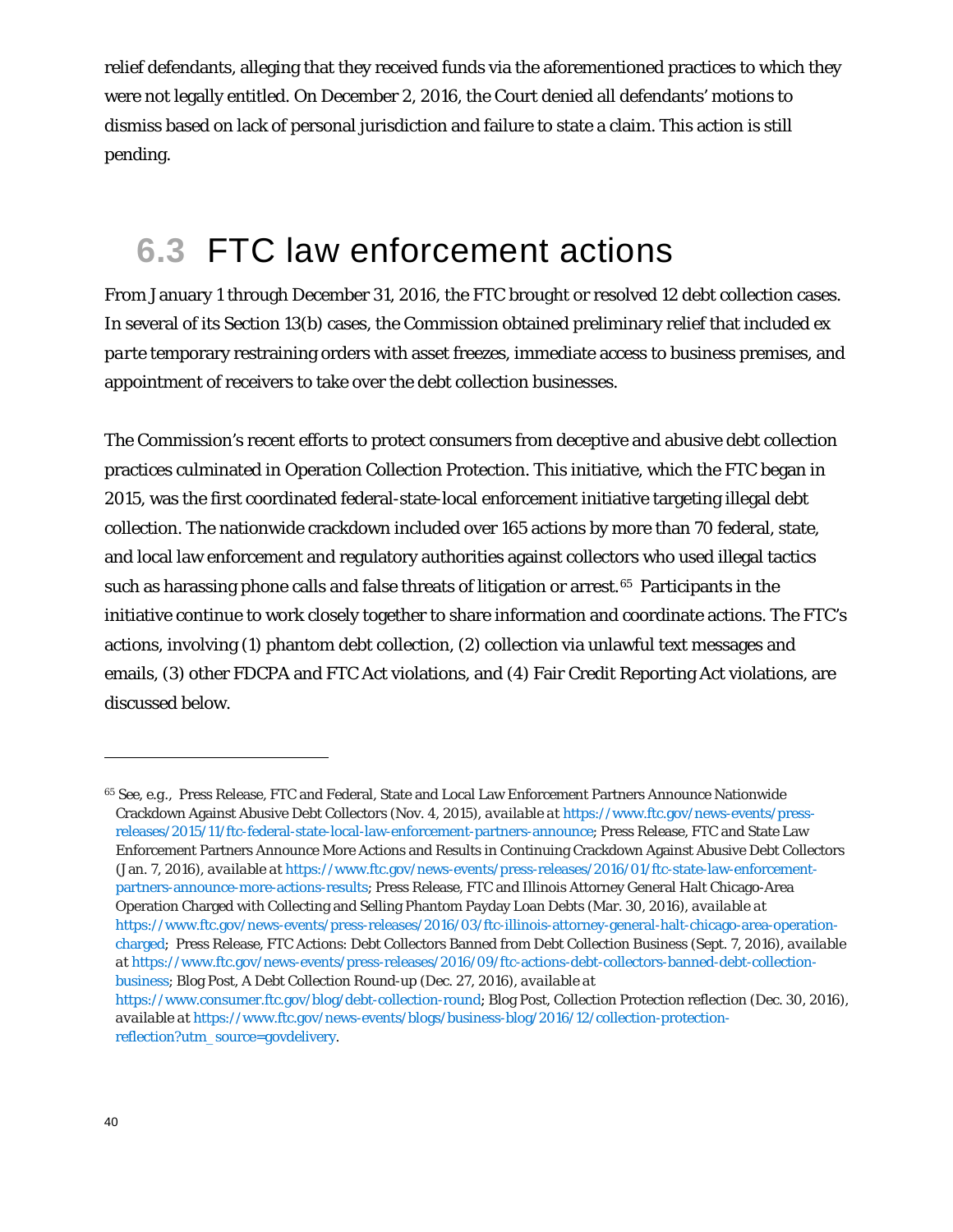# **6.3.1** Phantom Debt Collection

The Commission has continued its efforts to fight "phantom debt collection" this year. Phantom debt collectors engage in unfair, deceptive, or abusive conduct by attempting to collect on debts that either do not exist or are not owed to the phantom debt collector. The Commission initiated or resolved three actions involving phantom debt collection in 2016:*SQ Capital LLC*, *Stark Law LLC*, and *Kelly S. Brace*. *SQ Capital* and *Stark Law* are the first two cases brought by the FTC against operations for allegedly selling fake debt portfolios. This past year, the Commission also returned money to thousands of consumers who were targeted by the phantom debt schemes in *Centro Natural Corp.* and *Broadway Global Master Inc*.

In December, the Commission charged *SQ Capital* with selling portfolios of fake payday loan debts that debt collectors used to get people to pay on debts they did not owe.<sup>66</sup> According to the complaint, the defendants' fake portfolios listed social security numbers and bank account numbers of real consumers, but falsely claimed that the purported borrowers had failed to repay debts they never owed, to lenders who did not make these loans.<sup>[67](#page-40-1)</sup> The complaint also alleges that the defendants did not have the authority to sell debts of the lenders they named. At the FTC's request, a federal court entered a preliminary injunction halting this operation pending litigation.

In March, the FTC partnered with the Illinois Attorney General to shut down a Chicago-area operation that allegedly threatened and intimidated consumers to collect phantom payday loan debts they did not owe, or did not owe to the defendants.[68](#page-40-2) The *Stark Law* defendants allegedly

<span id="page-40-0"></span><sup>66</sup> *FTC v. Joel Jerome Tucker*, 2:16-cv-082816 (D. Kan. Dec. 16, 2016) (Complaint); *see also* Press Release, FTC Charges Defendants with Selling Fake Payday Loan Debt Portfolios (Jan. 9, 2017), *available at* [https://www.ftc.gov/news](https://www.ftc.gov/news-events/press-releases/2017/01/ftc-charges-defendants-selling-fake-payday-loan-debt-portfolios)[events/press-releases/2017/01/ftc-charges-defendants-selling-fake-payday-loan-debt-portfolios.](https://www.ftc.gov/news-events/press-releases/2017/01/ftc-charges-defendants-selling-fake-payday-loan-debt-portfolios)

<span id="page-40-1"></span><sup>&</sup>lt;sup>67</sup> To add credibility to some of the fake loans in their portfolios, the defendants used the name of a purported lender associated with another Commission law enforcement action, *FTC v. AMG Services*, 2:12-cv-00536 (D. Nev. Sept. 30, 2016) (Order). In September 2016, a federal court ordered the defendants in the *AMG* payday lending scheme to pay a record \$1.3 billion for deceiving and illegally charging consumers undisclosed and inflated fees. *Id.; see also* Press Release, U.S. Court Finds in FTC's Favor and Imposes Record \$1.3 Billion Judgment Against Defendants Behind AMG Payday Lending Scheme (Oct. 4, 2016), *available at* [https://www.ftc.gov/news-events/press-releases/2016/10/us](https://www.ftc.gov/news-events/press-releases/2016/10/us-court-finds-ftcs-favor-imposes-record-13-billion-judgment)[court-finds-ftcs-favor-imposes-record-13-billion-judgment.](https://www.ftc.gov/news-events/press-releases/2016/10/us-court-finds-ftcs-favor-imposes-record-13-billion-judgment)

<span id="page-40-2"></span><sup>68</sup> *FTC v. Stark Law, LLC*, No. 1:16-cv-3463 (N.D. Ill. Mar. 21, 2016) (Complaint); *see also* Press Release, FTC and Illinois Attorney General Halt Chicago-Area Operation Charged with Collecting and Selling Phantom Payday Loan Debts (Mar. 30, 2016), *available at* [https://www.ftc.gov/news-events/press-releases/2016/03/ftc-illinois-attorney](https://www.ftc.gov/news-events/press-releases/2016/03/ftc-illinois-attorney-general-halt-chicago-area-operation-charged)[general-halt-chicago-area-operation-charged](https://www.ftc.gov/news-events/press-releases/2016/03/ftc-illinois-attorney-general-halt-chicago-area-operation-charged)*.*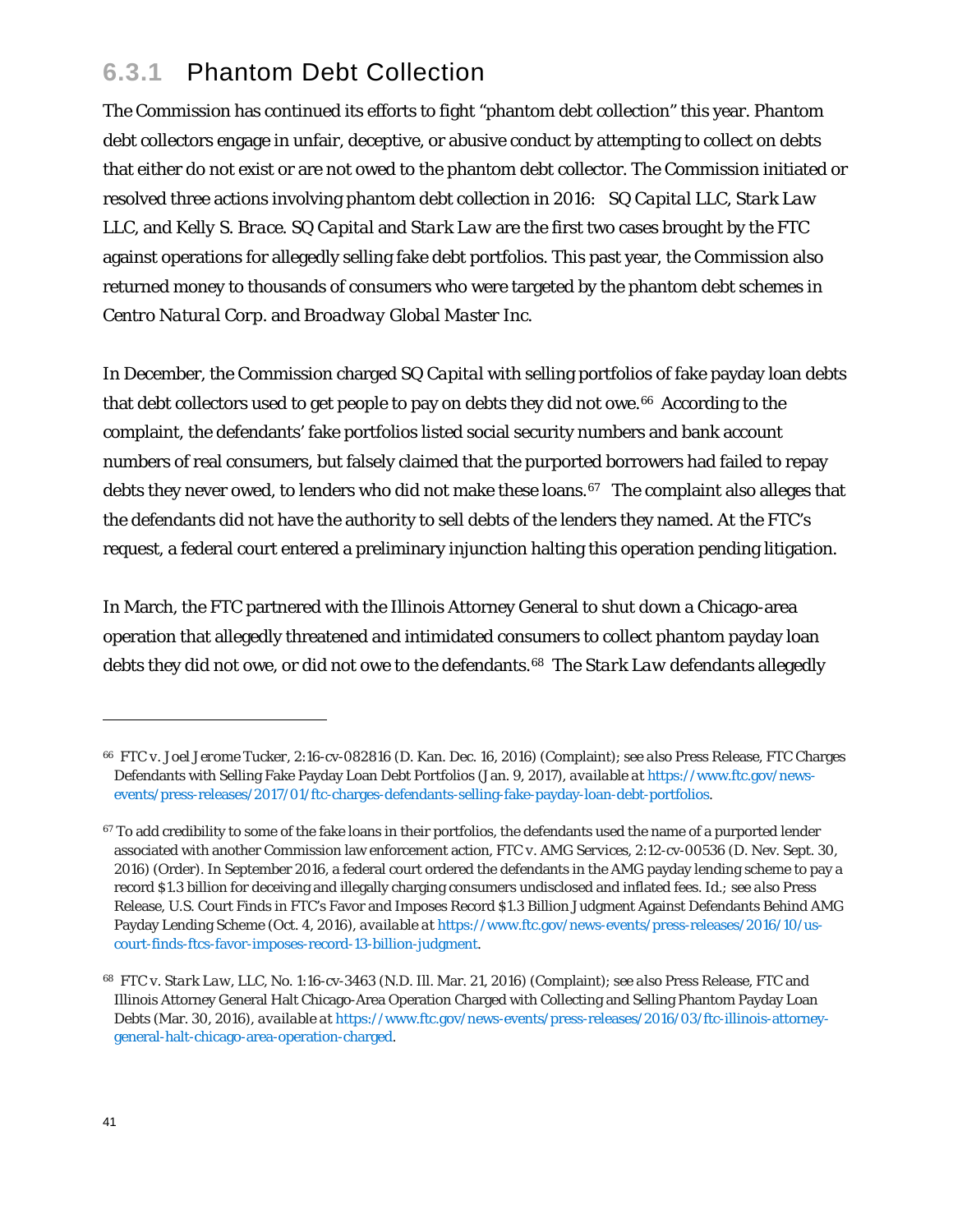called consumers and demanded immediate payment for supposedly delinquent loans, often armed with consumers' sensitive personal and financial information. Defendants also allegedly threatened consumers with lawsuits or arrest, deceptively held themselves out as a law firm with authority to sue and obtain substantial judgments against delinquent consumers, and disclosed debts to relatives, friends and co-workers. As in *SQ Capital,* the complaint also charged defendants with unlawfully selling portfolios of fake debt to other debt collectors in violation of the FTC Act. The court entered an *ex parte* temporary restraining order (and later a preliminary injunction) with an asset freeze, appointment of a receiver, and injunctive relief prohibiting the defendants from selling fake debt portfolios or from making the misrepresentations at issue in this case. Litigation continues in this matter.

In *Brace*, the FTC and New York Attorney General successfully resolved their litigation against another phantom debt collection scheme*.* The complaint in this case, filed in October 2015, alleged that the defendants attempted to collect on payday debts they knew were bogus.<sup>[69](#page-41-0)</sup> According to the complaint, the defendants bought payday loans supposedly owed to a company that repeatedly told them to stop collection efforts because the debts were fabricated, and ignored consumers' evidence that they had never authorized a payday loan. The defendants allegedly employed other deceptive and abusive tactics to get consumers to pay, including false threats of lawsuits and arrest. The Court granted – over the defendants' objections – the plaintiffs' request to enter a temporary restraining order halting their operations, and, shortly thereafter, entered a stipulated preliminary injunction. In the summer of 2016, the FTC and the New York AG secured a stipulated final order banning the defendants from the debt collection business, prohibiting other deceptive claims, and imposing a judgment of more than \$18.4 million, which was partially suspended based on inability to pay.<sup>70</sup> The plaintiffs also secured an order against a relief defendant imposing a partially-suspended \$418,000 judgment.

In addition to the law enforcement actions above, this past year the Commission also returned funds to consumers who lost money to phantom debt collection operations previously stopped by

<span id="page-41-0"></span><sup>69</sup> *FTC and State of New York v. Brace*, No. 1:15-cv-00875-RJA (W.D.N.Y. Oct. 5, 2015) (Complaint).

<span id="page-41-1"></span><sup>70</sup> *FTC and State of New York v. Brace*, No. 1:15-cv-00875-RJA (W.D.N.Y. Aug. 18, 2015) (Stipulated Order), *see also*  Press Release, FTC Action: Debt Collector Banned from Collection Business (Aug, 24, 2016), *available at*  [https://www.ftc.gov/news-events/press-releases/2016/08/ftc-action-debt-collector-banned-collection-business.](https://www.ftc.gov/news-events/press-releases/2016/08/ftc-action-debt-collector-banned-collection-business)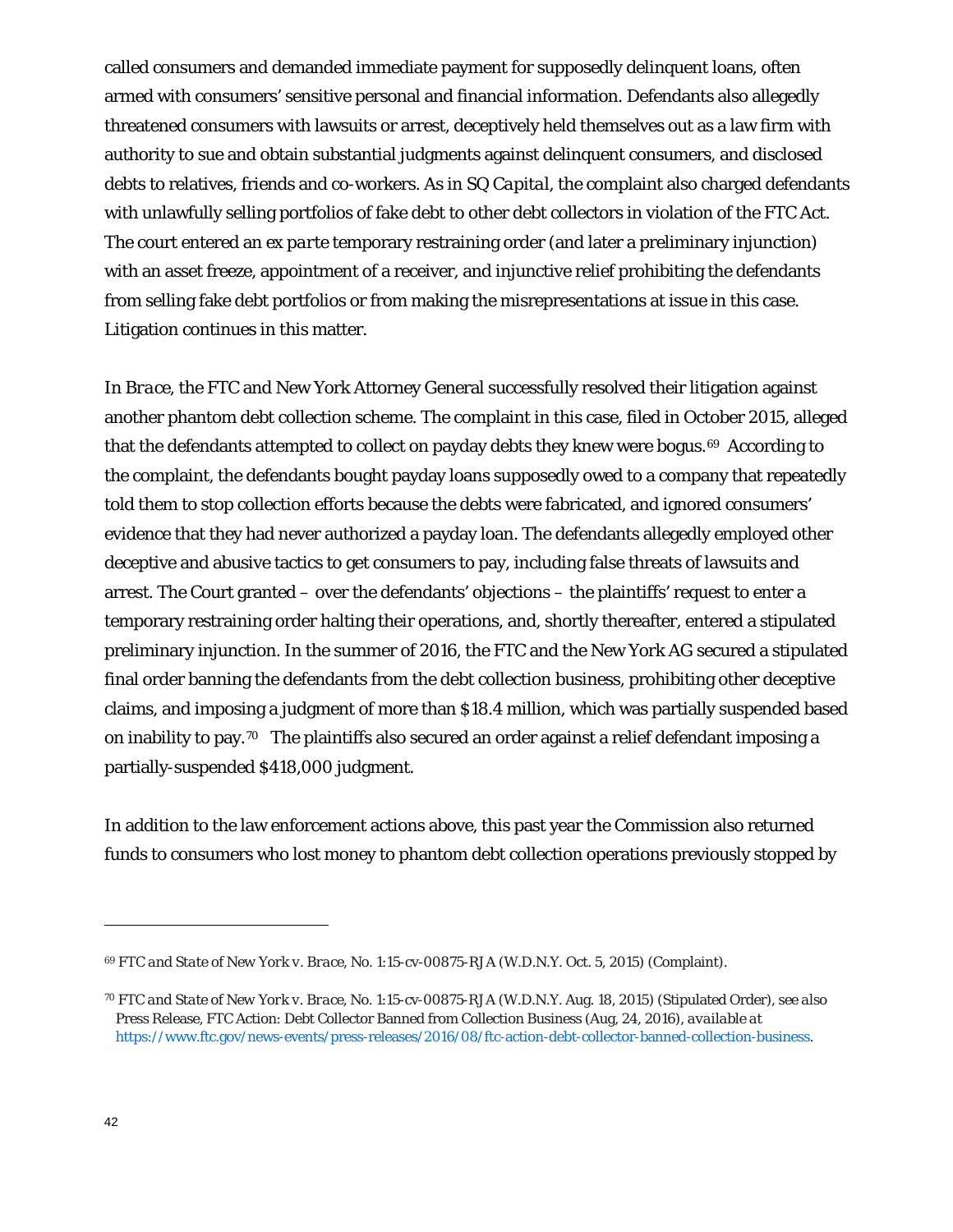the FTC. In November 2016, the agency mailed 3,446 checks totaling more than \$830,000 to consumers in the *Centro Natural Corp.* matter.[71](#page-42-0) The Commission had secured stipulated orders banning defendants from debt collection or telemarketing, after alleging that they targeted thousands of Spanish-speaking consumers with unlawful tactics to collect on fake debts and to coerce consumers into purchasing goods that they did not want.[72](#page-42-1) In April, the Commission mailed 1,701 checks totaling more than \$596,000 to consumers who lost money to the fraudulent scheme in *Broadway Global Master Inc*.[73](#page-42-2) The agency had previously secured a stipulated order banning this operation from the debt collection business because of allegations that it harassed consumers into paying phantom debts.[74](#page-42-3) 

## **6.3.2** The FTC's *Messaging for Money* Sweep: Debt Collection Via Unlawful Text Messages and Emails

The Commission has also continued its efforts to pursue schemes that use deceptive, threatening or otherwise unlawful text messages or emails to target consumers. In 2015, the Commission launched a law enforcement sweep, called "Messaging for Money," to stop three operations engaged in such practices. This past year, the FTC won summary judgment in one of those cases (*The Primary Group Inc.*), and successfully resolved the charges against nine of the defendants in the other two matters (*Premier Debt Acquisitions LLC* and *Unified Global Group, LLC*).

<span id="page-42-0"></span><sup>71</sup> Press Release, FTC Returns Money to Victims of Debt Collection Scheme (Nov. 14, 2016), *available at*  [https://www.ftc.gov/news-events/press-releases/2016/11/ftc-returns-money-victims-debt-collection-scheme.](https://www.ftc.gov/news-events/press-releases/2016/11/ftc-returns-money-victims-debt-collection-scheme)

<span id="page-42-1"></span><sup>72</sup> *FTC v. Centro Natural Corp.,* No. 14-cv-23879 CMA (S.D. Fla. June 30, 2015) (Stipulated Order); *see also* Press Release, FTC Action Puts an End to Fraudulent Debt Collection Scheme that Targeted Spanish-Speaking Consumers (July 8, 2015), *available at* [https://www.ftc.gov/news-events/press-releases/2015/07/ftc-action-puts-end-fraudulent](https://www.ftc.gov/news-events/press-releases/2015/07/ftc-action-puts-end-fraudulent-debt-collection-scheme-targeted)[debt-collection-scheme-targeted.](https://www.ftc.gov/news-events/press-releases/2015/07/ftc-action-puts-end-fraudulent-debt-collection-scheme-targeted)

<span id="page-42-2"></span><sup>73</sup> Press Release, FTC Returns Money to Consumers Harmed by Scam That Collected Millions in Phantom Payday Loan Debts (Apr. 6, 2016), *available at* [https://www.ftc.gov/news-events/press-releases/2016/04/ftc-returns-money](https://www.ftc.gov/news-events/press-releases/2016/04/ftc-returns-money-consumers-harmed-scam-collected-millions)[consumers-harmed-scam-collected-millions.](https://www.ftc.gov/news-events/press-releases/2016/04/ftc-returns-money-consumers-harmed-scam-collected-millions)

<span id="page-42-3"></span><sup>74</sup> *FTC v. Broadway Global Master Inc.*, No. 2:12-cv-0855 JAM GGH (E.D. Cal. Sept. 10, 2015) (Stipulated Order); *see also* Press Release, FTC Action Stops Scammers Who Collected Millions in Phantom Payday Loan Debts (Sept. 16, 2015), *available at* [https://www.ftc.gov/news-events/press-releases/2015/09/ftc-action-stops-scammers-who](https://www.ftc.gov/news-events/press-releases/2015/09/ftc-action-stops-scammers-who-collected-millions-phantom-payday)[collected-millions-phantom-payday.](https://www.ftc.gov/news-events/press-releases/2015/09/ftc-action-stops-scammers-who-collected-millions-phantom-payday)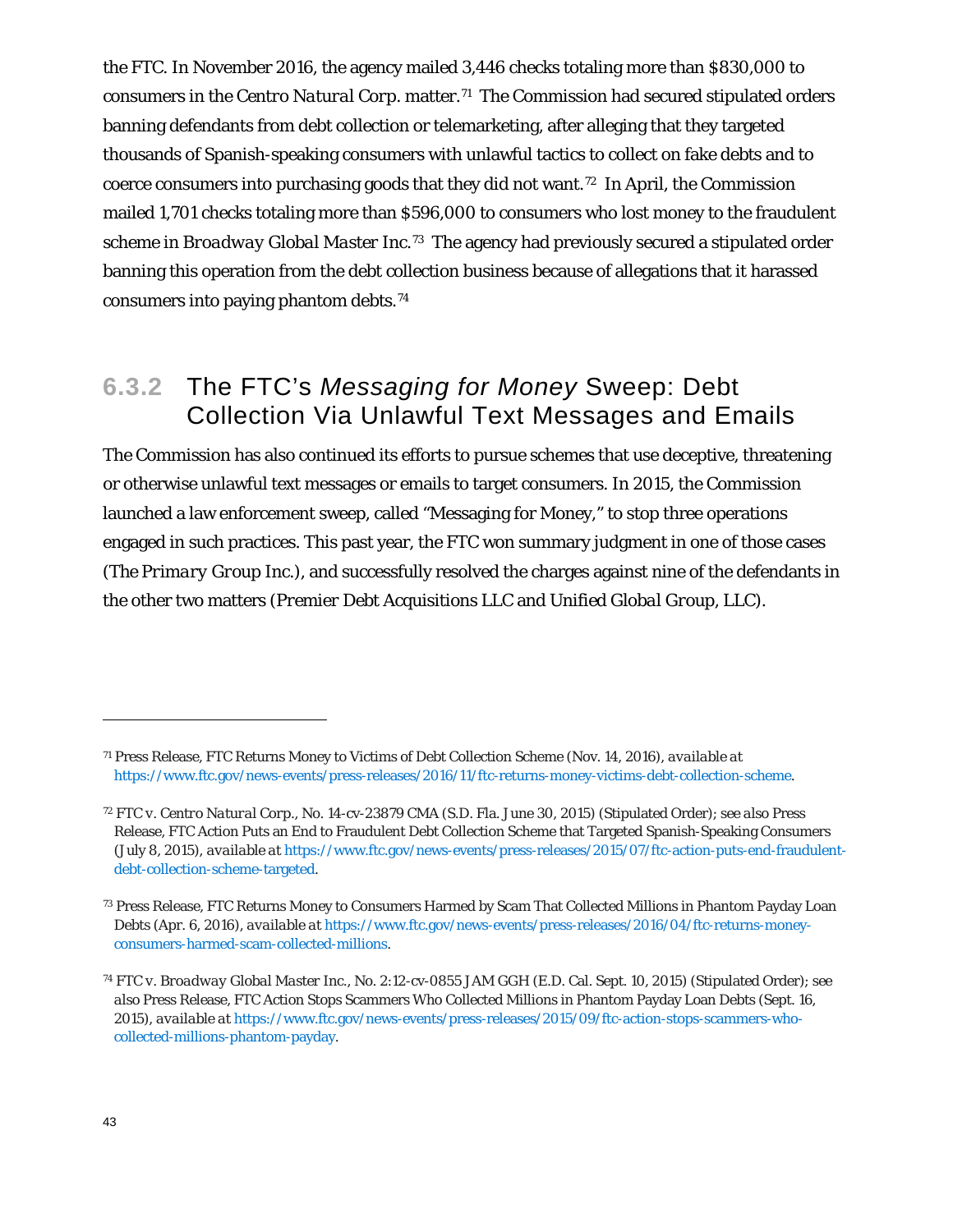In June 2016, the court in *The Primary Group* matter granted the FTC's summary judgment request on all counts against an unlawful debt collection operation.<sup>75</sup> The court found that, as alleged by the Commission, these defendants deceived consumers using text messages, emails, and phone calls that falsely threatened consumers with arrest or lawsuits if they did not make debt collection payments. The court also found that they unlawfully contacted consumers' friends, family members, and employers; withheld information consumers needed to confirm or dispute debts; and did not identify themselves as debt collectors, as required by law.<sup>[76](#page-43-1)</sup> The court permanently banned two defendants from debt collection activities and imposed a judgment of \$980,000.

The Commission successfully resolved *Premier Debt Acquisitions* in January 2016 by securing a stipulated order banning the defendants from debt collection activities and imposing a judgment of \$2,229,756, which was partially suspended.<sup>[77](#page-43-2)</sup> The complaint alleged that defendants impersonated law enforcement and government officials, falsely threatened consumers with a lawsuit or arrest, and falsely threatened to charge some consumers with criminal fraud, garnish their wages, or seize their property.<sup>[78](#page-43-3)</sup> In text messages, the defendants allegedly claimed they would sue consumers and threatened to seize consumers' possessions unless they paid. In voicemails, the defendants also allegedly falsely claimed that a "uniformed officer" was on the way to consumers' homes. In addition to banning the defendants from the debt collection industry, the order prohibits them from making misrepresentations about other financial products or services.

<span id="page-43-0"></span><sup>75</sup> *FTC v. The Primary Group*, No. 1:15-cv-1645 (N.D. Ga. May 19, 2016) (Order Granting Summary Judgment); *see also*  Press Release, FTC Action: Debt Collector Banned from Debt Collection Business (June 16, 2016), *available at* [https://www.ftc.gov/news-events/press-releases/2016/06/ftc-action-debt-collector-banned-debt-collection-business.](https://www.ftc.gov/news-events/press-releases/2016/06/ftc-action-debt-collector-banned-debt-collection-business)

<span id="page-43-1"></span><sup>76</sup> *FTC v. The Primary Group*, No. 1:15-cv-1645 (N.D. Ga. May 11, 2015) (Complaint); *see also* Press Release, FTC Halts Three Debt Collection Operations That Allegedly Threatened and Deceived Consumers via Illegal Text Messages (May 21, 2015), *available at* [https://www.ftc.gov/news-events/press-releases/2015/05/ftc-halts-three-debt-collection](https://www.ftc.gov/news-events/press-releases/2015/05/ftc-halts-three-debt-collection-operations-allegedly-threatened)[operations-allegedly-threatened.](https://www.ftc.gov/news-events/press-releases/2015/05/ftc-halts-three-debt-collection-operations-allegedly-threatened)

<span id="page-43-2"></span><sup>77</sup> *FTC v. Premier Debt Acquisitions LLC*, No. 1:15-cv-00421-FPG (W.D.N.Y. Jan. 7, 2016) (Order); *see also* Press Release, FTC and State Law Enforcement Partners Announce More Actions and Results in Continuing Crackdown Against Abusive Debt Collectors (Jan. 7, 2016), *available at* [https://www.ftc.gov/news-events/press](https://www.ftc.gov/news-events/press-releases/2016/01/ftc-state-law-enforcement-partners-announce-more-actions-results)[releases/2016/01/ftc-state-law-enforcement-partners-announce-more-actions-results.](https://www.ftc.gov/news-events/press-releases/2016/01/ftc-state-law-enforcement-partners-announce-more-actions-results)

<span id="page-43-3"></span><sup>78</sup> *FTC v. Premier Debt Acquisitions LLC*, No. 1:15-cv-00421-FPG (W.D.N.Y. May 11, 2015) (Complaint); *see also* Press Release, FTC Halts Three Debt Collection Operations That Allegedly Threatened and Deceived Consumers via Illegal Text Messages (May 21, 2015), *available at* [https://www.ftc.gov/news-events/press-releases/2015/05/ftc-halts-three](https://www.ftc.gov/news-events/press-releases/2015/05/ftc-halts-three-debt-collection-operations-allegedly-threatened)[debt-collection-operations-allegedly-threatened.](https://www.ftc.gov/news-events/press-releases/2015/05/ftc-halts-three-debt-collection-operations-allegedly-threatened)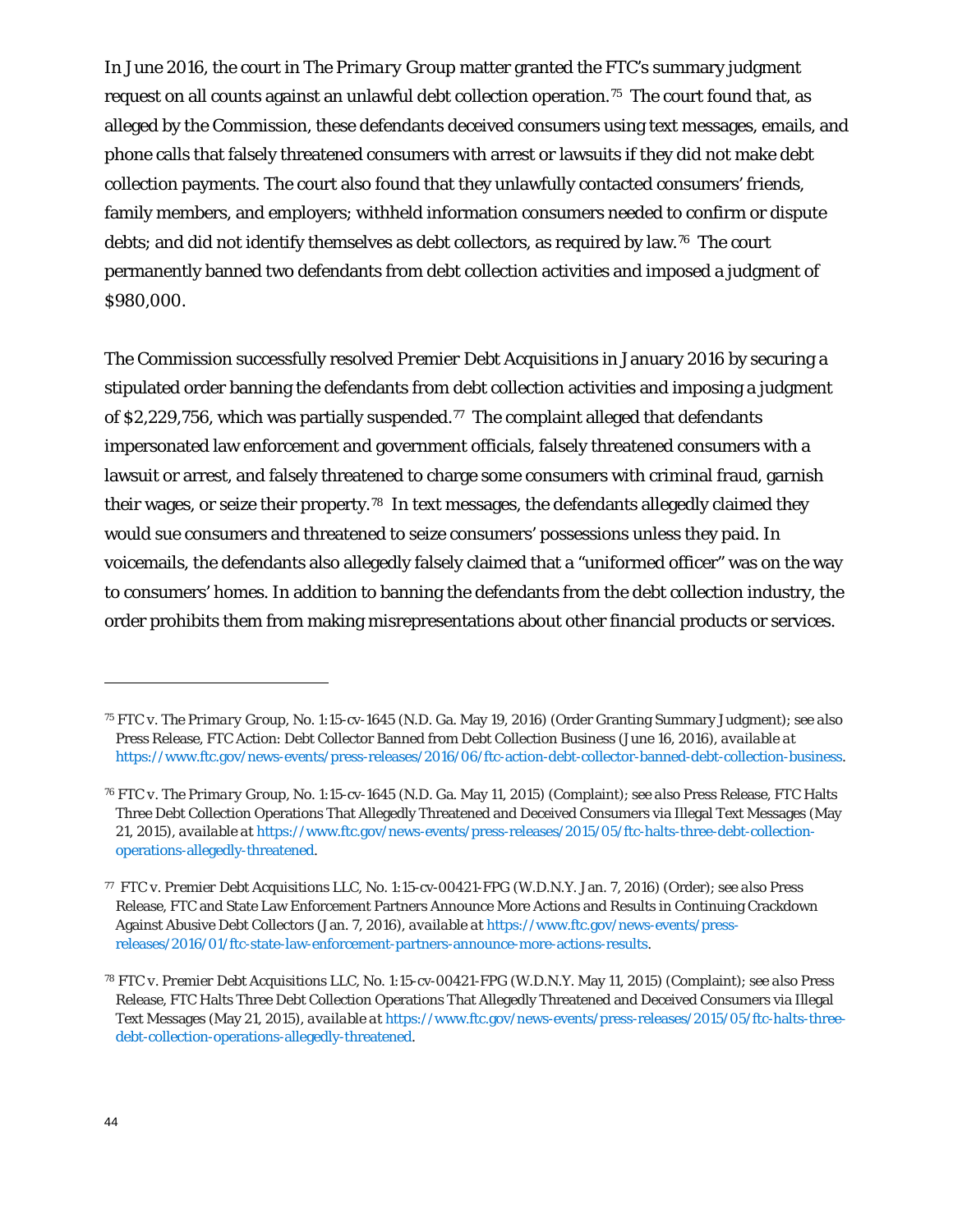In *FTC v. Unified Global Group*, the FTC secured an approximately \$27 million judgment and significant injunctive relief in a settlement with four defendants involved in an abusive debt collection operation. The FTC's complaint against *Unified Global Group*[79](#page-44-0) alleged that the defendants sent texts to trick consumers into calling them back. The texts included false statements such as, "YOUR PAYMENT DECLINED WITH CARD \*\*\*\*-\*\*\*\*-\*\*\*\*-5463 . . . CALL 866.256.2117 IMMEDIATELY," even though consumers had never arranged to make payments to the defendants. The defendants also allegedly used deceptive emails and calls that threatened arrest and civil lawsuits, and unlawfully contacted consumers' friends, families, and co-workers about the supposed debts. In August 2016, the court entered a stipulated order banning the settling defendants from all debt collection activities and imposing a judgment of approximately \$27 million, which was partially suspended because of their inability to pay.<sup>80</sup> Litigation continues against the sole remaining defendant.

## **6.3.3** Other Actions to Halt FDCPA and FTC Act Violations

In addition to the cases described above, the FTC successfully resolved five other actions in 2016 to protect consumers from unlawful collection practices: (1) *Federal Check Processing*; (2) *Commercial Recovery Systems*; (3) *Warrant Enforcement Division*; (4) *AFS Legal Services*; and (5) *BAM Financial*. In the first two cases, the FTC secured summary judgment wins against the defendants. The FTC also continued litigating *Vantage Point Services*, filing a motion for summary judgment and securing additional preliminary relief against a defendant.

In *FTC v. Federal Check Processing Inc.*, the court granted the Commission's request for summary judgment against a Buffalo, New York-based debt collection scheme.<sup>81</sup> The district court adopted

<span id="page-44-0"></span><sup>79</sup> *FTC v. Unified Global Group, LLC*, 15-cv-422-W (W.D.N.Y. May 11, 2015) (Complaint); *see also* Press Release, FTC Halts Three Debt Collection Operations That Allegedly Threatened and Deceived Consumers via Illegal Text Messages (May 21, 2015), *available at* [https://www.ftc.gov/news-events/press-releases/2015/05/ftc-halts-three-debt](https://www.ftc.gov/news-events/press-releases/2015/05/ftc-halts-three-debt-collection-operations-allegedly-threatened)[collection-operations-allegedly-threatened.](https://www.ftc.gov/news-events/press-releases/2015/05/ftc-halts-three-debt-collection-operations-allegedly-threatened)

<span id="page-44-1"></span><sup>80</sup> *FTC v. Unified Global Group, LLC*, 15-cv-422-W (W.D.N.Y. Aug. 26, 2016) (Order); *see also* Press Release, FTC Actions: Debt Collectors Banned from Debt Collection Business (Sept. 7, 2016) available a[t https://www.ftc.gov/news](https://www.ftc.gov/news-events/press-releases/2016/09/ftc-actions-debt-collectors-banned-debt-collection-business)[events/press-releases/2016/09/ftc-actions-debt-collectors-banned-debt-collection-business.](https://www.ftc.gov/news-events/press-releases/2016/09/ftc-actions-debt-collectors-banned-debt-collection-business)

<span id="page-44-2"></span><sup>81</sup> *FTC v. Federal Check Processing, Inc.*, No. 1:14-cv-00122 (W.D.N.Y Oct. 13, 2016) (Judgment and Permanent Injunction); *see also* Press Release, FTC Wins Summary Judgment Against Buffalo, NY-based Abusive Debt Collectors;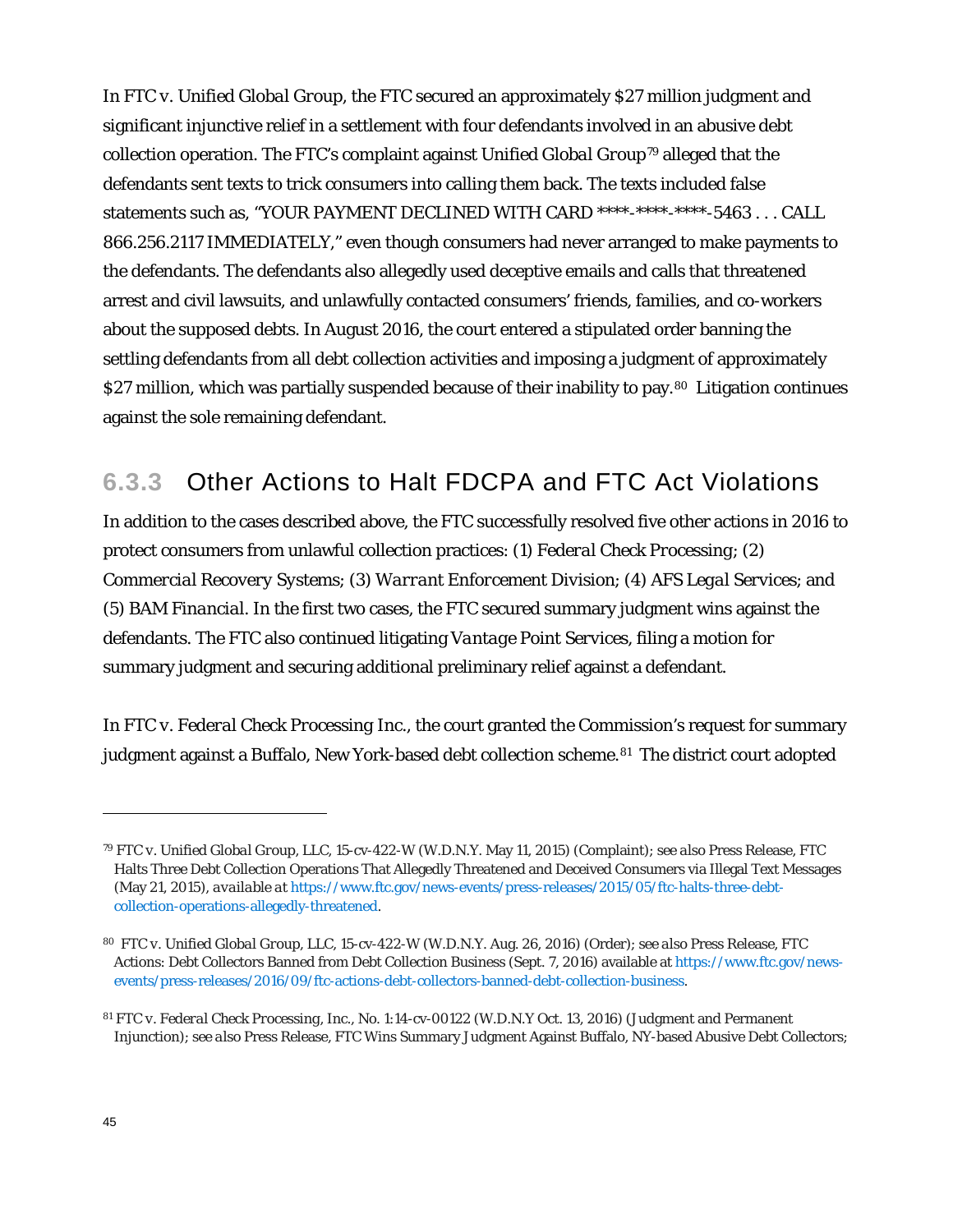the magistrate judge's recommendation and report that found that defendants had violated the FTC Act and the FDCPA by falsely claiming to be government officials, falsely threatening consumers with litigation or arrest, and systematically disclosing consumers' debts to their friends, family, and co-workers to coerce payment.[82](#page-45-0) The court had previously entered an *ex parte* temporary restraining order, followed by a stipulated preliminary injunction, to halt this abusive debt collection operation. The final order bans the defendants from the debt collection industry and requires them to pay a nearly \$11 million judgment.

In *United States v. Commercial Recovery Systems, Inc.*, a case that the FTC referred to the Department of Justice for prosecution, the court entered summary judgment against two defendants in an unlawful debt collection operation. The court found that the debt collectors had "repeatedly and routinely violated the FDCPA . . . in multiple ways, by making blatantly false representations for the purpose of intimidating consumers into paying debts."[83](#page-45-1) Among other things, the court found that their routine threats to sue consumers were "patently false," and further that they falsely impersonated attorneys and threatened to seize or garnish consumers' property or wages. The court banned the two defendants from debt collection, and will determine the civil penalty amount to impose on one of them, the president of the company.[84](#page-45-2) Additionally, the government secured a stipulated final order against the remaining individual defendant subjecting him to the same ban and imposing a \$496,000 civil penalty judgment (partially suspended due to an inability to pay). [85](#page-45-3)

In January 2016, the Commission also successfully resolved its action in *Warrant Enforcement Division*. The FTC's complaint in this matter alleged that the defendants, while under contract to

<span id="page-45-0"></span><sup>82</sup> *FTC v. Federal Check Processing, Inc.*, No. 1:14-cv-00122 (W.D.N.Y Mar. 25, 2014) (Complaint), *see also* Press Release, At FTC's Request, Court Halts Debt Collector's Allegedly Deceptive and Abusive Practices, Freezes Assets (Sept. 23, 2014), *available at* [http://www.ftc.gov/news-events/press-releases/2014/03/ftcs-request-court-halts-debt](http://www.ftc.gov/news-events/press-releases/2014/03/ftcs-request-court-halts-debt-collectors-allegedly-deceptive)[collectors-allegedly-deceptive.](http://www.ftc.gov/news-events/press-releases/2014/03/ftcs-request-court-halts-debt-collectors-allegedly-deceptive)

<span id="page-45-1"></span>83 *United States v. Commercial Recovery Sys., Inc.*, No. 4:15-cv-36 (E.D. Tex. Apr. 7, 2016) (Memorandum Opinion and Order).

Defendants Banned from Collection Business (Oct. 31, 2016), *available at* [https://www.ftc.gov/news-events/press](https://www.ftc.gov/news-events/press-releases/2016/10/ftc-wins-summary-judgment-against-buffalo-ny-based-abusive-debt)[releases/2016/10/ftc-wins-summary-judgment-against-buffalo-ny-based-abusive-debt.](https://www.ftc.gov/news-events/press-releases/2016/10/ftc-wins-summary-judgment-against-buffalo-ny-based-abusive-debt)

<span id="page-45-2"></span><sup>84</sup> *United States v. Commercial Recovery Sys., Inc.*, No. 4:15-cv-36 (E.D. Tex. Apr. 18, 2016) (Order); s*ee also* Press Release, FTC Action: Debt Collector Banned from Collection Business (Sept. 22, 2016), *available at* [https://www.ftc.gov/news-events/press-releases/2016/09/ftc-action-debt-collector-banned-collection-business.](https://www.ftc.gov/news-events/press-releases/2016/09/ftc-action-debt-collector-banned-collection-business)

<span id="page-45-3"></span><sup>85</sup> *United States v. Commercial Recovery Sys*., Inc., No. 4:15-cv-36 (E.D. Tex. Sept. 21, 2016) (Order)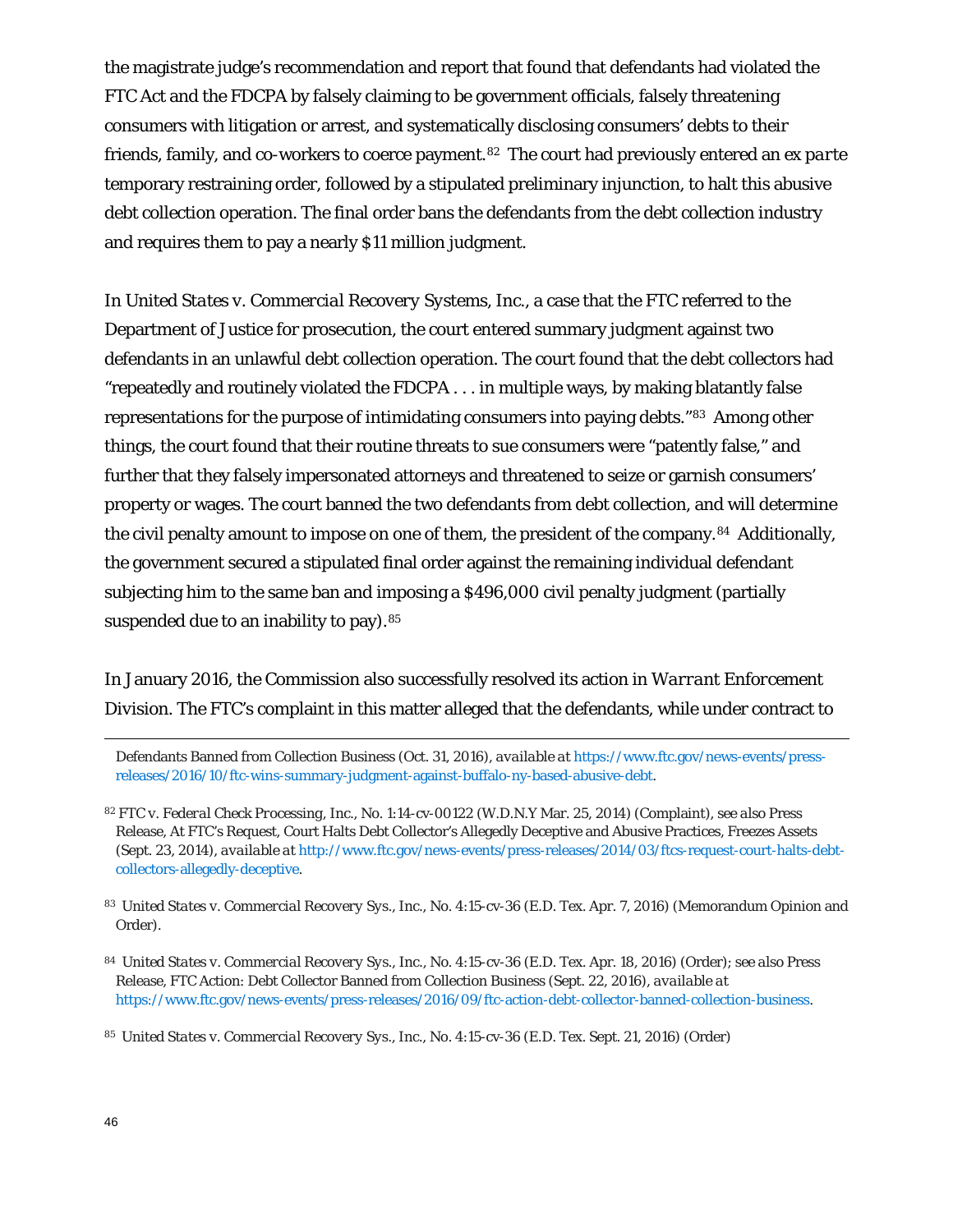collect overdue utility bills, traffic tickets, court fines, and other debts for local governments in Texas and Oklahoma, sent consumers letters and postcards containing false or unsubstantiated threats of arrest that appeared to come from a municipal court.<sup>[86](#page-46-0)</sup> The FTC charged that the false and unsubstantiated threats made to collect municipal court debts violated the FTC Act, and those made to collect utility debts violated both the FTC Act and the FDCPA. Under a stipulated order for permanent injunction, the defendants are prohibited from misrepresenting any material fact in collecting debts, including that failure to pay a debt will result in the consumer being arrested or jailed, having their vehicle impounded, or being unable to renew their driver's license. [87](#page-46-1) The order also imposed a \$194,888 judgment that was suspended based on the defendants' inability to pay.

Similarly, the Commission secured a final order in its suit against *AFS Legal Services*, resolving charges that the defendants impersonated investigators and law enforcement, and threatened to arrest, jail, and sue consumers if they did not pay debts.<sup>88</sup> According to the FTC's complaint, filed in October 2015, the defendants often had consumers' personal information – such as social security and bank account numbers – that caused consumers to believe that the calls and associated threats were legitimate.<sup>89</sup> The collectors also allegedly made harassing calls and contacted relatives, friends, and co-workers about consumers' debts. The stipulated final order, entered in August 2016, bans the defendants from debt collection activities and imposes a judgment of more than \$4.4 million, the amount consumers lost to this scheme.

<span id="page-46-0"></span><sup>86</sup> *FTC v. Municipal Recovery Servs. Corp*., No. 15-CV-04064-N (N.D. Tex. Dec. 24, 2015) (Complaint).

<span id="page-46-1"></span><sup>87</sup> *FTC v. Municipal Recovery Servs. Corp*., No. 15-CV-04064-N (N.D. Tex. Jan. 29, 2016) (Order); *see also*, Press Release, FTC and State Law Enforcement Partners Announce More Actions and Results in Continuing Crackdown Against Abusive Debt Collectors (Jan. 7, 2016), *available at* [https://www.ftc.gov/news-events/press](https://www.ftc.gov/news-events/press-releases/2016/01/ftc-state-law-enforcement-partners-announce-more-actions-results)[releases/2016/01/ftc-state-law-enforcement-partners-announce-more-actions-results.](https://www.ftc.gov/news-events/press-releases/2016/01/ftc-state-law-enforcement-partners-announce-more-actions-results)

<span id="page-46-2"></span><sup>88</sup> *FTC v. Nat'l Payment Processing LLC*, No. 1:15-cv-3811-AT (N.D. Ga. Aug. 29, 2016) (Order); *see also* Press Release, FTC Actions: Debt Collectors Banned from Debt Collection Business (Sept. 7, 2016), *available at* [https://www.ftc.gov/news-events/press-releases/2016/09/ftc-actions-debt-collectors-banned-debt-collection](https://www.ftc.gov/news-events/press-releases/2016/09/ftc-actions-debt-collectors-banned-debt-collection-business)[business.](https://www.ftc.gov/news-events/press-releases/2016/09/ftc-actions-debt-collectors-banned-debt-collection-business)

<span id="page-46-3"></span><sup>89</sup> *FTC v. Nat'l Payment Processing LLC*, No. 1:15-cv-3811-AT (N.D. Ga. Oct. 30, 2015) (Complaint).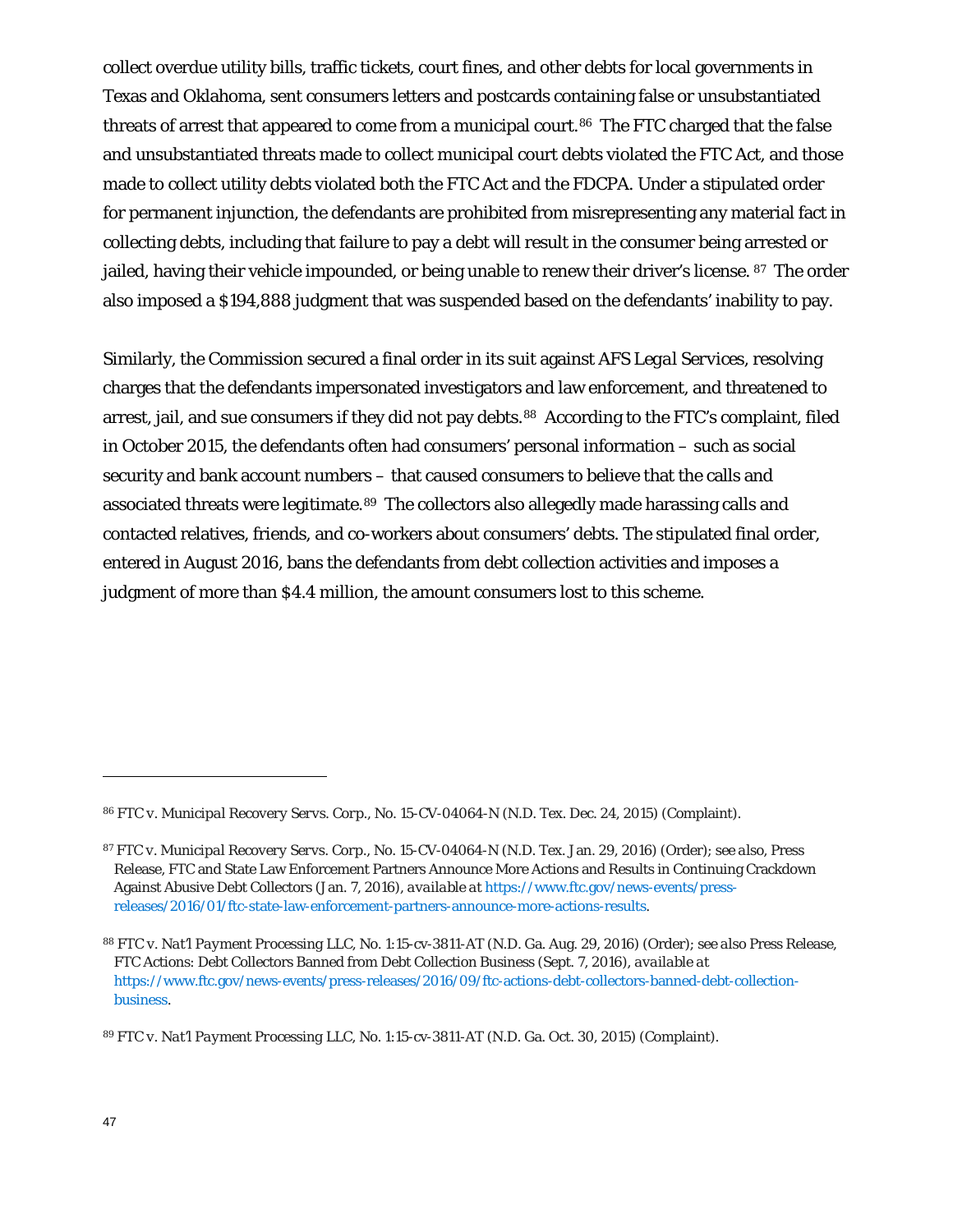In July 2016, the FTC also successfully resolved its suit against *BAM Financial*, banning the defendants from the debt collecting business and securing other important relief.<sup>[90](#page-47-0)</sup> The FTC's complaint, filed in October 2015, alleged that the defendants bought consumer debts and collected payment by deceptively threatening consumers with lawsuits, wage garnishment, and arrest, and by impersonating attorneys or process servers.<sup>[91](#page-47-1)</sup> According to the complaint, the defendants also unlawfully disclosed debts to, or harassed, third parties; failed to identify themselves as debt collectors; and failed to notify consumers of their right to receive verification of the purported debts. At the FTC's request, the court entered a temporary restraining order that prohibited the defendants from violating the FDCPA and the FTC Act, froze the defendants' assets, and appointed a receiver. The stipulated final order bans them from debt collection activities and imposes a \$4,802,646 judgment, to be partially suspended upon the surrender of certain assets based on defendants' inability to pay.

The FTC continues to work with the New York Attorney General in a joint action against *Vantage Point*, a Buffalo, New York-based debt collection scheme. According to the complaint filed in 2015, defendants' collectors posed as a law firm, process servers, or even government agents – misrepresenting to consumers that they had committed a crime and would be arrested and jailed.<sup>[92](#page-47-2)</sup> The complaint further alleges that the defendants made similar claims about consumers to their co-workers, friends, and family members. At the request of the FTC and the New York AG, the court entered a preliminary injunction to halt the unlawful practices. In 2016, the plaintiffs requested that the court enter summary judgment against the defendants, and that motion is currently pending. The plaintiffs also sought and obtained a second *ex parte* temporary restraining

<span id="page-47-0"></span><sup>90</sup> *FTC v. BAM Fin'l, LLC*, No. 8:15-cv-01672-JVS-DFM (C.D. Cal. July 11, 2016) (Order); *see also* Press Release, FTC Action: Abusive Debt Collectors Banned from Collection Business (July 14, 2016), *available at* [https://www.ftc.gov/news-events/press-releases/2016/07/ftc-action-abusive-debt-collectors-banned-collection](https://www.ftc.gov/news-events/press-releases/2016/07/ftc-action-abusive-debt-collectors-banned-collection-business)[business.](https://www.ftc.gov/news-events/press-releases/2016/07/ftc-action-abusive-debt-collectors-banned-collection-business)

<span id="page-47-1"></span><sup>91</sup> *FTC v. BAM Fin'l, LLC*, No. 8:15-cv-01672-JVS-DFM (C.D. Cal. Oct. 19, 2015) (Complaint); *see also* Press Release, FTC and Federal, State and Local Law Enforcement Partners Announce Nationwide Crackdown Against Abusive Debt Collectors (Nov. 4, 2015), *available at* [https://www.ftc.gov/news-events/press-releases/2015/11/ftc-federal-state](https://www.ftc.gov/news-events/press-releases/2015/11/ftc-federal-state-local-law-enforcement-partners-announce)[local-law-enforcement-partners-announce.](https://www.ftc.gov/news-events/press-releases/2015/11/ftc-federal-state-local-law-enforcement-partners-announce)

<span id="page-47-2"></span><sup>92</sup> *FTC and State of New York v. Vantage Point Services, LLC*, No. 1:15-cv-00006-WMS (W.D.N.Y. Jan. 5, 2015) (Complaint); *see also* Press Release, FTC, New York Attorney General Crack Down on Abusive Debt Collectors (Feb. 26, 2015), *available at* [https://www.ftc.gov/news-events/press-releases/2015/02/ftc-new-york-attorney-general-crack](https://www.ftc.gov/news-events/press-releases/2015/02/ftc-new-york-attorney-general-crack-down-abusive-debt-collectors)[down-abusive-debt-collectors.](https://www.ftc.gov/news-events/press-releases/2015/02/ftc-new-york-attorney-general-crack-down-abusive-debt-collectors)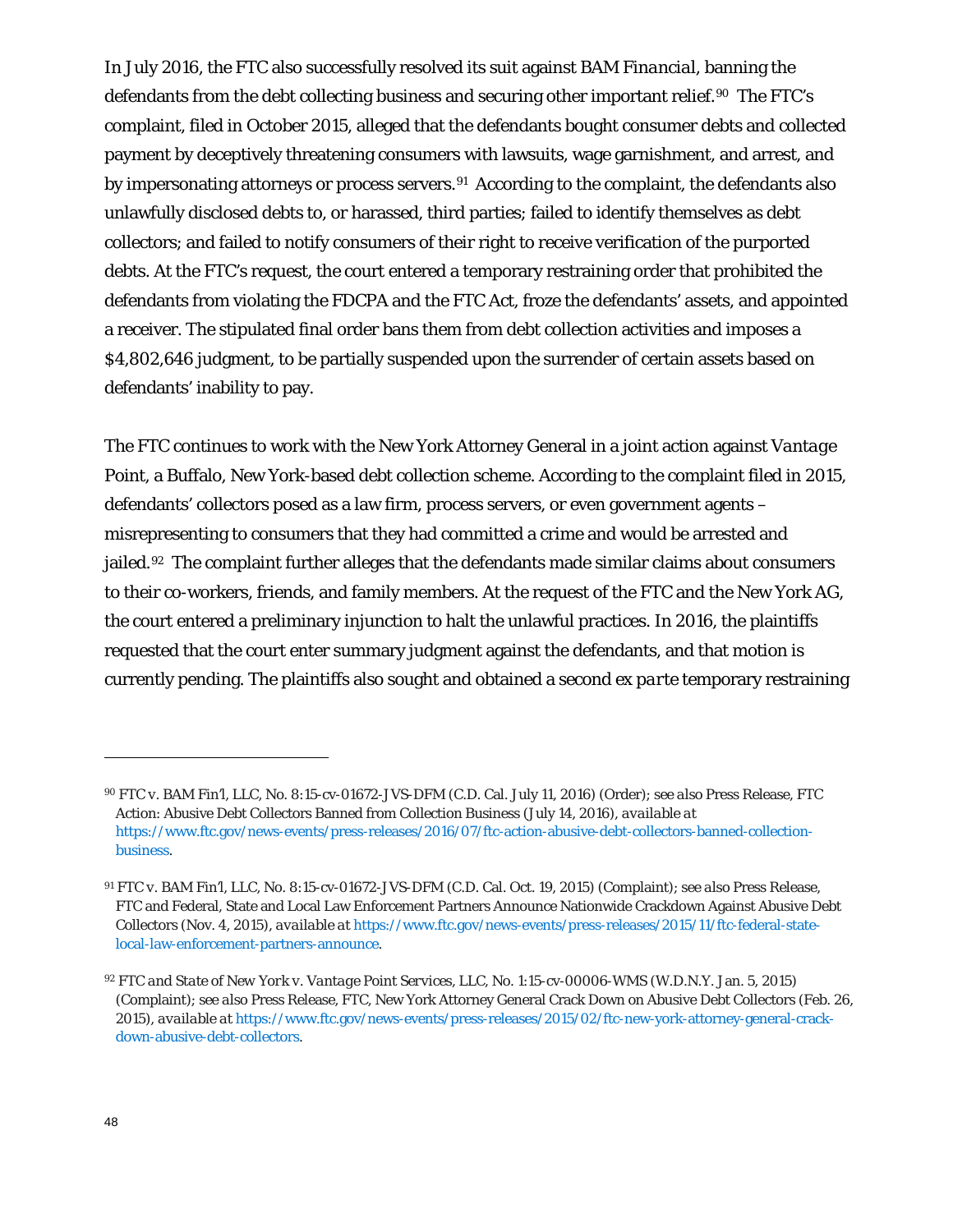order and preliminary injunction against one of the individual defendants for operating another debt collection scheme in violation of the first preliminary injunction.

## **6.3.4** Action to Halt Fair Credit Reporting Act Violations by a Debt Collector

In May 2016, in the *Credit Protection Association* matter – referred to the Department of Justice for prosecution – the court entered a stipulated final order against a debt collector for alleged violations of the Fair Credit Reporting Act's (FCRA) Furnisher Rule.<sup>93</sup> Specifically, the complaint alleged that the defendant debt collector lacked adequate policies and procedures to handle consumer disputes regarding information the company provided to credit reporting agencies.<sup>[94](#page-48-1)</sup> The complaint also alleged that the company did not have a policy requiring notice to consumers of the outcomes of investigations about disputed information and that, in numerous instances, consumers were not informed whether information they disputed had been corrected. The stipulated final order requires the defendant to pay \$72,000 in civil penalties and put in place policies and procedures that comply with the requirements of the FCRA and the Furnisher Rule. The company will also be required to follow the Rule's requirements related to conducting dispute investigations and informing consumers of their outcome.

<span id="page-48-0"></span><sup>93</sup> 15 U.S.C. §§ 1681-1681x (FCRA); Duties of Furnishers of Information to Consumer Reporting Agencies (Furnisher Rule), 16 C.F.R. § 660, *recodified as* Duties of Furnishers of Information, 12 C.F.R. § 1022, subpart E.

<span id="page-48-1"></span><sup>94</sup> *U.S. v. Credit Protection Association*, 3:16-cv-01255-D (N.D. Tex. May 9, 2016) (Complaint and Order); *see also* Press Release, Debt Collector Settles FTC Charges It Violated Fair Credit Reporting Act (May 9, 2016), *available at* [https://www.ftc.gov/news-events/press-releases/2016/05/debt-collector-settles-ftc-charges-it-violated-fair-credit.](https://www.ftc.gov/news-events/press-releases/2016/05/debt-collector-settles-ftc-charges-it-violated-fair-credit)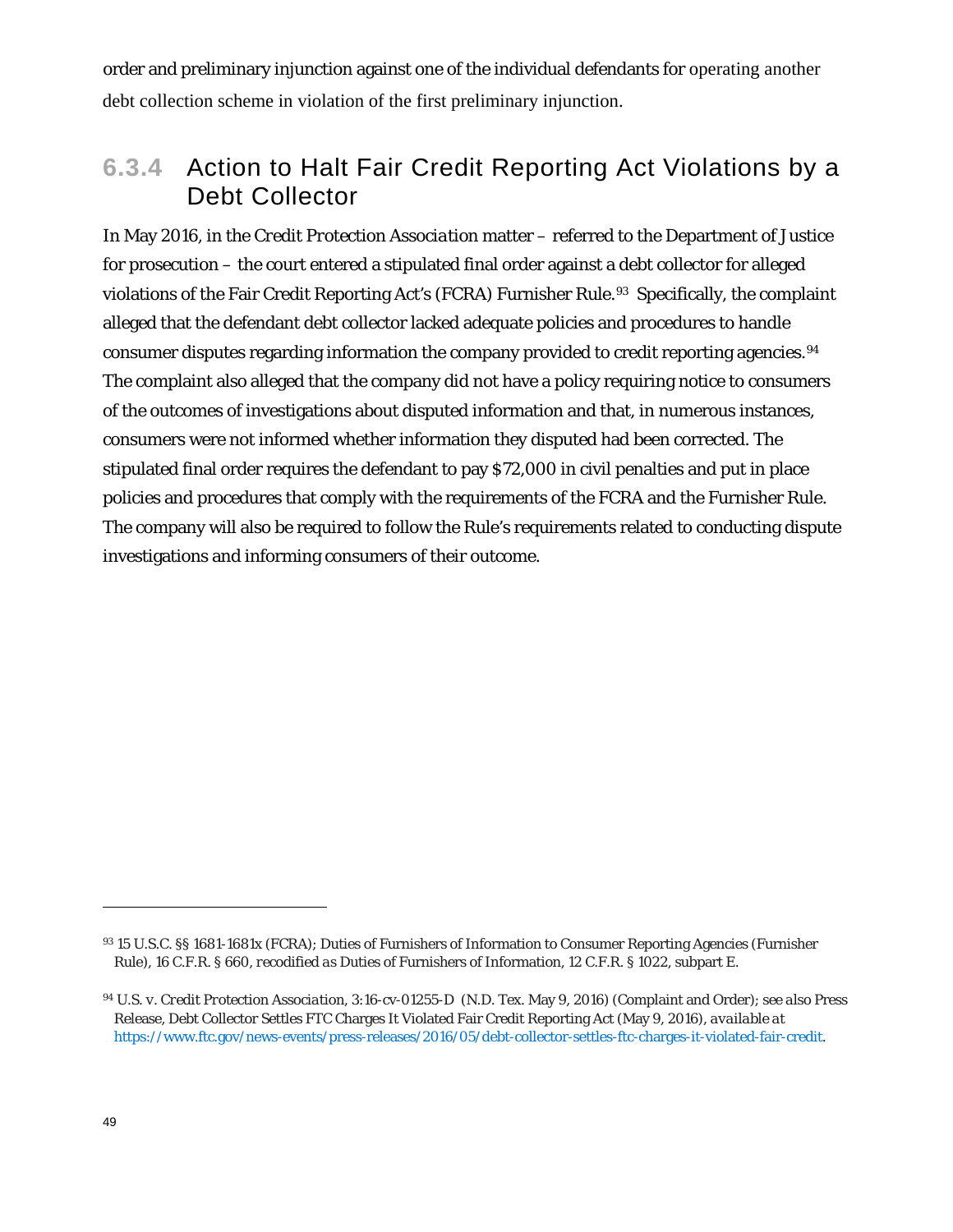# **7.**Education and outreach initiatives

The Bureau empowers consumers to make sound financial decisions for themselves and their families through wide-ranging consumer education efforts. These efforts include outreach to targeted consumer populations, including students, older Americans, servicemembers, veterans, and low-income and economically-vulnerable consumers, as well as to the general population and to financial educators. The CFPB's financial education is focused on encouraging consumers to ask questions, make plans, and take action in their financial lives to reach their own life goals.

Similarly, the FTC's FDCPA program also involves extensive education and public outreach efforts. The FTC's consumer education initiative informs consumers of their rights under the FDCPA and what the statute requires of debt collectors, while its business education initiative informs debt collectors what they must do to comply with the law.[95](#page-49-0)

# **7.1** Bureau education and outreach initiatives

The Bureau seeks to provide consumers with information about specific financial decisions, including those relating to debt collection. One of the Bureau's initiatives is Ask CFPB, an interactive online tool that helps consumers find short, clear, unbiased, authoritative answers to a wide variety of their financial questions.

Ask CFPB for debt collections was initiated in October 2012. As of January 2017, debt collection was one of the two most-viewed categories in Ask CFPB. The Ask CFPB questions and answers on

<span id="page-49-0"></span><sup>95</sup> *Available at* [https://www.consumer.ftc.gov/articles/0149-debt-collection;](https://www.consumer.ftc.gov/articles/0149-debt-collection) [https://www.ftc.gov/tips-advice/business](https://www.ftc.gov/tips-advice/business-center/credit-and-finance)[center/credit-and-finance.](https://www.ftc.gov/tips-advice/business-center/credit-and-finance)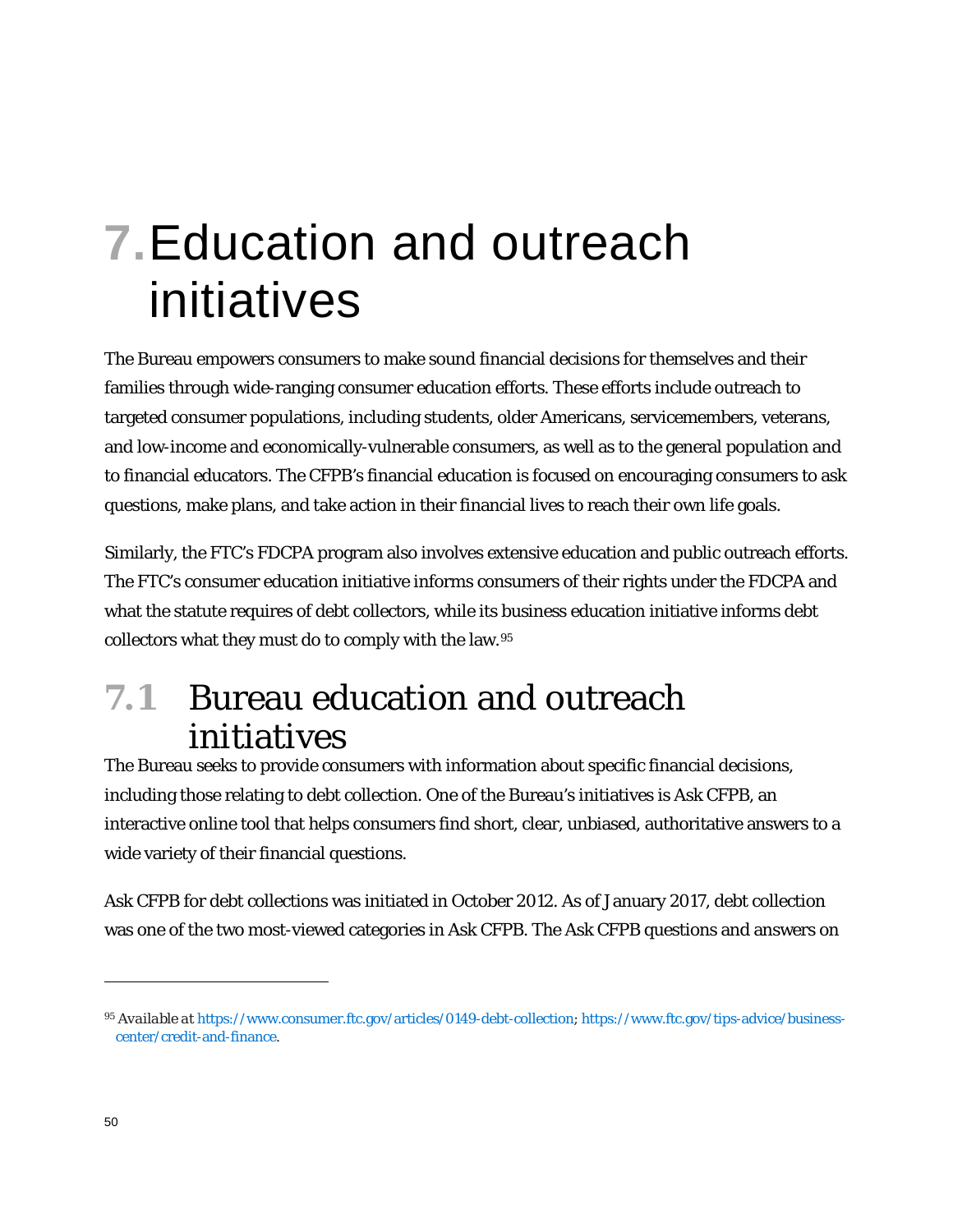debt collection address a wide range of issues under the FDCPA, including the meaning of specific terms, consumers' rights, and debt collectors' obligations. Ask CFPB provides practical tips to consumers regarding steps they can take to exercise their rights under the FDCPA as well as to manage their debts.[96](#page-50-0)

In July 2013, the Bureau added five sample letters to Ask CFPB that consumers may use when they interact with debt collectors. These letters can help consumers get valuable information and protect them from inappropriate or unwanted collection activities. The five letters address the following situations: (1) consumers who need more information about a debt; (2) consumers who want to dispute their debt; (3) consumers who want to restrict how and when a collector can contact them; (4) consumers who want to stop all communication from debt collectors; and (5) consumers who have hired an attorney with respect to the debt matter.<sup>[97](#page-50-1)</sup> These letters are available in English and Spanish.

Since tracking began in June 2014, the letters have been downloaded over 389,800 times as of the end of 2016. Of the letters, "I need more information about this debt" and "I do not owe this debt" are the most popular, accounting together for over two thirds of total downloads:

| Letter                                                              | % total downloads |
|---------------------------------------------------------------------|-------------------|
| "I need more information about this debt"                           | 42%               |
| "I do not owe this debt"                                            | 34%               |
| "I want to specify how the debt collector can contact me"           | 10.5%             |
| "I want the debt collector to stop contacting me"                   | 9.8%              |
| "I want the debt collector to only contact me through my<br>lawyer" | 3.7%              |

**TABLE 4:** DOWNLOADS OF CFPB'S COLLECTION-RELATED LETTERS

<span id="page-50-0"></span><sup>96</sup> This material is at: <http://www.consumerfinance.gov/consumer-tools/debt-collection/>

<span id="page-50-1"></span><sup>97</sup> Copies of these letters are available on the Bureau's website at [http://www.consumerfinance.gov/askcfpb/1695/ive](http://www.consumerfinance.gov/askcfpb/1695/ive-been-contacted-debt-collector-and-need-help-responding-how-do-i-reply.html)[been-contacted-debt-collector-and-need-help-responding-how-do-i-reply.html.](http://www.consumerfinance.gov/askcfpb/1695/ive-been-contacted-debt-collector-and-need-help-responding-how-do-i-reply.html)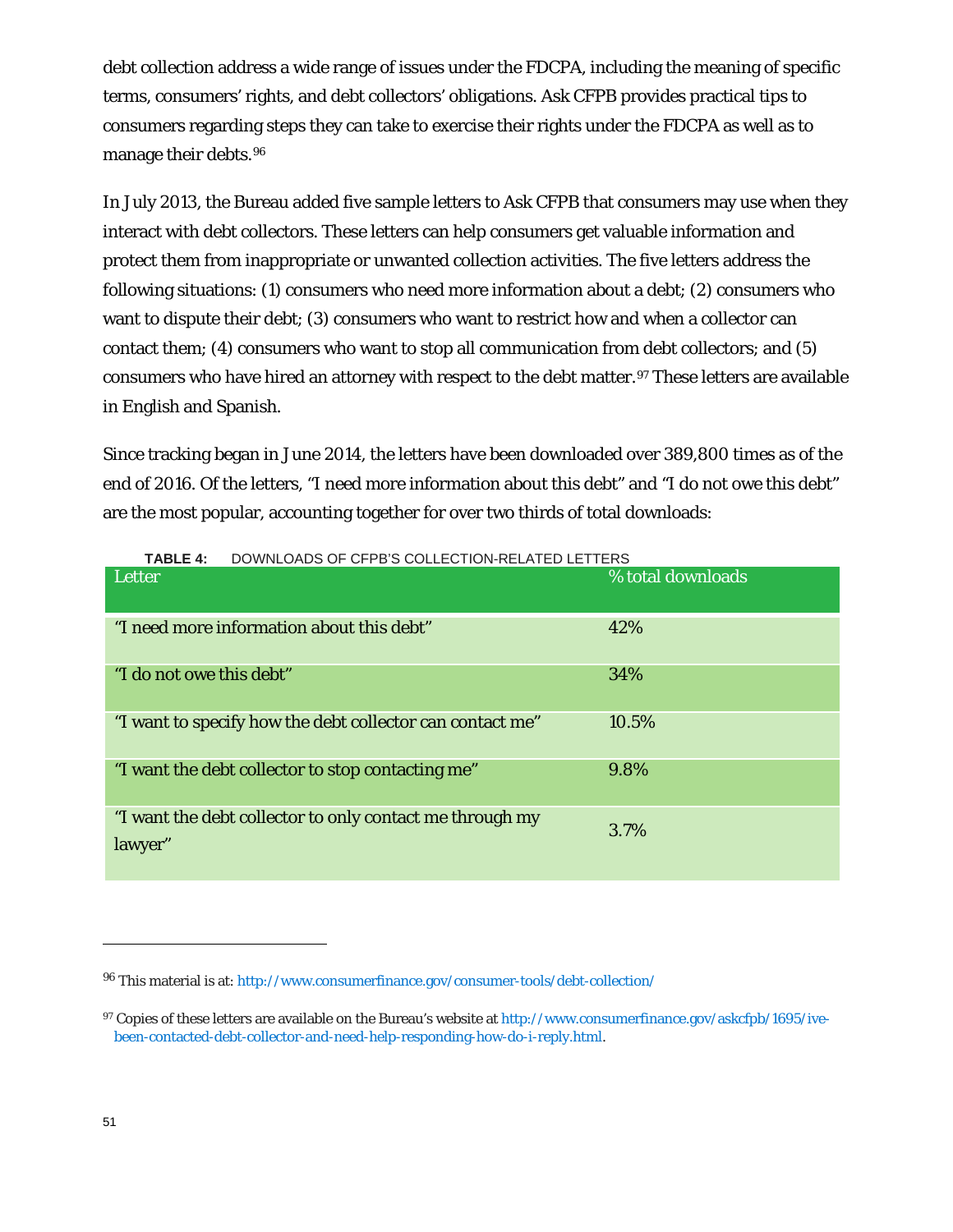In addition to online resources for consumers, the Bureau has developed numerous print publications and brochures on financial topics including debt collection, which consumers and organizations can download or order in bulk free of charge. In 2015, the Bureau added the brochure "Know Your Rights When a Debt Collector Calls," in both English and Spanish, as well as a version tailored specifically to servicemembers, informing them of their unique rights. The Bureau distributed 120,705 of the English version and 41,558 of the Spanish version throughout FY 2016.

Debt collection is a significant issue facing consumers, especially low-income and economicallyvulnerable consumers. The Bureau, through its Office of Financial Empowerment, developed a financial empowerment training and toolkit – *Your Money, Your Goals* – for use by social services workers and other front-line staff and volunteers working with economically vulnerable consumers. The modularized toolkit covers a variety of financial topics, including debt management and consumer financial protection. The module on dealing with debt provides an overview of the FDCPA, resources, and tools to help consumers better manage their debts. As of the end of 2016, more than13,500 staff and volunteers in social services, legal aid, worker, and community organizations were trained on *Your Money, Your Goals*, reaching an estimated 600,000 consumers. The toolkit and training, in both English and Spanish, can be accessed at [www.consumerfinance.gov/your-money-your-goals.](http://www.consumerfinance.gov/your-money-your-goals) The Bureau is developing stand-alone "action handbooks" on specific financial topics contained in the toolkit. These resources focus on actionable content, and they are shorter and easier for staff in human service organizations to use with the people they serve. The first in the series, "Behind on Bills," contains tools and tips to help consumers better align their income and expenses, steps to consider if they experience a shortfall, and information on options for responding to debt collectors.

Empowering consumers to manage their student loan debts has been and will continue to be a significant focus for the Bureau. The Bureau developed and continues to maintain web tools designed to help students and families make more informed decisions about paying for college and repaying their student loans. Our Repay Student Debt<sup>[98](#page-51-0)</sup> tool can provide help for borrowers who have fallen behind on their student loan payments. The tool has helped borrowers understand their options, communicate effectively with their loan servicer or debt collector, and work to

<span id="page-51-0"></span><sup>98</sup>*Available at* [http://www.consumerfinance.gov/paying-for-college/repay-student-debt/.](http://www.consumerfinance.gov/paying-for-college/repay-student-debt/)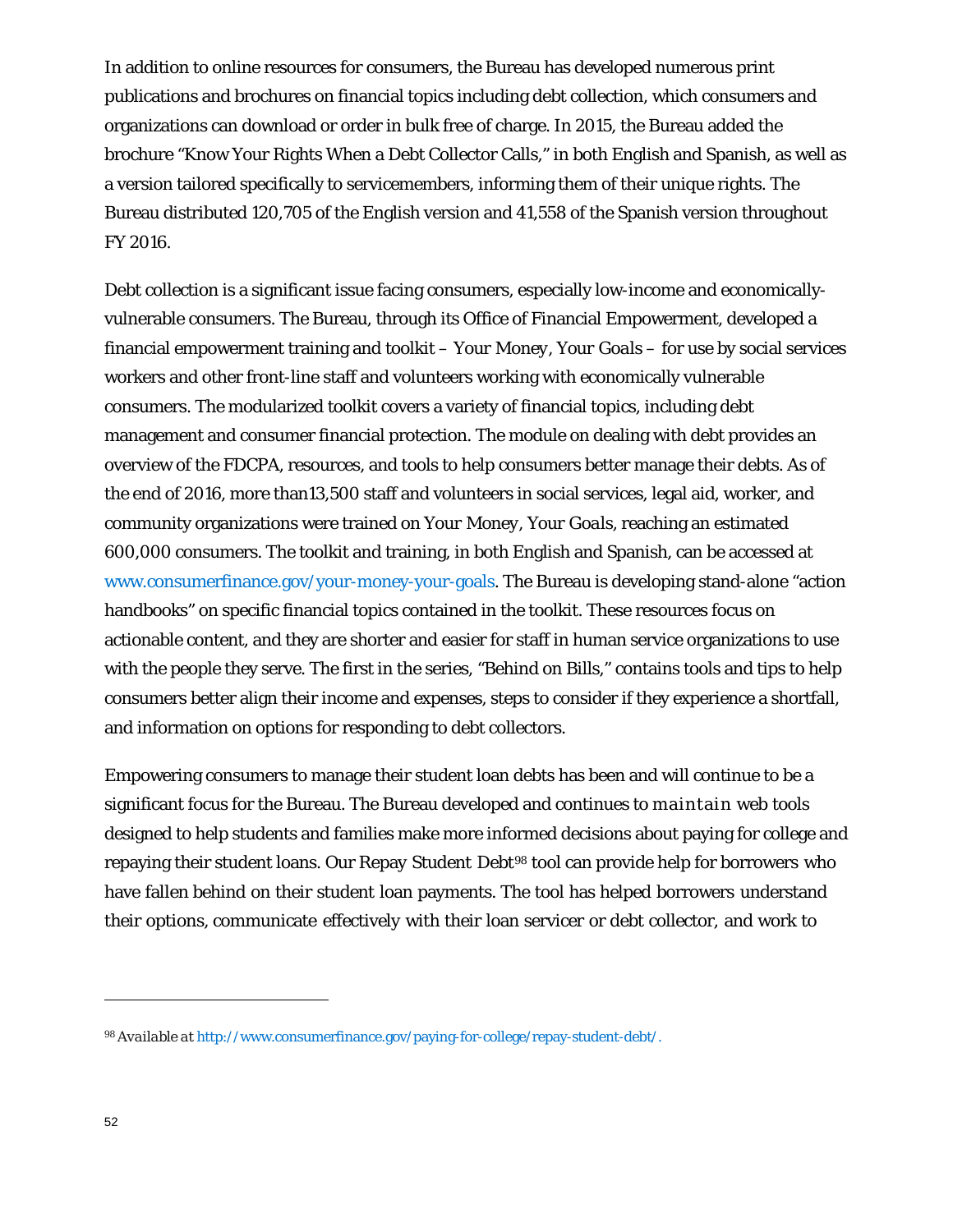bring their student loans out of default or delinquency. Improving borrower's performance in paying student loan debts helps them to rebuild their credit, go back to school, or buy a home.<sup>[99](#page-52-0)</sup>

In 2016, the Bureau partnered with the Department of Education to launch a new initiative to develop a student loan *Payback Playbook* – a set of streamlined, personalized disclosures that provide a plain-language explanation of repayment options available to borrowers with federal student loans.[100](#page-52-1) The Bureau provided the Education Department with a revised set of disclosures, informed by user testing and public feedback from more than 3,400 consumers, servicers, advocates and other stakeholders.<sup>[101](#page-52-2)</sup> The Education Department plans to make the *Payback Playbook* disclosures available as part of its ongoing work to enhance consumer protections for student loan borrowers.[102](#page-52-3) Increased knowledge of repayment options may help some consumers pay on time and thus stay out of debt collection.

Debt collection is also a significant issue facing the servicemember population. In April 2016, the Office for Servicemember Affairs released its semiannual complaint snapshot that provides an overview of complaints submitted by servicemembers, veterans, and their family members during 2015.[103](#page-52-4) The report highlighted the most common problems these consumers are reporting. Debt collection complaints continue to be the largest category of complaints from the military community, and as of December 2016, they remain the largest complaint category, comprising 45 percent of total complaints from military consumers.

<span id="page-52-0"></span><sup>99</sup> For borrowers with private student loans, options to cure a student loan in default may be limited. In May 2013, the Bureau published *Student Loan Affordability*, a report analyzing 28,000 comments from policy experts, market participants, and consumers offering potential options for policymakers seeking to help borrowers manage their student debt. *Available at* [http://www.consumerfinance.gov/reports/student-loan-affordability/.](http://www.consumerfinance.gov/reports/student-loan-affordability/) *Student Loan Affordability* featured a discussion of possible options for borrowers in distress, including increased access to loan modifications for borrowers seeking to avoid default and a mechanism through which private student loan borrowers in default can successfully repair their credit.

<span id="page-52-1"></span><sup>100</sup> Available at<http://www.consumerfinance.gov/payback-playbook/>

<span id="page-52-2"></span><sup>101</sup> [http://www.consumerfinance.gov/about-us/blog/your-feedback-helped-us-update-our-payback-playbook](http://www.consumerfinance.gov/about-us/blog/your-feedback-helped-us-update-our-payback-playbook-prototype/)[prototype/](http://www.consumerfinance.gov/about-us/blog/your-feedback-helped-us-update-our-payback-playbook-prototype/)

<span id="page-52-3"></span><sup>102</sup> <https://blog.ed.gov/2016/04/a-new-vision-for-serving-student-loan-borrowers/>

<span id="page-52-4"></span><sup>103</sup> *Available at* [http://www.consumerfinance.gov/reports/complaints-received-from-servicemembers-veterans-and](http://www.consumerfinance.gov/reports/complaints-received-from-servicemembers-veterans-and-their-families-2011-2014/)[their-families-2011-2014/;](http://www.consumerfinance.gov/reports/complaints-received-from-servicemembers-veterans-and-their-families-2011-2014/) [http://files.consumerfinance.gov/f/201511\\_cfpb\\_snapshot-of-servicemember](http://files.consumerfinance.gov/f/201511_cfpb_snapshot-of-servicemember-complaints.pdf)[complaints.pdf.](http://files.consumerfinance.gov/f/201511_cfpb_snapshot-of-servicemember-complaints.pdf)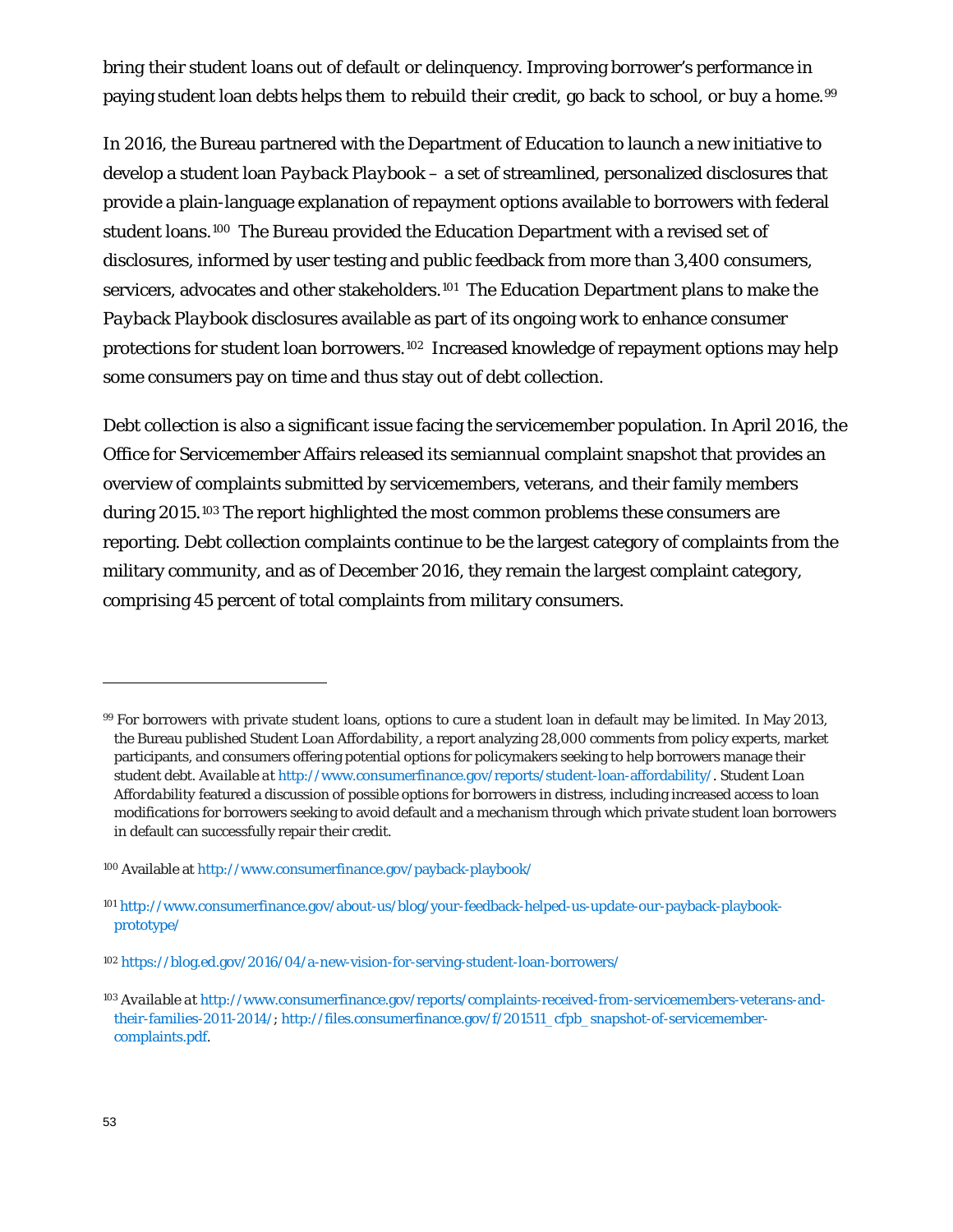In September 2016, the Office of Servicemember Affairs hosted a web forum on the various resources and tips military personnel can use to help them better communicate with debt collectors if they should find themselves having trouble managing their debts. The forum describes how servicemembers can use the Bureau's sample debt collection letters.

# **7.2** FTC education and public outreach

Education and public outreach also are important parts of the Commission's debt collection program. The FTC uses multiple formats and channels to inform consumers about their rights under the FDCPA, as well as what the statute requires of debt collectors; and to inform debt collectors about what they must do to comply with the law. The FTC also uses education and public outreach to enhance legal services providers' understanding of debt collection issues.

The Commission reaches tens of millions of consumers through English and Spanish print and online materials, blog posts, and speeches and presentations. To maximize its outreach efforts, FTC staff works with an informal network of about 16,000 community-based organizations and national groups that order and distribute FTC information to their members, clients, and constituents. In 2016, the FTC distributed 15.5 million print publications to libraries, police departments, schools, non-profit organizations, banks, credit unions, other businesses, and government agencies. In 2016, the FTC logged more than 43 million views of its business and consumer education website pages. The FTC's channel at YouTube.com/FTCvideos houses 144 videos, which were viewed more than 603,306 times in 2016. A new video  $-$  Fraud Affects Every [Community: Debt Collection](https://www.consumer.ftc.gov/media/video-0115-fraud-affects-every-community-debt-collection) – tells the first-person story of a veteran who was contacted by a debt collector. The consumer blogs in [English](http://www.consumer.ftc.gov/blog)<sup>[104](#page-53-0)</sup> and [Spanish](http://www.consumidor.ftc.gov/blog)<sup>[105](#page-53-1)</sup> reached 159,825 (English) and 44,835 (Spanish) email subscribers, and regularly serve as source material for local and national news stories.

As part its work to raise awareness about scams targeting the Latino community, the FTC has developed a series of fotonovelas in Spanish. The graphic novels tell stories based on complaints

<span id="page-53-0"></span><sup>104</sup> [http://www.consumer.ftc.gov/blog.](http://www.consumer.ftc.gov/blog)

<span id="page-53-1"></span><sup>105</sup> [http://www.consumidor.ftc.gov/blog.](http://www.consumidor.ftc.gov/blog)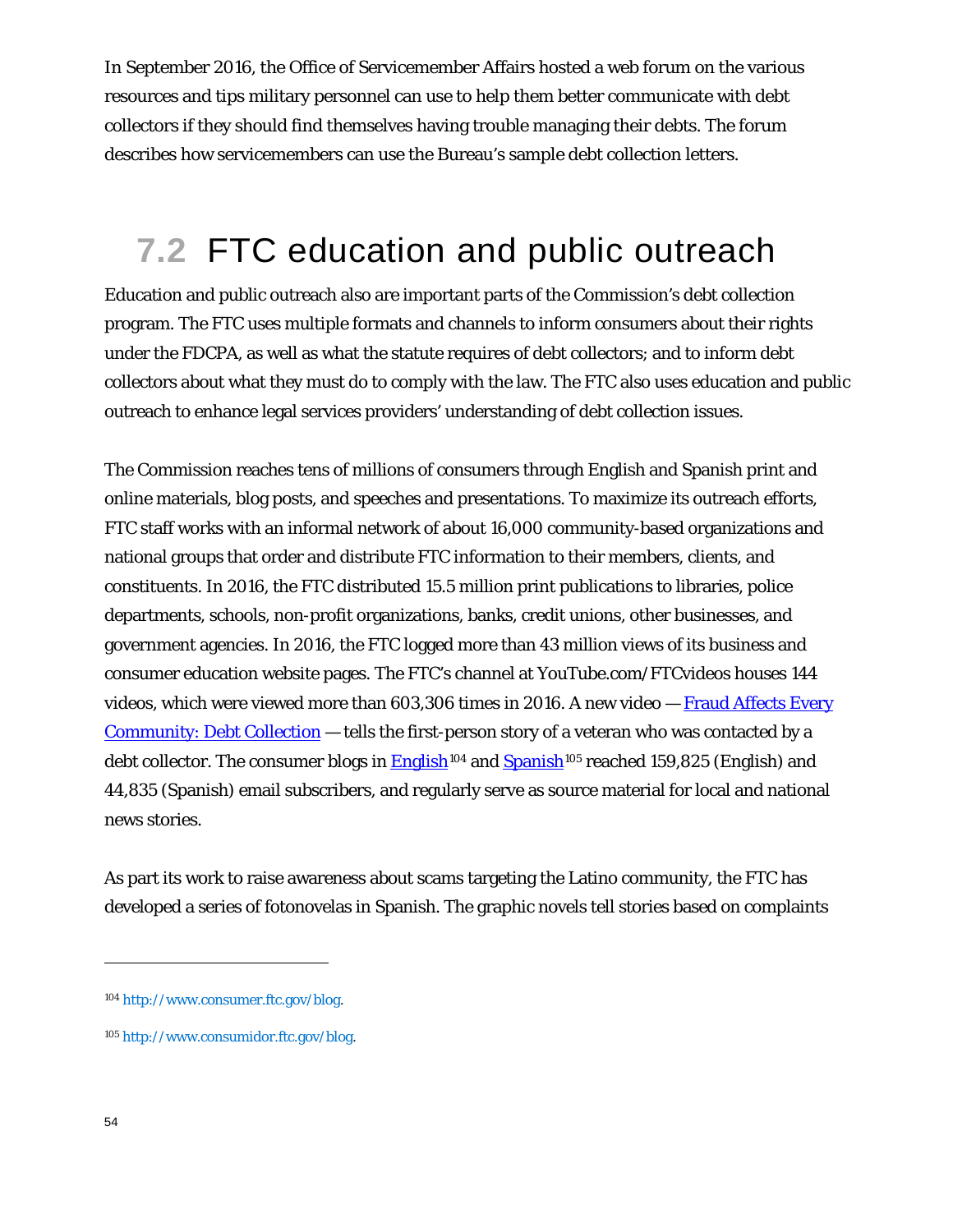Spanish speakers make to the FTC and offer practical tips to help detect and stop common scams. People ordered more than 45,125 copies of the *Cobradores De Deuda* (Debt Collectors) fotonovela in 2016.

The Commission also educates industry members by developing and distributing business education materials, delivering speeches, blogging, participating in panel discussions at industry conferences, and providing interviews to general media and trade publications. The FTC's business education resources can be found in its online **Business Center**.<sup>106</sup> The Business Center logged more than 3.4 million page views in 2016, and there are more than 58,000 email subscribers to the **Business Blog.**<sup>107</sup> A complete list of the FTC's consumer and business education materials relating to debt collection and information on the extent of their distribution is set forth in Appendix A to this letter.

FTC staff also regularly meets with legal service providers, consumer advocates, and people who work in immigrant, Native American, Latino, Asian, and African American communities to discuss consumer protection issues, including the FTC's work in the debt collection arena. As discussed further below, the Commission hosted several public workshops examining such issues this past year. The FTC also hosted five Ethnic Media Roundtables around the country in 2016, bringing together law enforcement, community organizations, consumer advocates and members of the ethnic media to discuss how consumer protection issues — including debt collection — affect their communities.

<span id="page-54-0"></span><sup>106</sup> [http://business.ftc.gov/.](http://business.ftc.gov/)

<span id="page-54-1"></span><sup>107</sup> [http://business.ftc.gov/blog.](http://business.ftc.gov/blog)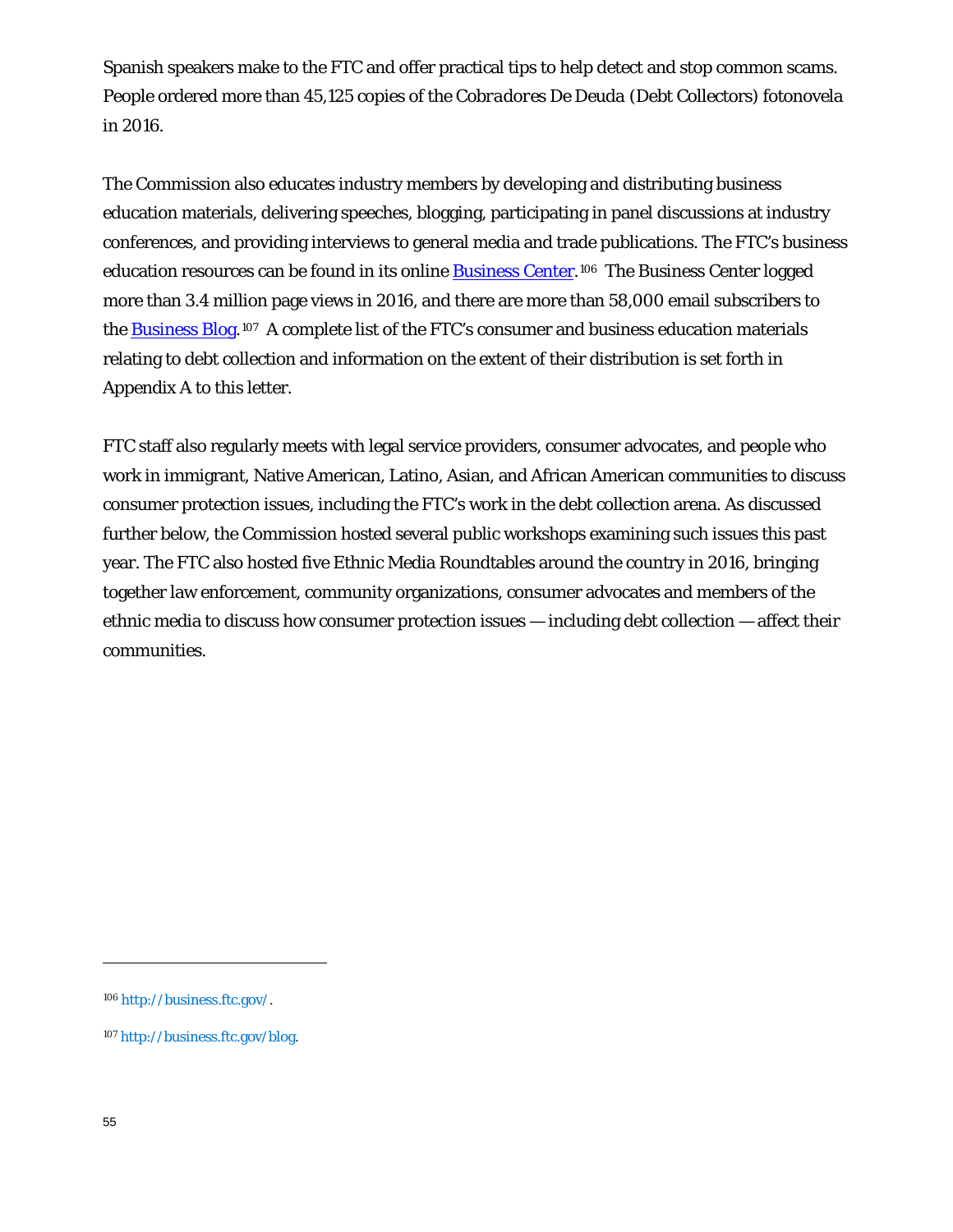# **8.**Rulemaking, research, and policy initiatives

The Bureau and FTC are working together to better understand the debt collection marketplace and to inform policymaking initiatives designed to best protect consumers. Dialogue and collaboration between the Bureau and FTC are instrumental in enabling the Bureau to understand some of the most important issues to consider as it makes progress in developing the first comprehensive federal rules covering debt collection. In addition, the Bureau's ongoing outreach, review of comments in response to its November 2013 ANPR, and own research provide opportunities for the Bureau to learn more about what is occurring in the market, to interact with those industry and consumer groups who can provide feedback about this market, and to develop its own understanding of consumer experiences with debt and debt collection.

# **8.1** Bureau rulemaking and research

## **8.1.1** Bureau research projects

The Bureau is engaged in several research projects to better understand the debt collection market and its impact on consumers, which will help inform the development of rules. These research projects include:

- i. a consumer survey to obtain quantitative data about consumers' experiences with debt and debt collection;
- ii. consumer testing to learn about the effectiveness of debt collection disclosures;
- iii. a qualitative survey of debt collectors to understand the operational costs of collecting debt and how these vary across debt collection firms; and
- iv. a report on online debt sales markets.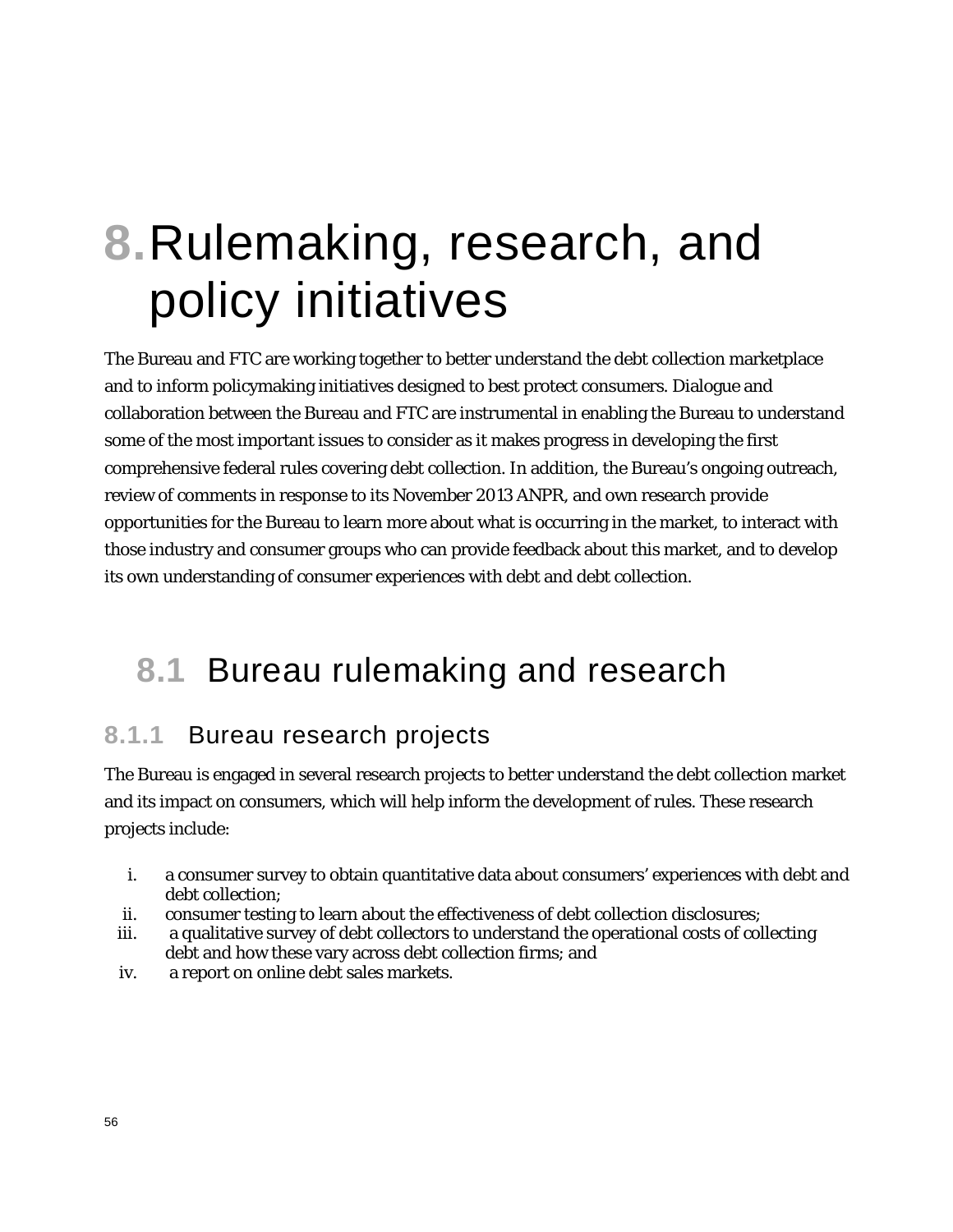The Bureau released findings from its Survey of Consumer Views on Debt in January 2017.[108](#page-56-0) The survey results substantially expand the understanding of debt collection in the United States by providing the first comprehensive and nationally representative data on consumers' experiences and preferences related to debt collection. The survey asked consumers about their experiences, if any, with debt collectors over the past year. Some key findings of the survey are discussed below in a separate section of this chapter (8.1.4).

The Bureau is also conducting consumer testing to assess, among other things, the effectiveness of certain disclosures to be provided by debt collectors, including: (1) information about the debt and its owner; (2) that a communication is from a debt collector and that the information the debt collector receives from consumers will be used to collect the debt; (3) a consumer's legal rights in responding to debt collectors, including a consumer's ability to dispute a debt; and (4) information about how a debt's age affects a collector's ability to sue the consumer. The FDCPA currently requires that collectors provide some of this information to consumers during or within five days of the initial communication as part of a "validation notice". Consumer testing provides insight into consumers' understanding of debt collection disclosures. The Bureau can use this knowledge to assess whether consumers' understanding would be increased by improving the information the disclosure conveys or the way this information is provided.

To better understand debt collector costs, the Bureau conducted a qualitative survey of debt collection firms, and the Bureau released a report on this survey in July 2016.[109](#page-56-1) The study included a written questionnaire completed by 60 debt collection firms and phone interviews with more than 30 debt collection firms and vendors to the collections industry. The study provides the Bureau with a baseline understanding of the operational costs of debt collection firms, which the Bureau can use to anticipate and gauge the likely effects of any potential regulations on the debt collection industry.

<span id="page-56-0"></span><sup>108</sup> [http://www.consumerfinance.gov/data-research/research-reports/consumer-experiences-debt-collection-findings](http://www.consumerfinance.gov/data-research/research-reports/consumer-experiences-debt-collection-findings-cfpbs-survey-consumer-views-debt/)[cfpbs-survey-consumer-views-debt/](http://www.consumerfinance.gov/data-research/research-reports/consumer-experiences-debt-collection-findings-cfpbs-survey-consumer-views-debt/) The Bureau released some preliminary findings from this survey in July 2016. See Appendix B of CFPB, "Small Business Review Panel for Debt Collector and Debt Buyer Rulemaking" (July 28, 2016), available at [http://files.consumerfinance.gov/f/documents/20160727\\_cfpb\\_Outline\\_of\\_proposals.pdf.](http://files.consumerfinance.gov/f/documents/20160727_cfpb_Outline_of_proposals.pdf.)

<span id="page-56-1"></span><sup>109</sup> [http://files.consumerfinance.gov/f/documents/Third\\_Party\\_Debt\\_Collection\\_Operations\\_Study\\_embargoed.pdf.](http://files.consumerfinance.gov/f/documents/Third_Party_Debt_Collection_Operations_Study_embargoed.pdf)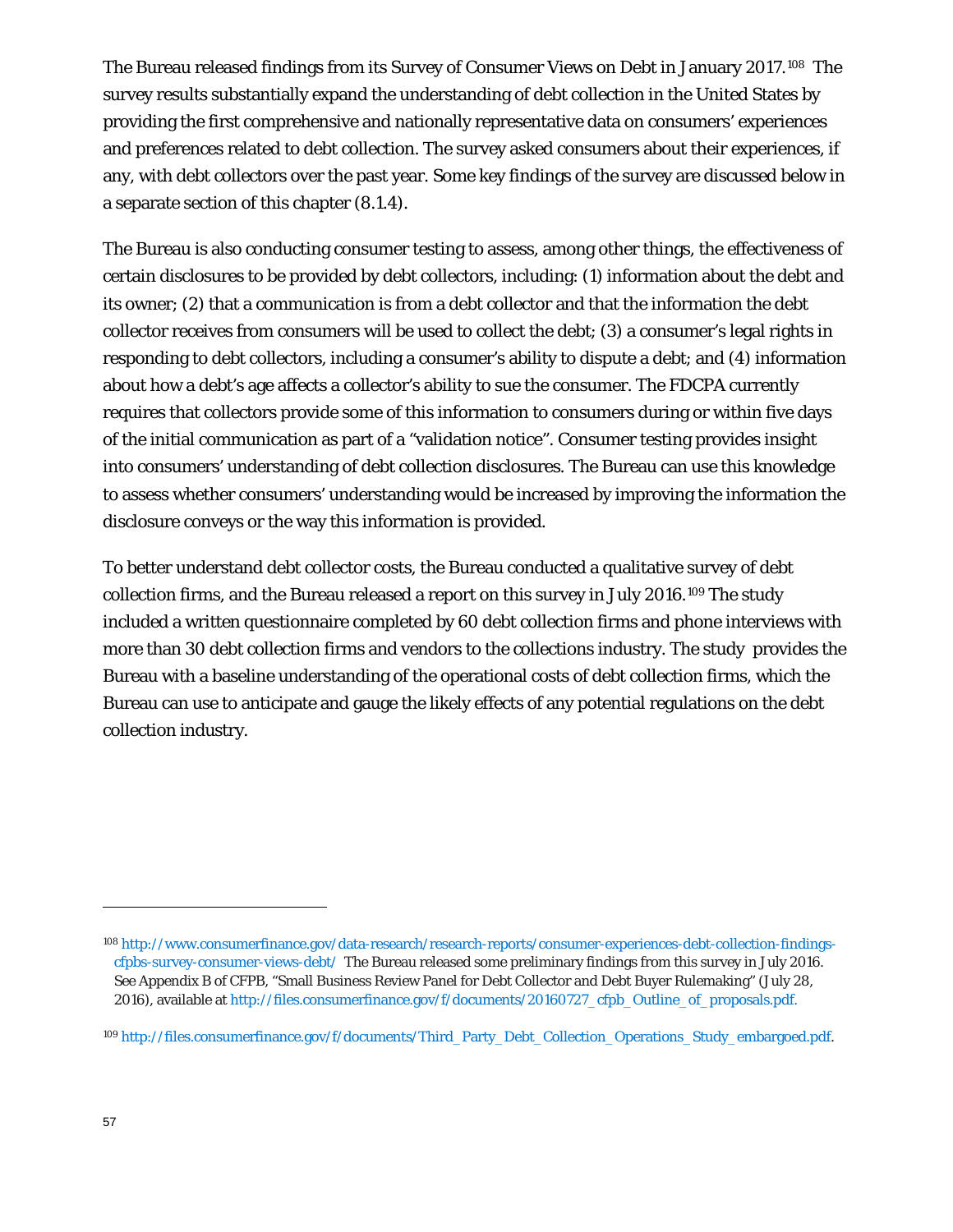The Bureau published a report<sup>[110](#page-57-0)</sup> in January 2017 that described findings from a review of 298 portfolios of charged-off debt that were offered for sale on three online marketplaces between January of 2015 and August of 2015. Together, these portfolios were advertised as containing the information of more than 1.2 million consumer accounts. The Bureau reviewed debt listings, including advertised asking price, number of accounts, face value, age, and number of prior placements. The report described the characteristics of portfolios available for purchase on these marketplaces and noted that online debt sales, if combined with questionable practices that have been highlighted at some other websites by the FTC, may permit private personal information to be acquired cheaply and easily by anyone online.

## **8.1.2** FDCPA Rulemaking

The CFPB issued an ANPR in November 2013 to explore the idea of developing debt collection rules. On February 28, 2014, the comment period for the ANPR ended, and by that date, the Bureau had received more than 23,000 comments.

During 2014, the Bureau began carefully evaluating the responses to the ANPR. On July 28, 2016, the Bureau published an Outline of Proposals Under Consideration (the "Outline") in preparation for a Small Business Regulatory Enforcement Fairness Act (SBREFA) panel. The Outline addressed proposals under consideration for those who are defined as "debt collectors" under the FDCPA.[111](#page-57-1) 

On August 25, 2016, the Bureau convened a panel pursuant to the SBREFA composed of the CFPB, Small Business Administration (SBA), and the Office of Management and Budget (OMB) to obtain input from small businesses in the debt collection industry on the possible effect of debt collection rulemaking on their businesses. The Bureau is considering the feedback it received through the SBREFA panel and from other stakeholders subsequent to publication of the Outline. Additionally, the Bureau, among other things, is actively engaged in research, as described above in Section 8.1.1.

<span id="page-57-0"></span><sup>110</sup> Consumer Financial Protection Bureau. "Market Snapshot: Online Debt Sales." January 2017. <https://www.consumerfinance.gov/data-research/research-reports/market-snapshot-online-debt-sales/>

<span id="page-57-1"></span><sup>111</sup> The outline can be found a[t https://www.consumerfinance.gov/about-us/newsroom/consumer-financial-protection](https://www.consumerfinance.gov/about-us/newsroom/consumer-financial-protection-bureau-considers-proposal-overhaul-debt-collection-market/)[bureau-considers-proposal-overhaul-debt-collection-market/](https://www.consumerfinance.gov/about-us/newsroom/consumer-financial-protection-bureau-considers-proposal-overhaul-debt-collection-market/)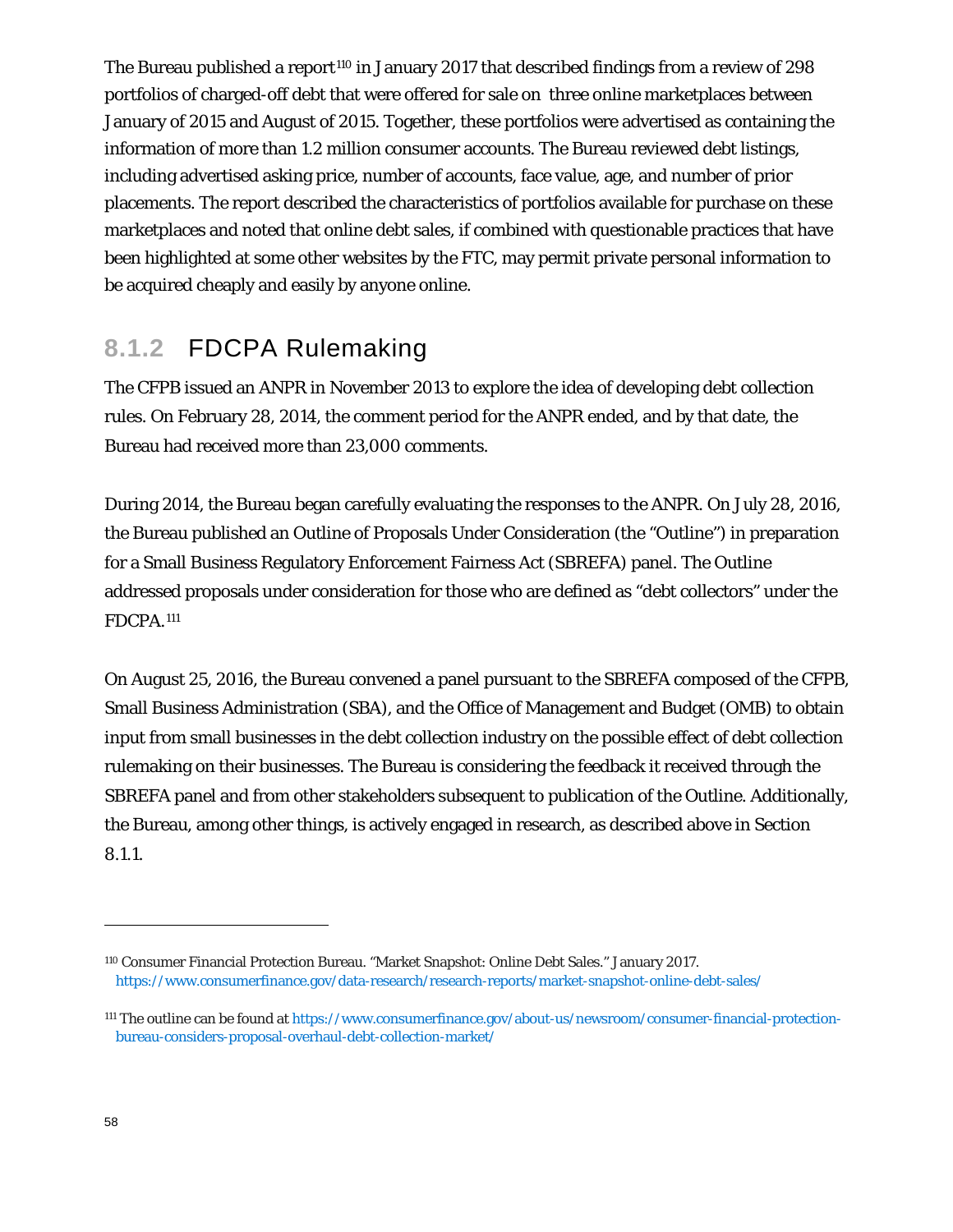# **8.1.3** Market monitoring and outreach

The Bureau continues to monitor the debt collection industry and engages key debt collection stakeholders to improve its understanding of the market and to develop informed policies that will protect consumers without imposing unnecessary costs.

During 2016, CFPB staff spoke at both regional and national events on the topic of debt collection. The CFPB also held meetings with many consumer groups, industry groups, vendors, and government officials to better understand consumers' experiences with debt collection, as well as how the market and industry function.

In addition, the Bureau has held a number of meetings with market participants to inform the Bureau as a part of the rulemaking process. The results of this outreach have provided Bureau staff with detailed information related to the costs of operating a debt collection business and potential impacts of the proposals under consideration.

## **8.1.4** Survey of Consumer Views on Debt

This section presents select findings of the Survey of Consumer Views on Debt ("survey")<sup>[112](#page-58-0)</sup> which was conducted by the Consumer Financial Protection Bureau between December 2014 and March 2015. The survey results substantially expand the understanding of debt collection in the United States by providing the first comprehensive and nationally representative data on consumers' experiences and preferences related to debt collection.

The sample for the Survey of Consumer Views on Debt was selected from credit records maintained by one of the top three nationwide credit repositories, and the survey data were adjusted for differences in response rates for different types of consumers. As a result, estimates from the survey are representative of U.S. consumers with a credit report. The survey asked consumers about their experiences, if any, with debt collectors over the past year. For consumers

<span id="page-58-0"></span><sup>112</sup> *Available at* [http://files.consumerfinance.gov/f/documents/201701\\_cfpb\\_Debt-Collection-Survey-Report.pdf](http://files.consumerfinance.gov/f/documents/201701_cfpb_Debt-Collection-Survey-Report.pdf)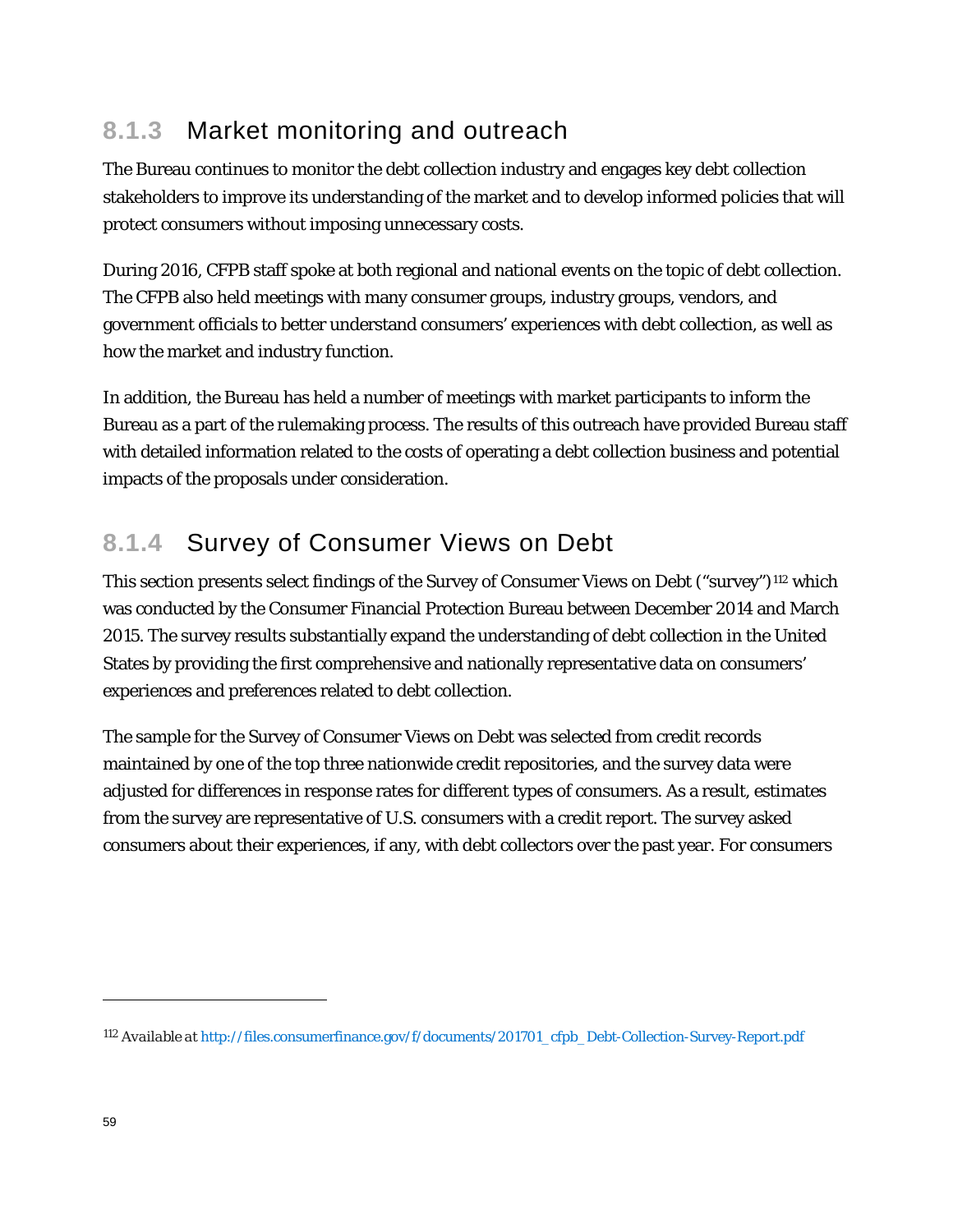who had such an experience, the survey captured detail on the debt for which they were most recently contacted.[113](#page-59-0)

The prevalence of collections-related contact disputes and lawsuits by consumers varies by consumer characteristics. About one-in-three consumers with a credit record (32 percent) indicated that they had been contacted by at least one creditor or collector trying to collect one or more debts during the year prior to the survey. Most consumers who were contacted about a debt in collection (72 percent) reported that they had been contacted about two or more debts.

Consumers with relatively low incomes were more likely to report having experienced debt collection efforts in the prior year. About half of consumers (52 percent) with (self-reported) annual household income less than \$20,000 reported that they had been contacted about repaying a debt in collection; this share falls to just 16 percent for those with income of \$70,000 or more (Table 5).

**Annual household income None One debt Two or more**  Less than \$20,000 48 14 38 \$20,000-\$39,999 58 8 33 \$40,000-\$69,999 70 10 20 \$70,000 or more 84 5 11

**TABLE 5:** DISTRIBUTION OF THE NUMBER OF DEBTS CONSUMERS WERE CONTACTED ABOUT, BY ANNUAL HOUSEHOLD INCOME (PERCENT)

In contrast to the differences in the share of consumers contacted about a debt in collection, the shares of consumers who reported having been contacted about multiple debts are generally similar by income. Among consumers who said they had been contacted about a debt in collection, the fraction of consumers contacted about multiple debts ranged between 67 percent and 80 percent across the four groups. Consumers between the ages of 35 and 49 were most likely to say they were contacted about a debt in collection (Table 6). By comparison, it was less common for consumers age 62 or older to report having been contacted about a debt collection; although even within this age segment 19 percent reported having been contacted about a debt in collection. The

<span id="page-59-0"></span><sup>&</sup>lt;sup>113</sup> Specifically, the survey asked about consumers' experiences with debt collection in the period since January 2014, roughly one year before the survey was conducted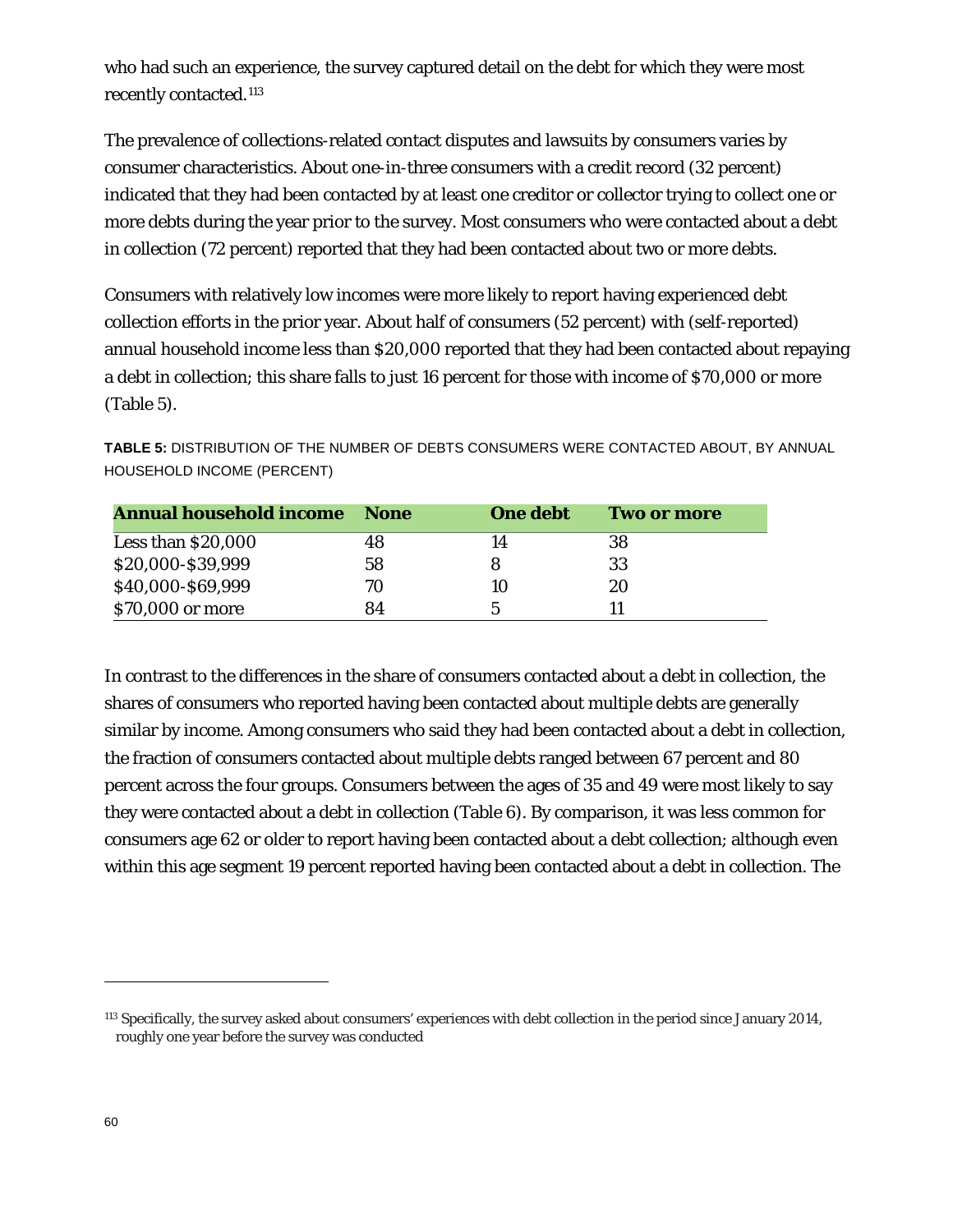pattern by age may reflect, in part, the fact that debt holdings similarly peak among households with a head in their mid-30s to mid-40s.[114](#page-60-0)

| Age          | <b>None</b> | <b>One debt</b> | <b>Two or more</b> |
|--------------|-------------|-----------------|--------------------|
| Less than 35 | 66          |                 | 26                 |
| $35 - 49$    | 58          |                 | 33                 |
| $50 - 61$    | 65          |                 | 24                 |
| 62 or older  | 81          |                 |                    |

**TABLE 6:** DISTRIBUTION OF THE NUMBER OF DEBTS CONSUMERS WERE CONTACTED ABOUT BY AGE (PERCENT)

Table 7 reports findings by consumers' self-reported race and ethnicity. Consumers are categorized as either white or non-white for race and, separately, are categorized as Hispanic or non-Hispanic for ethnicity.<sup>[115](#page-60-1)</sup>

More than 40 percent of non-white consumers reported having been contacted about a debt in collection, compared with 29 percent of white consumers. Hispanic consumers were more likely than non-Hispanic consumers to report having been contacted about a collection (39 percent and 31 percent, respectively). These and other differences across groups may stem from factors that are correlated with demographic characteristics, and disentangling these potential factors is beyond the scope of this report.<sup>[116](#page-60-2)</sup>

<span id="page-60-0"></span><sup>114</sup>According to the 2013 Survey of Consumer Finances, the share of families with any debt is greatest for families with a head between the ages of 35 and 44, and these families have the second-highest median amount of debt (conditional on having any). Se[e http://www.federalreserve.gov/econresdata/scf/files/scf2013\\_tables\\_internal\\_real.xls.](http://www.federalreserve.gov/econresdata/scf/files/scf2013_tables_internal_real.xls)

<span id="page-60-1"></span><sup>115</sup> The non-white category includes individuals who self-identified alone or in combination as: Black or African American; American Indian or Alaska Native; Asian; or Native Hawaiian or other Pacific Islander. The white category comprises those who self-identified as whitealone.

<span id="page-60-2"></span><sup>116</sup> For example, the estimated difference for whites compared with non-whites narrows by roughly one-quarter when comparing consumers with similar incomes in a regression framework.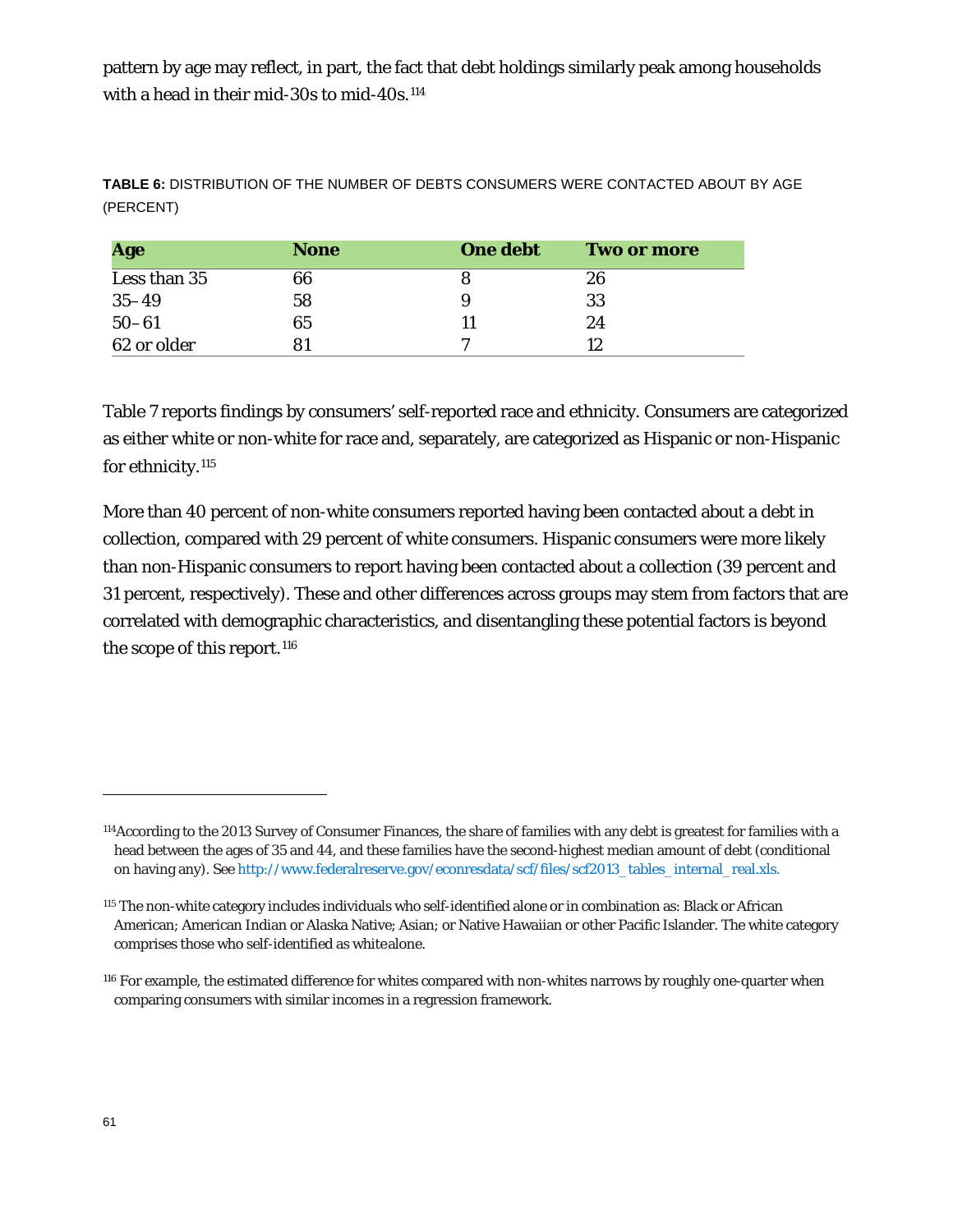**TABLE 7:** DISTRIBUTION OF THE NUMBER OF DEBTS CONSUMERS WERE CONTACTED ABOUT BY RACE AND ETHNICITY (PERCENT)

| <b>Consumer characteristic</b> | <b>None</b> | <b>One debt</b> | <b>Two or more</b> |
|--------------------------------|-------------|-----------------|--------------------|
| Race                           |             |                 |                    |
| White                          | 71          |                 | 21                 |
| Non-white                      | 56          | 13              | 31                 |
| <b>Ethnicity</b>               |             |                 |                    |
| Hispanic                       | 61          | 9               | 30                 |
| Non-Hispanic                   | 69          | 9               | 23                 |

Past-due medical bills, credit cards, past-due telecommunications bills, and student loans were among the most frequently cited debts consumers were contacted about. The prevalence of contacts about credit cards, student loans, and past-due telecommunications bills in collection differed across demographic and credit-score groups. In contrast, the shares of consumers who were contacted about past-due medical bills were more comparable across income levels, credit scores, and ages.

According to the survey, consumers were also contacted about debts they believed were in error. More than half of consumers (53 percent) who were contacted about a debt in collection in the past year indicated that the debt was not theirs, was owed by a family member, or was for the wrong amount. Roughly one-quarter (27 percent) of consumers who were contacted about a debt in collection reported having disputed a debt with their creditor or collector in the past year.

# **8.2** FTC's research and policy development activities

In the past year, the FTC has continued to monitor and evaluate the debt collection industry and its practices – both through public workshops and the FTC's input to the CFPB on debt collection rulemaking and guidance initiatives.

In 2016, the FTC organized four Common Ground conferences at which law enforcement, consumer advocates, and community members discussed consumer protection issues, including debt collection, and encouraged consumers to report problems to the FTC. In December 2016, the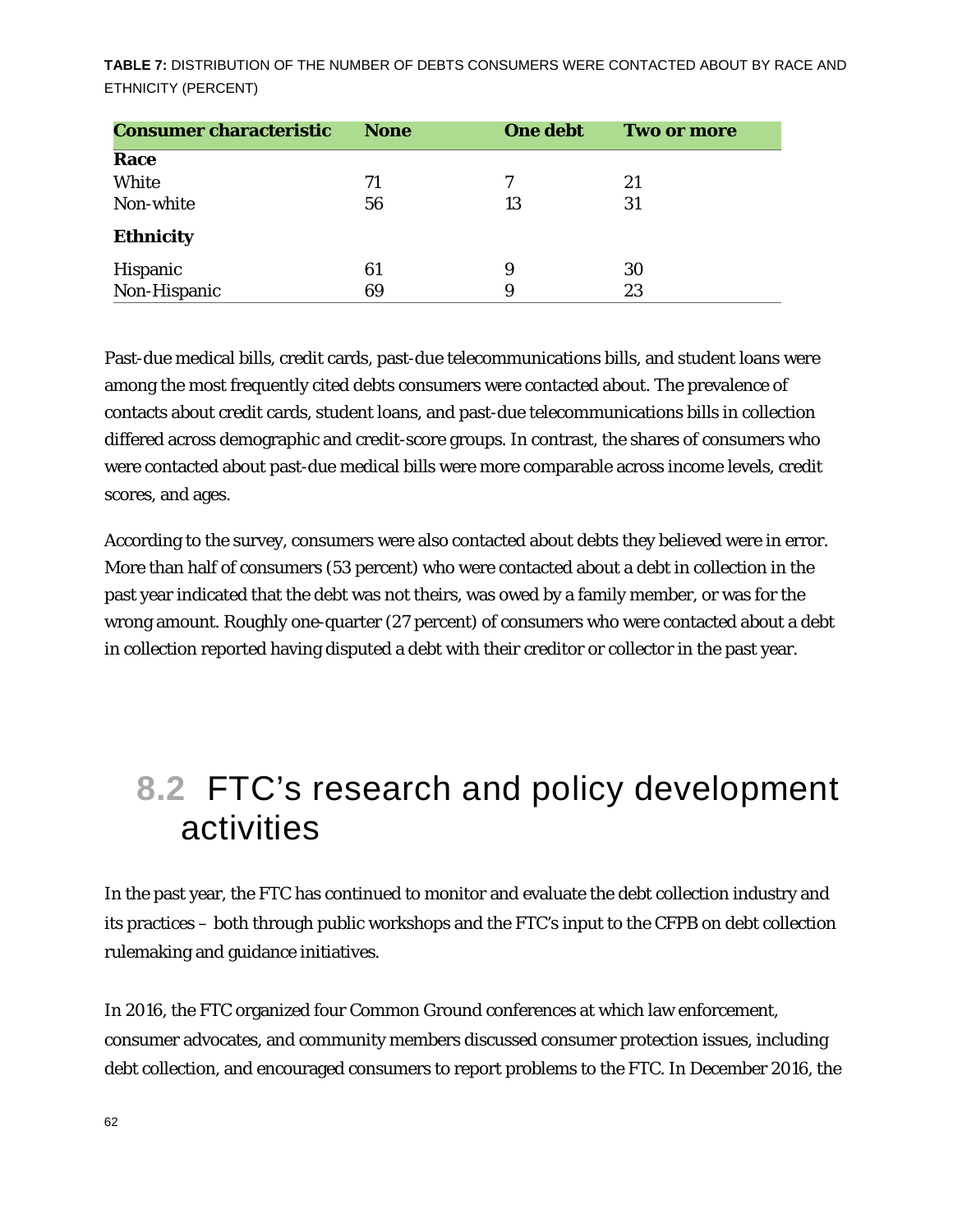Commission also held a workshop, "The Changing Consumer Demographics," which brought together law enforcement, consumer groups and researcher participants to discuss how to combat unlawful practices – including illegal debt collection activities – that impact specific consumer populations as the country's demographics change.

Additionally, the FTC also continues to work closely with the CFPB to coordinate efforts to protect consumers from unfair, deceptive, and abusive debt collection practices.[117](#page-62-0) As part of this coordination, FTC and CFPB staff regularly meet to discuss ongoing and upcoming law enforcement, rulemaking, and other activities; share debt collection complaints; cooperate on consumer education efforts in the debt collection arena; and consult on debt collection rulemaking and guidance initiatives.

<span id="page-62-0"></span><sup>117</sup> The Dodd-Frank Act directs the FTC and the CFPB to coordinate their law enforcement activities and promote consistent regulatory treatment of consumer financial products and services, including debt collection. *See* Dodd-Frank Act, Pub. L. 111-203, 124 Stat. 1376 § 1024(c)(3) (July 21, 2010). In January 2012, the FTC and CFPB entered into a memorandum of understanding ("MOU") that supplements the requirements of the Dodd-Frank Act and creates a strong and comprehensive framework for coordination and cooperation. Memorandum of Understanding Between the Consumer Financial Protection Bureau and the Federal Trade Commission, January 2012, *available at*  [http://www.ftc.gov/sites/default/files/attachments/press-releases/federal-trade-commission-consumer-financial](http://www.ftc.gov/sites/default/files/attachments/press-releases/federal-trade-commission-consumer-financial-protection-bureau-pledge-work-together-protect-consumers/120123ftc-cfpb-mou.pdf)[protection-bureau-pledge-work-together-protect-consumers/120123ftc-cfpb-mou.pdf.](http://www.ftc.gov/sites/default/files/attachments/press-releases/federal-trade-commission-consumer-financial-protection-bureau-pledge-work-together-protect-consumers/120123ftc-cfpb-mou.pdf) The agencies reauthorized the MOU in May 2015 for a three-year term. *See* [https://www.ftc.gov/news-events/press-releases/2015/03/ftc-cfpb](https://www.ftc.gov/news-events/press-releases/2015/03/ftc-cfpb-reauthorize-memorandum-understanding)[reauthorize-memorandum-understanding.](https://www.ftc.gov/news-events/press-releases/2015/03/ftc-cfpb-reauthorize-memorandum-understanding)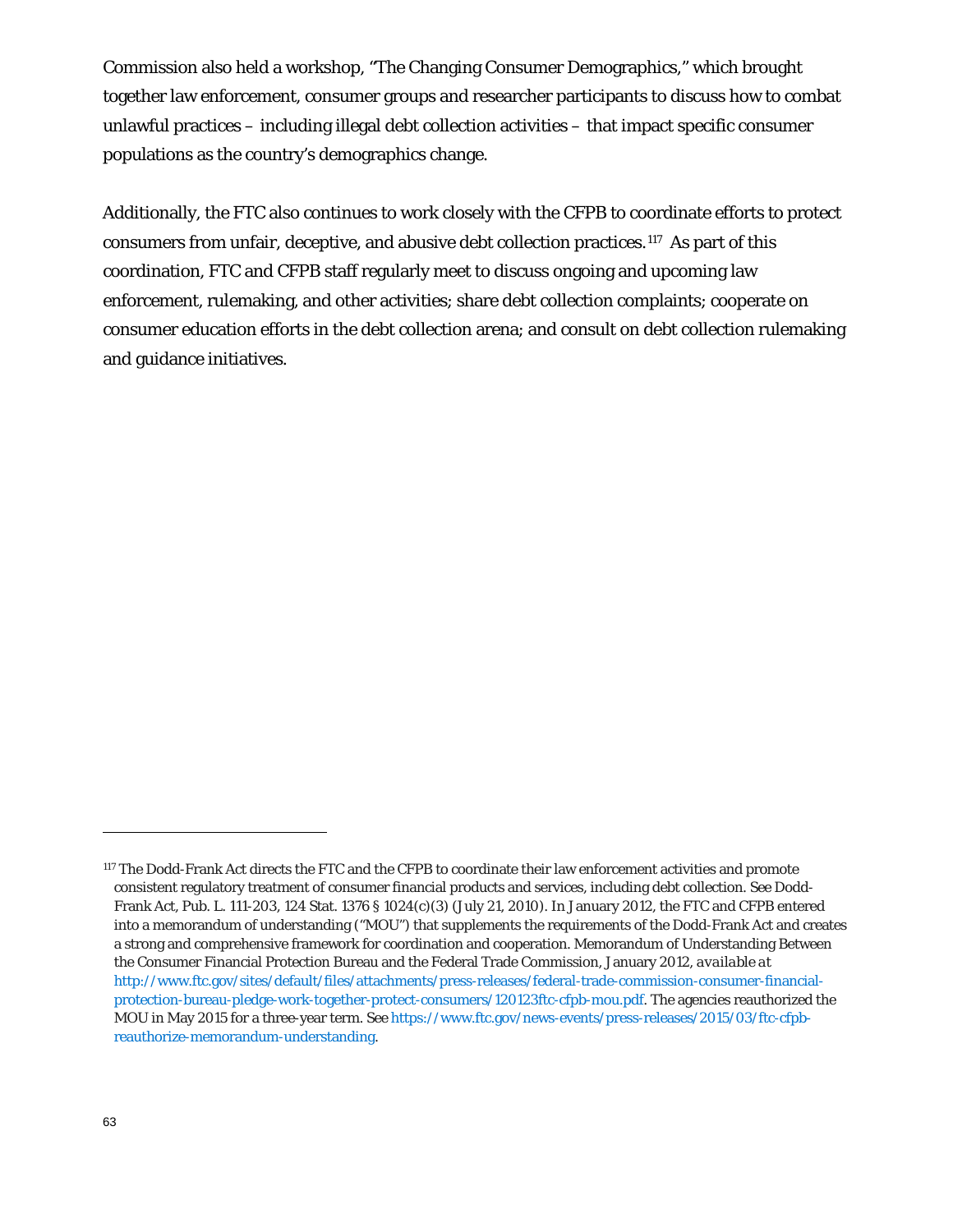# APPENDIX: LETTER FROM THE FTC



Office of the Secretary

UNITED STATES OF AMERICA FEDERAL TRADE COMMISSION WASHINGTON, D.C. 20580

February 13, 2017

The Honorable Richard Cordray **Director** Consumer Financial Protection Bureau 1801 L Street, NW Washington, DC 20036

Dear Director Cordray:

Thank you for your letter of January 5, 2017. As the letter mentions, the Consumer Financial Protection Bureau (CFPB) is responsible for providing annual reports to Congress concerning the federal government's efforts to implement the Fair Debt Collection Practices Act (FDCPA).[118](#page-63-0) This letter and its appendix describe the efforts the Federal Trade Commission (Commission or FTC) has taken during the past year in the debt collection arena. In the FTC's debt collection work, the CFPB has been a valuable partner. We hope that the information in this letter will assist the CFPB in preparing this year's report.

In 2016, the Commission continued its aggressive law enforcement activities against abusive, unfair, and deceptive debt collection practices. Among other things, the FTC:

<span id="page-63-0"></span><sup>&</sup>lt;sup>118</sup> The Dodd-Frank Act directed the CFPB to report to Congress on the federal government's implementation and administration of the FDCPA. Dodd-Frank Wall Street Reform and Consumer Protection Act (Dodd-Frank Act), Pub. L. 11-203, § 1089, 124 Stat. 1376, 2092-93 (2010) (amending the Fair Debt Collection Practices Act, 15 U.S.C. §§ 1692- 1692p). Before the enactment of the Dodd-Frank Act, Section 815(a) of the FDCPA, 15 U.S.C. § 1692m, required the FTC to report directly to Congress on these topics. The Commission submitted such annual reports from 1977 to 2011.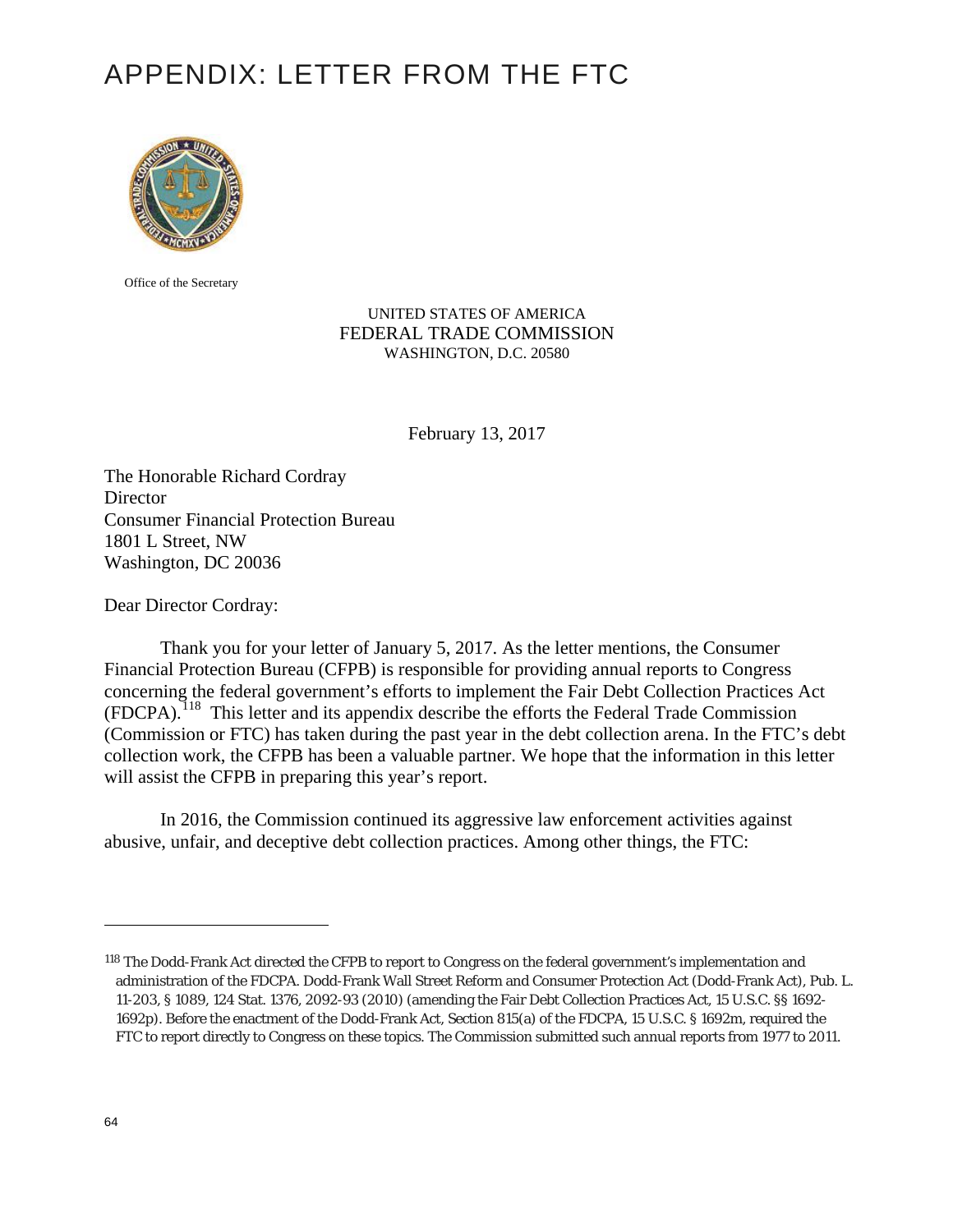- filed or resolved 12 cases against 61 defendants, and obtained nearly \$70 million in judgments; $^{119}$  $^{119}$  $^{119}$
- banned 44 companies and individuals that engaged in serious and repeated violations of law from ever working in debt collection again  $120$ ; and
- secured successful summary judgment decisions in three litigated matters, resulting in orders banning defendants from the debt collection industry.<sup>[121](#page-64-2)</sup>

The FTC's debt collection program is a three-pronged effort: (1) vigorous law enforcement; (2) education and public outreach; and (3) research and policy initiatives. Over the past year, the FTC has employed all three prongs in its effort to curb unlawful debt collection practices and protect consumers.

## **I. LAW ENFORCEMENT ACTIVITIES**

The Commission is primarily a law enforcement agency, and law enforcement investigations and litigation are at the heart of the FTC's recent debt collection work. Both the FDCPA and the FTC Act<sup>[122](#page-64-3)</sup> authorize the Commission to investigate and take law enforcement action against debt collectors that violate those statutes.<sup>[123](#page-64-4)</sup> If an FTC investigation reveals that a debt collector violated the law, the Commission may file a federal court action seeking injunctive and equitable monetary relief under Section 13(b) of the FTC Act, 15 U.S.C. § 53(b), or refer the matter to the Department of Justice for civil penalties and injunctive relief under Section 5(m) of the FTC Act, 15 U.S.C. § 45(m). Where a collector's violations are so egregious that a court order is necessary to halt the conduct immediately, or where consumer redress and disgorgement are more appropriate forms of monetary relief than civil penalties, the FTC generally files the action

<span id="page-64-0"></span> $119$  These figures include cases filed and resolved in 2016, as well as cases filed in previous years but resolved in 2016.

<span id="page-64-1"></span> $120$  As a complement to all of the debt collection law enforcement cases that the FTC has brought over the years, in 2015 the FTC began publishing a list of every individual and company that the agency has sued that has been banned from the debt collection industry. This list, located at [https://www.ftc.gov/enforcement/cases-proceedings/banned-debt](https://www.ftc.gov/enforcement/cases-proceedings/banned-debt-collectors)[collectors](https://www.ftc.gov/enforcement/cases-proceedings/banned-debt-collectors), is a valuable resource to help law-abiding collection industry professionals avoid doing business with these defendants, as well as to help state debt collection licensing officials and law enforcers better protect consumers. Currently, the list includes over 135 banned individuals and companies.

<span id="page-64-2"></span> $121$  This past year's work built upon and expanded the FTC's ongoing crackdown on unlawful debt collection practices. Since January 1, 2010, the FTC has sued over 250 companies and individuals who engaged in unlawful collection practices, banning 139 from the industry, and securing over \$419 million in judgments.

<span id="page-64-3"></span><sup>122</sup> FDCPA, 15 U.S.C. § 1692-1692p; FTC Act, 15 U.S.C. §§ 41-58.

<span id="page-64-4"></span> $123$  The FDCPA authorizes the Commission to investigate and take law enforcement action against debt collectors that engage in unfair, deceptive, abusive, or other practices that violate the statute. FDCPA § 814, 15 U.S.C. § 1692*l*. Under the FTC Act, the FTC may investigate and take law enforcement action against entities that, in connection with collecting on debts, engage in unfair or deceptive acts and practices. FTC Act § 5, 15 U.S.C. § 45.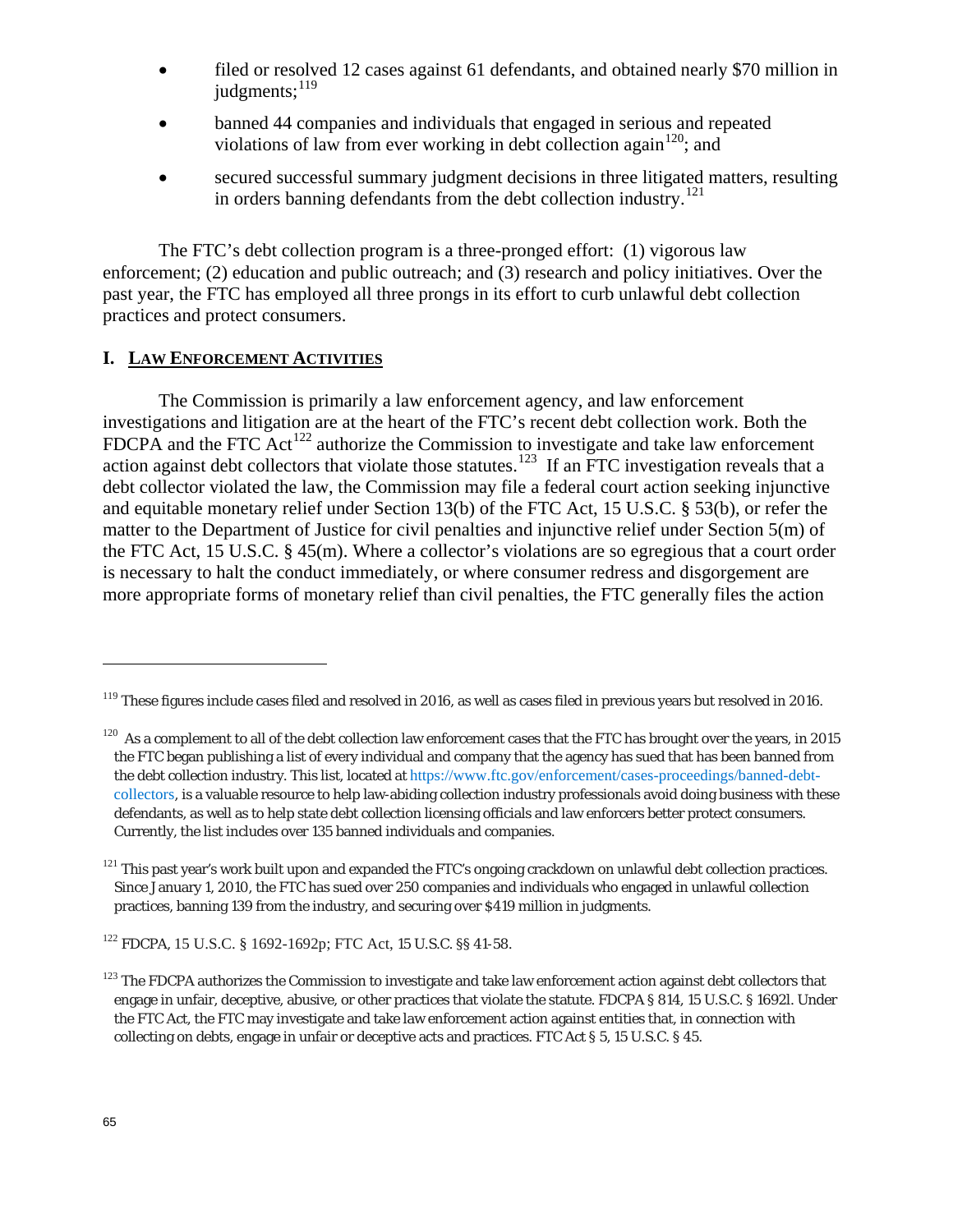itself under Section 13(b) of the FTC Act. In other circumstances, the FTC may refer the case to the Department of Justice.

In addition to filing and referring law enforcement actions, the FTC files amicus briefs and undertakes other law enforcement-related activities.

### **I. Legal Actions**

From January 1 through December 31, 2016, the FTC brought or resolved 12 debt collection cases. In several of its Section 13(b) cases, the Commission obtained preliminary relief that included *ex parte* temporary restraining orders with asset freezes, immediate access to business premises, and appointment of receivers to take over the debt collection businesses.

The Commission's recent efforts to protect consumers from deceptive and abusive debt collection practices culminated in Operation Collection Protection. This initiative, which the FTC began in 2015, was the first coordinated federal-state-local enforcement initiative targeting illegal debt collection. The nationwide crackdown included over 165 actions by more than 70 federal, state, and local law enforcement and regulatory authorities against collectors who used illegal tactics such as harassing phone calls and false threats of litigation or arrest.[124](#page-65-0) Participants in the initiative continue to work closely together to share information and coordinate actions. The FTC's actions, involving (1) phantom debt collection, (2) collection via unlawful text messages and emails, (3) other FDCPA and FTC Act violations, and (4) Fair Credit Reporting Act violations, are discussed below.

## **1. Phantom Debt Collection**

The Commission has continued its efforts to fight "phantom debt collection" this year. Phantom debt collectors engage in unfair, deceptive, or abusive conduct by attempting to collect on debts that either do not exist or are not owed to the phantom debt collector. The Commission

<span id="page-65-0"></span><sup>124</sup> *See, e.g.,* Press Release, FTC and Federal, State and Local Law Enforcement Partners Announce Nationwide Crackdown Against Abusive Debt Collectors (Nov. 4, 2015), *available at* [https://www.ftc.gov/news](https://www.ftc.gov/news-events/press-releases/2015/11/ftc-federal-state-local-law-enforcement-partners-announce)[events/press-releases/2015/11/ftc-federal-state-local-law-enforcement-partners-announce;](https://www.ftc.gov/news-events/press-releases/2015/11/ftc-federal-state-local-law-enforcement-partners-announce) Press Release, FTC and State Law Enforcement Partners Announce More Actions and Results in Continuing Crackdown Against Abusive Debt Collectors (Jan. 7, 2016), *available at* [https://www.ftc.gov/news-events/press](https://www.ftc.gov/news-events/press-releases/2016/01/ftc-state-law-enforcement-partners-announce-more-actions-results)[releases/2016/01/ftc-state-law-enforcement-partners-announce-more-actions-results;](https://www.ftc.gov/news-events/press-releases/2016/01/ftc-state-law-enforcement-partners-announce-more-actions-results) Press Release, FTC and Illinois Attorney General Halt Chicago-Area Operation Charged with Collecting and Selling Phantom Payday Loan Debts (Mar. 30, 2016), *available at* [https://www.ftc.gov/news-events/press](https://www.ftc.gov/news-events/press-releases/2016/03/ftc-illinois-attorney-general-halt-chicago-area-operation-charged)[releases/2016/03/ftc-illinois-attorney-general-halt-chicago-area-operation-charged;](https://www.ftc.gov/news-events/press-releases/2016/03/ftc-illinois-attorney-general-halt-chicago-area-operation-charged) Press Release, FTC Actions: Debt Collectors Banned from Debt Collection Business (Sept. 7, 2016), *available at* [https://www.ftc.gov/news-events/press-releases/2016/09/ftc-actions-debt-collectors-banned](https://www.ftc.gov/news-events/press-releases/2016/09/ftc-actions-debt-collectors-banned-debt-collection-business)[debt-collection-business;](https://www.ftc.gov/news-events/press-releases/2016/09/ftc-actions-debt-collectors-banned-debt-collection-business) Blog Post, A Debt Collection Round-up (Dec. 27, 2016), *available at* [https://www.consumer.ftc.gov/blog/debt-collection-round;](https://www.consumer.ftc.gov/blog/debt-collection-round) Blog Post, Collection Protection reflection (Dec. 30, 2016), *available at* [https://www.ftc.gov/news-events/blogs/business](https://www.ftc.gov/news-events/blogs/business-blog/2016/12/collection-protection-reflection?utm_source=govdelivery)[blog/2016/12/collection-protection-reflection?utm\\_source=govdelivery.](https://www.ftc.gov/news-events/blogs/business-blog/2016/12/collection-protection-reflection?utm_source=govdelivery)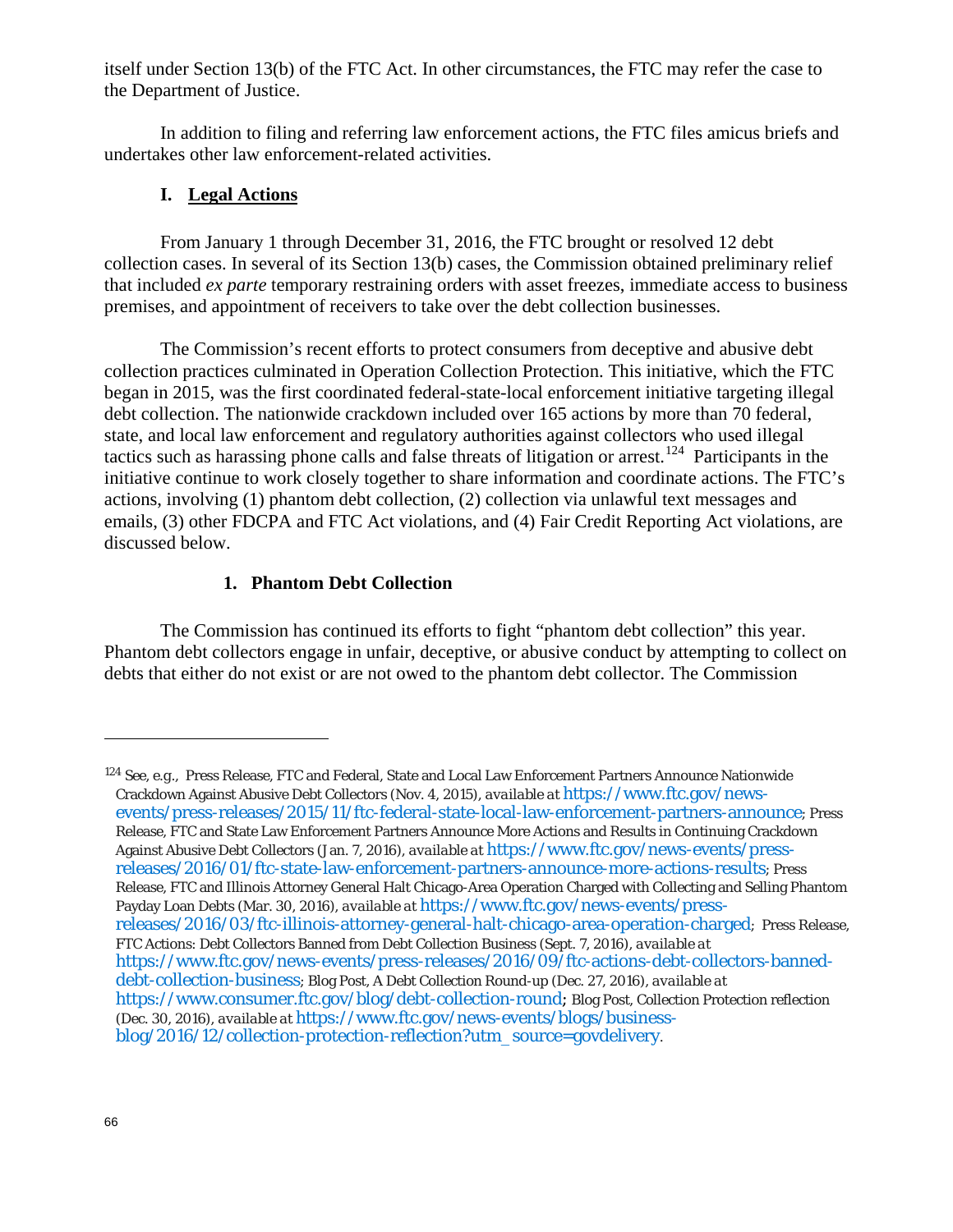initiated or resolved three actions involving phantom debt collection in 2016:*SQ Capital LLC*, *Stark Law LLC*, and *Kelly S. Brace*. *SQ Capital* and *Stark Law* are the first two cases brought by the FTC against operations for allegedly selling fake debt portfolios. This past year, the Commission also returned money to thousands of consumers who were targeted by the phantom debt schemes in *Centro Natural Corp.* and *Broadway Global Master Inc*.

In December, the Commission charged *SQ Capital* with selling portfolios of fake payday loan debts that debt collectors used to get people to pay on debts they did not owe.<sup>[125](#page-66-0)</sup> According to the complaint, the defendants' fake portfolios listed social security numbers and bank account numbers of real consumers, but falsely claimed that the purported borrowers had failed to repay debts they never owed, to lenders who did not make these loans.<sup>[126](#page-66-1)</sup> The complaint also alleges that the defendants did not have the authority to sell debts of the lenders they named. At the FTC's request, a federal court entered a preliminary injunction halting this operation pending litigation.

In March, the FTC partnered with the Illinois Attorney General to shut down a Chicagoarea operation that allegedly threatened and intimidated consumers to collect phantom payday loan debts they did not owe, or did not owe to the defendants.[127](#page-66-2) The *Stark Law* defendants allegedly called consumers and demanded immediate payment for supposedly delinquent loans, often armed with consumers' sensitive personal and financial information. Defendants also allegedly threatened consumers with lawsuits or arrest, deceptively held themselves out as a law firm with authority to sue and obtain substantial judgments against delinquent consumers, and disclosed debts to relatives, friends and co-workers. As in *SQ Capital,* the complaint also charged defendants with unlawfully selling portfolios of fake debt to other debt collectors in violation of the FTC Act. The court entered an *ex parte* temporary restraining order (and later a preliminary injunction) with an asset freeze, appointment of a receiver, and injunctive relief prohibiting the defendants from selling fake debt portfolios or from making the misrepresentations at issue in this case. Litigation continues in this matter.

<span id="page-66-0"></span><sup>125</sup> *FTC v. Joel Jerome Tucker*, 2:16-cv-082816 (D. Kan. Dec. 16, 2016) (Complaint); *see also* Press Release, FTC Charges Defendants with Selling Fake Payday Loan Debt Portfolios (Jan. 9, 2017), *available at* [https://www.ftc.gov/news-events/press-releases/2017/01/ftc-charges-defendants-selling-fake](https://www.ftc.gov/news-events/press-releases/2017/01/ftc-charges-defendants-selling-fake-payday-loan-debt-portfolios)[payday-loan-debt-portfolios.](https://www.ftc.gov/news-events/press-releases/2017/01/ftc-charges-defendants-selling-fake-payday-loan-debt-portfolios)

<span id="page-66-1"></span> $126$  To add credibility to some of the fake loans in their portfolios, the defendants used the name of a purported lender associated with another Commission law enforcement action, *FTC v. AMG Services*, 2:12-cv-00536 (D. Nev. Sept. 30, 2016) (Order). In September 2016, a federal court ordered the defendants in the *AMG* payday lending scheme to pay a record \$1.3 billion for deceiving and illegally charging consumers undisclosed and inflated fees. *Id.; see also* Press Release, U.S. Court Finds in FTC's Favor and Imposes Record \$1.3 Billion Judgment Against Defendants Behind AMG Payday Lending Scheme (Oct. 4, 2016), *available at* [https://www.ftc.gov/news-events/press](https://www.ftc.gov/news-events/press-releases/2016/10/us-court-finds-ftcs-favor-imposes-record-13-billion-judgment)[releases/2016/10/us-court-finds-ftcs-favor-imposes-record-13-billion-judgment.](https://www.ftc.gov/news-events/press-releases/2016/10/us-court-finds-ftcs-favor-imposes-record-13-billion-judgment)

<span id="page-66-2"></span><sup>127</sup> *FTC v. Stark Law, LLC*, No. 1:16-cv-3463 (N.D. Ill. Mar. 21, 2016) (Complaint); *see also* Press Release, FTC and Illinois Attorney General Halt Chicago-Area Operation Charged with Collecting and Selling Phantom Payday Loan Debts (Mar. 30, 2016), *available at* [https://www.ftc.gov/news-events/press-releases/2016/03/ftc](https://www.ftc.gov/news-events/press-releases/2016/03/ftc-illinois-attorney-general-halt-chicago-area-operation-charged)[illinois-attorney-general-halt-chicago-area-operation-charged](https://www.ftc.gov/news-events/press-releases/2016/03/ftc-illinois-attorney-general-halt-chicago-area-operation-charged)*.*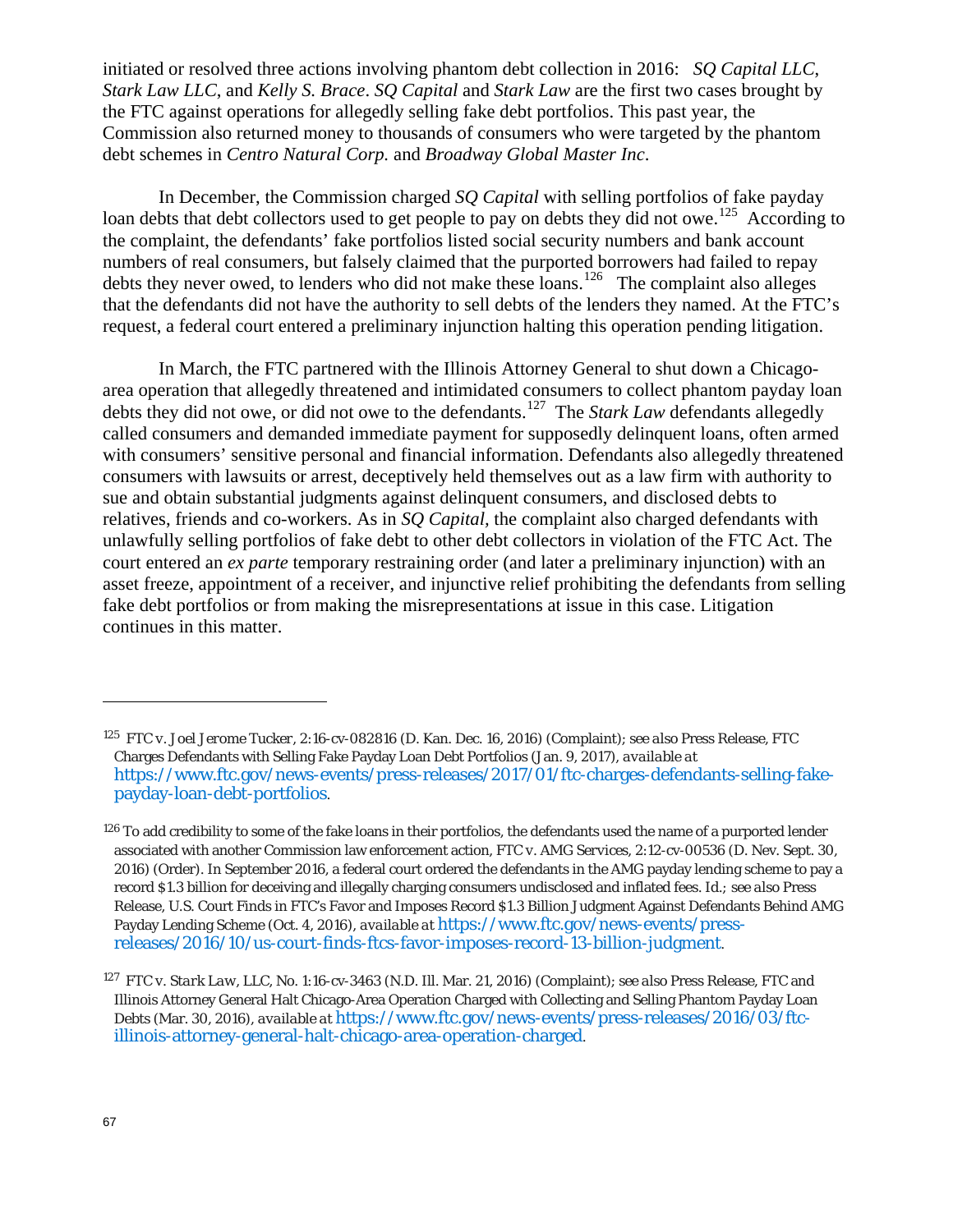In *Brace*, the FTC and New York Attorney General successfully resolved their litigation against another phantom debt collection scheme*.* The complaint in this case, filed in October 2015, alleged that the defendants attempted to collect on payday debts they knew were bogus.<sup>[128](#page-67-0)</sup> According to the complaint, the defendants bought payday loans supposedly owed to a company that repeatedly told them to stop collection efforts because the debts were fabricated, and ignored consumers' evidence that they had never authorized a payday loan. The defendants allegedly employed other deceptive and abusive tactics to get consumers to pay, including false threats of lawsuits and arrest. The Court granted – over the defendants' objections – the plaintiffs' request to enter a temporary restraining order halting their operations, and, shortly thereafter, entered a stipulated preliminary injunction. In the summer of 2016, the FTC and the New York AG secured a stipulated final order banning the defendants from the debt collection business, prohibiting other deceptive claims, and imposing a judgment of more than \$18.4 million, which was partially suspended based on inability to pay.<sup>129</sup> The plaintiffs also secured an order against a relief defendant imposing a partially-suspended \$418,000 judgment.

In addition to the law enforcement actions above, this past year the Commission also returned funds to consumers who lost money to phantom debt collection operations previously stopped by the FTC. In November 2016, the agency mailed 3,446 checks totaling more than \$830,000 to consumers in the *Centro Natural Corp*. matter.<sup>[130](#page-67-2)</sup> The Commission had secured stipulated orders banning defendants from debt collection or telemarketing, after alleging that they targeted thousands of Spanish-speaking consumers with unlawful tactics to collect on fake debts and to coerce consumers into purchasing goods that they did not want.<sup>[131](#page-67-3)</sup> In April, the Commission mailed 1,701 checks totaling more than \$596,000 to consumers who lost money to the fraudulent scheme in *Broadway Global Master Inc*. [132](#page-67-4) The agency had previously secured a

<span id="page-67-0"></span><sup>128</sup> *FTC and State of New York v. Brace*, No. 1:15-cv-00875-RJA (W.D.N.Y. Oct. 5, 2015) (Complaint).

<span id="page-67-1"></span><sup>129</sup> *FTC and State of New York v. Brace*, No. 1:15-cv-00875-RJA (W.D.N.Y. Aug. 18, 2015) (Stipulated Order), *see also*  Press Release, FTC Action: Debt Collector Banned from Collection Business (Aug, 24, 2016), *available at*  [https://www.ftc.gov/news-events/press-releases/2016/08/ftc-action-debt-collector-banned](https://www.ftc.gov/news-events/press-releases/2016/08/ftc-action-debt-collector-banned-collection-business)[collection-business.](https://www.ftc.gov/news-events/press-releases/2016/08/ftc-action-debt-collector-banned-collection-business)

<span id="page-67-2"></span><sup>130</sup> Press Release, FTC Returns Money to Victims of Debt Collection Scheme (Nov. 14, 2016), *available at [https://www.ftc.gov/news-events/press-releases/2016/11/ftc-returns-money-victims-debt](https://www.ftc.gov/news-events/press-releases/2016/11/ftc-returns-money-victims-debt-collection-scheme)[collection-scheme.](https://www.ftc.gov/news-events/press-releases/2016/11/ftc-returns-money-victims-debt-collection-scheme)*

<span id="page-67-3"></span><sup>131</sup> *FTC v. Centro Natural Corp.,* No. 14-cv-23879 CMA (S.D. Fla. June 30, 2015) (Stipulated Order); *see also* Press Release, FTC Action Puts an End to Fraudulent Debt Collection Scheme that Targeted Spanish-Speaking Consumers (July 8, 2015), *available at* [https://www.ftc.gov/news-events/press-releases/2015/07/ftc-action](https://www.ftc.gov/news-events/press-releases/2015/07/ftc-action-puts-end-fraudulent-debt-collection-scheme-targeted)[puts-end-fraudulent-debt-collection-scheme-targeted.](https://www.ftc.gov/news-events/press-releases/2015/07/ftc-action-puts-end-fraudulent-debt-collection-scheme-targeted)

<span id="page-67-4"></span><sup>&</sup>lt;sup>132</sup> Press Release, FTC Returns Money to Consumers Harmed by Scam That Collected Millions in Phantom Payday Loan Debts (Apr. 6, 2016), *available at* [https://www.ftc.gov/news-events/press-releases/2016/04/ftc](https://www.ftc.gov/news-events/press-releases/2016/04/ftc-returns-money-consumers-harmed-scam-collected-millions)[returns-money-consumers-harmed-scam-collected-millions.](https://www.ftc.gov/news-events/press-releases/2016/04/ftc-returns-money-consumers-harmed-scam-collected-millions)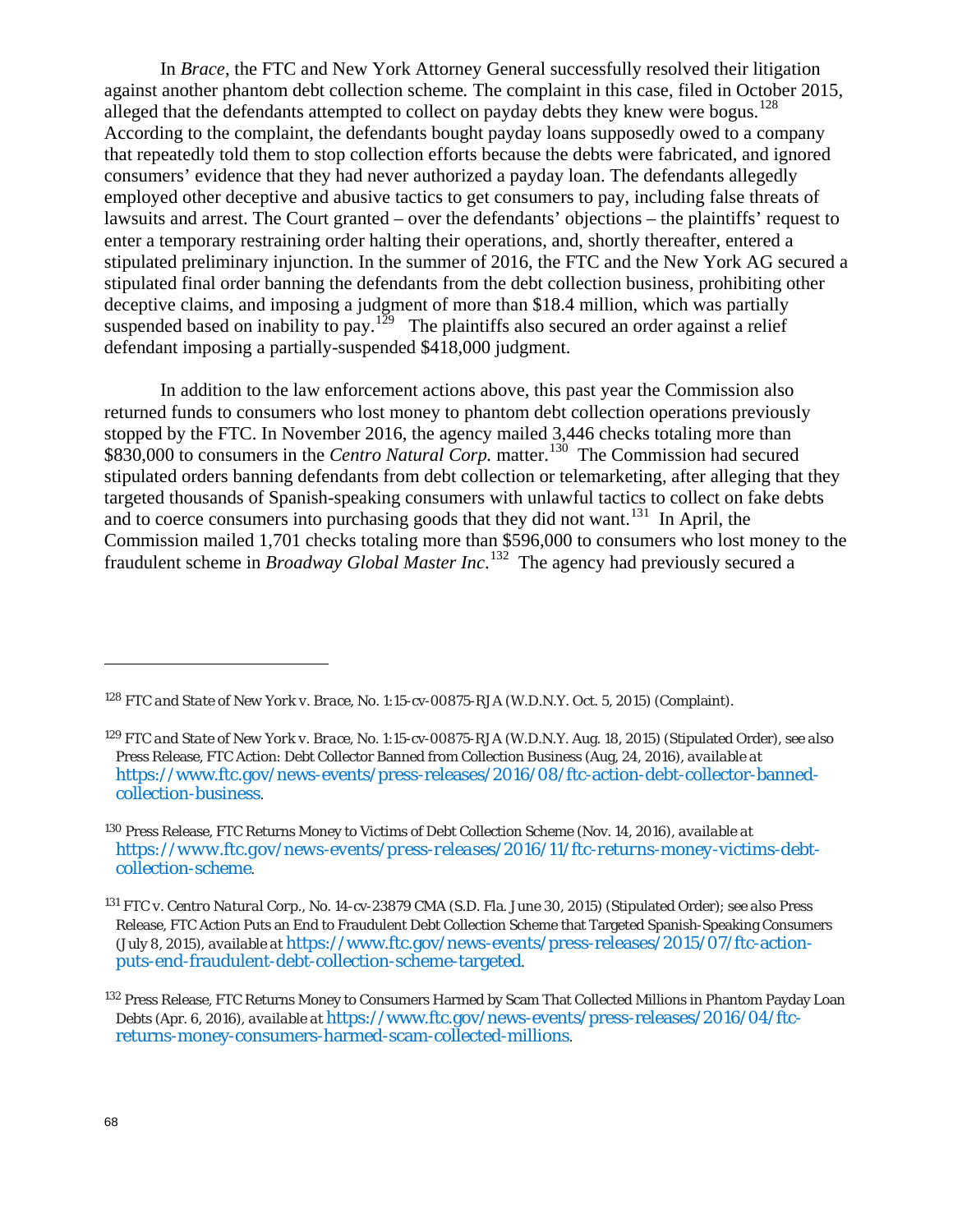stipulated order banning this operation from the debt collection business because of allegations that it harassed consumers into paying phantom debts. $133$ 

### **2. The FTC's** *Messaging For Money* **Sweep: Debt Collection Via Unlawful Text Messages And Emails**

The Commission has also continued its efforts to pursue schemes that use deceptive, threatening or otherwise unlawful text messages or emails to target consumers. In 2015, the Commission launched a law enforcement sweep, called "Messaging for Money," to stop three operations engaged in such practices. This past year, the FTC won summary judgment in one of those cases (*The Primary Group Inc.*), and successfully resolved the charges against nine of the defendants in the other two matters (*Premier Debt Acquisitions LLC* and *Unified Global Group, LLC*).

In June 2016, the court in *The Primary Group* matter granted the FTC's summary judgment request on all counts against an unlawful debt collection operation.<sup>134</sup> The court found that, as alleged by the Commission, these defendants deceived consumers using text messages, emails, and phone calls that falsely threatened consumers with arrest or lawsuits if they did not make debt collection payments. The court also found that they unlawfully contacted consumers' friends, family members, and employers; withheld information consumers needed to confirm or dispute debts; and did not identify themselves as debt collectors, as required by law.<sup>[135](#page-68-2)</sup> The court permanently banned two defendants from debt collection activities and imposed a judgment of \$980,000.

The Commission successfully resolved *Premier Debt Acquisitions* in January 2016 by securing a stipulated order banning the defendants from debt collection activities and imposing a judgment of \$2,229,756, which was partially suspended.<sup>136</sup> The complaint alleged that defendants

<span id="page-68-0"></span><sup>133</sup> *FTC v. Broadway Global Master Inc.*, No. 2:12-cv-0855 JAM GGH (E.D. Cal. Sept. 10, 2015) (Stipulated Order); *see also* Press Release, FTC Action Stops Scammers Who Collected Millions in Phantom Payday Loan Debts (Sept. 16, 2015), *available at* [https://www.ftc.gov/news-events/press-releases/2015/09/ftc-action-stops](https://www.ftc.gov/news-events/press-releases/2015/09/ftc-action-stops-scammers-who-collected-millions-phantom-payday)[scammers-who-collected-millions-phantom-payday.](https://www.ftc.gov/news-events/press-releases/2015/09/ftc-action-stops-scammers-who-collected-millions-phantom-payday)

<span id="page-68-1"></span><sup>134</sup> *FTC v. The Primary Group*, No. 1:15-cv-1645 (N.D. Ga. May 19, 2016) (Order Granting Summary Judgment); *see also*  Press Release, FTC Action: Debt Collector Banned from Debt Collection Business (June 16, 2016), *available at* [https://www.ftc.gov/news-events/press-releases/2016/06/ftc-action-debt-collector-banned](https://www.ftc.gov/news-events/press-releases/2016/06/ftc-action-debt-collector-banned-debt-collection-business)[debt-collection-business.](https://www.ftc.gov/news-events/press-releases/2016/06/ftc-action-debt-collector-banned-debt-collection-business)

<span id="page-68-2"></span><sup>135</sup> *FTC v. The Primary Group*, No. 1:15-cv-1645 (N.D. Ga. May 11, 2015) (Complaint); *see also* Press Release, FTC Halts Three Debt Collection Operations That Allegedly Threatened and Deceived Consumers via Illegal Text Messages (May 21, 2015), *available at* [https://www.ftc.gov/news-events/press-releases/2015/05/ftc-halts-three](https://www.ftc.gov/news-events/press-releases/2015/05/ftc-halts-three-debt-collection-operations-allegedly-threatened)[debt-collection-operations-allegedly-threatened.](https://www.ftc.gov/news-events/press-releases/2015/05/ftc-halts-three-debt-collection-operations-allegedly-threatened)

<span id="page-68-3"></span><sup>136</sup> *FTC v. Premier Debt Acquisitions LLC*, No. 1:15-cv-00421-FPG (W.D.N.Y. Jan. 7, 2016) (Order); *see also* Press Release, FTC and State Law Enforcement Partners Announce More Actions and Results in Continuing Crackdown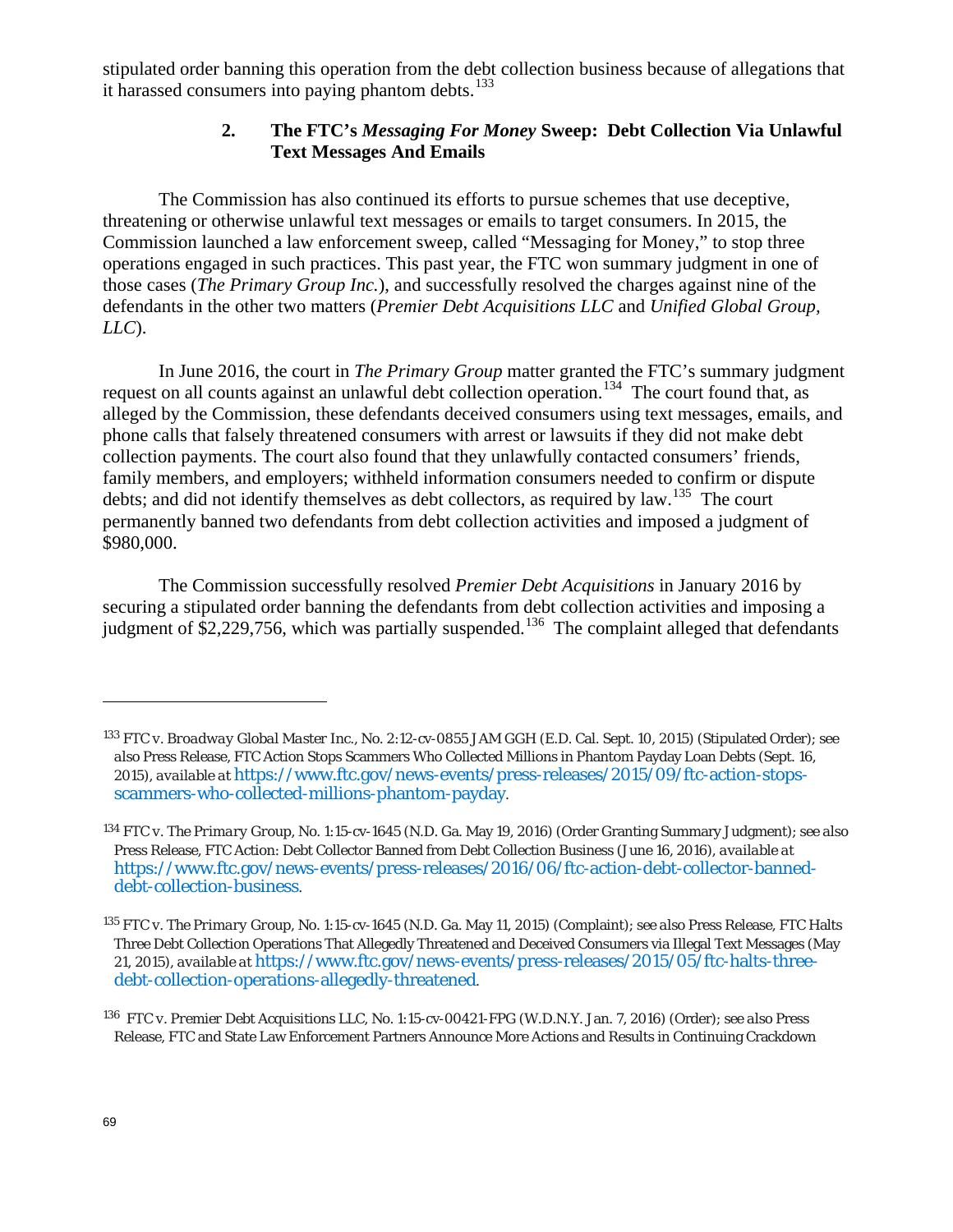impersonated law enforcement and government officials, falsely threatened consumers with a lawsuit or arrest, and falsely threatened to charge some consumers with criminal fraud, garnish their wages, or seize their property.<sup>[137](#page-69-0)</sup> In text messages, the defendants allegedly claimed they would sue consumers and threatened to seize consumers' possessions unless they paid. In voicemails, the defendants also allegedly falsely claimed that a "uniformed officer" was on the way to consumers' homes. In addition to banning the defendants from the debt collection industry, the order prohibits them from making misrepresentations about other financial products or services.

In *FTC v. Unified Global Group*, the FTC secured an approximately \$27 million judgment and significant injunctive relief in a settlement with four defendants involved in an abusive debt collection operation. The FTC's complaint against *Unified Global Group*<sup>[138](#page-69-1)</sup> alleged that the defendants sent texts to trick consumers into calling them back. The texts included false statements such as, "YOUR PAYMENT DECLINED WITH CARD \*\*\*\*-\*\*\*\*-\*\*\*\*-5463 . . . CALL 866.256.2117 IMMEDIATELY," even though consumers had never arranged to make payments to the defendants. The defendants also allegedly used deceptive emails and calls that threatened arrest and civil lawsuits, and unlawfully contacted consumers' friends, families, and co-workers about the supposed debts. In August 2016, the court entered a stipulated order banning the settling defendants from all debt collection activities and imposing a judgment of approximately \$27 million, which was partially suspended because of their inability to pay.<sup>139</sup> Litigation continues against the sole remaining defendant.

## **3. Other Actions To Halt FDCPA And FTC Act Violations**

In addition to the cases described above, the FTC successfully resolved five other actions in 2016 to protect consumers from unlawful collection practices: (1) *Federal Check Processing*; (2) *Commercial Recovery Systems*; (3) *Warrant Enforcement Division*; (4) *AFS Legal Services*; and (5) *BAM Financial*. In the first two cases, the FTC secured summary judgment wins against the defendants. The FTC also continued litigating *Vantage Point Services*, filing a motion for summary judgment and securing additional preliminary relief against a defendant.

Against Abusive Debt Collectors (Jan. 7, 2016), *available at* [https://www.ftc.gov/news-events/press](https://www.ftc.gov/news-events/press-releases/2016/01/ftc-state-law-enforcement-partners-announce-more-actions-results)[releases/2016/01/ftc-state-law-enforcement-partners-announce-more-actions-results.](https://www.ftc.gov/news-events/press-releases/2016/01/ftc-state-law-enforcement-partners-announce-more-actions-results)

<span id="page-69-0"></span><sup>137</sup> *FTC v. Premier Debt Acquisitions LLC*, No. 1:15-cv-00421-FPG (W.D.N.Y. May 11, 2015) (Complaint); *see also* Press Release, FTC Halts Three Debt Collection Operations That Allegedly Threatened and Deceived Consumers via Illegal Text Messages (May 21, 2015), *available at* [https://www.ftc.gov/news-events/press](https://www.ftc.gov/news-events/press-releases/2015/05/ftc-halts-three-debt-collection-operations-allegedly-threatened)[releases/2015/05/ftc-halts-three-debt-collection-operations-allegedly-threatened.](https://www.ftc.gov/news-events/press-releases/2015/05/ftc-halts-three-debt-collection-operations-allegedly-threatened)

<span id="page-69-1"></span><sup>138</sup> *FTC v. Unified Global Group, LLC*, 15-cv-422-W (W.D.N.Y. May 11, 2015) (Complaint); *see also* Press Release, FTC Halts Three Debt Collection Operations That Allegedly Threatened and Deceived Consumers via Illegal Text Messages (May 21, 2015), *available at* [https://www.ftc.gov/news-events/press-releases/2015/05/ftc-halts](https://www.ftc.gov/news-events/press-releases/2015/05/ftc-halts-three-debt-collection-operations-allegedly-threatened)[three-debt-collection-operations-allegedly-threatened.](https://www.ftc.gov/news-events/press-releases/2015/05/ftc-halts-three-debt-collection-operations-allegedly-threatened)

<span id="page-69-2"></span>139 *FTC v. Unified Global Group, LLC*, 15-cv-422-W (W.D.N.Y. Aug. 26, 2016) (Order); *see also* Press Release, FTC Actions: Debt Collectors Banned from Debt Collection Business (Sept. 7, 2016) available at [https://www.ftc.gov/news-events/press-releases/2016/09/ftc-actions-debt-collectors-banned](https://www.ftc.gov/news-events/press-releases/2016/09/ftc-actions-debt-collectors-banned-debt-collection-business)[debt-collection-business.](https://www.ftc.gov/news-events/press-releases/2016/09/ftc-actions-debt-collectors-banned-debt-collection-business)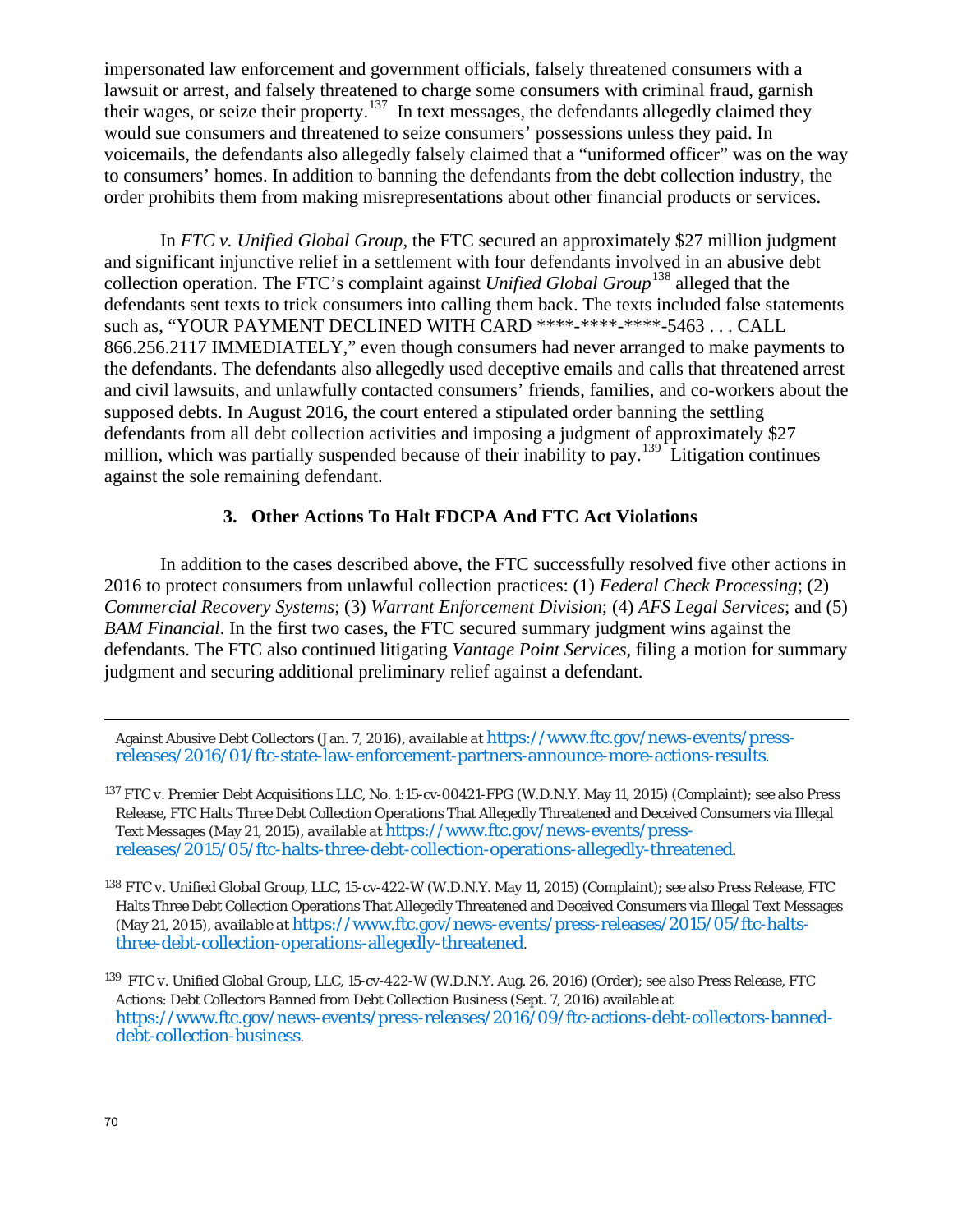In *FTC v. Federal Check Processing Inc.*, the court granted the Commission's request for summary judgment against a Buffalo, New York-based debt collection scheme.<sup>[140](#page-70-0)</sup> The district court adopted the magistrate judge's recommendation and report that found that defendants had violated the FTC Act and the FDCPA by falsely claiming to be government officials, falsely threatening consumers with litigation or arrest, and systematically disclosing consumers' debts to their friends, family, and co-workers to coerce payment.<sup>[141](#page-70-1)</sup> The court had previously entered an  $ex$ *parte* temporary restraining order, followed by a stipulated preliminary injunction, to halt this abusive debt collection operation. The final order bans the defendants from the debt collection industry and requires them to pay a nearly \$11 million judgment.

In *United States v. Commercial Recovery Systems, Inc.*, a case that the FTC referred to the Department of Justice for prosecution, the court entered summary judgment against two defendants in an unlawful debt collection operation. The court found that the debt collectors had "repeatedly and routinely violated the FDCPA . . . in multiple ways, by making blatantly false representations for the purpose of intimidating consumers into paying debts."<sup>[142](#page-70-2)</sup> Among other things, the court found that their routine threats to sue consumers were "patently false," and further that they falsely impersonated attorneys and threatened to seize or garnish consumers' property or wages. The court banned the two defendants from debt collection, and will determine the civil penalty amount to impose on one of them, the president of the company.<sup>143</sup> Additionally, the government secured a stipulated final order against the remaining individual defendant subjecting him to the same ban and imposing a \$496,000 civil penalty judgment (partially suspended due to an inability to pay).  $144$ 

In January 2016, the Commission also successfully resolved its action in *Warrant Enforcement Division*. The FTC's complaint in this matter alleged that the defendants, while under

<span id="page-70-0"></span><sup>140</sup> *FTC v. Federal Check Processing, Inc.*, No. 1:14-cv-00122 (W.D.N.Y Oct. 13, 2016) (Judgment and Permanent Injunction); *see also* Press Release, FTC Wins Summary Judgment Against Buffalo, NY-based Abusive Debt Collectors; Defendants Banned from Collection Business (Oct. 31, 2016), *available at* [https://www.ftc.gov/news](https://www.ftc.gov/news-events/press-releases/2016/10/ftc-wins-summary-judgment-against-buffalo-ny-based-abusive-debt)[events/press-releases/2016/10/ftc-wins-summary-judgment-against-buffalo-ny-based-abusive](https://www.ftc.gov/news-events/press-releases/2016/10/ftc-wins-summary-judgment-against-buffalo-ny-based-abusive-debt)[debt.](https://www.ftc.gov/news-events/press-releases/2016/10/ftc-wins-summary-judgment-against-buffalo-ny-based-abusive-debt)

<span id="page-70-1"></span><sup>141</sup> *FTC v. Federal Check Processing, Inc.*, No. 1:14-cv-00122 (W.D.N.Y Mar. 25, 2014) (Complaint), *see also* Press Release, At FTC's Request, Court Halts Debt Collector's Allegedly Deceptive and Abusive Practices, Freezes Assets (Sept. 23, 2014), *available at* [http://www.ftc.gov/news-events/press-releases/2014/03/ftcs-request](http://www.ftc.gov/news-events/press-releases/2014/03/ftcs-request-court-halts-debt-collectors-allegedly-deceptive)[court-halts-debt-collectors-allegedly-deceptive.](http://www.ftc.gov/news-events/press-releases/2014/03/ftcs-request-court-halts-debt-collectors-allegedly-deceptive)

<span id="page-70-2"></span><sup>142</sup> *United States v. Commercial Recovery Sys., Inc.*, No. 4:15-cv-36 (E.D. Tex. Apr. 7, 2016) (Memorandum Opinion and Order).

<span id="page-70-3"></span><sup>143</sup> *United States v. Commercial Recovery Sys., Inc.*, No. 4:15-cv-36 (E.D. Tex. Apr. 18, 2016) (Order); s*ee also* Press Release, FTC Action: Debt Collector Banned from Collection Business (Sept. 22, 2016), *available at* [https://www.ftc.gov/news-events/press-releases/2016/09/ftc-action-debt-collector-banned](https://www.ftc.gov/news-events/press-releases/2016/09/ftc-action-debt-collector-banned-collection-business)[collection-business.](https://www.ftc.gov/news-events/press-releases/2016/09/ftc-action-debt-collector-banned-collection-business)

<span id="page-70-4"></span><sup>144</sup> *United States v. Commercial Recovery Sys*., Inc., No. 4:15-cv-36 (E.D. Tex. Sept. 21, 2016) (Order)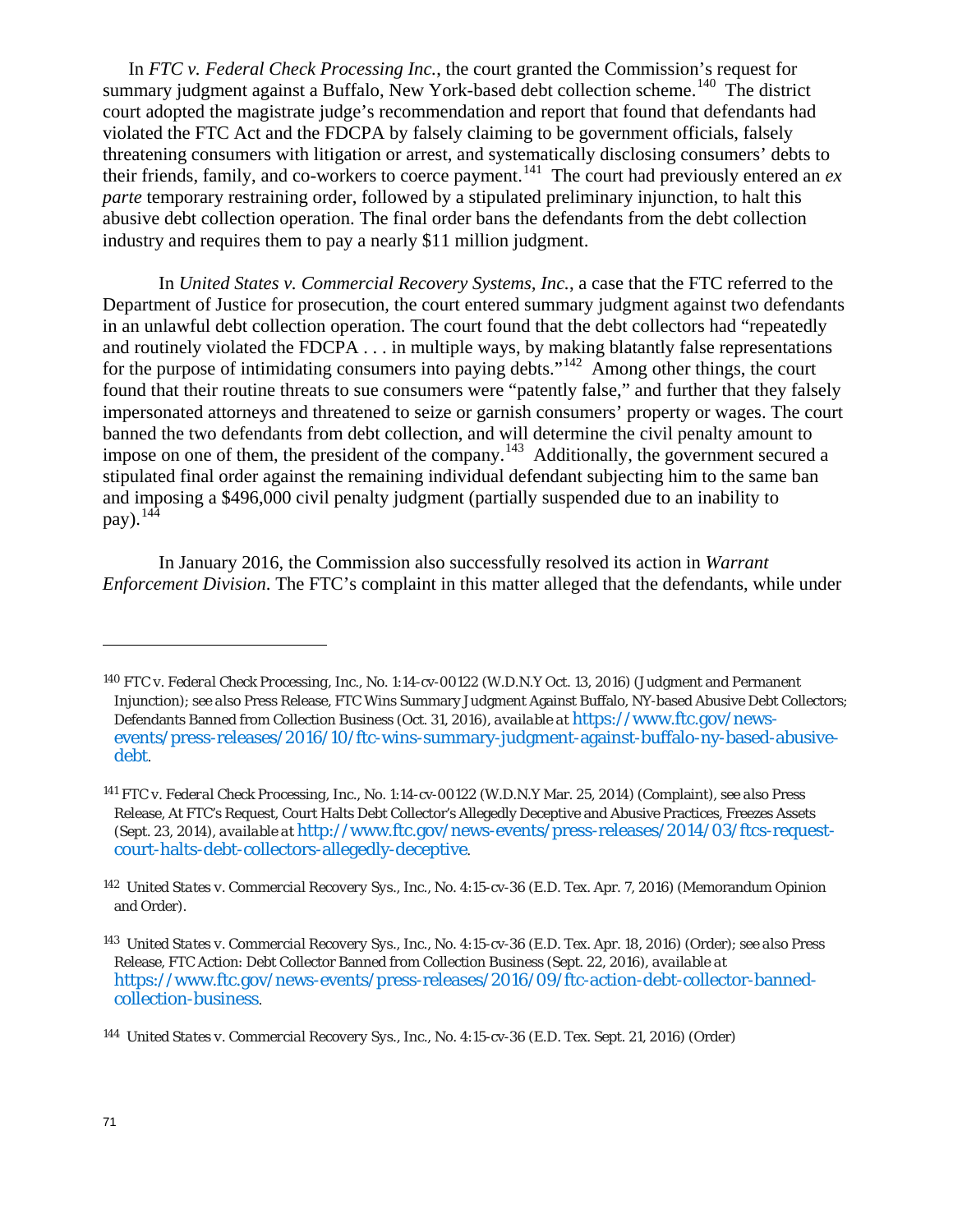contract to collect overdue utility bills, traffic tickets, court fines, and other debts for local governments in Texas and Oklahoma, sent consumers letters and postcards containing false or unsubstantiated threats of arrest that appeared to come from a municipal court.<sup>145</sup> The FTC charged that the false and unsubstantiated threats made to collect municipal court debts violated the FTC Act, and those made to collect utility debts violated both the FTC Act and the FDCPA. Under a stipulated order for permanent injunction, the defendants are prohibited from misrepresenting any material fact in collecting debts, including that failure to pay a debt will result in the consumer being arrested or jailed, having their vehicle impounded, or being unable to renew their driver's license. <sup>146</sup> The order also imposed a \$194,888 judgment that was suspended based on the defendants' inability to pay.

Similarly, the Commission secured a final order in its suit against *AFS Legal Services*, resolving charges that the defendants impersonated investigators and law enforcement, and threatened to arrest, jail, and sue consumers if they did not pay debts.<sup>147</sup> According to the FTC's complaint, filed in October 2015, the defendants often had consumers' personal information – such as social security and bank account numbers – that caused consumers to believe that the calls and associated threats were legitimate.<sup>[148](#page-71-3)</sup> The collectors also allegedly made harassing calls and contacted relatives, friends, and co-workers about consumers' debts. The stipulated final order, entered in August 2016, bans the defendants from debt collection activities and imposes a judgment of more than \$4.4 million, the amount consumers lost to this scheme.

In July 2016, the FTC also successfully resolved its suit against *BAM Financial*, banning the defendants from the debt collecting business and securing other important relief.<sup>[149](#page-71-4)</sup> The FTC's complaint, filed in October 2015, alleged that the defendants bought consumer debts and collected payment by deceptively threatening consumers with lawsuits, wage garnishment, and arrest, and by

<span id="page-71-0"></span><sup>145</sup> *FTC v. Municipal Recovery Servs. Corp*., No. 15-CV-04064-N (N.D. Tex. Dec. 24, 2015) (Complaint).

<span id="page-71-1"></span><sup>146</sup> *FTC v. Municipal Recovery Servs. Corp*., No. 15-CV-04064-N (N.D. Tex. Jan. 29, 2016) (Order); *see also*, Press Release, FTC and State Law Enforcement Partners Announce More Actions and Results in Continuing Crackdown Against Abusive Debt Collectors (Jan. 7, 2016), *available at* [https://www.ftc.gov/news-events/press](https://www.ftc.gov/news-events/press-releases/2016/01/ftc-state-law-enforcement-partners-announce-more-actions-results)[releases/2016/01/ftc-state-law-enforcement-partners-announce-more-actions-results.](https://www.ftc.gov/news-events/press-releases/2016/01/ftc-state-law-enforcement-partners-announce-more-actions-results)

<span id="page-71-2"></span><sup>147</sup> *FTC v. Nat'l Payment Processing LLC*, No. 1:15-cv-3811-AT (N.D. Ga. Aug. 29, 2016) (Order); *see also* Press Release, FTC Actions: Debt Collectors Banned from Debt Collection Business (Sept. 7, 2016), *available at* [https://www.ftc.gov/news-events/press-releases/2016/09/ftc-actions-debt-collectors-banned](https://www.ftc.gov/news-events/press-releases/2016/09/ftc-actions-debt-collectors-banned-debt-collection-business)[debt-collection-business.](https://www.ftc.gov/news-events/press-releases/2016/09/ftc-actions-debt-collectors-banned-debt-collection-business)

<span id="page-71-3"></span><sup>148</sup> *FTC v. Nat'l Payment Processing LLC*, No. 1:15-cv-3811-AT (N.D. Ga. Oct. 30, 2015) (Complaint).

<span id="page-71-4"></span><sup>149</sup> *FTC v. BAM Fin'l, LLC*, No. 8:15-cv-01672-JVS-DFM (C.D. Cal. July 11, 2016) (Order); *see also* Press Release, FTC Action: Abusive Debt Collectors Banned from Collection Business (July 14, 2016), *available at* [https://www.ftc.gov/news-events/press-releases/2016/07/ftc-action-abusive-debt-collectors](https://www.ftc.gov/news-events/press-releases/2016/07/ftc-action-abusive-debt-collectors-banned-collection-business)[banned-collection-business.](https://www.ftc.gov/news-events/press-releases/2016/07/ftc-action-abusive-debt-collectors-banned-collection-business)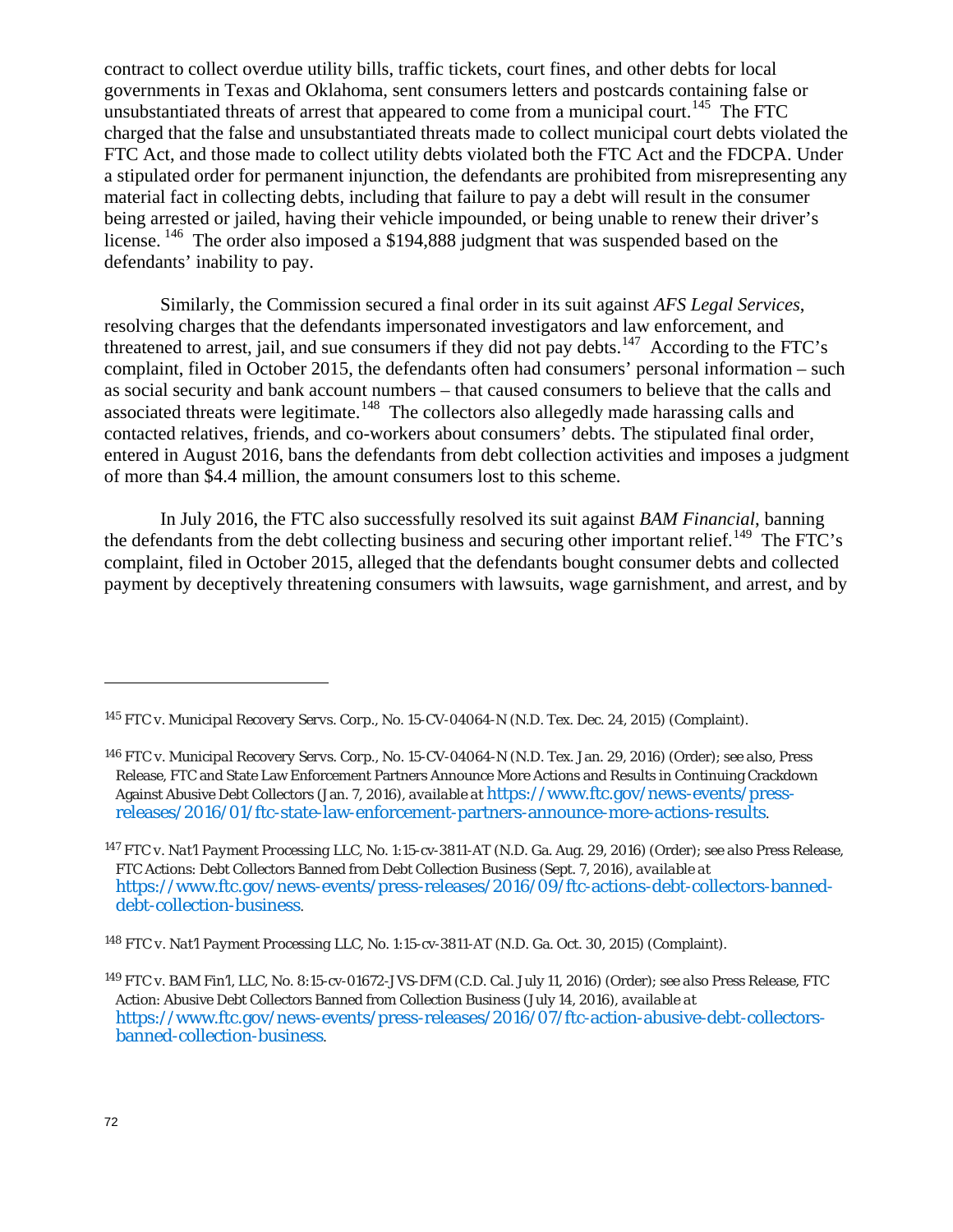impersonating attorneys or process servers.<sup>[150](#page-72-0)</sup> According to the complaint, the defendants also unlawfully disclosed debts to, or harassed, third parties; failed to identify themselves as debt collectors; and failed to notify consumers of their right to receive verification of the purported debts. At the FTC's request, the court entered a temporary restraining order that prohibited the defendants from violating the FDCPA and the FTC Act, froze the defendants' assets, and appointed a receiver. The stipulated final order bans them from debt collection activities and imposes a \$4,802,646 judgment, to be partially suspended upon the surrender of certain assets based on defendants' inability to pay.

<span id="page-72-0"></span><sup>150</sup> *FTC v. BAM Fin'l, LLC*, No. 8:15-cv-01672-JVS-DFM (C.D. Cal. Oct. 19, 2015) (Complaint); *see also* Press Release, FTC and Federal, State and Local Law Enforcement Partners Announce Nationwide Crackdown Against Abusive Debt Collectors (Nov. 4, 2015), *available at* [https://www.ftc.gov/news-events/press-releases/2015/11/ftc](https://www.ftc.gov/news-events/press-releases/2015/11/ftc-federal-state-local-law-enforcement-partners-announce)[federal-state-local-law-enforcement-partners-announce.](https://www.ftc.gov/news-events/press-releases/2015/11/ftc-federal-state-local-law-enforcement-partners-announce)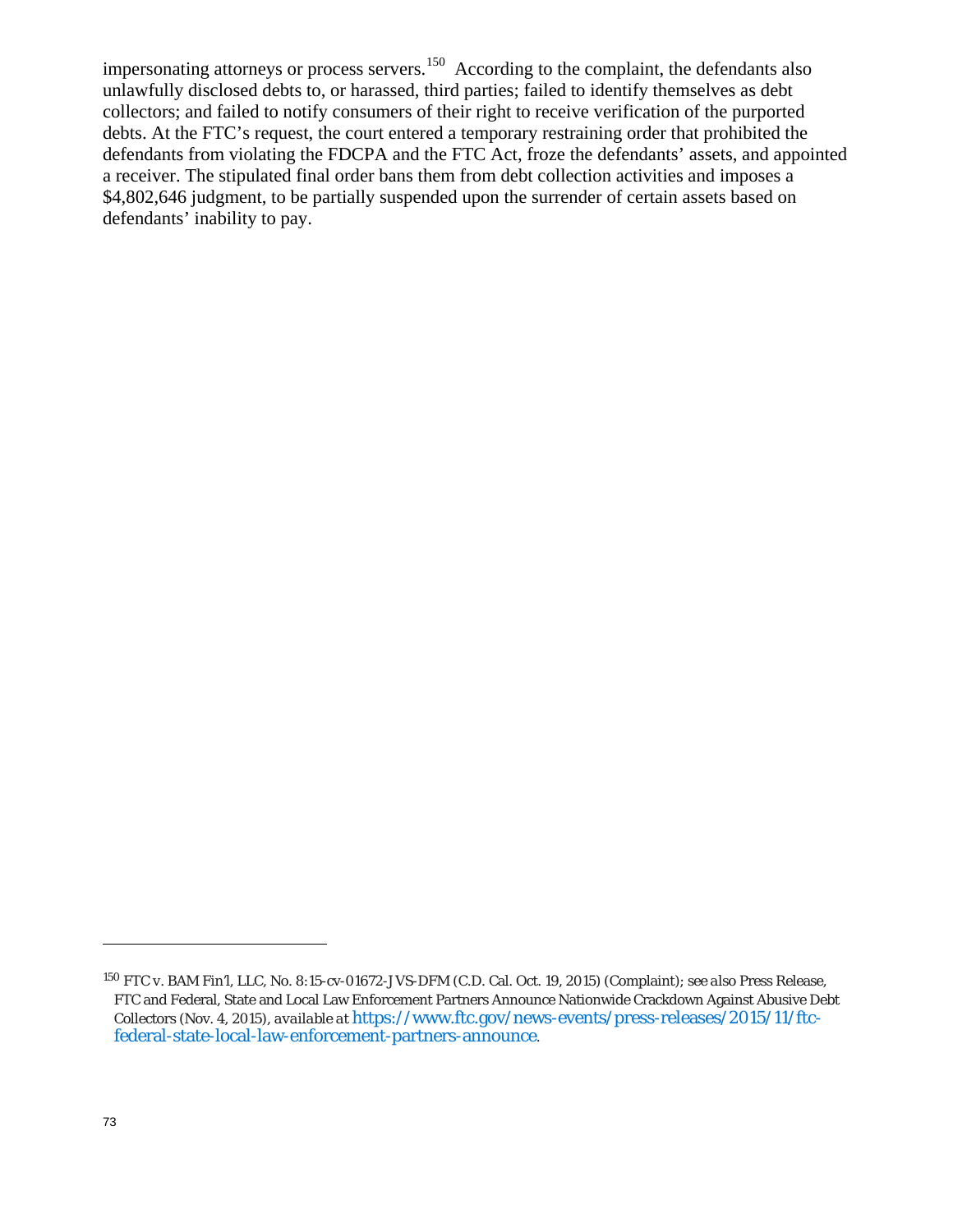The FTC continues to work with the New York Attorney General in a joint action against *Vantage Point*, a Buffalo, New York-based debt collection scheme. According to the complaint filed in 2015, defendants' collectors posed as a law firm, process servers, or even government agents – misrepresenting to consumers that they had committed a crime and would be arrested and jailed.<sup>[151](#page-73-0)</sup> The complaint further alleges that the defendants made similar claims about consumers to their co-workers, friends, and family members. At the request of the FTC and the New York AG, the court entered a preliminary injunction to halt the unlawful practices. In 2016, the plaintiffs requested that the court enter summary judgment against the defendants, and that motion is currently pending. The plaintiffs also sought and obtained a second *ex parte* temporary restraining order and preliminary injunction against one of the individual defendants for operating another debt collection scheme in violation of the first preliminary injunction.

#### **4. Action To Halt Fair Credit Reporting Act Violations By A Debt Collector**

In May 2016, in the *Credit Protection Association* matter – referred to the Department of Justice for prosecution – the court entered a stipulated final order against a debt collector for alleged violations of the Fair Credit Reporting Act's (FCRA) Furnisher Rule.<sup>152</sup> Specifically, the complaint alleged that the defendant debt collector lacked adequate policies and procedures to handle consumer disputes regarding information the company provided to credit reporting agencies.<sup>[153](#page-73-2)</sup> The complaint also alleged that the company did not have a policy requiring notice to consumers of the outcomes of investigations about disputed information and that, in numerous instances, consumers were not informed whether information they disputed had been corrected. The stipulated final order requires the defendant to pay \$72,000 in civil penalties and put in place policies and procedures that comply with the requirements of the FCRA and the Furnisher Rule. The company will also be required to follow the Rule's requirements related to conducting dispute investigations and informing consumers of their outcome.

#### **II. Other Law Enforcement Activities:** *Amicus Curiae* **Briefs**

The FTC also periodically submits briefs as *amicus curiae* in federal court cases around the country on important debt collection issues. Even when the FTC is not a plaintiff or a defendant in

-

<span id="page-73-0"></span><sup>151</sup> *FTC and State of New York v. Vantage Point Services, LLC*, No. 1:15-cv-00006-WMS (W.D.N.Y. Jan. 5, 2015) (Complaint); *see also* Press Release, FTC, New York Attorney General Crack Down on Abusive Debt Collectors (Feb. 26, 2015), *available at* [https://www.ftc.gov/news-events/press-releases/2015/02/ftc-new-york](https://www.ftc.gov/news-events/press-releases/2015/02/ftc-new-york-attorney-general-crack-down-abusive-debt-collectors)[attorney-general-crack-down-abusive-debt-collectors.](https://www.ftc.gov/news-events/press-releases/2015/02/ftc-new-york-attorney-general-crack-down-abusive-debt-collectors)

<span id="page-73-1"></span><sup>152</sup> 15 U.S.C. §§ 1681-1681x (FCRA); Duties of Furnishers of Information to Consumer Reporting Agencies (Furnisher Rule), 16 C.F.R. § 660, *recodified as* Duties of Furnishers of Information, 12 C.F.R. § 1022, subpart E.

<span id="page-73-2"></span><sup>153</sup> *U.S. v. Credit Protection Association*, 3:16-cv-01255-D (N.D. Tex. May 9, 2016) (Complaint and Order); *see also*  Press Release, Debt Collector Settles FTC Charges It Violated Fair Credit Reporting Act (May 9, 2016), *available at* [https://www.ftc.gov/news-events/press-releases/2016/05/debt-collector-settles-ftc-charges-it](https://www.ftc.gov/news-events/press-releases/2016/05/debt-collector-settles-ftc-charges-it-violated-fair-credit)[violated-fair-credit.](https://www.ftc.gov/news-events/press-releases/2016/05/debt-collector-settles-ftc-charges-it-violated-fair-credit)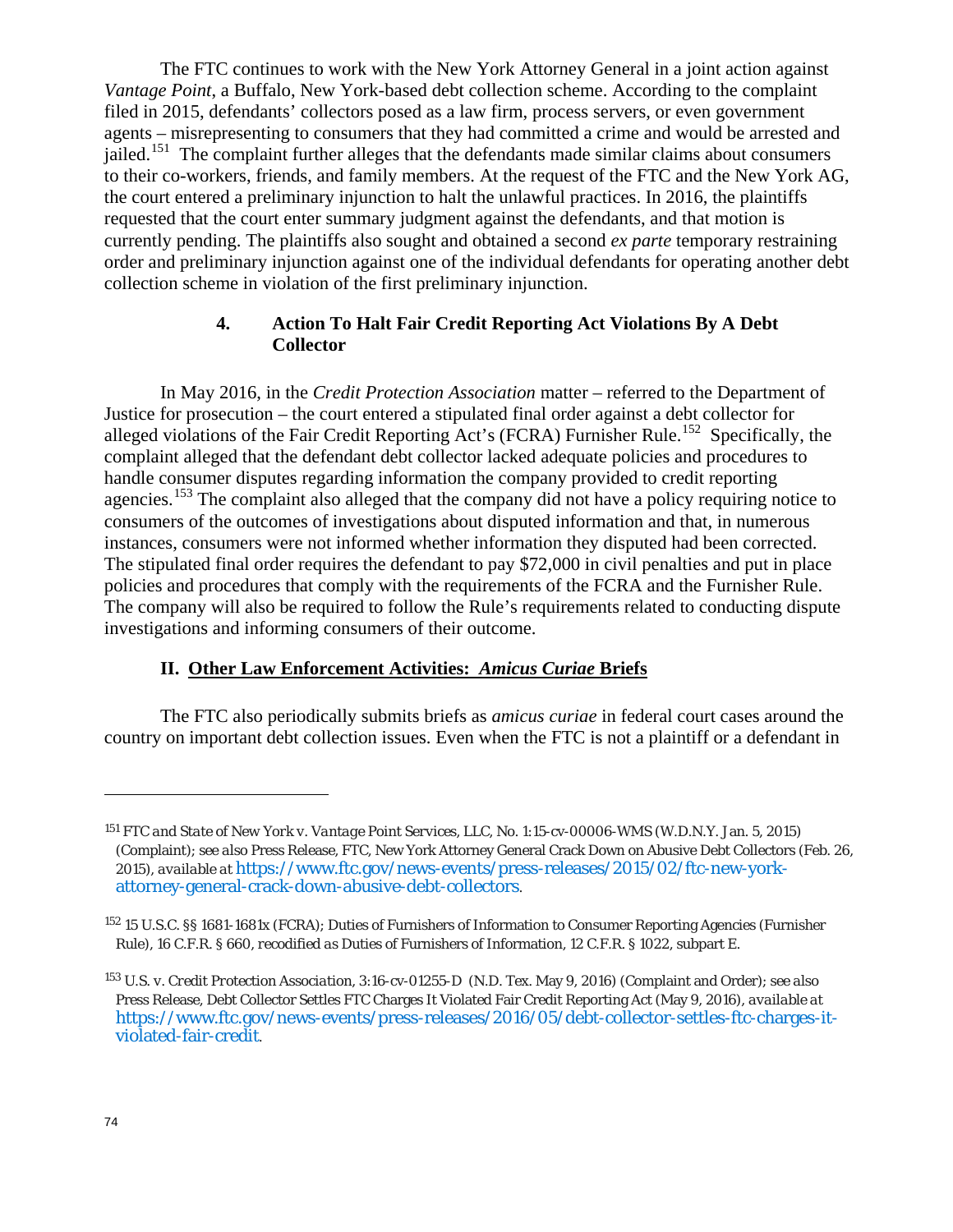private FDCPA cases, courts often seek and rely on the Commission's expertise in debt collection issues. This is yet another way for the FTC to protect consumers from unlawful practices and ensure consistency and logic in the development of federal debt collection law and policy.

Since Congress passed the Dodd-Frank Act, the FTC has often partnered with the CFPB on these *amicus* briefs. This past year, the Ninth Circuit and the Seventh Circuit adopted favorable interpretations of the FDCPA in two cases in which the FTC and CFPB had filed joint *amicus* briefs: *Hernandez v. Williams, Zinman & Parham* and *Franklin v. Parking Revenue Recovery Servs. Inc*. In both cases, the courts reaffirmed the Act's broad applicability and significant protections for consumers.

### **1. "Initial Communication":** *Hernandez Amicus* **Brief**

In 2014, the FTC joined the CFPB in filing an amicus brief in the Ninth Circuit *Hernandez*  matter regarding the meaning of the phrase "initial communication" in the FDCPA.<sup>[154](#page-74-0)</sup> Section 1692g of the FDCPA requires "a debt collector" to send the consumer a "validation notice" containing certain information about the consumer's alleged debts and the consumer's rights "[w]ithin five days after the initial communication with a consumer in connection with the collection of any debt."<sup>[155](#page-74-1)</sup> In December 2011, the defendant sent the plaintiff in the underlying case a letter seeking to collect a debt that the plaintiff had allegedly incurred. That letter failed to include all of the information required by 15 U.S.C. § 1692g.

The parties filed cross-motions for summary judgment. In its motion, the defendant argued that it had no obligation to comply with § 1692g because its letter was not the "initial communication" that the plaintiff had received about the debt. Instead, it argued that the "initial communication" had come from another collector that had previously sought to collect on the same debt. The defendant contended that because that prior collector had sent the plaintiff a letter that complied with the FDCPA, and because it was a "subsequent collector," it was under no obligation to send any further notice. Finding that the statute's plain text only contemplated one initial communication with a debtor on a given debt, the district court agreed and granted the defendant's motion. In doing so, the district court joined one side of a split among several district courts.

In our joint brief, the FTC and CFPB urged the Ninth Circuit to reject the district court's interpretation. As we noted, the use of the general articles in the phrases "*the* initial communication" from "*a* debt collector" are most naturally read to refer to *each* subsequent debt collector's initial communication with a consumer.<sup>[156](#page-74-2)</sup> We also noted in our brief that the district

<span id="page-74-0"></span><sup>154</sup> Brief of Amici Curiae, *Hernandez v. Williams, Zinman & Parham, P.C.*, No. 14-15672 (9th Cir. Aug. 20, 2014), *available at* [http://www.ftc.gov/system/files/documents/amicus\\_briefs/hernandez-v.williams](http://www.ftc.gov/system/files/documents/amicus_briefs/hernandez-v.williams-zinman-parham-p.c./140821briefhernandez1.pdf)[zinman-parham-p.c./140821briefhernandez1.pdf.](http://www.ftc.gov/system/files/documents/amicus_briefs/hernandez-v.williams-zinman-parham-p.c./140821briefhernandez1.pdf)

<span id="page-74-1"></span><sup>155</sup> *See* 15 U.S.C. § 1692g(a) (duty to send the notice); 15 U.S.C. § 1692g(b) (required contents of notice).

<span id="page-74-2"></span><sup>&</sup>lt;sup>156</sup> Our brief observed that interpreting the statute as applying only to the initial communication by the initial collector leads to a logical inconsistency because, typically, that initial communication with a consumer regarding a debt comes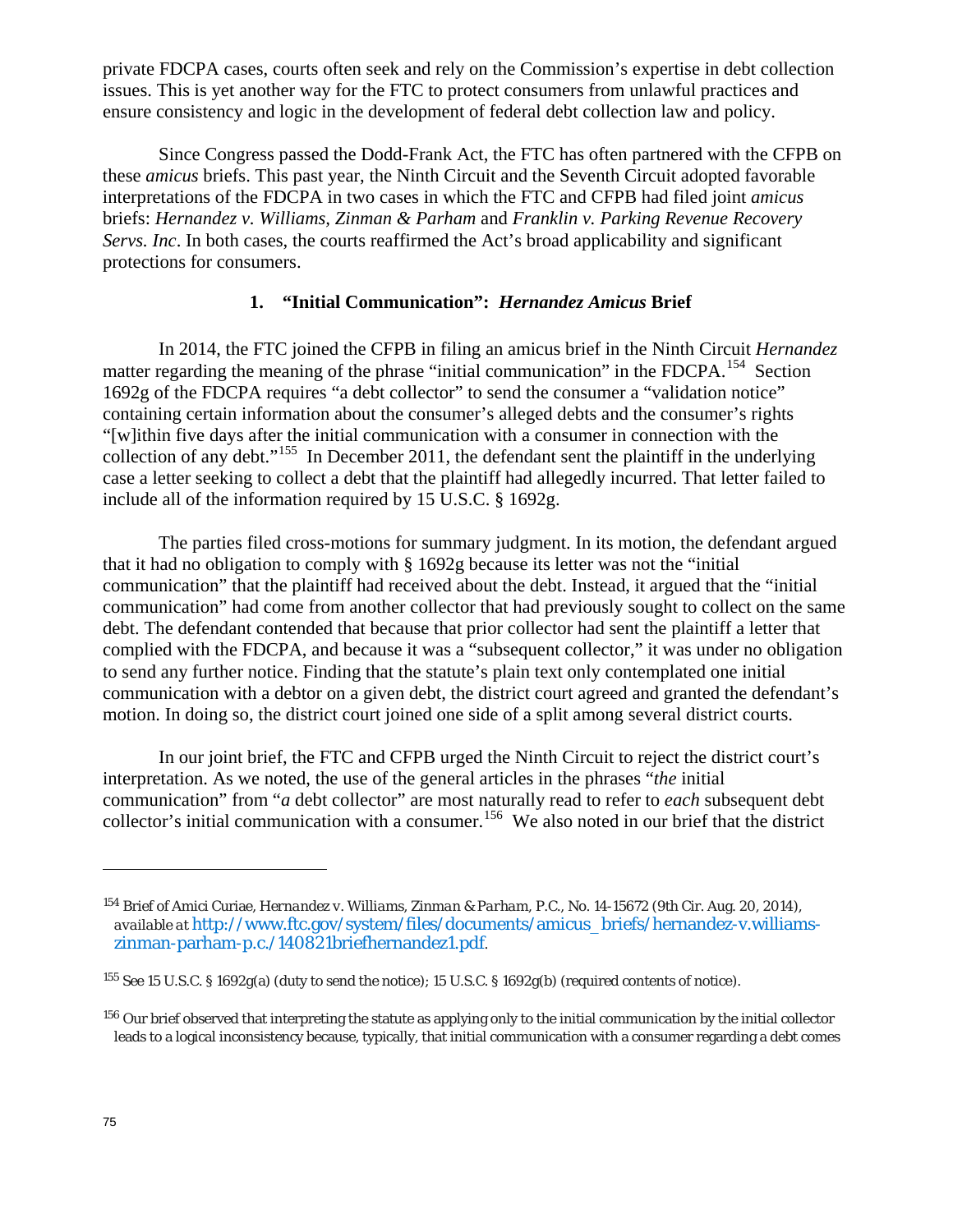court's interpretation contravened Congress's legislative intent. Congress enacted § 1692g to eliminate the problem of debt collectors attempting to collect the wrong amounts from the wrong consumers. To that end, Congress requires debt collectors, upon initially contacting a consumer, to provide the consumer with a validation notice containing key information about the debt and the consumer's rights, including the amount of the debt, the identity of the original creditor, and the consumer's rights to obtain verification of the debt or dispute it. Because debts frequently change hands, these protections are just as important when a new debt collector acquires a debt as they are when the first collector began collecting.

In July 2016, the Ninth Circuit reversed the decision of the district court, becoming the first Court of Appeals to issue a published opinion on this portion of § 1692g. It held that, "[a]pplying well-established tools of statutory interpretation and construing the language in § 1692g(a) in light of the context and purpose of the FDCPA, … the phrase 'the initial communication' refers to the first communication sent by any debt collector, including collectors that contact the debtor after another collector already did."<sup>157</sup> The court found that this interpretation is clear when read in the context of the FDCPA as a whole.<sup>158</sup> The court also agreed that this interpretation is supported by the FDCPA's declared purpose to protect consumers from abusive collection practices – in this case, by ensuring that consumers get updated information about debts and opportunities to verify them when their debts change hands.<sup>[159](#page-75-2)</sup>

### **2. Unpaid Parking Charges As "Debts":** *Franklin Amicus* **Brief**

In 2015, responding to an invitation from the Seventh Circuit, the FTC and CFPB submitted a joint *amicus* brief urging the court to reverse a district court ruling that unpaid parking fees are not "debts," as that term is defined in the FDCPA.<sup>[160](#page-75-3)</sup> The case arose out of a class action complaint alleging that a collection company hired by a private parking lot operator to collect unpaid parking fees and nonpayment penalties sent dunning letters to consumers that violated the FDCPA. The defendants moved for summary judgment, which the district court granted. The court found that the charges were a "fine" and not the byproduct of a "transaction." Thus, the court reasoned, the sum the defendants were attempting to collect was not a "debt," as that term is defined in the FDCPA, so the prohibitions of the Act did not apply to the defendants' dunning letters.

Our joint brief explained that the district court erred. The agencies noted that, in enacting the FDCPA, Congress broadly defined "debt" to mean "any obligation . . . to pay money arising out of

<span id="page-75-1"></span>158 *Id.* at 1072.

1

<span id="page-75-2"></span>159 *Id.* at 1078.

from a creditor, an entity not subject to the FDCPA. If "initial communication" was read to mean this very first communication, and only this communication, then the FDCPA would not apply at all.

<span id="page-75-0"></span><sup>157</sup> *Hernandez v. Williams, Zinman & Parham PC*, 829 F.3d 1068, 1070 (9th Cir. July 20, 2016).

<span id="page-75-3"></span><sup>160</sup> Brief of *Amici Curiae*, *Franklin v. Parking Revenue Recovery Servs. Inc*., No. 14-3774 (7th Cir. Dec. 11, 2015), *available at* [https://www.ftc.gov/system/files/documents/amicus\\_briefs/franklin-et-al-v.parking](https://www.ftc.gov/system/files/documents/amicus_briefs/franklin-et-al-v.parking-revenue-recovery-services-inc./p082105_parking_revenue_amicus_brief_7th_cir_14-3774.pdf)[revenue-recovery-services-inc./p082105\\_parking\\_revenue\\_amicus\\_brief\\_7th\\_cir\\_14-3774.pdf.](https://www.ftc.gov/system/files/documents/amicus_briefs/franklin-et-al-v.parking-revenue-recovery-services-inc./p082105_parking_revenue_amicus_brief_7th_cir_14-3774.pdf)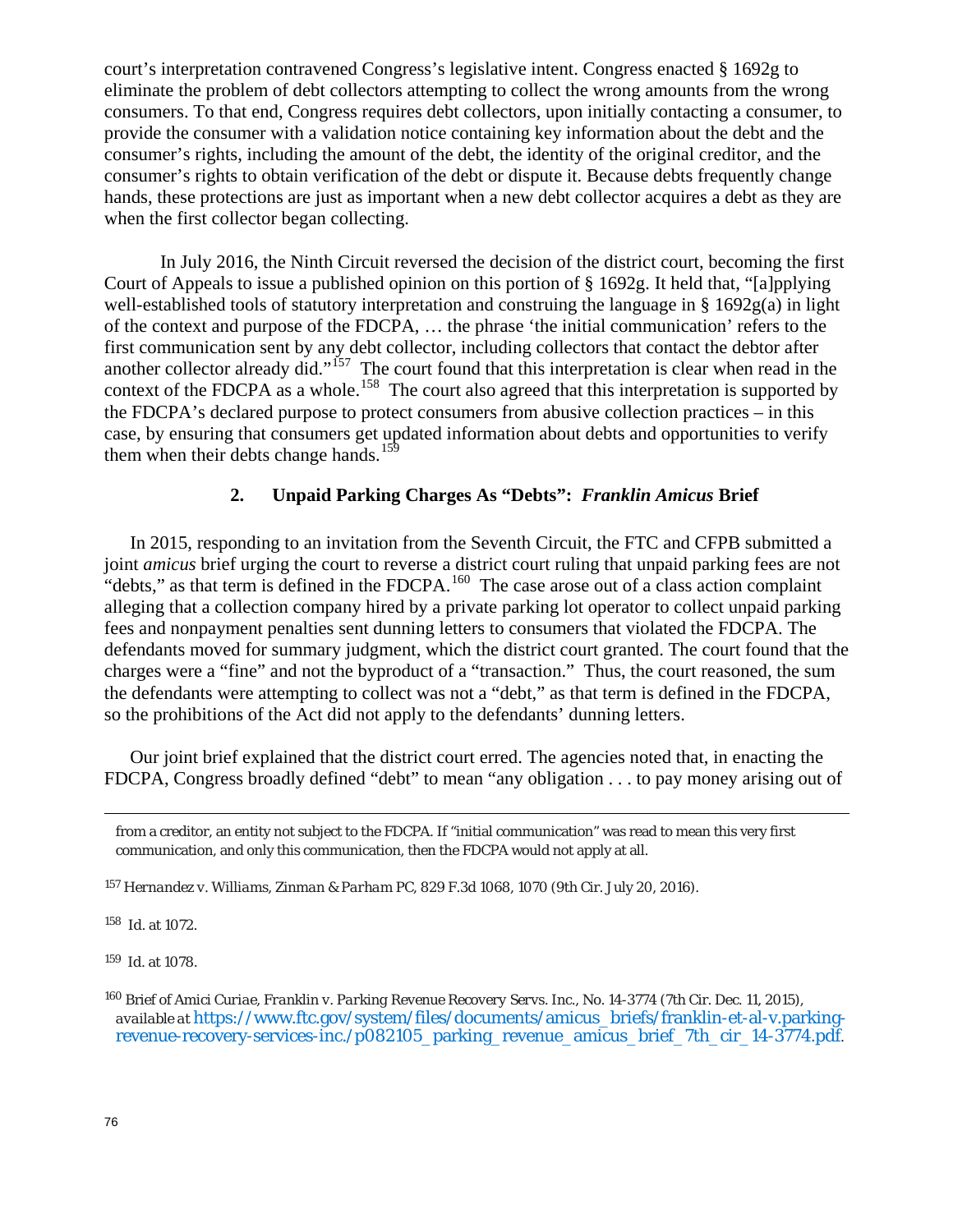a [consumer] transaction." 15 U.S.C. § 1692a(5). The brief argued that the critical term "transaction," which Congress left undefined, is a broad reference to many different types of consensual business dealings. It further argued that parking in a lot that was open to the public for a stated fee constituted a "transaction," similar to many other commercial dealings in which consumers engage daily. Because the fees that the debt collector sought "ar[ose] out of" that transaction, the charges were "debts" and the collection of those debts was governed by the FDCPA.

In August 2016, the Seventh Circuit issued a decision reversing the district court, holding that the unpaid parking fees and nonpayment penalties at issue in this matter constitute "debts" within the meaning of the FDCPA.<sup>161</sup> Thanking the FTC and CFPB for their assistance, the Seventh Circuit adopted the agencies' analysis that these fees and penalties are, in fact, obligations arising out of consumer "transactions" under the FDCPA.

#### **II. EDUCATION AND PUBLIC OUTREACH**

Education and public outreach also are important parts of the Commission's debt collection program. The FTC uses multiple formats and channels to inform consumers about their rights under the FDCPA, as well as what the statute requires of debt collectors; and to inform debt collectors about what they must do to comply with the law. The FTC also uses education and public outreach to enhance legal services providers' understanding of debt collection issues.

The Commission reaches tens of millions of consumers through English and Spanish print and online materials, blog posts, and speeches and presentations. To maximize its outreach efforts, FTC staff works with an informal network of about 16,000 community-based organizations and national groups that order and distribute FTC information to their members, clients, and constituents. In 2016, the FTC distributed 15.5 million print publications to libraries, police departments, schools, non-profit organizations, banks, credit unions, other businesses, and government agencies. In 2016, the FTC logged more than 43 million views of its business and consumer education website pages. The FTC's channel at YouTube.com/FTCvideos houses 144 videos, which were viewed more than 603,306 times in 2016. A new video — [Fraud Affects Every](https://www.consumer.ftc.gov/media/video-0115-fraud-affects-every-community-debt-collection)  [Community: Debt Collection](https://www.consumer.ftc.gov/media/video-0115-fraud-affects-every-community-debt-collection) - tells the first-person story of a veteran who was contacted by a debt collector. The consumer blogs in **English**<sup>[162](#page-76-1)</sup> and [Spanish](http://www.consumidor.ftc.gov/blog)<sup>[163](#page-76-2)</sup> reached 159,825 (English) and 44,835 (Spanish) email subscribers, and regularly serve as source material for local and national news stories.

As part its work to raise awareness about scams targeting the Latino community, the FTC has developed a series of fotonovelas in Spanish. The graphic novels tell stories based on

<span id="page-76-0"></span><sup>161</sup> Franklin v. Parking Revenue Recovery Servs. Inc., 832 F.3d 741 (7<sup>th</sup> Cir. Aug. 10, 2016).

<span id="page-76-1"></span><sup>162</sup> [http://www.consumer.ftc.gov/blog.](http://www.consumer.ftc.gov/blog)

<span id="page-76-2"></span><sup>163</sup> [http://www.consumidor.ftc.gov/blog.](http://www.consumidor.ftc.gov/blog)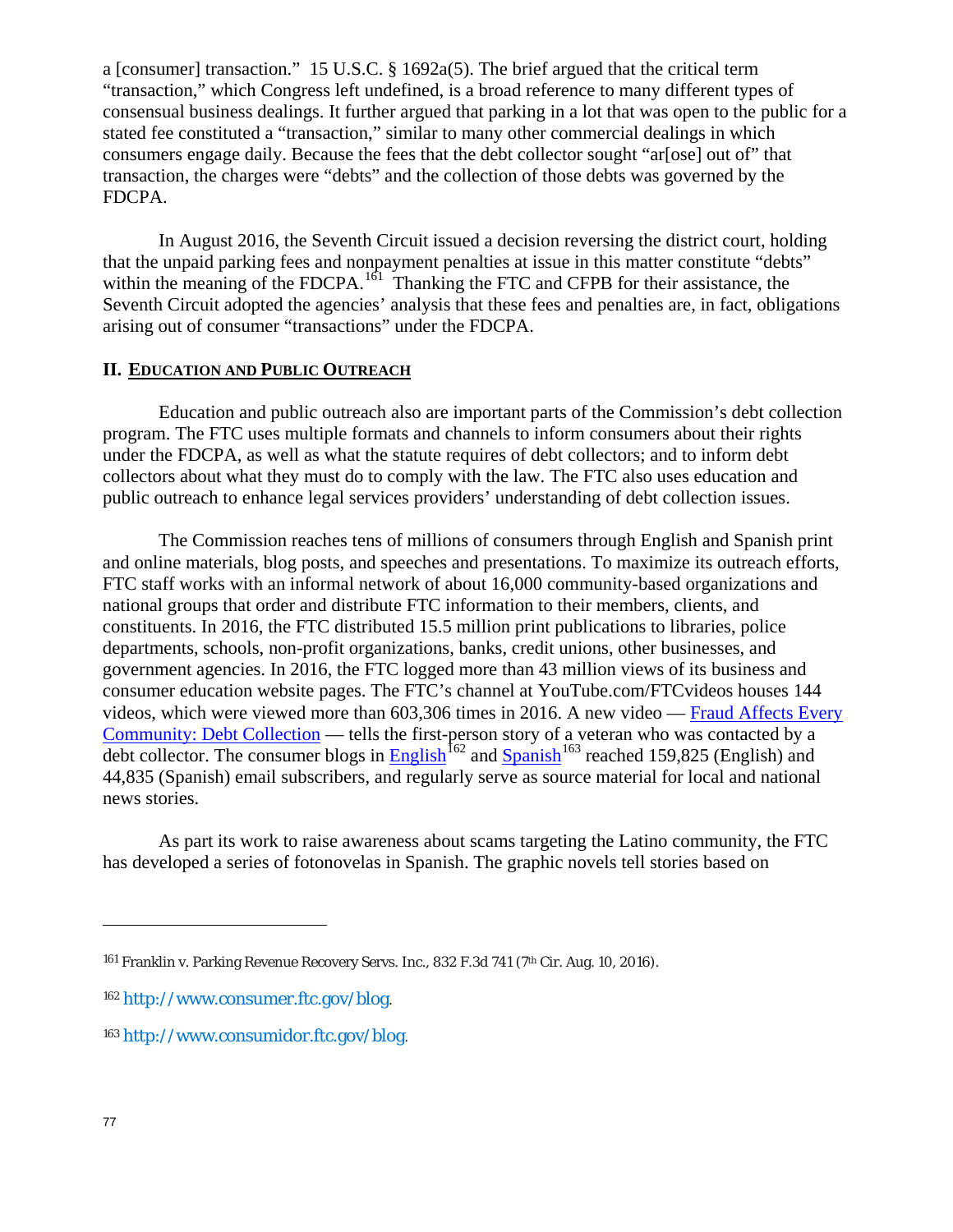complaints Spanish speakers make to the FTC and offer practical tips to help detect and stop common scams. People ordered more than 45,125 copies of the *Cobradores De Deuda* (Debt Collectors) fotonovela in 2016.

The Commission also educates industry members by developing and distributing business education materials, delivering speeches, blogging, participating in panel discussions at industry conferences, and providing interviews to general media and trade publications. The FTC's business education resources can be found in its online **Business Center.** <sup>164</sup> The Business Center logged more than 3.4 million page views in 2016, and there are more than 58,000 email subscribers to the [Business Blog.](http://business.ftc.gov/blog)<sup>165</sup> A complete list of the FTC's consumer and business education materials relating to debt collection and information on the extent of their distribution is set forth in Appendix A to this letter.

FTC staff also regularly meets with legal service providers, consumer advocates, and people who work in immigrant, Native American, Latino, Asian, and African American communities to discuss consumer protection issues, including the FTC's work in the debt collection arena. As discussed further below, the Commission hosted several public workshops examining such issues this past year. The FTC also hosted five Ethnic Media Roundtables around the country in 2016, bringing together law enforcement, community organizations, consumer advocates and members of the ethnic media to discuss how consumer protection issues including debt collection — affect their communities.

#### **III. RESEARCH AND POLICY DEVELOPMENT ACTIVITIES**

The third prong of the Commission's debt collection program is research and policy initiatives. In the past year, the FTC has continued to monitor and evaluate the debt collection industry and its practices – both through public workshops and the FTC's input to the CFPB on debt collection rulemaking and guidance initiatives.

In 2016, the FTC organized four Common Ground conferences at which law enforcement, consumer advocates, and community members discussed consumer protection issues, including debt collection, and encouraged consumers to report problems to the FTC. In December 2016, the Commission also held a workshop, "The Changing Consumer Demographics," which brought together law enforcement, consumer groups and researcher participants to discuss how to combat unlawful practices – including illegal debt collection activities – that impact specific consumer populations as the country's demographics change.

-

<span id="page-77-0"></span><sup>164</sup> [http://business.ftc.gov/.](http://business.ftc.gov/)

<span id="page-77-1"></span><sup>165</sup> [http://business.ftc.gov/blog.](http://business.ftc.gov/blog)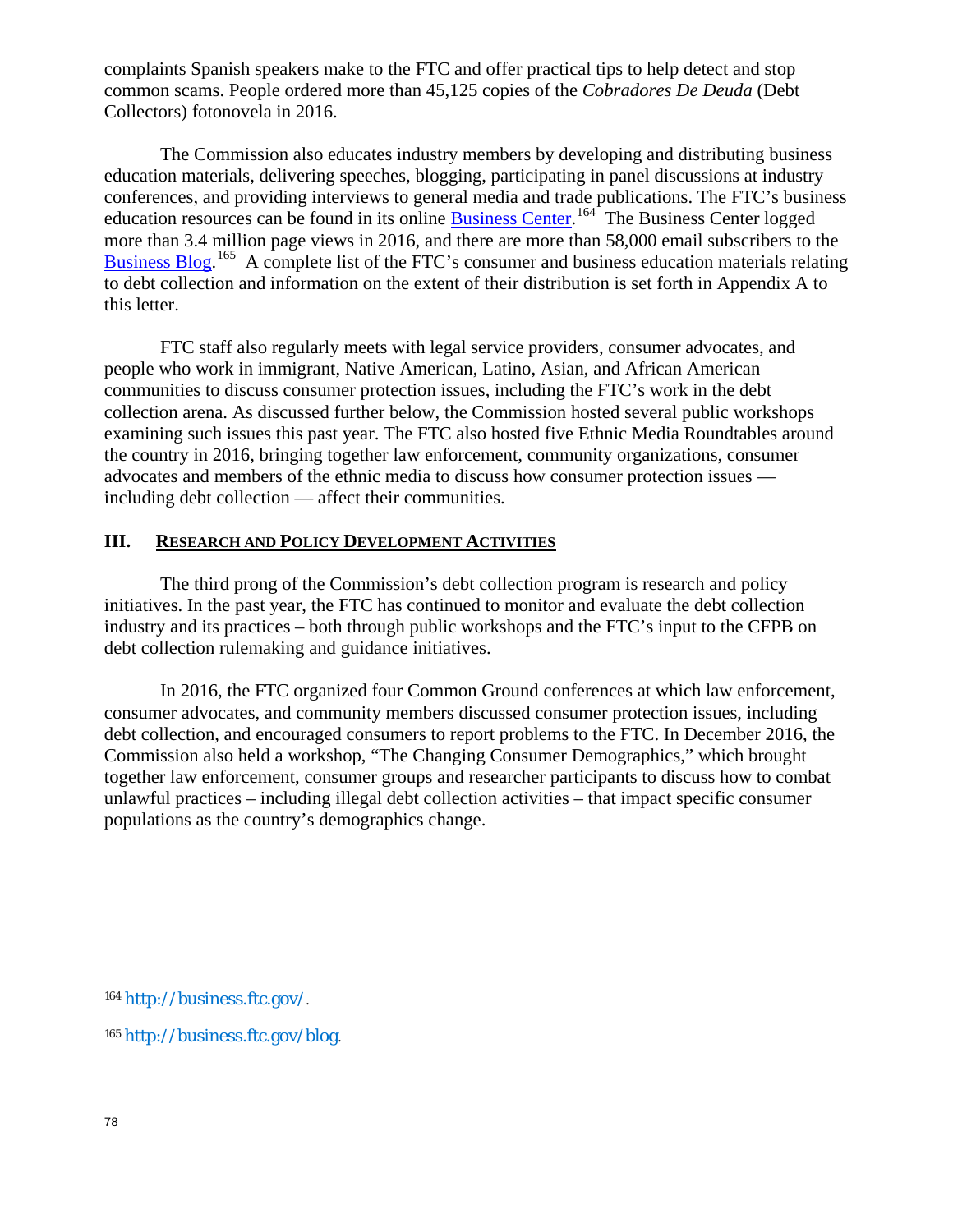Additionally, the FTC also continues to work closely with the CFPB to coordinate efforts to protect consumers from unfair, deceptive, and abusive debt collection practices.<sup>166</sup> As part of this coordination, FTC and CFPB staff regularly meet to discuss ongoing and upcoming law enforcement, rulemaking, and other activities; share debt collection complaints; cooperate on consumer education efforts in the debt collection arena; and consult on debt collection rulemaking and guidance initiatives.

<span id="page-78-0"></span><sup>166</sup> The Dodd-Frank Act directs the FTC and the CFPB to coordinate their law enforcement activities and promote consistent regulatory treatment of consumer financial products and services, including debt collection. *See* Dodd-Frank Act, Pub. L. 111-203, 124 Stat. 1376 § 1024(c)(3) (July 21, 2010). In January 2012, the FTC and CFPB entered into a memorandum of understanding ("MOU") that supplements the requirements of the Dodd-Frank Act and creates a strong and comprehensive framework for coordination and cooperation. Memorandum of Understanding Between the Consumer Financial Protection Bureau and the Federal Trade Commission, January 2012, *available at*  [http://www.ftc.gov/sites/default/files/attachments/press-releases/federal-trade-commission](http://www.ftc.gov/sites/default/files/attachments/press-releases/federal-trade-commission-consumer-financial-protection-bureau-pledge-work-together-protect-consumers/120123ftc-cfpb-mou.pdf)[consumer-financial-protection-bureau-pledge-work-together-protect-consumers/120123ftc](http://www.ftc.gov/sites/default/files/attachments/press-releases/federal-trade-commission-consumer-financial-protection-bureau-pledge-work-together-protect-consumers/120123ftc-cfpb-mou.pdf)[cfpb-mou.pdf.](http://www.ftc.gov/sites/default/files/attachments/press-releases/federal-trade-commission-consumer-financial-protection-bureau-pledge-work-together-protect-consumers/120123ftc-cfpb-mou.pdf) The agencies reauthorized the MOU in May 2015 for a three-year term. *See*  [https://www.ftc.gov/news-events/press-releases/2015/03/ftc-cfpb-reauthorize-memorandum](https://www.ftc.gov/news-events/press-releases/2015/03/ftc-cfpb-reauthorize-memorandum-understanding)[understanding.](https://www.ftc.gov/news-events/press-releases/2015/03/ftc-cfpb-reauthorize-memorandum-understanding)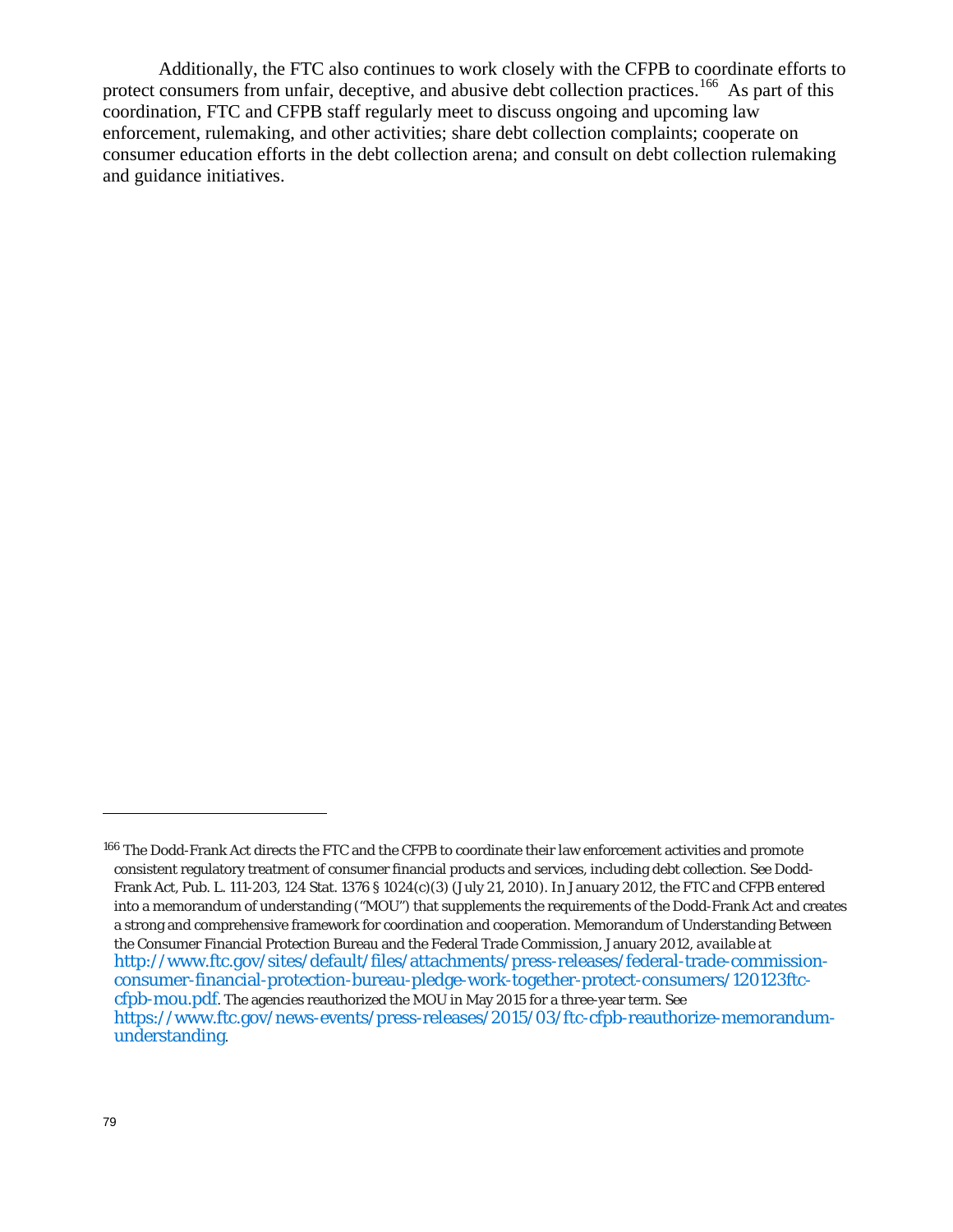### **IV.CONCLUSION**

The Commission hopes that the information contained in this letter will assist the CFPB in its annual report to Congress about its administration of the FDCPA. The FTC looks forward to continuing to cooperate and coordinate with the CFPB on consumer protection issues relating to debt collection. If any other information would be useful or if you wish to request additional assistance, please contact Malini Mithal, Acting Associate Director, Division of Financial Practices, at (202) 326-2972.

By direction of the Commission.

Donald S. Clark Secretary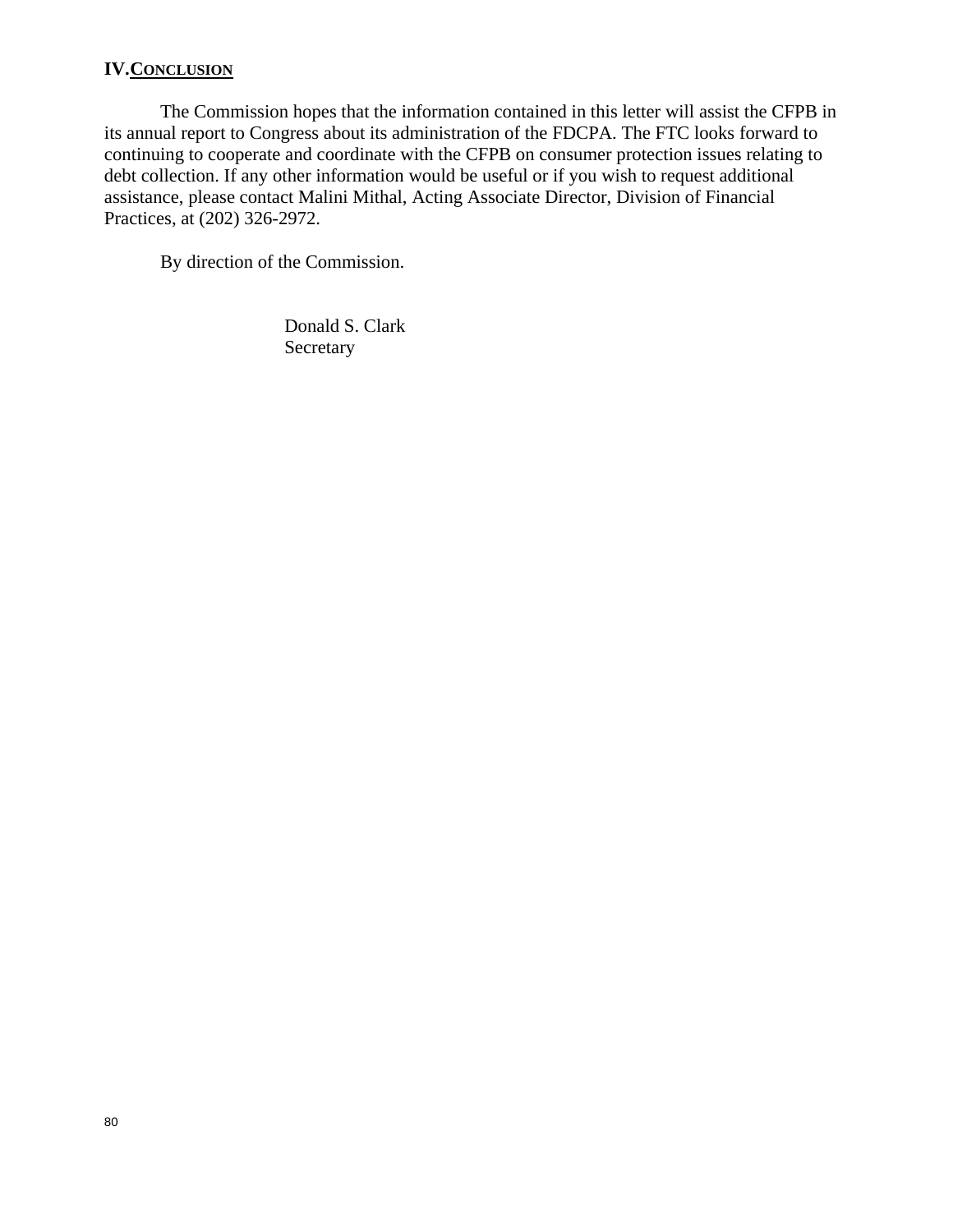## **Appendix A**

# **Debt Collection Information 2016**

| <b>Title</b>                                             | Page Views <sup>167]</sup> |                | <b>Print distribution</b> |                |
|----------------------------------------------------------|----------------------------|----------------|---------------------------|----------------|
|                                                          | <b>English</b>             | <b>Spanish</b> | <b>English</b>            | <b>Spanish</b> |
| <b>Consumer Information</b>                              |                            |                |                           |                |
| <b>Coping with Debt</b>                                  | 116,850                    | 14,949         | 86,825                    | 14,275         |
| <b>Debt Collection</b>                                   | 358,796                    | 41,809         | 124,825                   |                |
| <b>Debt Collection Arbitration</b>                       | 12,706                     | 660            | 22,125                    |                |
| Debt Collectors (Spanish)                                |                            |                |                           | 45,125         |
| <b>Debts and Deceased Relatives</b>                      | 65,746                     | 29,546         |                           |                |
| <b>Fake Debt Collectors</b>                              | 55,542                     | 1,855          |                           |                |
| <b>Garnishing Federal Benefits</b>                       | 25,986                     | 1,745          |                           |                |
| <b>Settling Credit Card Debt</b>                         | 102,404                    | 4,679          |                           |                |
| Managing Debt: What to Do                                | 4,717                      | 1,017          | 72,950                    | 11,850         |
| <b>Identity Theft Letter to a Debt</b>                   | 2,047                      | 55             |                           |                |
| Collector                                                |                            |                |                           |                |
| <b>Time-Barred Debts</b>                                 | 94,764                     | 32,712         |                           |                |
| Video                                                    |                            |                |                           |                |
| <b>Dealing with Debt Collectors</b>                      | 5,370                      | 519            |                           |                |
| <b>Helping Victims of Identity Theft</b>                 | 1,163                      |                |                           |                |
| <b>Fraud Affects Every Community: Debt</b><br>Collection | 12,977                     |                |                           |                |

| <b>Title</b>                                  | <b>Page Views</b> |                | <b>Print Distribution</b> |                |
|-----------------------------------------------|-------------------|----------------|---------------------------|----------------|
|                                               | <b>English</b>    | <b>Spanish</b> | English                   | <b>Spanish</b> |
| <b>Business Information</b>                   |                   |                |                           |                |
| <b>The Fair Debt Collection Practices Act</b> | 34,077            |                | 11,580                    |                |
| Video                                         |                   |                |                           |                |
| <b>Debt Collection</b>                        | 431               | 76             |                           |                |

<span id="page-80-0"></span><sup>167</sup> Page view numbers include pages viewed on FTC websites, but not pages viewed when non-FTC sites download and re-post FTC content.